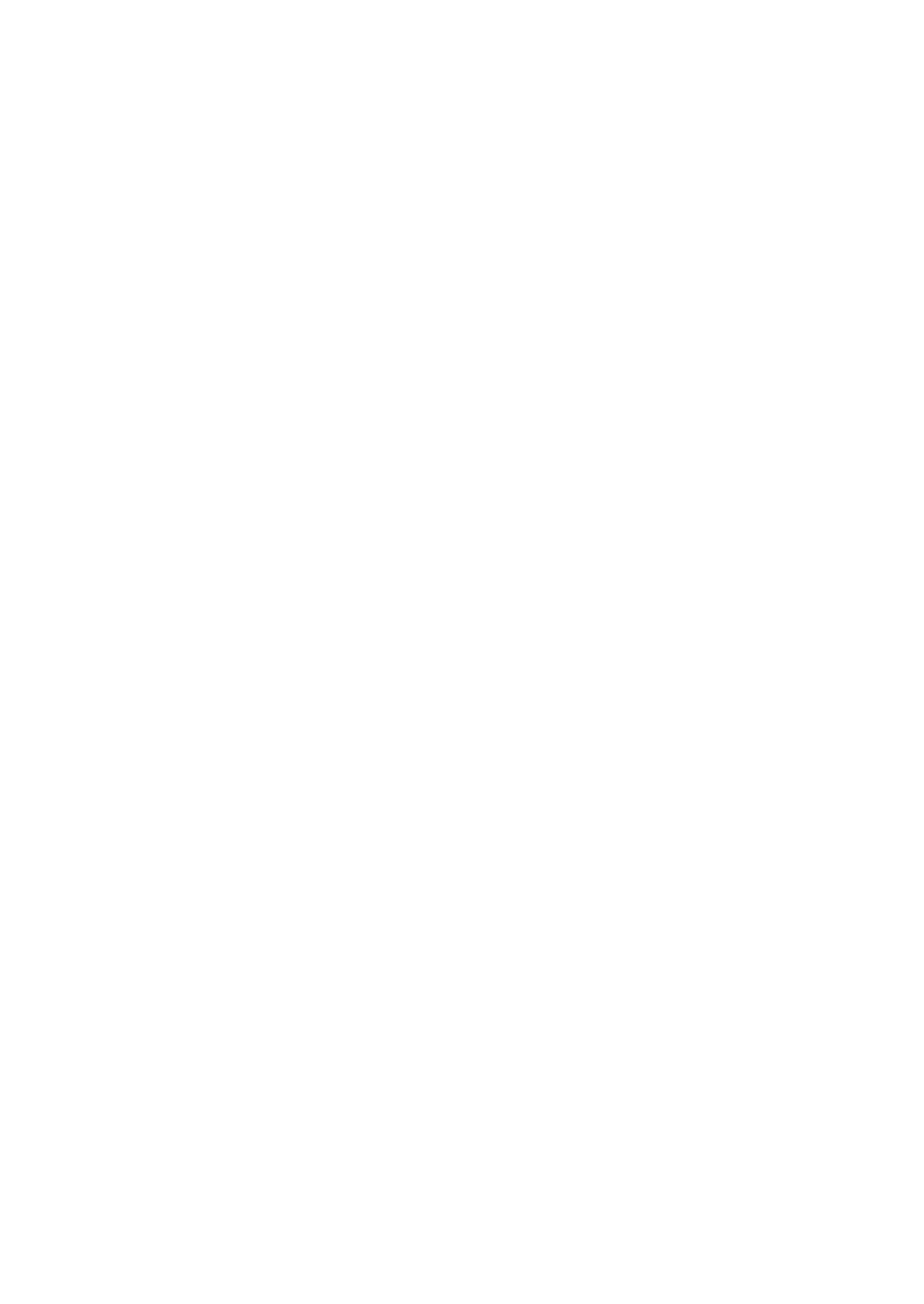# **TABLE OF CONTENTS**

|     | <b>CHAPTER I: ANNUAL FINANCIAL STATEMENTS</b>   |  |
|-----|-------------------------------------------------|--|
| 1.1 |                                                 |  |
| 1.2 |                                                 |  |
|     | 1.2.1                                           |  |
|     |                                                 |  |
|     | 1.2.3                                           |  |
|     | 1.2.4                                           |  |
|     | <b>CHAPTER II: MACRO-ECONOMIC</b>               |  |
|     |                                                 |  |
| 2.1 |                                                 |  |
| 2.2 |                                                 |  |
| 2.3 |                                                 |  |
| 2.4 |                                                 |  |
| 2.5 |                                                 |  |
| 2.6 |                                                 |  |
| 2.7 | Price                                           |  |
| 2.8 |                                                 |  |
|     | 2.8.1                                           |  |
|     |                                                 |  |
|     | <b>CHAPTER III: REVISED BUDGET ESTIMATES OF</b> |  |
|     |                                                 |  |
| 3.1 |                                                 |  |
|     | 3.1.1                                           |  |
|     |                                                 |  |
| 3.2 | 3.1.2                                           |  |
|     |                                                 |  |
| 3.3 |                                                 |  |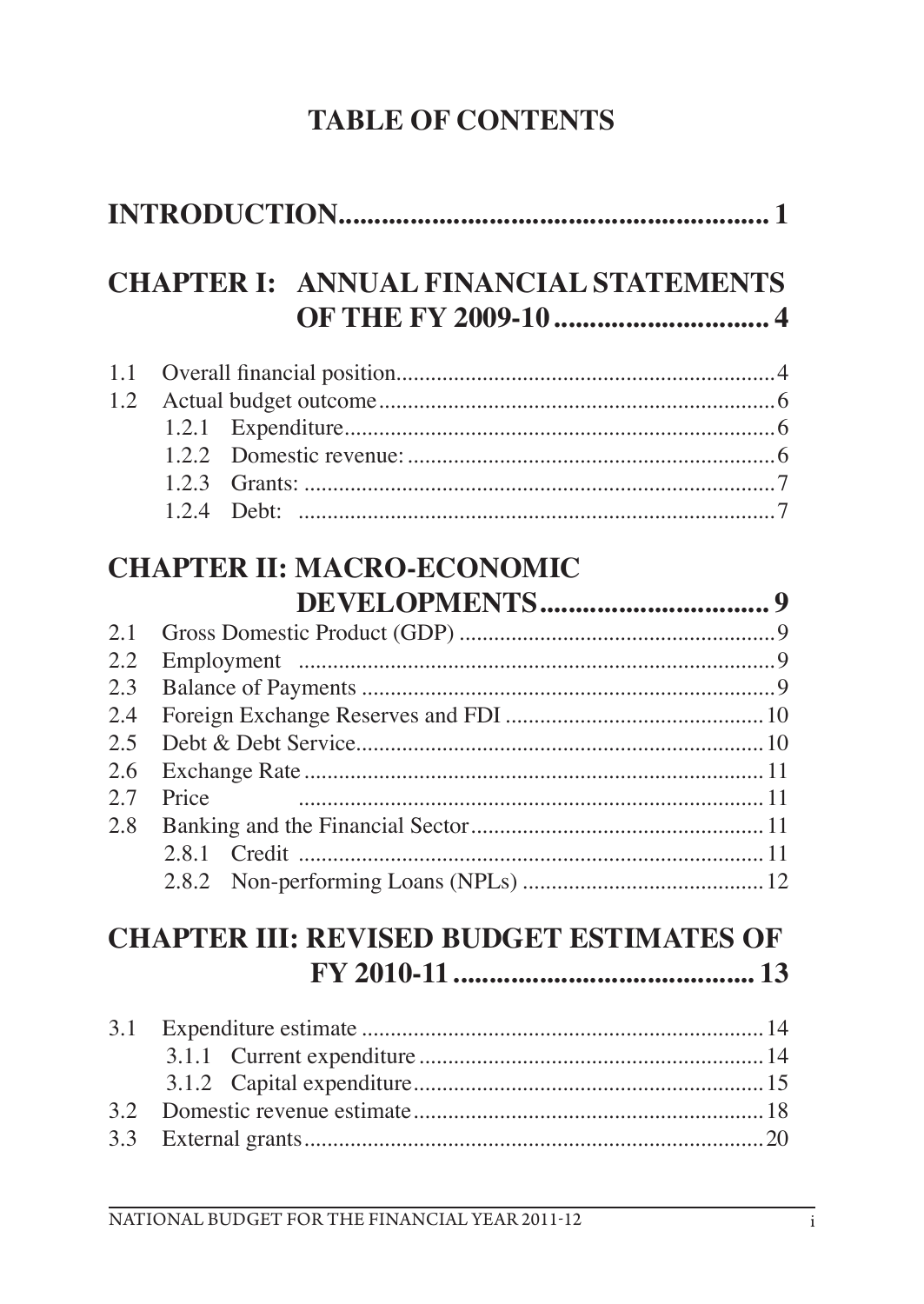| 3.4 |                   |                                                               |  |
|-----|-------------------|---------------------------------------------------------------|--|
| 3.5 | <b>Borrowings</b> |                                                               |  |
| 3.6 |                   |                                                               |  |
|     |                   | <b>CHAPTER IV: BUDGET ESTIMATES FOR THE FY</b>                |  |
|     |                   |                                                               |  |
| 4.1 | Resources         |                                                               |  |
|     | 4.1.1             |                                                               |  |
|     | 4.1.2             |                                                               |  |
| 4.2 |                   |                                                               |  |
|     | 4.2.1             |                                                               |  |
|     | 4.2.2             |                                                               |  |
|     | 4.2.3             |                                                               |  |
| 4.3 | Financing         |                                                               |  |
|     | 4.3.1             |                                                               |  |
|     | 4.3.2             |                                                               |  |
|     | 4.3.3             | Debt servicing (principal repayments)31                       |  |
| 4.4 |                   |                                                               |  |
|     | 4.4.1             |                                                               |  |
|     | 4.4.2             |                                                               |  |
|     | 4.4.3             | Renewable Natural Resources (RNR) sector39                    |  |
|     | 4.4.5.            |                                                               |  |
|     | 4.4.6             |                                                               |  |
|     | 4.4.7             | Urban development, housing and public amenities  49           |  |
|     | 4.4.8             |                                                               |  |
|     | 4.4.9             | Trade, industry and private sector development54              |  |
|     | 4.4.10            |                                                               |  |
|     | 4.4.11            |                                                               |  |
|     | 4.4.12            |                                                               |  |
|     | 4.4.13            | Law and order.                                                |  |
|     | 4.4.14            |                                                               |  |
| 4.5 |                   | Budget for Legislative, Judiciary and Constitutional bodies71 |  |
|     | 4.5.1             |                                                               |  |
|     | 4.5.2             |                                                               |  |
|     | 4.5.3             |                                                               |  |
|     | 4.5.4             |                                                               |  |
|     | 4.5.5             |                                                               |  |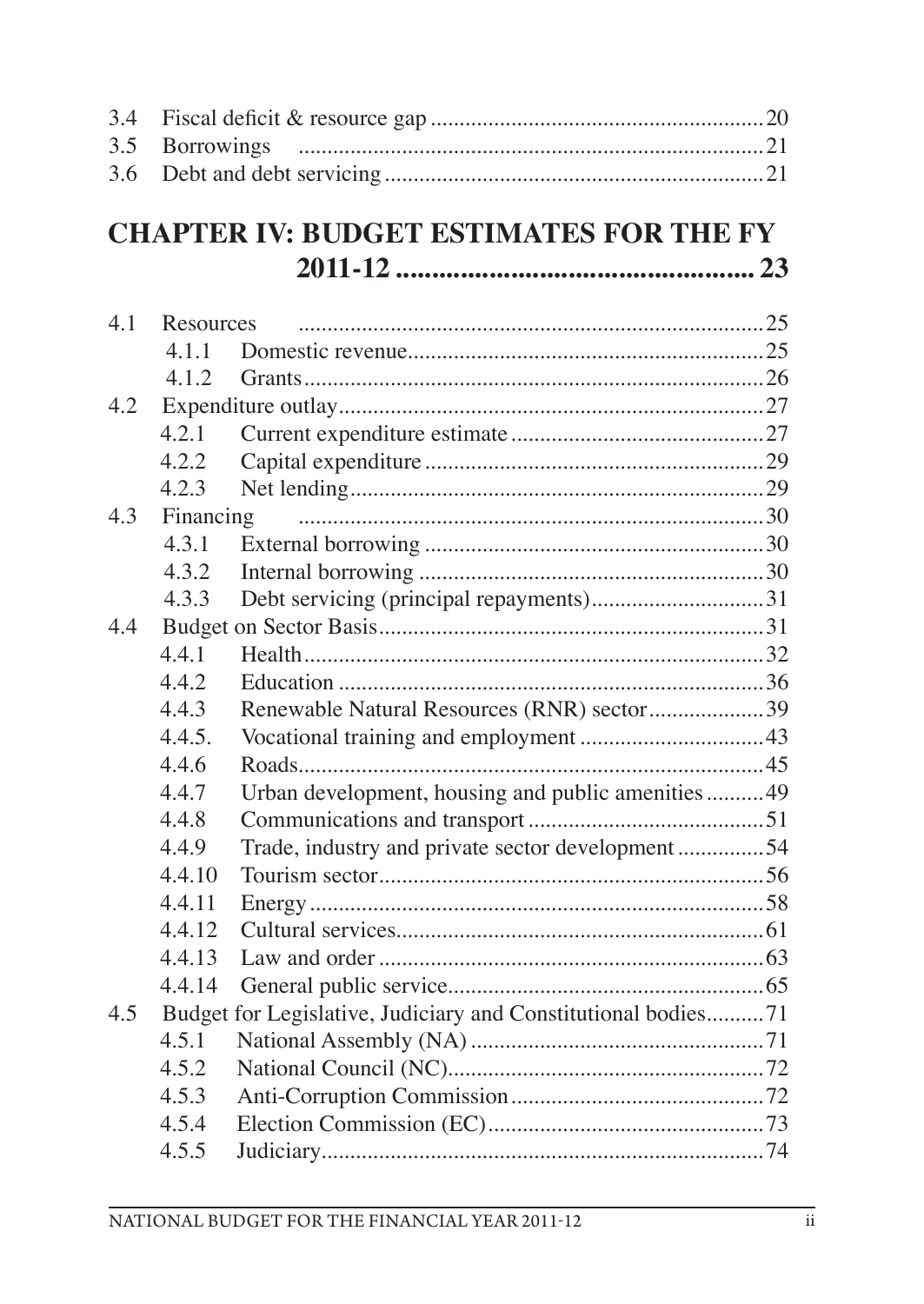|     | 4.5.6     |                                                                                                         |  |
|-----|-----------|---------------------------------------------------------------------------------------------------------|--|
|     | 4.5.7     |                                                                                                         |  |
|     |           |                                                                                                         |  |
|     |           | <b>CHAPTER VI: ECONOMIC OUTLOOK IN THE</b>                                                              |  |
|     |           |                                                                                                         |  |
| 6.1 |           |                                                                                                         |  |
| 6.2 | Inflation |                                                                                                         |  |
| 6.3 |           |                                                                                                         |  |
| 6.4 |           |                                                                                                         |  |
|     | 6.4.1     | Domestic Revenue and External Grant Assistance  86                                                      |  |
|     | 6.4.2     |                                                                                                         |  |
|     | 6.4.3     |                                                                                                         |  |
|     | 6.4.4     |                                                                                                         |  |
| 6.5 |           | Balance of Payments and Foreign Exchange Reserves 88                                                    |  |
|     |           | <b>CHAPTER VII: REPORT ON STATE-OWNED</b><br><b>ENTERPRISES AND COMPANIES</b><br><b>WITH GOVERNMENT</b> |  |
|     |           |                                                                                                         |  |
| 7.1 |           | Government Portfolio in the SOEs and Other Companies: 91                                                |  |
| 7.2 |           | Financial Overview of State-Owned and Partially-owned                                                   |  |
|     |           |                                                                                                         |  |
|     |           |                                                                                                         |  |
|     | 7.2.2     |                                                                                                         |  |
|     | 7.2.3     | Government's Revenue from its Equity in Companies:96                                                    |  |
|     |           |                                                                                                         |  |
|     | 7.2.5     | Government Guarantees for SOE Borrowings:96                                                             |  |
|     | 7.2.6     |                                                                                                         |  |
| 7.3 |           |                                                                                                         |  |
|     | 7.3.1     |                                                                                                         |  |
|     | 7.3.2     |                                                                                                         |  |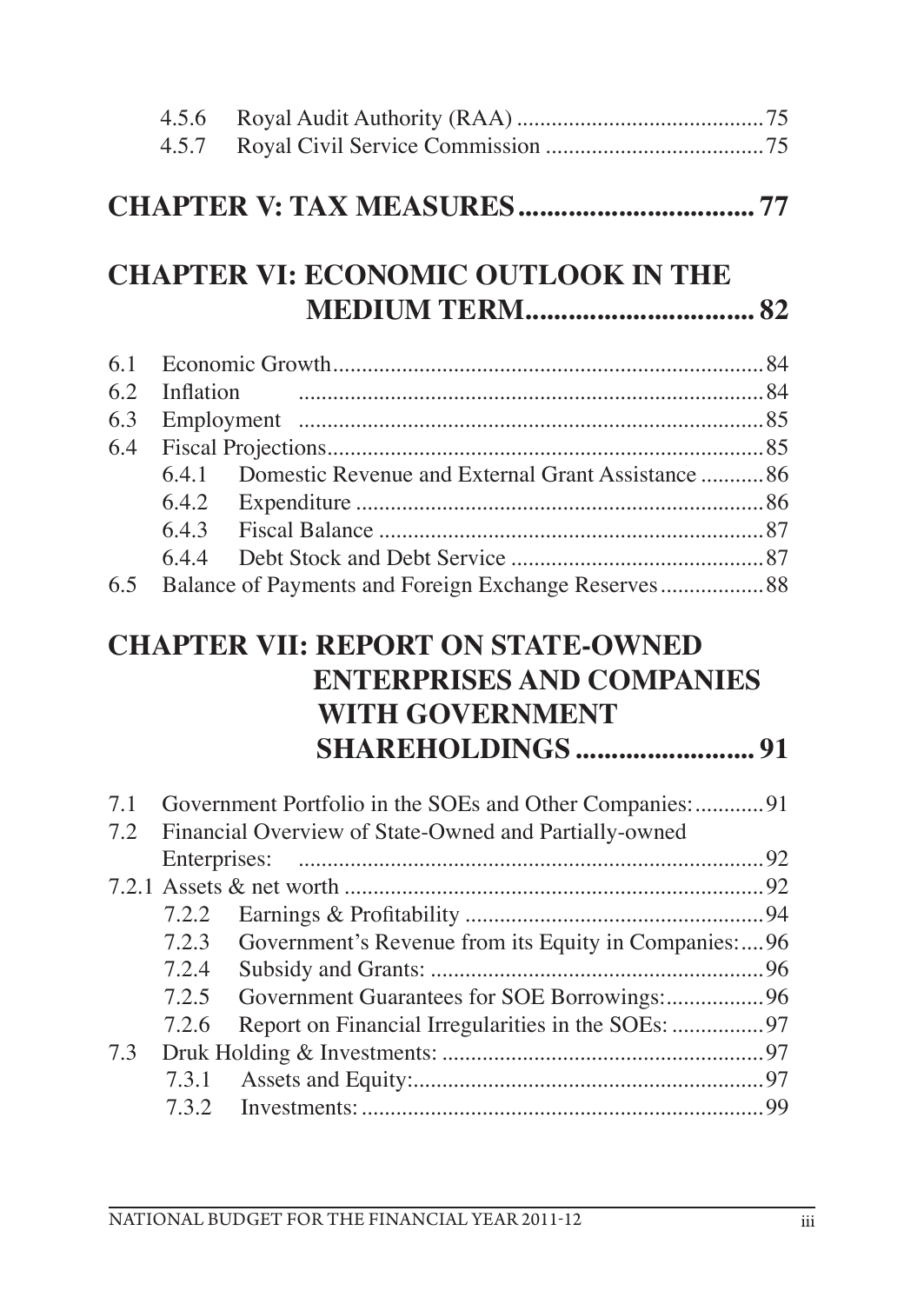| <b>CHAPTER VIII: REPORT ON THE NATIONAL</b> |                                                         |  |
|---------------------------------------------|---------------------------------------------------------|--|
|                                             | PENSION AND PROVIDENT FUND                              |  |
|                                             | AND THE ROYAL MONETARY                                  |  |
|                                             |                                                         |  |
| 8.1                                         |                                                         |  |
| 8.2                                         |                                                         |  |
|                                             | <b>CHAPTER IX: DEVELOPMENTS IN THE</b>                  |  |
|                                             | <b>FINANCIAL SECTOR 103</b>                             |  |
| 9.1                                         |                                                         |  |
| 9.2                                         |                                                         |  |
|                                             | <b>CHAPTER X: REPORT ON TRUST FUNDS 105</b>             |  |
|                                             | 10.1 Trust Funds                                        |  |
|                                             | 10.1.1 Bhutan Trust Fund for Environmental Conservation |  |
|                                             |                                                         |  |
|                                             |                                                         |  |
|                                             |                                                         |  |
|                                             |                                                         |  |
|                                             |                                                         |  |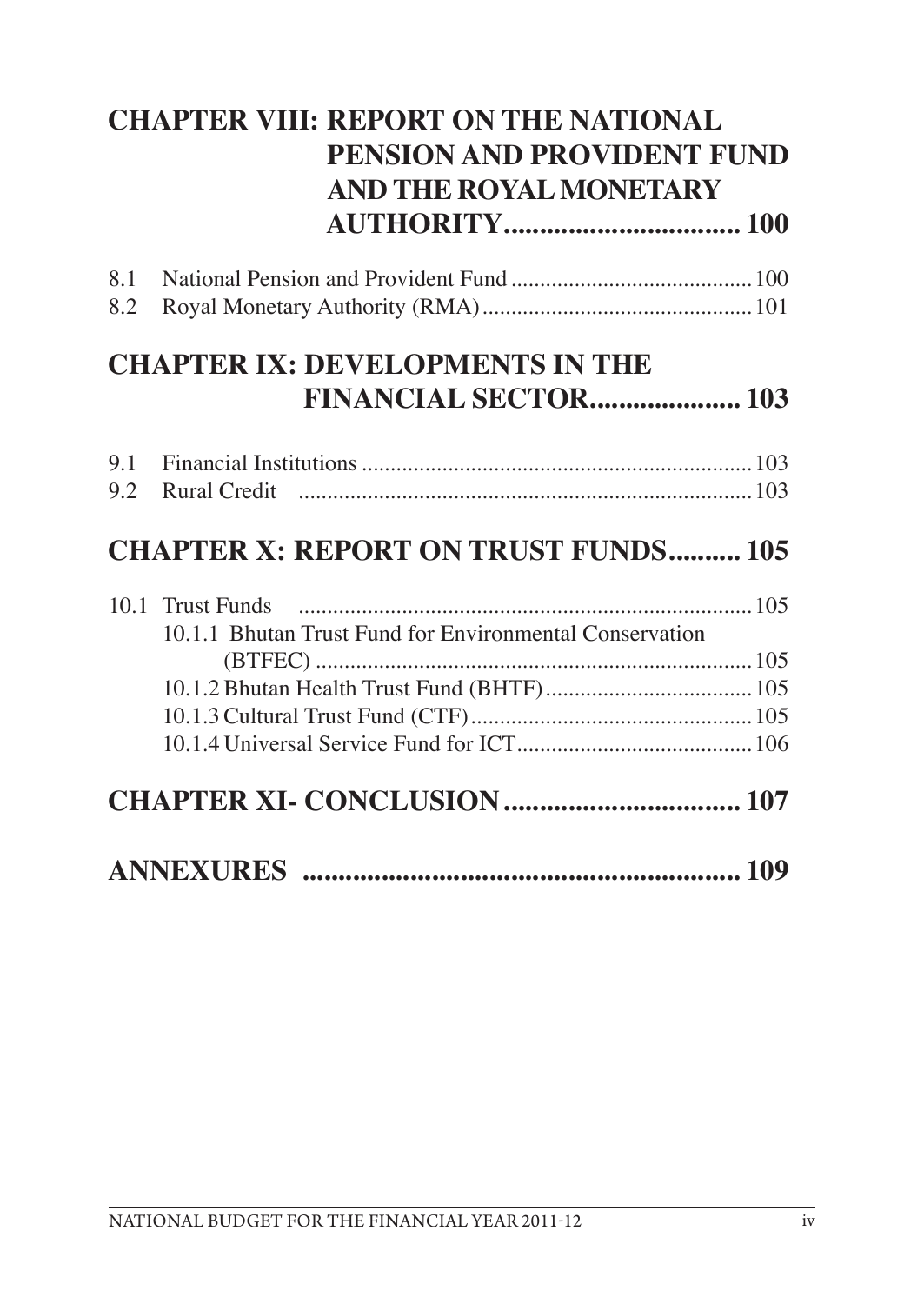#### **INTRODUCTION**

Honourable Speaker,

As we come to the end of the third year of the first democratic government of our country, I have the honour to present to Parliament, the Royal Government's budget for the financial year (FY) 2011-12. I present this budget with a great sense of pride and joy as the new financial year will witness one of the most historic moments of our times, the Royal Wedding of our beloved King, which will further ensure the continued lineage of the Wangchuck dynasty. We the Bhutanese people have had the great fortune to have compassionate and caring Kings. Our present King, His Majesty Jigme Khesar Namgyal Wangchuck is most special, and hence affectionately known as the "People's King". The Royal Wedding of His Majesty in October this year will be a moment of great emotion and pride, especially for our older generation, for whom such occasions may not happen again in their lives. I would therefore, like to dedicate this year's budget to the joyous occasion of the Royal Wedding.

#### *Honourable Speaker,*

We end the current financial year with a great sense of achievement as we saw through the mid-term review of the development activities. Against this backdrop and with the findings from the mid-term review, the budget for the penultimate year has been framed.

As the Hon'ble Members are aware, the Government carried out the Mid-term Review (MTR).of the entire government including Dzongkhags and Gewogs. The Hon'ble Ministers, Members of Parliament, Government Secretaries and the relevant Chief Executive Officers of several public corporations participated in the meetings. The review meetings at the local governments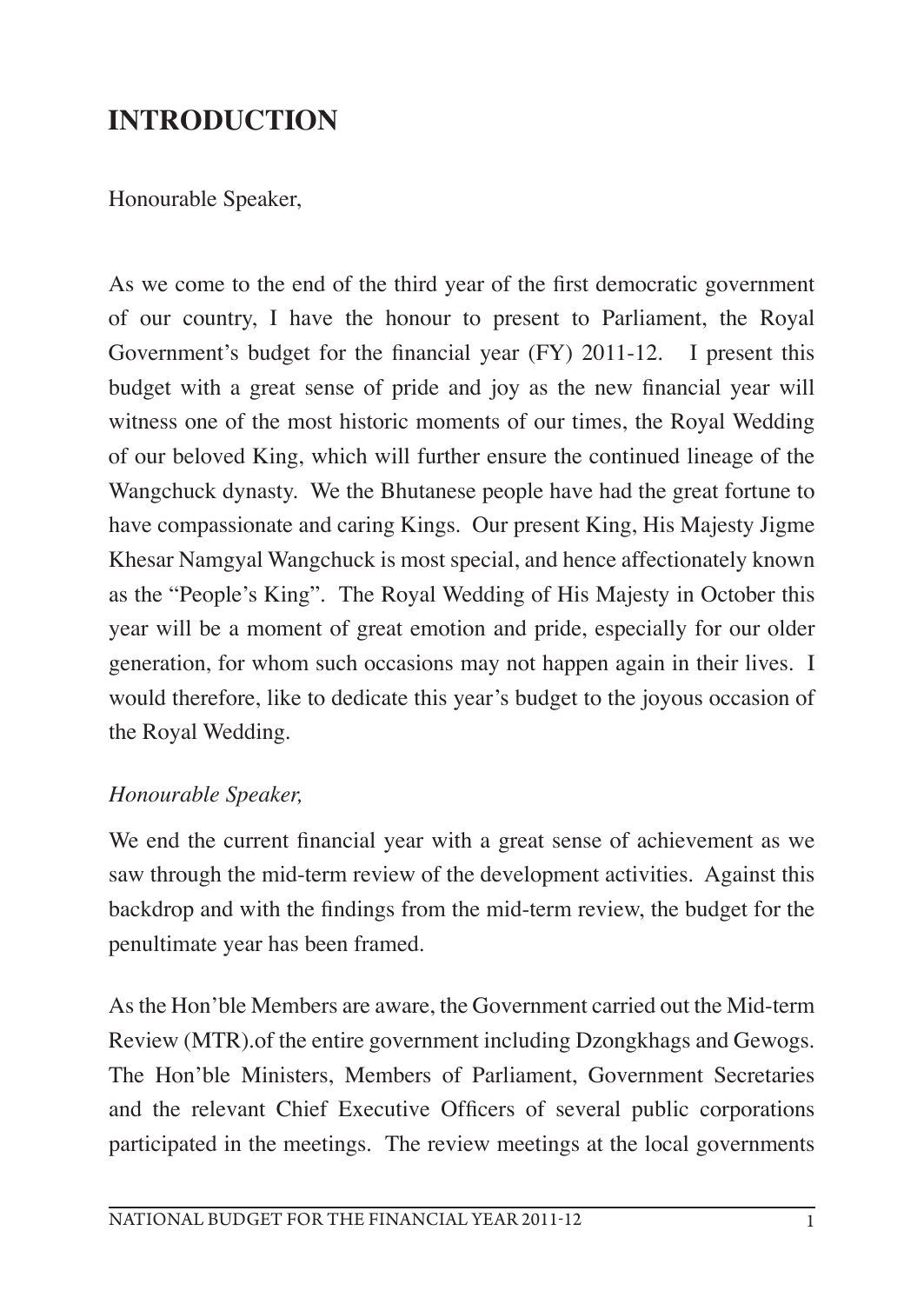were held in the respective Dzongkhags, where the local community leaders, Dzongkhag administration officials, senior citizens, representatives of the Datshang, and the business community were present. The MTR for the Local Governments saw a major departure from past practices in the form of presentations by the Gups themselves.

The Government was able to assess the progress of key development goals of the  $10<sup>th</sup>$  plan, as well as address some of the challenges and issues faced in implementation. Since the Hon'ble Members participated in the MTR of their respective Dzongkhags, mention may not be necessary, but nonetheless, it should be reported that the progress indicated by the Gups in the 205 Gewogs exceeded our expectations on most fronts.

Going into the penultimate year of the Government's term and that of the  $10<sup>th</sup>$ plan, we take comfort and satisfaction from the fact that the priority targets set in the plan with the vision of prosperity for our people does indeed look achievable. I will report the implementation progress status on some of the key areas in the later parts.

While these have been matters of great satisfaction, there have been tremendous challenges as well. There were tragedies in the form of -repeated fire incidents in Chamkhar town in Bumthang which claimed lives and damaged properties worth millions, wind storms that hit 16 Dzongkhags causing enormous damages to numerous rural homes, Lhakhangs, Chheodtens, schools and other government structures and then the plane accident in Nepal which claimed the lives of 18 Bhutanese pilgrims. In these terrible times, His Majesty the King, with his immeasurable compassion and wisdom, brought immediate relief and solace to the unfortunate victims. In support of His Majesty's most benevolent initiatives, the Government provided relief and rehabilitation measures. Specifically, the Government continues to provide support towards the cost of CGI sheets damaged during the natural disasters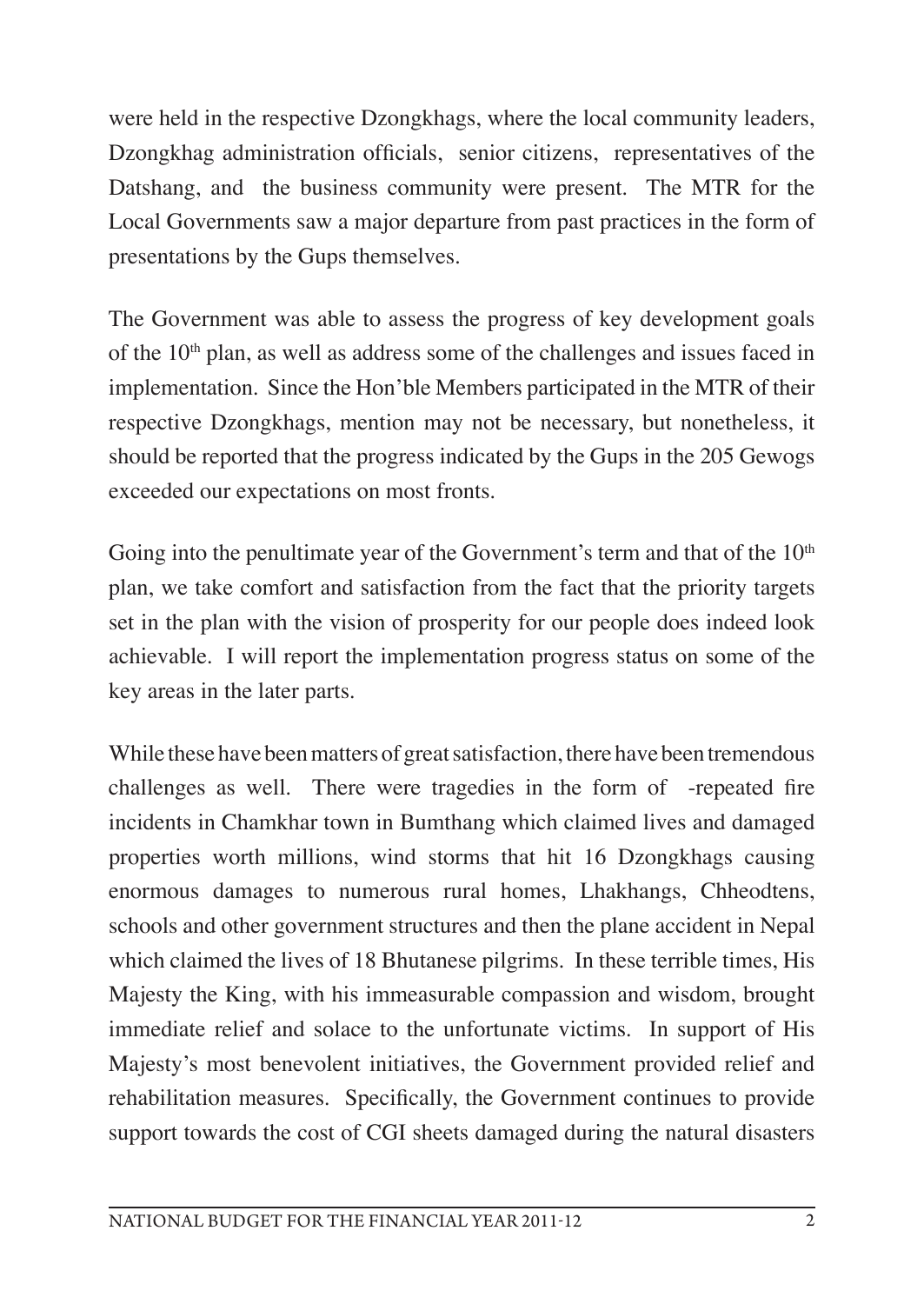including transportation up to the road head. For the fire victims in Chamkhar town, the Government has decided to exempt payment of income tax for the year 2010.

Honourable Speaker,

Turning to the main presentation, the following will be the sequence.

| Chapter I:     | Annual Financial Statements of the FY 2009-10;                                                 |
|----------------|------------------------------------------------------------------------------------------------|
| Chapter II:    | Macro-economic Developments in the last two years;                                             |
| Chapter III:   | Revised Budget Estimates of FY 2010-11;                                                        |
| Chapter IV:    | Budget Estimates for the FY 2011-12;                                                           |
| Chapter V:     | Tax Measures                                                                                   |
| Chapter VI:    | <i>Economic Outlook in the Medium Term;</i>                                                    |
|                | Chapter VII: Report on State-owned Enterprises and Companies with<br>Government Shareholdings; |
|                | Chapter VIII: Report on NPPF and RMA;                                                          |
| $Chapter IX$ : | Developments in the Financial Sector                                                           |
| Chapter $X$ :  | <b>Report on Trust Funds;</b>                                                                  |
| Chapter XI:    | Conclusion                                                                                     |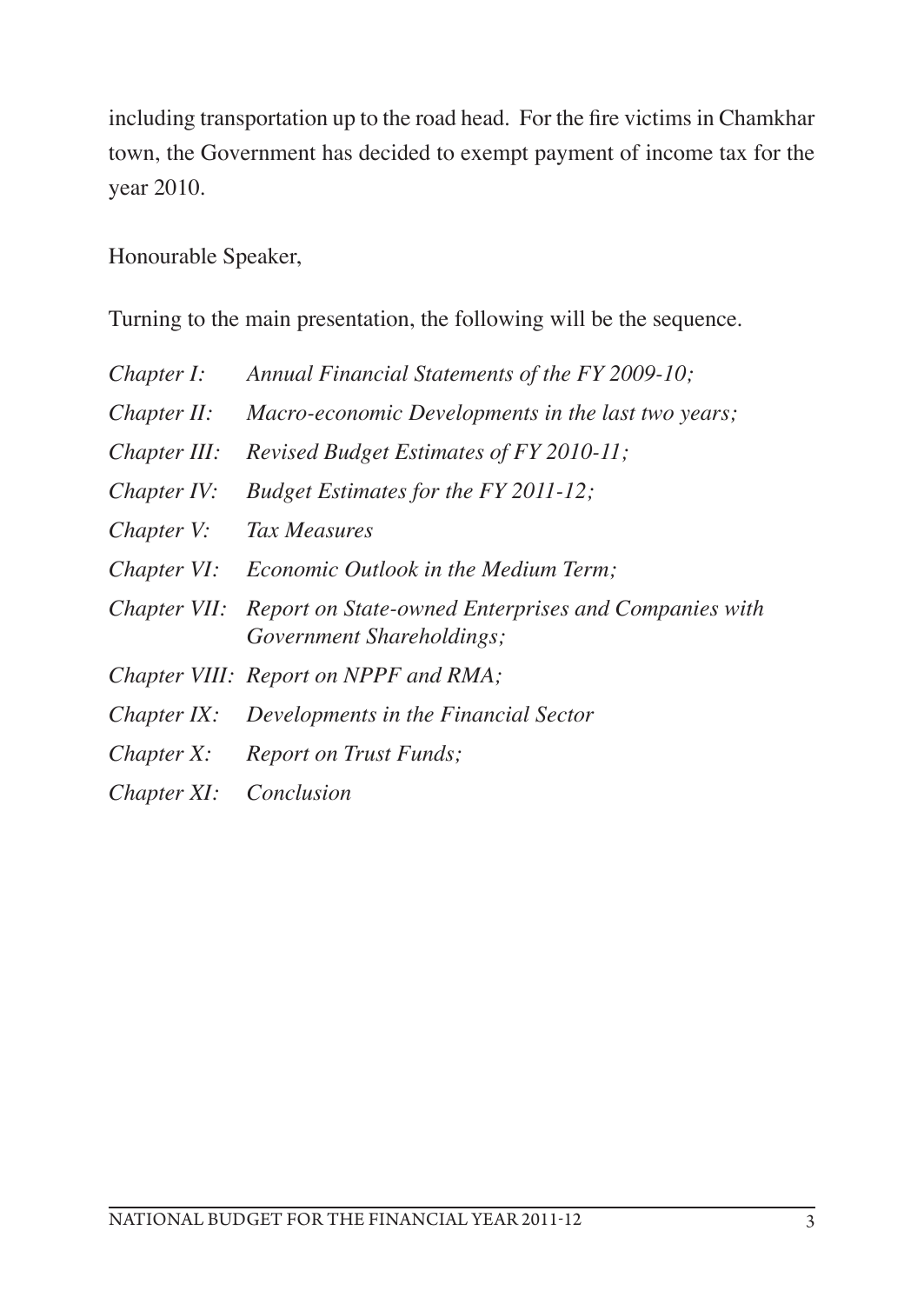## **CHAPTER I: ANNUALFINANCIALSTATEMENTS OF THE FY 2009-10**

The actual outcome of the Royal Government's budgetary operations for the FY 2009-10 is detailed in the report circulated to the Honourable Members. I shall however take this opportunity to present the gist of the operational results.

#### 1.1 **Overall financial position**

With the actual realized resources of Nu. 30,990.676 million (m) against the total expenditure of Nu. 29,889.990 m, the FY closed with a positive fiscal balance of

Nu. 1,101.686 m. This closely reflects the net balance of external funds earmarked for specific projects and programmes.

Domestic revenue fully covered the recurrent expenditures. Thus, the Government's key fiscal policy objective and a requirement of the Constitution was once again achieved.

The total grant assistance received was Nu. 11,118.877 m while the net borrowing amounted to Nu. 81.989 m. These financed about 86  $\%$  of the capital expenditure. The total government debt outstanding was Nu. 36,788.483 m, accounting for 55 % of the GDP.

**Table 1.1** below provides the details, i.e. the total resources, total expenditure and fiscal balances.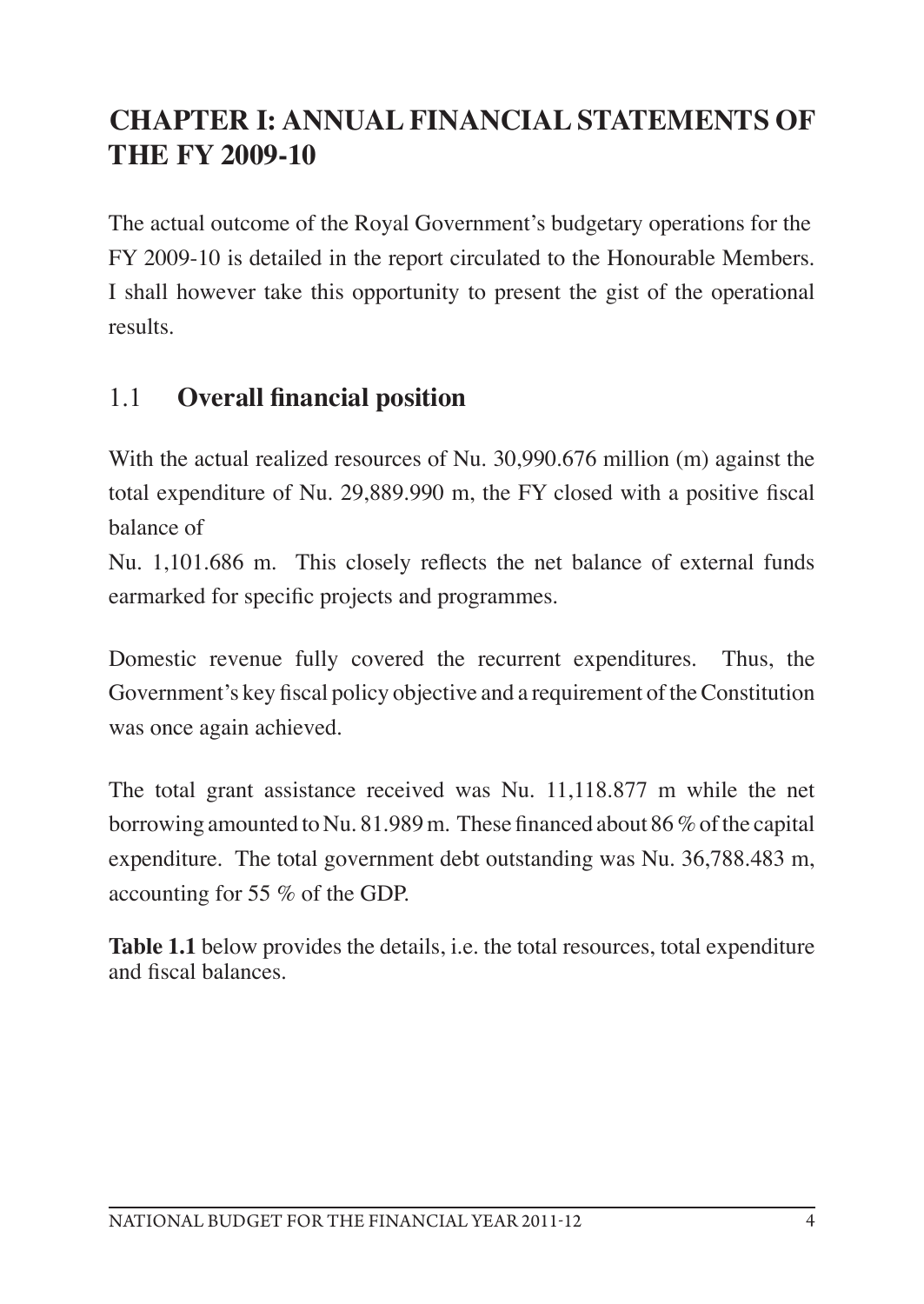|             |                            |                        | Nu. in millions                 |
|-------------|----------------------------|------------------------|---------------------------------|
|             |                            | <b>Original Budget</b> | <b>Actual</b><br><b>Outcome</b> |
| $\mathbf A$ | <b>RESOURCES</b>           | 21,498.393             | 30,990.676                      |
|             | <b>1. DOMESTIC REVENUE</b> | 14,108.770             | 15,638.434                      |
|             | i. Tax                     | 8,347.180              | 9,655.781                       |
|             | ii. Non Tax                | 5,761.590              | 5,982.653                       |
|             | 2. OTHER RECEIPTS          | 35.800                 | 4,233.365                       |
|             | 3. GRANTS                  | 7,353.823              | 11,118.877                      |
|             | <b>Total GoI</b>           | 4,372.661              | 7,306.388                       |
|             | <b>Total Others</b>        | 2,981.162              | 3,812.489                       |
|             | i. Programme grants        | 2,263.751              | 1,969.326                       |
|             | a) GoI                     | 1,400.000              | 1,400.000                       |
|             | b) Other Donors            | 863.751                | 569.326                         |
|             | ii. Project-tied grants    | 5,090.072              | 9,149.551                       |
|             | a) GoI                     | 2,972.661              | 5,906.388                       |
|             | b) Other Donors            | 2,117.411              | 3,243.163                       |
| B           | <b>OUTLAY</b>              | 26,304.310             | 29,889.990                      |
|             | 1. Total Expenditure       | 27,421.446             | 25,831.827                      |
|             | i. Current                 | 13,594.134             | 12,902.684                      |
|             | ii. Capital                | 13,827.312             | 12,929.143                      |
|             | 2. Net Lending             | $-1,117.136$           | $-400.374$                      |
|             | 3. Advance/suspense (net)  |                        | 334.728                         |
|             | 4. Other Payments          |                        | 4,122.686                       |
| $\mathbf C$ | <b>OVERALL BALANCE</b>     | $-4,805.917$           | 1,101.585                       |
| D           | <b>FINANCING</b>           | 4,805.917              | $-1,101.686$                    |
|             | <b>Borrowings (Net):</b>   | 304.893                | 81.986                          |
|             | i. Borrowings              | 2,592.116              | 2,817.511                       |
|             | ii. Repayments             | 2,287.223              | 2,735.525                       |
| Е           | <b>Resource Gap</b>        | 4,501.024              | $-1,183.672$                    |
|             | <b>GDP</b> Estimates       | 69,585.997             | 65,851.870                      |
|             | Overall balance % of GDP   | 6.91%                  | $-1.67%$                        |
|             | Resource gap % of GDP      | 6.47%                  | $-1.80\%$                       |

#### **Table 1.1: Summary of Original Budget Vs Actual Outcomes for FY 2009-10**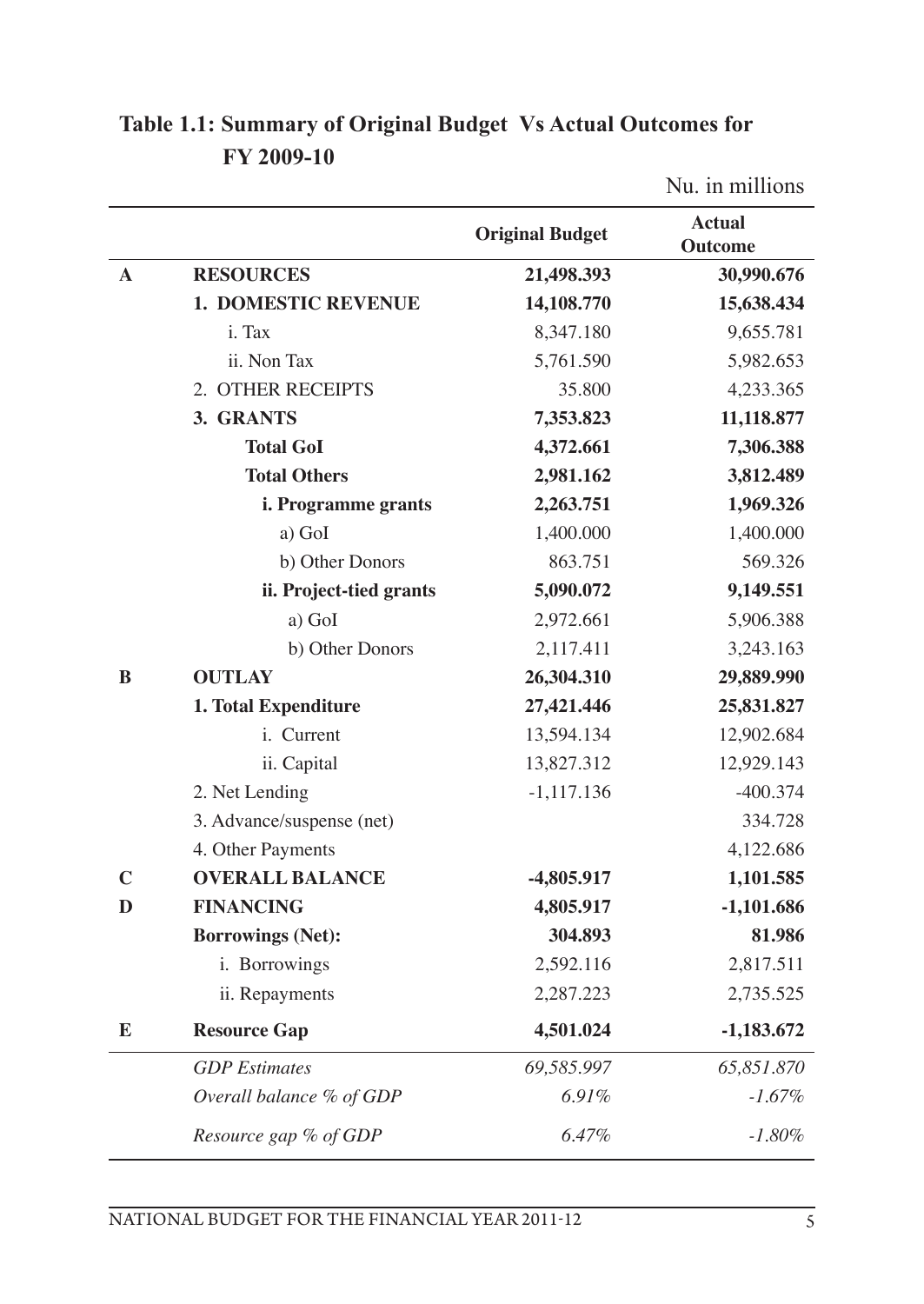#### **1.2 Actual budget outcome**

### **1.2.1 Expenditure**

The **total expenditure** was Nu. 25,831.827 m, registering a growth of 23.7 % over the previous year and accounted for 38.6 % of GDP. The raise in public service pay and allowances and the reconstruction of infrastructure damaged by natural disasters, besides other planned development activities, contributed to the growth in expenditure.

The **recurrent expenditure** of Nu. 12,902.685 m represents a 16.6 % increase over the previous year. The expenditure on *salaries & wages* (Nu. 5,599.243 m) and *interest payments* (Nu. 1,743.182 m) accounted for the major portion (56.5 %) of the recurrent expenditure. Salary and wages accounted for 43 % of recurrent expenditures or 36 % of internal revenue. Similarly, interest payment accounted for about 13.5 % of recurrent expenditures or 11 % of domestic revenue.

The **capital expenditure** was Nu. 12,929.143 m, an increase of 31.5 % from the previous FY, and it accounted for 19 % of GDP. The increase is attributable to the reconstruction cost of infrastructures damaged by Cyclone Aila and earthquake, which together amounted to Nu. 113.04 m. Given the same or a marginal improvement in implementing capacity, the growth by over 31 % was significant.

#### **1.2.2 Domestic revenue:**

The total domestic revenue realized during the FY was Nu. 15,638.434 m accounting for 23.5 % of GDP. This was an increase of 11.3 % over the previous FY. Tax revenues increased by about 49 % from the past year as a result of increase in receipts from Corporate Income Tax (CIT) by 101 %,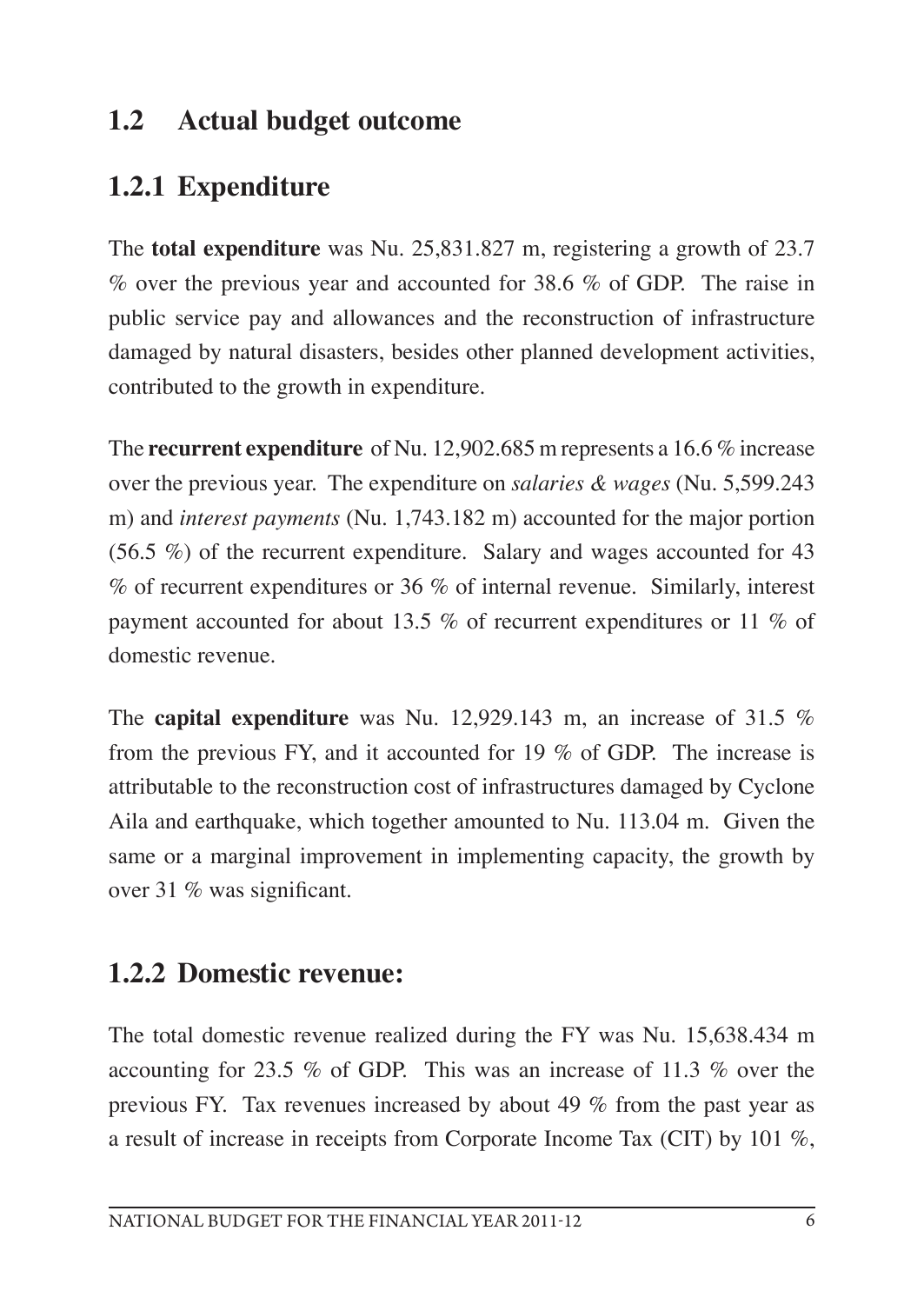Personal Income Tax (PIT) by 46 %, Sales Tax (ST) by 30 % and Excise Duty by 21  $\%$ .

Non-tax revenues fell by about 21  $\%$  as compared to the previous FY mainly due to the decrease in transfer of profits, other non-tax revenue and capital revenue. The transfer of profit dropped sharply 81% due to the drop in interest earnings of the Royal Monetary Authority (RMA) and the corporatization of Tala Hydro-power Project under Druk Green Power Corporation (DGPC).

#### **1.2.3 Grants:**

The external grant received during the year was Nu. 11,118.877 m including assistance-in-kind of Nu. 1,571.374 m. Thisrepresents 78 % increase from the previous year and amounted to 17 % of GDP. Grant receipt constituted about 36 % of the total resources covering about 43 % of total expenditure. As in the past, the major portion of the grants, amounting to Nu. 7,306.388 m, or 66.25 % were from the GoI. The grant amount received during the year include Nu. 277.3 m for preparations of the 16th SAARC Summit from the GoI, Nu. 462 m from the World Bank as budgetary support under Development Policy Financing arrangement and direct payment of Nu. 90.074 m from the ADB.

#### **1.2.4 Debt:**

During the year, the total borrowings (withdrawals) amounted to Nu. 2,817.511 m including Nu. 497.513 m raised in the domestic market through the issuance of Treasury Bills. The external borrowings of Nu. 2,319.998 m included Nu. 565 m received under the WB's Development Policy Financing for budgetary support. The total *principal loan repayment* was Nu. 2,735.525 m, of which Nu. 672.815 m was on account of internal borrowing. The total outstanding debt *(internal and external debts)* was Nu. 36,788.483 m as of 30th June 2010 representing 55 % of the GDP.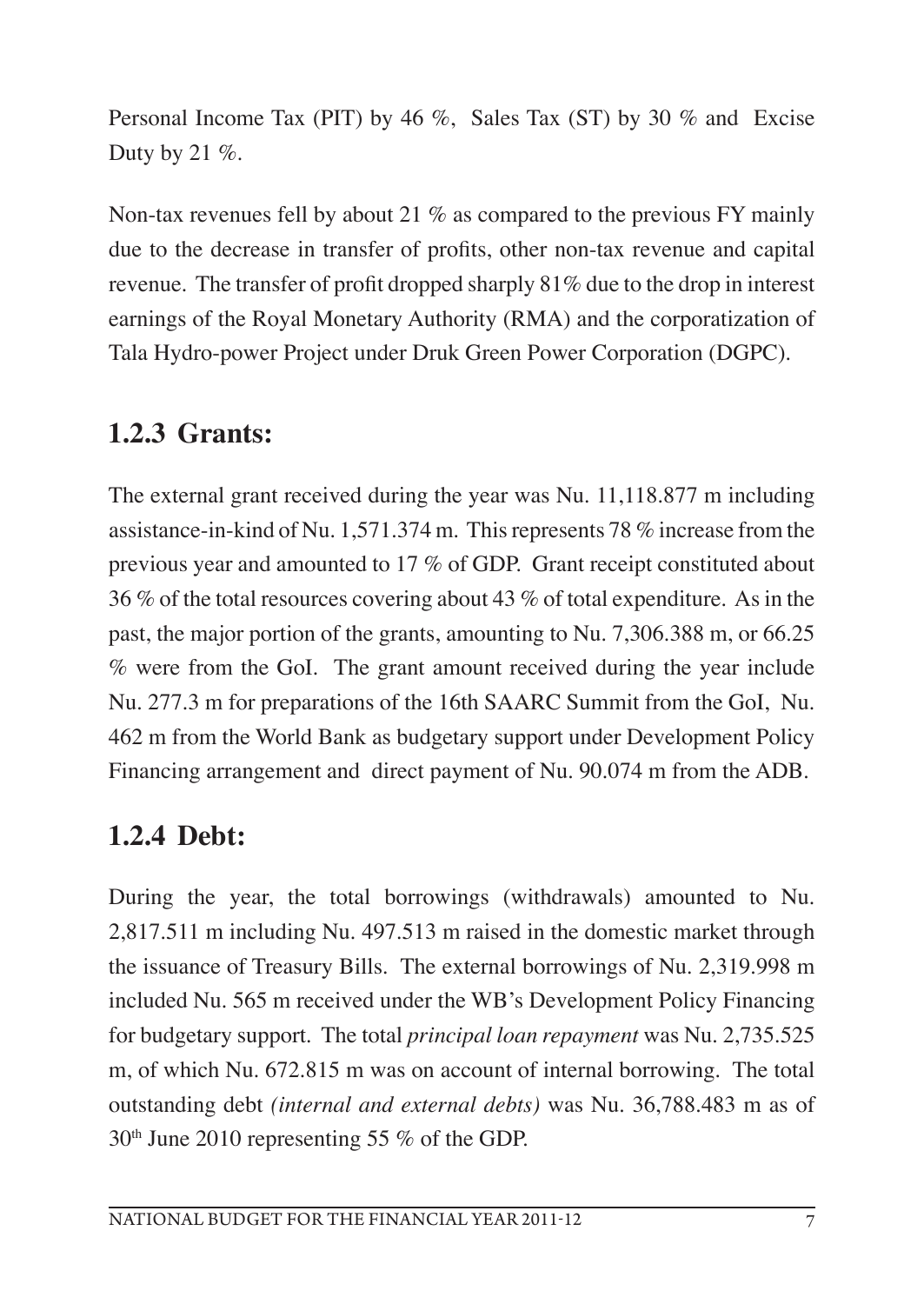#### *Internal debt*

The internal debt outstanding at the start of the FY was Nu. 1,227.117 m which was entirely on account of the loan availed by the Government to purchase aircraft for Druk Air Corporation. With the repayment of Nu. 175.302 m and redemption of the treasury bills, the internal loan outstanding as on  $30<sup>th</sup>$  June, 2010 was Nu. 1,051.815 m. The loan availed for the purchase of aircraft is expected to be liquidated by FY 2015-16.

#### *External debt*

The total external debt outstanding rose to Nu. 35,736.668 m as disbursements grew. It constituted 97.14 % of the total debt and about 54.26 % of GDP. A sum of Nu. 2,062.710 m was repaid during the year.

The Annual Financial Statements have been certified by the Royal Audit Authority, and I am pleased to report that there have been no major observations.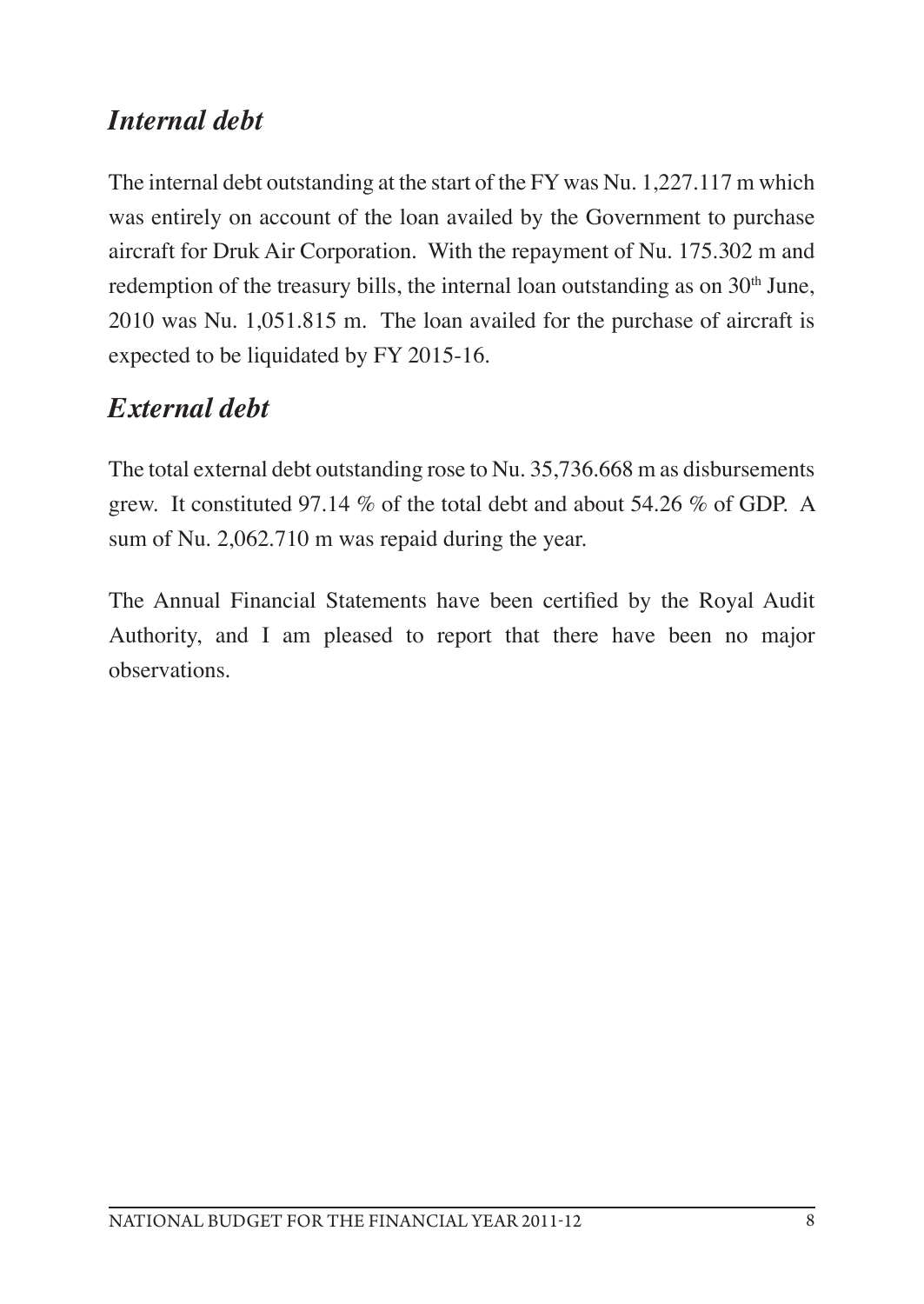## **CHAPTERII: MACRO-ECONOMICDEVELOPMENTS**

I now turn to an overview of the macro-economic developments in our economy over the past year.

### **2.1 Gross Domestic Product (GDP)**

The construction cycle of major hydro-power projects dictates the ebbs and tides of our economy. The completion and operationalization of the Tala HP Project contributed to a high real growth rate of more than 11.0 % in FY 2007-08. Thereafter, with its completion, as well as the ending of the implementation of the Ninth Plan programmes, the economy grew by 5.7 % in FY 2008-09 as the base became very high in FY 2007-08. In the FY 2009-10, growth is expected to have been impacted by the effects of the global economic crisis through lower export earnings and tourism receipts. However, at the same time, the strong momentum in the Punatsangchhu HP project and the acceleration of other development activities are expected to have maintained the rate to around 8.7 %.

#### **2.2 Employment**

The unemployment rate for 2010 was reported at 3.3  $\%$  or 11,000 persons as per the eighth *Labour Force Survey* 2010. This is a significant improvement from the 4 % and 3.7 % estimated during two rounds of surveys conducted in 2009 and 2007 respectively. The services sector has played an important role in reducing unemployment.

#### **2.3 Balance of Payments**

The *current account* deficit rose from 1.6 % of GDP in FY 2008-09 to 13.17 % in FY 2009-10. The sharp increase is attributable to the increase in imports related to the Punatsangchhu project. Despite this widening in the *current account*, the *overall balance* was in surplus, at around 6.6 % of GDP. This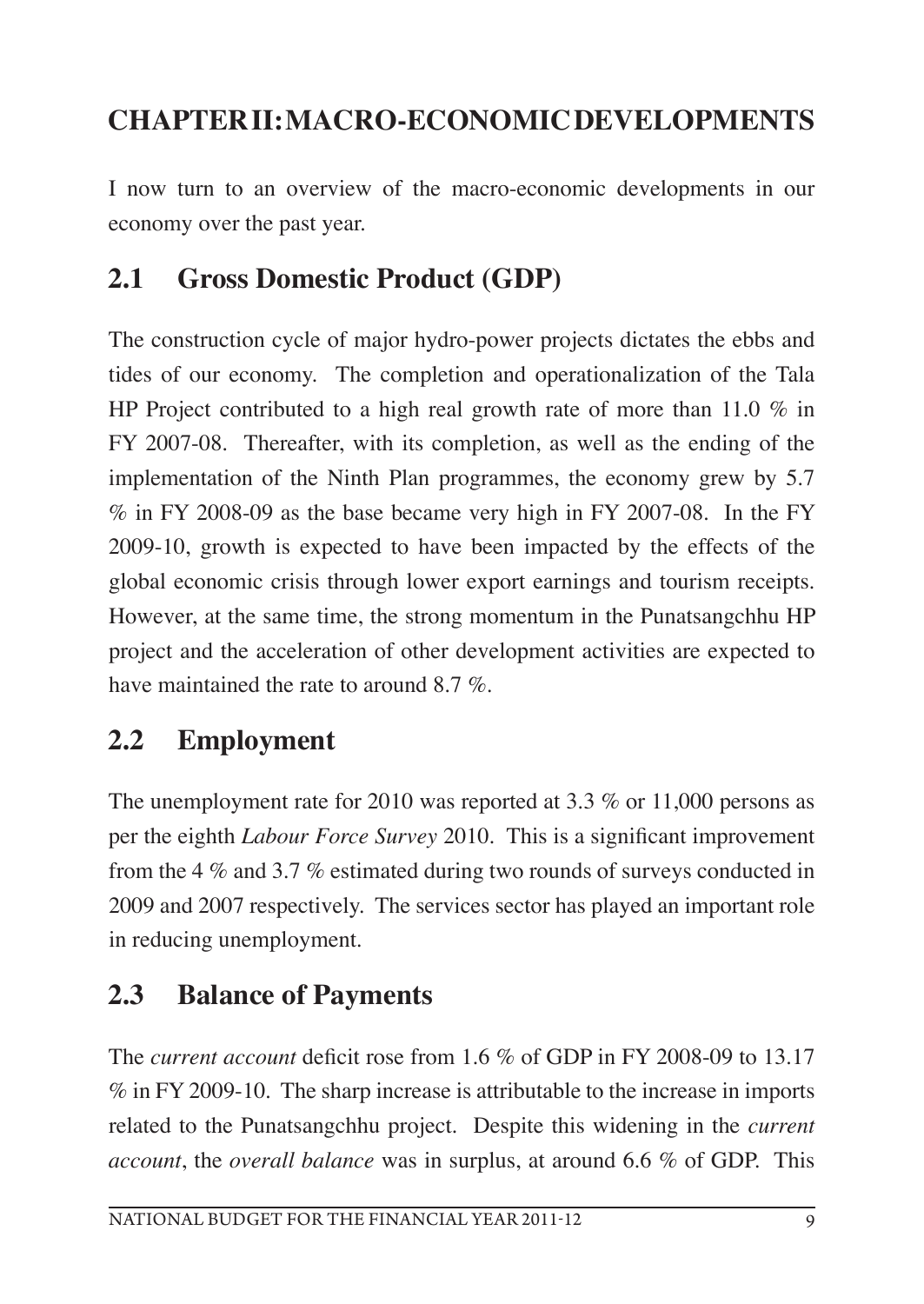was due to the positive balance in the *capital and financial account* owing to the sizeable inflows associated with the commencement of construction of the *Punatsangchhu* – I and *Dagachhu* hydro-power projects. Growth in the capital account increased by about 38.4 % in FY 2009-10 as compared with the previous year, when it experienced a decrease of 10.4 %.

# **2.4 Foreign Exchange Reserves and FDI**

The surplus in the overall balance of payments resulted in an increase in the gross international reserves from US \$ 772.478 m in FY 2008-09 to US \$ 868.109 m in FY 2009-10. This was an increase of US \$ 95.631 m or 12.3 %. The increase is mainly attributed to the Government's receipt of grants and loans amounting to about US \$ 298.722 m for development activities and the large hydro-power loans and grants. As of the end of June 2010, reserves were adequate to finance over 12 months of merchandise imports and fully covered the external outstanding debt.

In the FY 2009-10, there was continued interest in FDI. Two hotel projects and one steel plant project were approved, bringing the total approved FDI project to 26.

## **2.5 Debt & Debt Service**

Our total debt outstanding as on  $30<sup>th</sup>$  June 2010 was estimated at Nu. 36,788.483 m or US \$ 788.56 m,- equivalent to 55.3 % of GDP. This was an increase by 5.8 % as compared with Nu. 34,759.937 m (59.6 % of GDP) in the previous fiscal year. Of this, external borrowing accounted for 97 % of the total debt, while the remaining 2.9 % was on account of domestic borrowings. Of the total stock of debt, Rupee debt constituted about 49.7 % entirely on account of *Kurichhu*, *Tala*, and *Punatsangchhu* – I hydro-power projects.

Debt service as a percentage of exports of goods and services rose slightly from 12.9 % in FY 2008-09 to 13.1 % in FY 2009-10.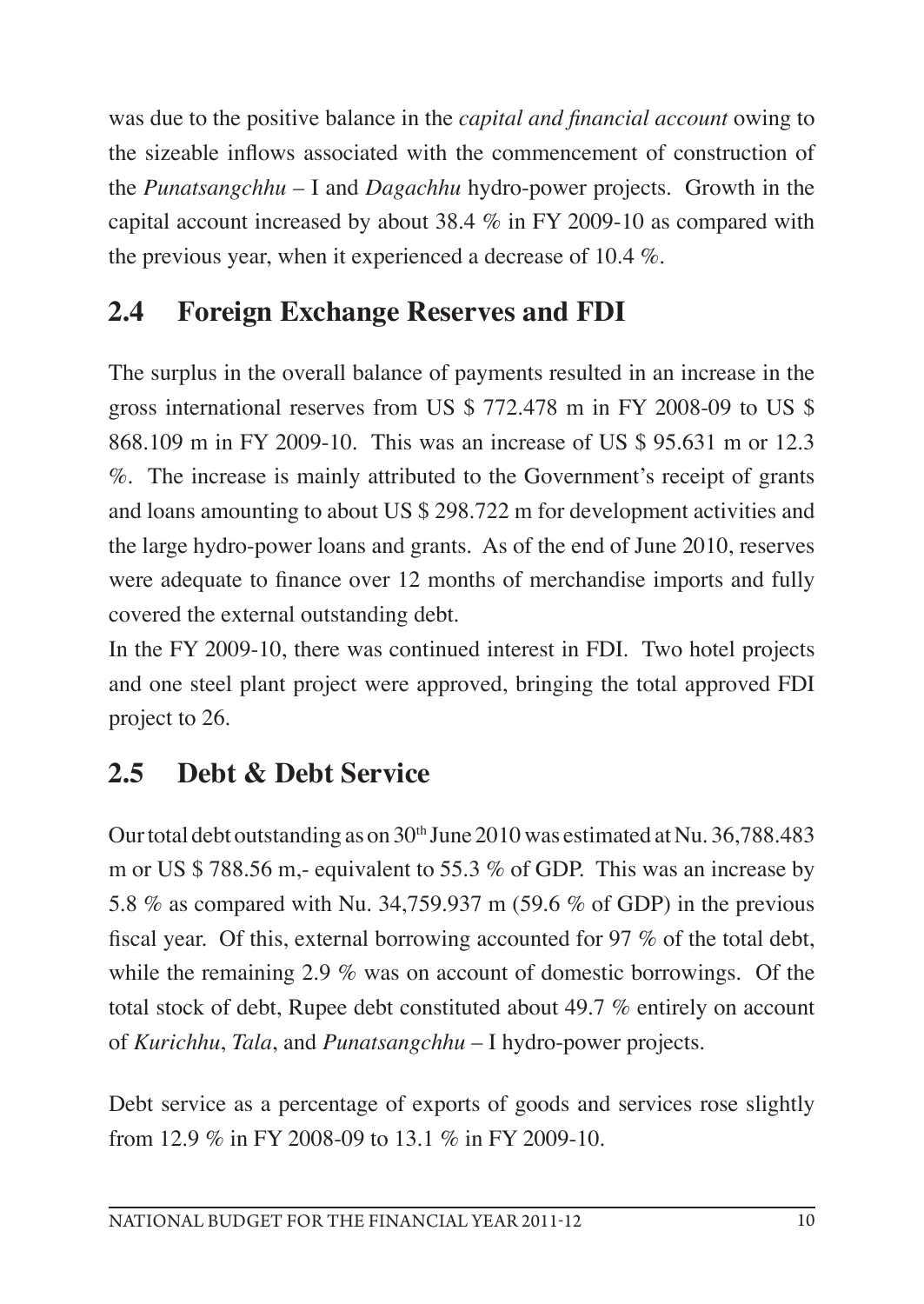### **2.6 Exchange Rate**

The value of our currency during the FY 2008-09 was on average Nu. 47.78 to a US dollar, appreciating by 2.4 % to Nu. 46.65 in FY 2009-10 in line with the rate for Indian Rupee. As our trade is largely with India and as our currency is pegged to the Indian Rupee, the movement of exchange rate of our currency against third country currencies have only marginal indirect impact.

# **2.7 Price**

As our country imports over 80 percent of goods from India, our inflation continues to largely reflect price movements in India except for some nontradable items. The inflation rate in the first two quarters of the FY 2008-09 were high at 9.3% and 9.04%. However, by end-June 2009, it had slowed down to 2.96%. Prices in FY 2009-10 had grown by 6.14 % with food prices rising by  $7.82\%$ .

### **2.8 Banking and the Financial Sector**

## **2.8.1 Credit**

Total domestic credit registered a significant growth of 44.2 % in FY 2009- 10 compared to 18.2% in the previous year. This was driven by credit to the private sector which expanded by 38.6 % as compared to 31.1 % in the preceding year. This followed a general trend of rising domestic credit averaging 23.5 % per annum from FY 2006-07 to FY 2008-09. In terms of sector-wise distribution, the building and construction sector continued to be the largest beneficiaries at 24.9 %, followed by manufacturing at 16.6%. This is indicative of increasing economic activity, reflecting the Government's objective to facilitate private sector development and growth. However, the central bank has been mindful of the impact of the high credit growth rates on prices and on the balance of payments and has been taking necessary actions to limit the impact.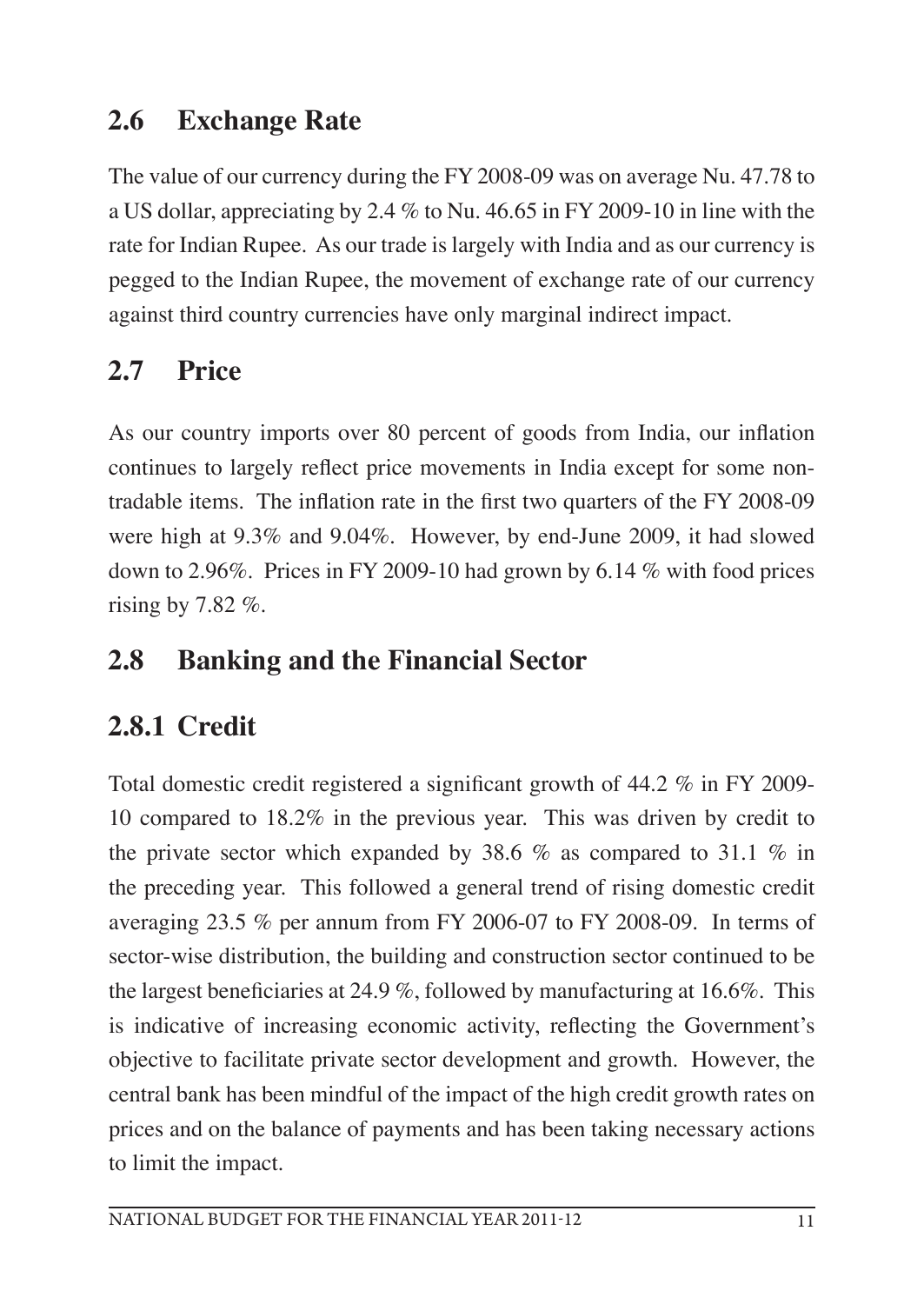#### **2.8.2 Non-performing Loans (NPLs)**

In terms of the exposure of the financial institutions to non-performing loans (NPL), the NPL ratio improved from 18.3 % in June 2009 to 10.1 % in June 2010. The continuous monitoring and supervision by the RMA has contributed to this improvement. The overdraft/ working capital (with 26.5 %), housing  $(24.0\%)$ , and service and tourism  $(14.1\%)$  sectors had the highest NPLs.

### **Conclusion**

As in the past years, the economy has performed well despite the spillover effects of the global recession. The outlook for the future will be presented in a later part of the report.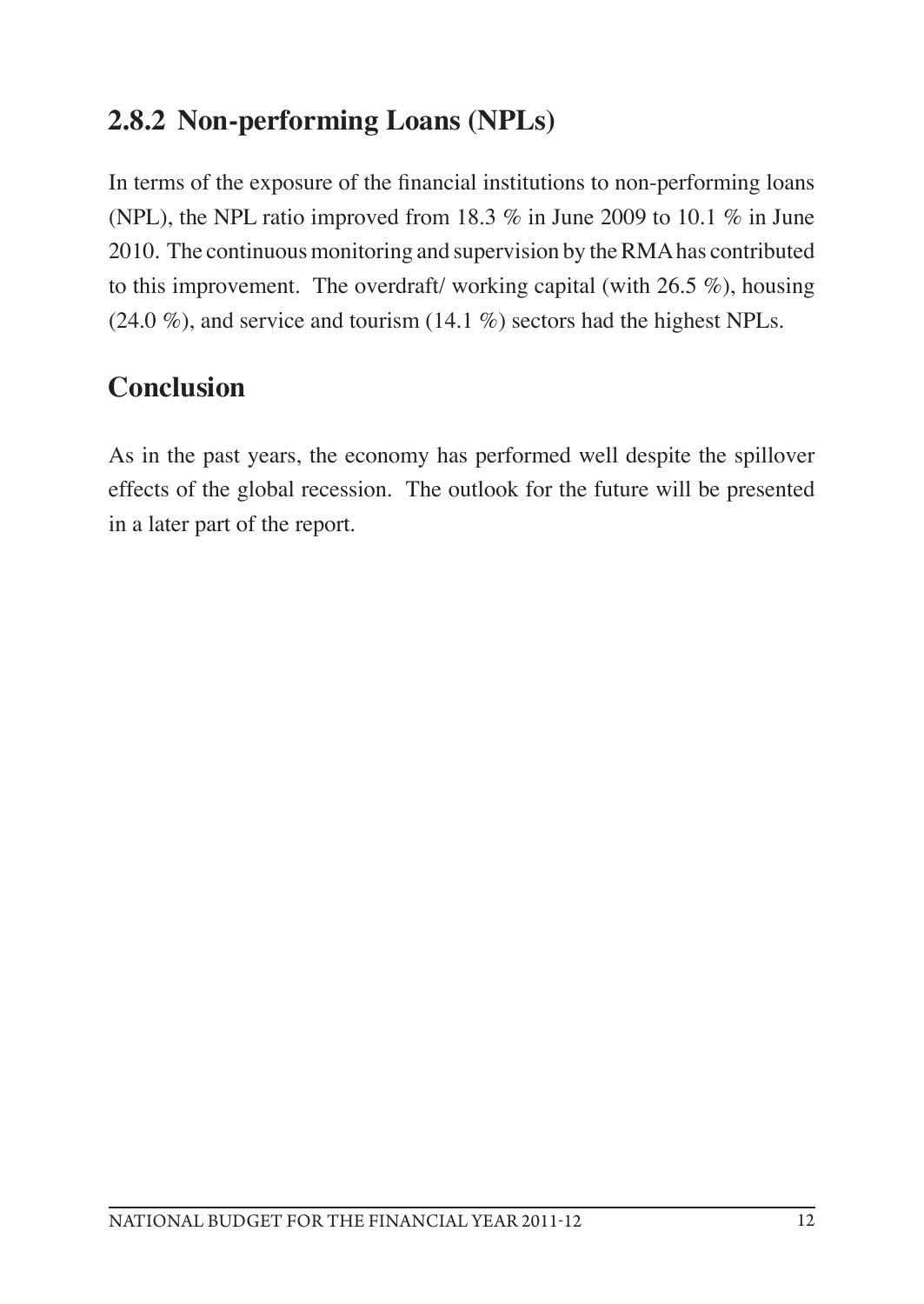### **CHAPTER III: REVISED BUDGET ESTIMATES OF FY 2010-11**

The budget is reviewed in the third quarter of the FY taking into consideration the implementation progress of the activities, the receipt of additional resources from donors, the changes in the domestic revenue projections and the budget proposals received from the agencies for the next FY. Accordingly, on the original outlay of Nu. 31,586.779 m. a budget of Nu. 3,397.258 m was incorporated under external funding, and Nu. 589.408 m under RGoB funding. At the same time, there was also a budget withdrawal of Nu. 1,340.980 m in respect of donor-funded projects with a view to keep the provision based on the respective agencies' implementing capacity. Thus, the budget outlay at the end of April, 2011 rose to Nu. 34,196.615 m, representing an increase of  $8.26 \%$ 

The detail of revised budget summary is provided in *Table 3.1* below.

|                                             |                              | Nu. in millions                    |
|---------------------------------------------|------------------------------|------------------------------------|
|                                             | Original<br><b>Estimates</b> | <b>Revised</b><br><b>Estimates</b> |
| <b>RESOURCES</b>                            | 26,774.538                   | 30,549.658                         |
| <b>DOMESTIC REVENUE</b><br>$\mathbf{I}$     | 15,816.334                   | 16,962.551                         |
| i. Tax                                      | 10,139.976                   | 11,097.886                         |
| ii. Non-Tax                                 | 5,676.358                    | 5,864.665                          |
| <b>OTHER RECEIPTS</b><br>II.                | 53,066                       | 63.704                             |
| Adjustment of Previous Years' Advances<br>Ш |                              | 209.408                            |
| <b>GRANTS</b><br>Ш.                         | 10,905.138                   | 13,313.995                         |
| <b>Total Gol</b>                            | 8,068.180                    | 9,261.469                          |
| <b>Total Others</b>                         | 2,836.958                    | 4,052.526                          |
| i.<br>Programme Grants                      | 1,905.700                    | 1,883.794                          |
| GoI<br>a)                                   | 1,400.000                    | 1,400.000                          |
| b) Others                                   | 505.700                      | 483.794                            |
| ii. Project-tied Grants                     | 8,999.438                    | 11,430.201                         |

**Table 3.1: Revised Budget Estimates for FY 2010-11**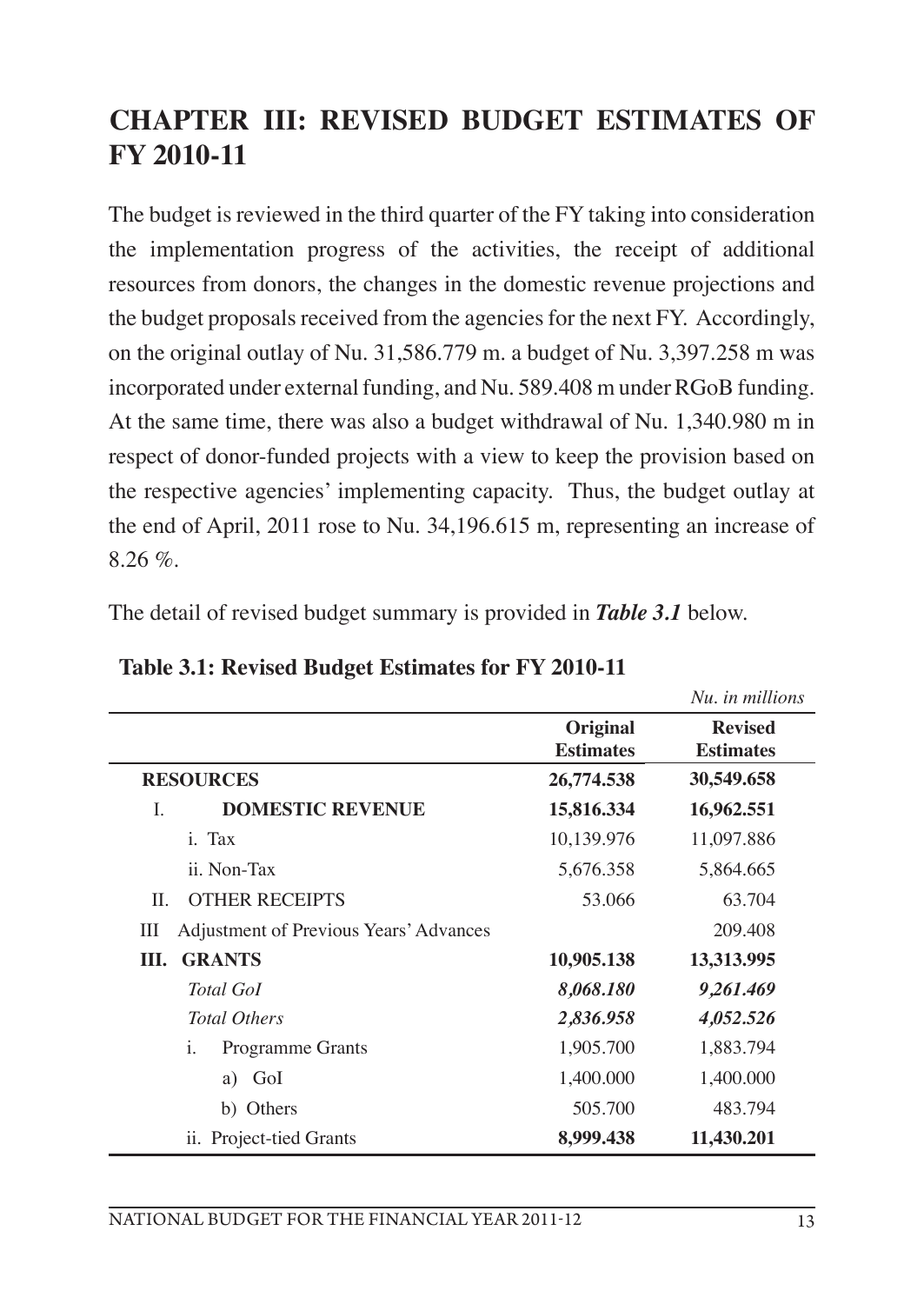|                                             |                              | Nu. in millions                    |
|---------------------------------------------|------------------------------|------------------------------------|
|                                             | Original<br><b>Estimates</b> | <b>Revised</b><br><b>Estimates</b> |
| b) Others                                   | 2,331.258                    | 3,568.732                          |
| <b>I. Total Expenditure</b>                 | 32,427.398                   | 35,073.084                         |
| Current Expenditure<br>i.                   | 15,158.869                   | 15,772.269                         |
| ii. Capital Expenditure                     | 17,268.529                   | 19,300.815                         |
| II. Net Lending                             | $-840.619$                   | $-876.469$                         |
| <b>OVERALL BALANCE</b>                      | -4,812.241                   | $-3,646.957$                       |
| <b>FINANCING</b>                            | 4,812.241                    | 3,646.957                          |
| Project-tied Borrowings<br>1.               | 2,270.806                    | 1,802.992                          |
| ii. Programme Borrowings                    | 1,081.000                    | 1,303.377                          |
| Less Repayment                              | 2,348.059                    | 2,348.059                          |
| iii. Resource Gap (Change in Cash Balances) | 3,808.494                    | 2,888.647                          |
| <b>GDP</b> estimated                        | 76,556.767                   | 75.690.510                         |
| Overall balance % of GDP                    | $-6.29\%$                    | $-4.82\%$                          |
| Resource Gap % of GDP                       | 4.97%                        | $3.82\%$                           |
| Exchange rate $(1 \text{ USD} = Nu. 47)$    |                              |                                    |

The details of the revised budget are as follows:

#### **3.1 Expenditure estimate**

#### **3.1.1 Current expenditure**

The current expenditure is projected to rise to Nu. 15,772.269 m, representing an increase of Nu. 613.4 m, or about 4% from the original estimate of Nu. 15,158.869m. The increase ismainly due to the revision of pay and allowances of public servants (Nu. 380 m) effective from January 2011, incorporation of additional project funds for current expenditures under external sources, and budget line provided for the adjustment of previous years' advances.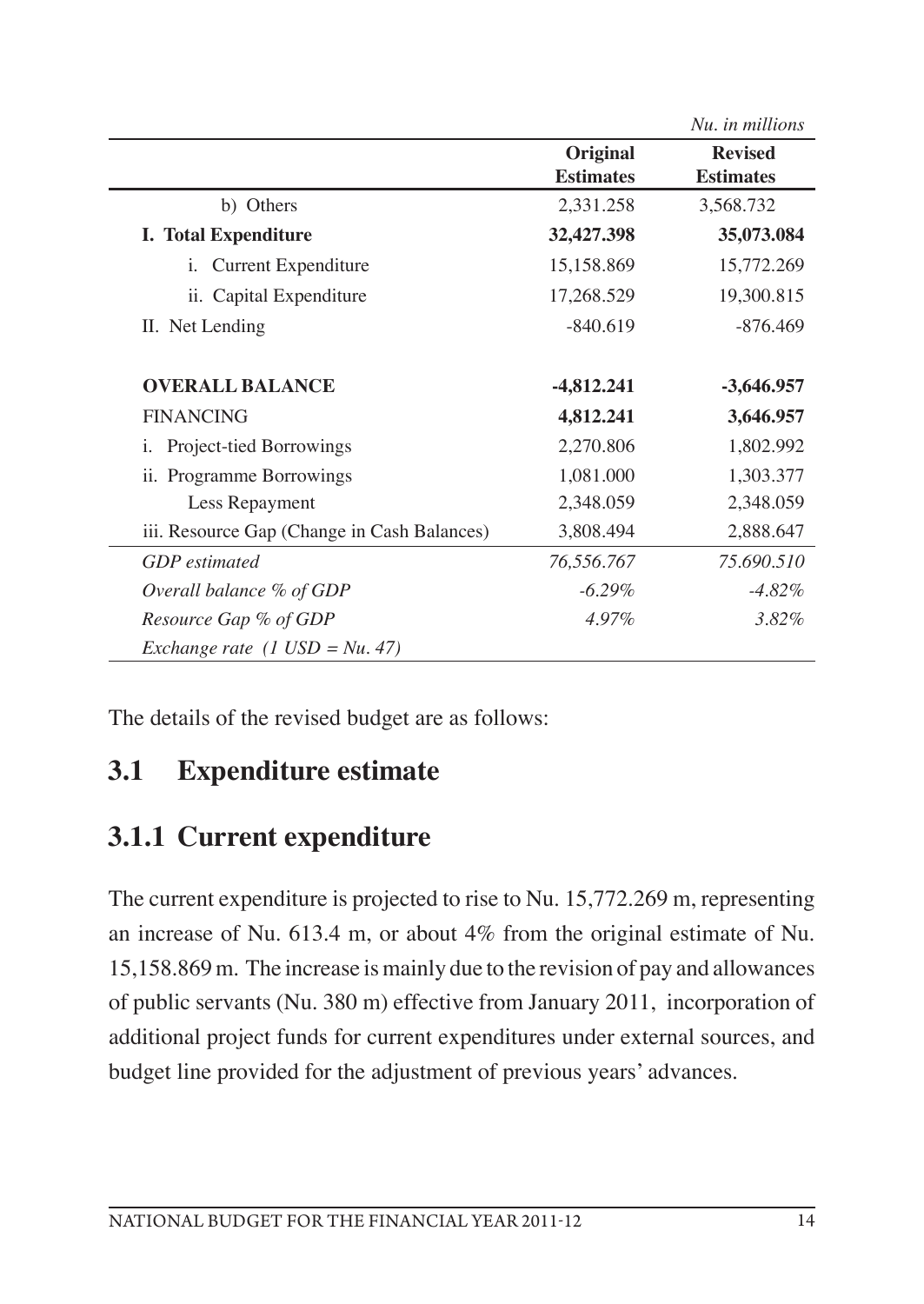### **3.1.2 Capital expenditure**

The capital expenditure is projected to rise to Nu. 19,300.815 m, an increase of about 12 % from the original outlay of Nu. 17,268.529 m. The increase is mainly due to the incorporation of budget for activities and for adjustment of prior years' advances under donor-funding.

The details are as listed in *Table 3.2* below.

|            |                                                               |               | Nu in millions           |
|------------|---------------------------------------------------------------|---------------|--------------------------|
| SI.<br>No. | <b>Purpose</b>                                                | <b>Amount</b> | <b>Funding</b>           |
|            | <b>Under External Funding</b>                                 |               |                          |
| 1          | Construction of HTMTI, TCB                                    | 64.646        | Austrian Govt.           |
| 2          | Rural Electrification, DoE                                    | 17.093        | Austrian Govt.           |
| 3          | HRD Training, DoE                                             | 53.152        | Austrian Govt.           |
| 4          | Road Network Project-II, DoR                                  | 53.394        | <b>ADB</b> Grant         |
| 5          | Up-gradtn of schools and Integrtn of<br>Disaster Project, MoE | 39.088        | <b>ADB</b>               |
| 6          | Health Care Services, MoH                                     | 5.170         | <b>Bhutan Foundation</b> |
| 7          | UWIEF, Bumthang, DoF                                          | 4.600         | <b>BTFEC</b>             |
| 8          | Devlpmnt of National Forestry<br>Inventory & Ecosystem, MoA   | 8.319         | <b>BTFEC</b>             |
| 9          | Institutional Strengthening of the<br>Judiciary               | 11.200        | <b>DANIDA</b>            |
| 10         | Strengthening of MFA Phase-II, MFA                            | 4.137         | <b>DANIDA</b>            |
| 11         | River Training Works at Khuruthang<br>VTI, MLHR               | 15,000        | Disaster Fund            |
| 12         | Aila-caused Recnstrctn Works, Paro<br>Dzongkhag               | 34.402        | Disaster Fund            |
| 13         | Aila-caused Recnstrctn Works, Punakha<br>Dzongkhag            | 14.061        | Disaster Fund            |
| 14         | Aila-caused Recnstrctn Works, Tongsa<br>Dzongkhag             | 5.901         | Disaster Fund            |

**Table 3.2: Activities with Budget Incorporated as of the end of April 2011 for the FY 2010-11**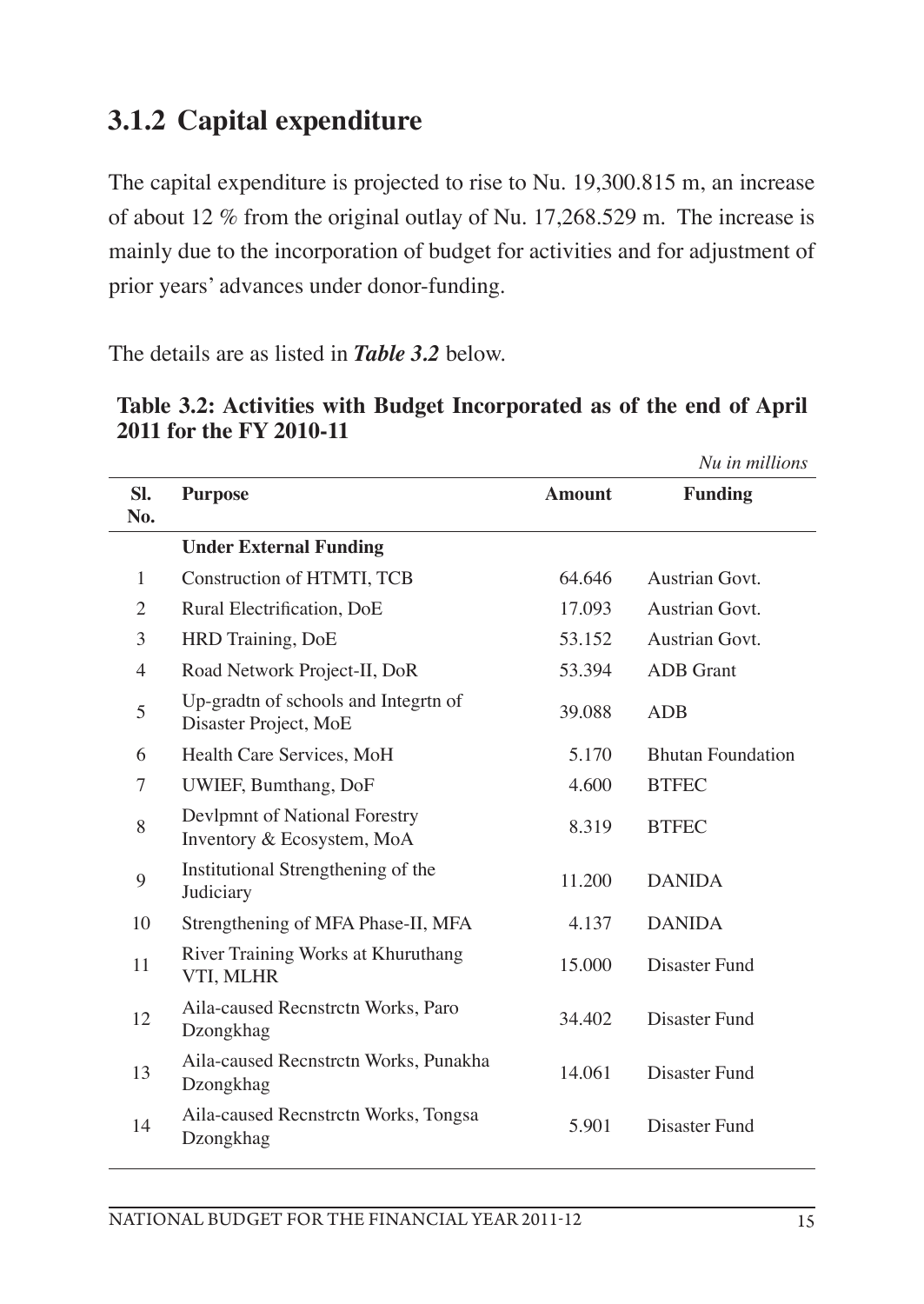|  | Nu in millions |
|--|----------------|
|  |                |

| SI.<br>No. | <b>Purpose</b>                                            | <b>Amount</b> | <b>Funding</b> |
|------------|-----------------------------------------------------------|---------------|----------------|
| 15         | Aila-caused Recnstrctn Works, Tsirang<br>Dzongkhag        | 4.668         | Disaster Fund  |
| 16         | Aila-caused Recnstrctn Works,<br>Zhemgang Dzongkhag       | 22.600        | Disaster Fund  |
| 17         | Support Livestock Sector, MoA                             | 4.400         | EU             |
| 18         | Support to Agriculture Production, MoA                    | 4.127         | EU             |
| 19         | Bio-Safety Policy, BAFRA                                  | 12.207        | <b>GEF</b>     |
| 20         | Sustainable Land Management, MoA                          | 10.803        | <b>GEF</b>     |
| 21         | Malaria Prevntn and Control Program,<br>MoH               | 21.505        | <b>GFATM</b>   |
| 22         | Chiphen Rigphel Project, MIC                              | 115.000       | GoI            |
| 23         | DRP for Punatsangchhu - II HPP, DoE                       | 19.298        | GoI            |
| 24         | DRP for Bunakha HPP, DoE                                  | 75.831        | GoI            |
| 25         | DPR for Wangchhu HPP, DoE                                 | 45.766        | GoI            |
| 26         | DPR for Sunkosh HPP, DoE                                  | 67.283        | GoI            |
| 27         | Master Plan for Intgrtd Energy<br>Mangmnt, DoE            | 10.433        | GoI            |
| 28         | Pre-constrctn activities for<br>Punatsangchhu-II HPP, DoE | 26.840        | GoI            |
| 29         | Pre-constrctn activities for<br>Mangdeychhu-II HPP, DoE   | 60.000        | GoI            |
| 30         | DPR for Chamkharchhu I (Digala 670<br>MW) HPP, DoE        | 36.399        | GoI            |
| 31         | DPR for Kuri - Gongri (1,800 MW)<br>HPP, DoE              | 44.670        | GoI            |
| 32         | Power Transmission, DoE                                   | 6.500         | GoI            |
| 33         | Constrctn of Tingtibi - Praling Road,<br>DoR              | 69.000        | GoI            |
| 34         | Constrctn of Gyalpoizhing - Nganglam<br>Road, DoR         | 21.091        | GoI            |
| 35         | Const of Manmung - Digala Road, DoR                       | 35.000        | GoI            |
| 36         | Constretn of Gongthung MSS,<br>Tashigang Dzongkhag        | 19.646        | GoI            |
| 37         | Constrctn of Taba PS, Thimphu Thom                        | 15.000        | GoI            |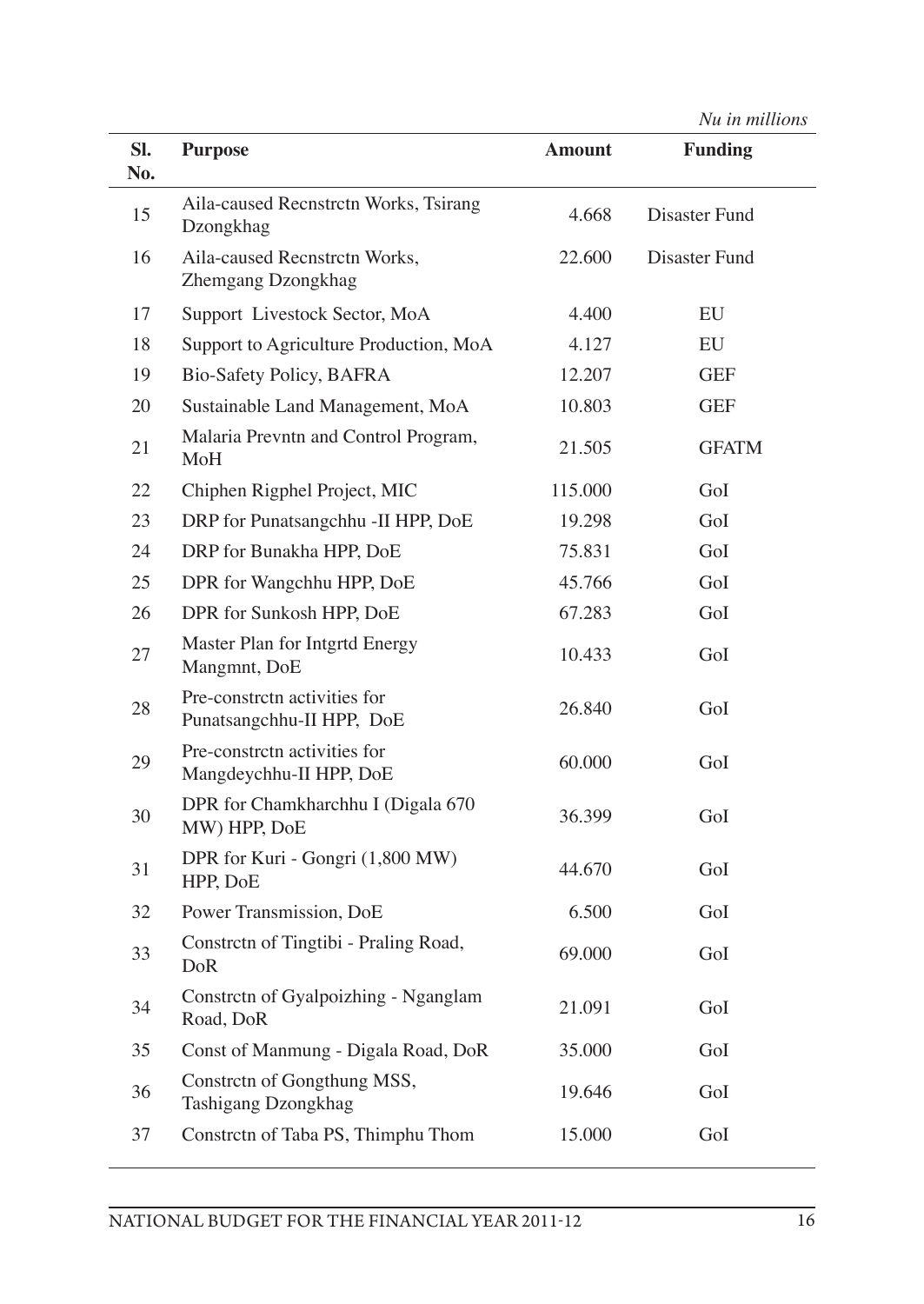| Sl.<br>No. | <b>Purpose</b>                                         | <b>Amount</b> | <b>Funding</b>           |
|------------|--------------------------------------------------------|---------------|--------------------------|
| 38         | Constrctn of Zilukha, LSS, Thimphu<br>Throm            | 11.500        | GoI                      |
| 39         | Constrctn works at various Colleges &<br>Insttts, RUB  | 214.972       | GoI                      |
| 40         | Expnsn of Education Infrstrctr, Tongsa<br>Dzongkhag    | 8.000         | GoI                      |
| 41         | Nerhu Wangchuck Scholarship, RCSC                      | 8.000         | <b>GY</b>                |
| 42         | E-Governance Project, MHCA                             | 18.744        | GoI                      |
| 43         | Infrastructure Development, RIM                        | 14.016        | GoI                      |
| 44         | National Institute of Traditional<br>Medicine, MoH     | 20.000        | GoI                      |
| 45         | Small Devlpmnt Project (GoI), in<br>various agencies   | 577.317       | GoI                      |
| 46         | Constrctn of Tangkizom RCC Bridge,<br>Bumthang, DoR    | 5.432         | Helvetas                 |
| 47         | Rural Livelihood Project, MoA                          | 7.300         | Helvetas                 |
| 48         | Education Development Project, MoE                     | 11.612        | <b>IDA</b>               |
| 49         | AMEP Project, Tashigang Dzongkhag                      | 4.802         | <b>IFAD</b>              |
| 50         | AMEP Project, MoA                                      | 22.909        | <b>IFAD</b>              |
| 51         | Agriculture development programme                      | 19.307        | $KR-II$                  |
| 52         | Sustainable Tourism Development, TCB                   | 5.330         | NET O                    |
| 53         | One-stop service delivery, DLG                         | 14.735        | <b>SDS</b>               |
| 54         | HRD-Training, CBS                                      | 5.000         | <b>SDS</b>               |
| 55         | Rural Economy Advncmnt Progrmm,<br><b>GNHC</b>         | 12.769        | <b>SDS</b>               |
| 56         | Strengthnng of Tour Operators Assctn of<br>Bhutan, TCB | 6.888         | <b>SDS</b>               |
| 57         | Nursing Training Project, MoH                          | 7.500         | <b>Health Trust Fund</b> |
| 58         | MSME, CPE                                              | 11.652        | <b>UNCDF</b>             |
| 59         | Local Elections, Election Commission                   | 5.055         | <b>UNDP</b>              |
| 60         | Scaling-up of HIV Prevention, MoH                      | 66.038        | <b>UNFPA</b>             |
| 61         | Support to MCH & Nutrition, MoH                        | 4.727         | <b>UNFPA</b>             |
| 62         | Quality Education, MoE                                 | 31.889        | <b>UNICEF</b>            |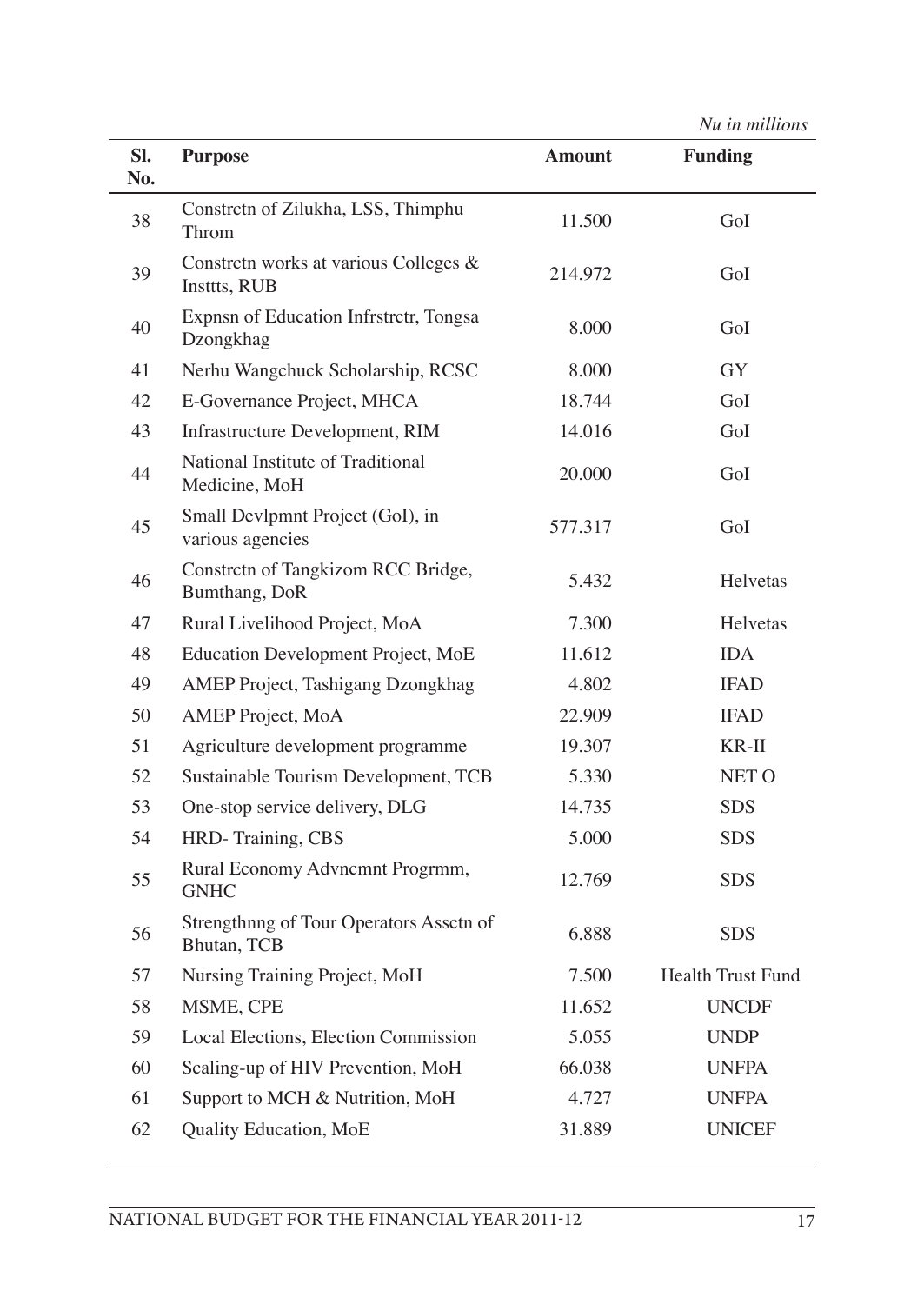*Nu in millions*

| SI.<br>No.     | <b>Purpose</b>                                          | <b>Amount</b> | <b>Funding</b>           |
|----------------|---------------------------------------------------------|---------------|--------------------------|
| 63             | National Influenza Preprdnss &<br>Response Project, MoA | 20.582        | W/Bank                   |
| 64             | Decentrizd Rural Dev. Project,<br>Zhemgang Dzongkhag    | 5.195         | W/Bank                   |
| 65             | Dzongkhag Town Devlpmnt Project,<br><b>DUDES</b>        | 26.460        | W/Bank                   |
| 66             | Urban Development Project, DUDES                        | 25.000        | W/Bank/<br><b>DANIDA</b> |
| 67             | Other Development Activites                             | 857.593       | Various Donors           |
| 68             | Budget for Adjstmnt of Prior Years'<br>Advances         | 268.704       | Various Donors           |
|                | <b>Total Budget Incorporation (External)</b>            | 3,397.258     |                          |
|                | <b>Under RGoB Funding</b>                               |               |                          |
| 1              | Pay Revision                                            | 380.000       |                          |
| $\overline{2}$ | Budget for Adjustment of Prior Years'<br>Advances       | 209.408       |                          |
|                | <b>Total Budget Incorporation (RGoB)</b>                | 589.408       |                          |
|                | Total (External + RGoB)                                 | 3,986.666     |                          |

#### **3.2 Domestic revenue estimate**

The revenue is estimated to rise to Nu. 16,962.551 m, an increase of 7.2 % from the original estimate of Nu. 15, 816.334 m. Conventionally, the practice for revenue projection is done based on the initial projection of the revenue estimates of the preceding year (FY 2009-10), and revised during the year based on the actual collection.

The increase in CIT is on account of better performance by especially Tala owing to improved generation. Also, PIT is projected to increase as a result of the pay revision for public servants from January 2011 and the growing number of employees falling under the tax bracket. The projected increase is also attributable to the improved compliance by tax payers following the continuous and improved assessment efforts of the Department of Revenue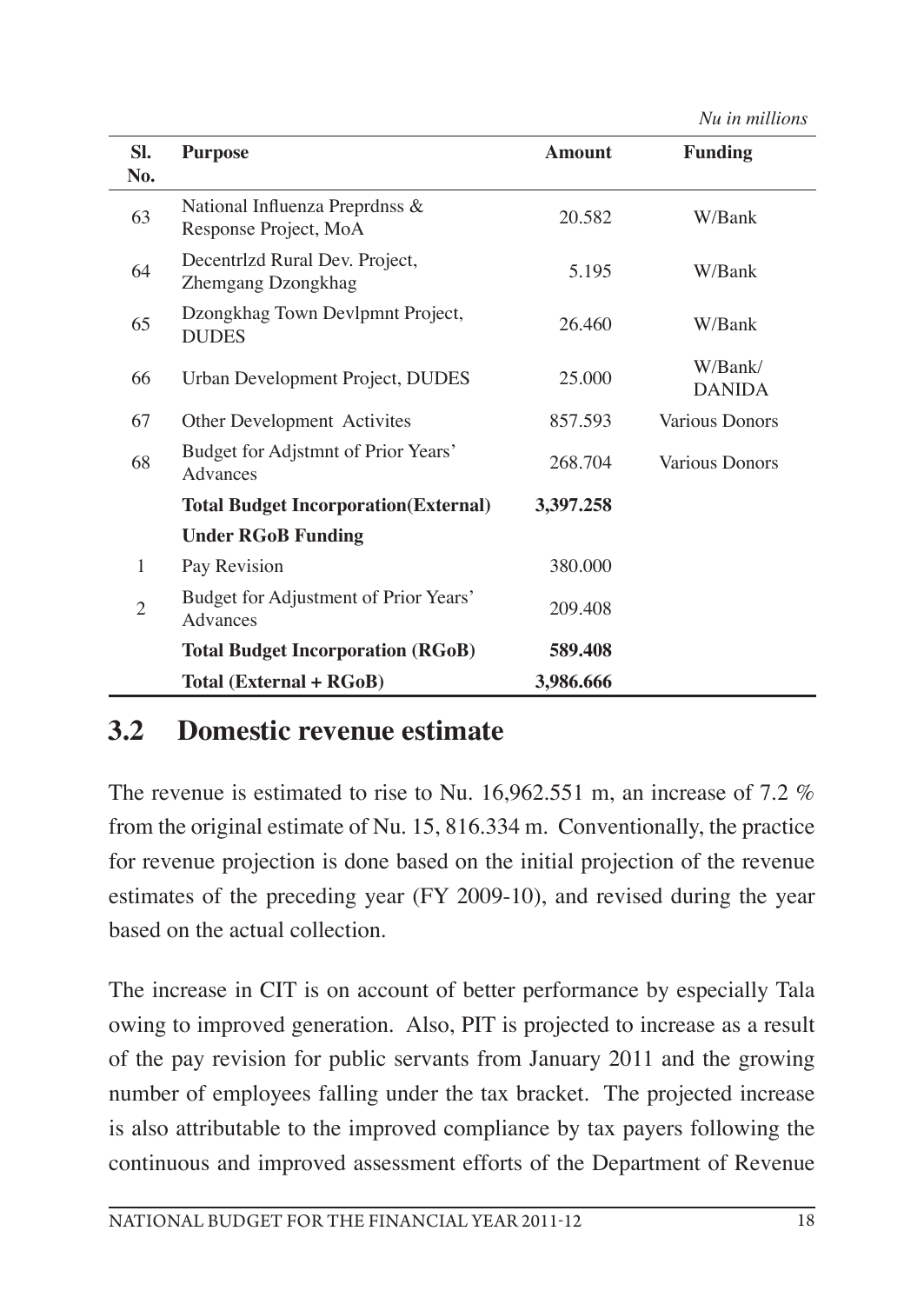and Customs. There is also an upward revision in the Excise Duty refund from the Government of India and increase in receipts from Dividends.

While there is an increase in the overall projection, there is a downward revision in the revenue from Sales Tax due to non-implementation of the measures to enhance motor vehicles tax and the proposals for broadening and rationalization of taxes. As everyone would be aware. based on the verdict of Supreme Court, the revised rates of customs duty and sales tax on motor vehicles were withdrawn and so far about Nu. 28 m has been refunded to the vehicle importers.

The revised revenue estimates is presented in *Table 3.3* below.

|                |                            |                       | Nu. in millions      |
|----------------|----------------------------|-----------------------|----------------------|
|                | <b>Sources</b>             | 2010/11<br>(Original) | 2010/11<br>(Revised) |
| $\mathbf{A}$   | <b>Tax Revenue</b>         | 10,139.976            | 11,097.886           |
| $\overline{I}$ | <b>Direct Tax</b>          | 7,171.991             | 8,140.332            |
| 1              | Corporate Tax              | 4,695.060             | 5,430.412            |
| $\overline{2}$ | <b>Business Income Tax</b> | 665.715               | 888.654              |
| 3              | Personal Income Tax        | 494.611               | 741.218              |
| $\overline{4}$ | Other Tax Revenue          | 1,316.605             | 1,080.048            |
| II             | <b>Indirect Tax</b>        | 2,967.985             | 2957.554             |
| 1              | Sales Tax                  | 1,459.741             | 1,228.326            |
| $\overline{2}$ | <b>Excise Duty</b>         | 1,270.703             | 1,492.896            |
| 3              | <b>Import Duty</b>         | 218.465               | 220.658              |
| $\overline{4}$ | Other Tax Revenue          | 19.076                | 15.674               |
| B              | <b>Non-tax Revenue</b>     | 5,676.358             | 5,864.665            |
| 1              | Admin. Fees & Charges      | 238.945               | 302.046              |
| $\overline{2}$ | Capital Revenue            | 88.498                | 96.949               |
| 3              | Revenue from Govt. Depts.  | 247.719               | 235.109              |
| $\overline{4}$ | Dividend                   | 2,816.340             | 2,997.207            |
|                |                            |                       |                      |

**Table 3.3: Revised Revenue Summary for F Y 2010-11**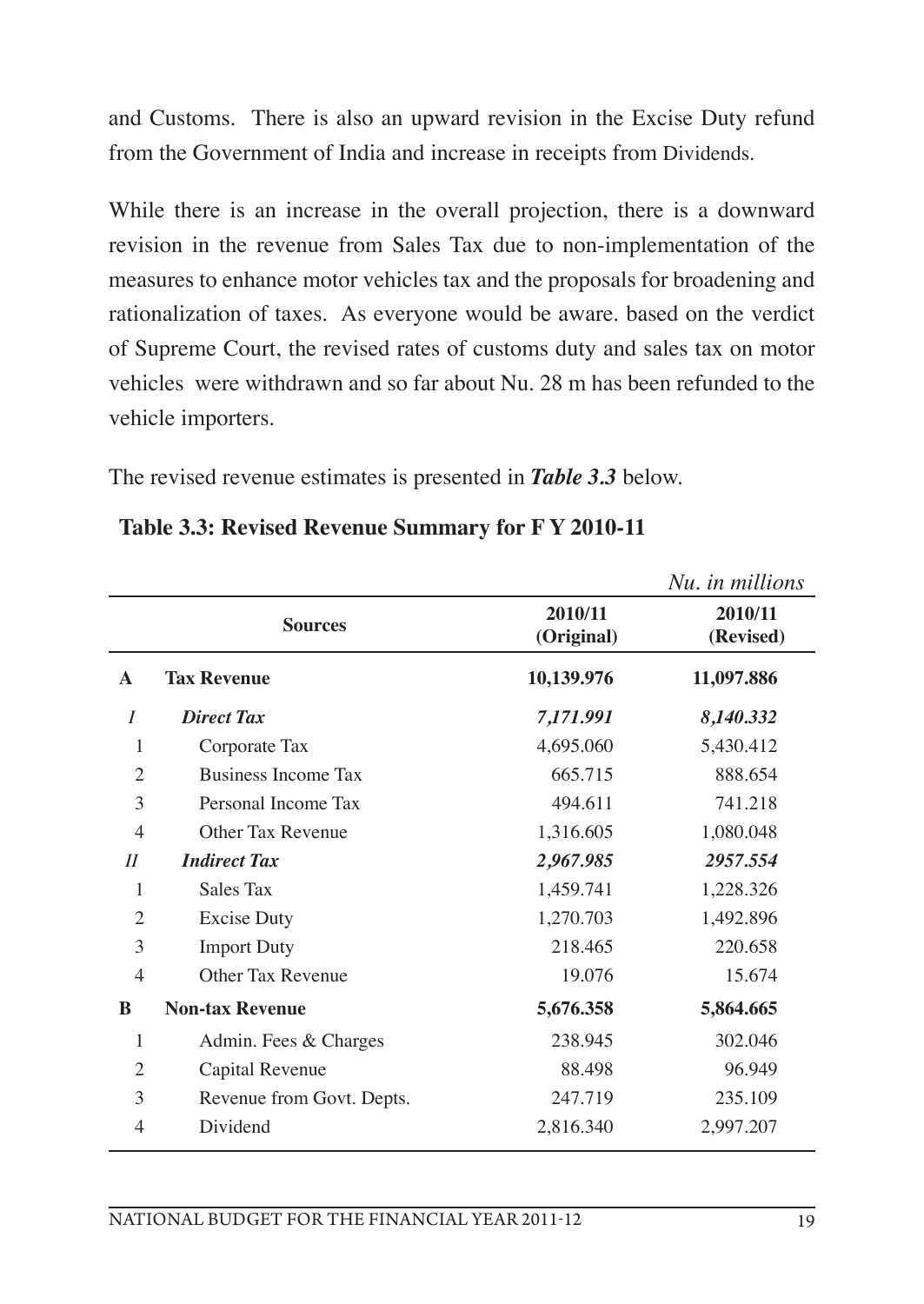|   |                              |                       | Nu. in millions      |
|---|------------------------------|-----------------------|----------------------|
|   | <b>Sources</b>               | 2010/11<br>(Original) | 2010/11<br>(Revised) |
|   |                              |                       |                      |
| 5 | Transfer of Profit           | 454,000               | 406.761              |
| 6 | Other Non-tax Revenue        | 42.956                | 35.593               |
| 7 | Interest from Corporations   | 1,787.900             | 1,791.000            |
|   | Total Domestic Revenue (A+B) | 15,816.334            | 16,962.551           |

**Table 3.3: Revised Revenue Summary for Financial Year 2010-11**

#### **3.3 External grants**

The original external grants estimates, based on the commitments and agreements with the development partners, was Nu. 10,905.138 m. The grant is now estimated at Nu. 13,313.995 m. The increase of 22 % from the original estimates is due to the increase in the GoI grant disbursements expected during the year of Nu. 1,193.289 m under project-tied category, and Nu. 1,237.475 m from other donors.

However, there was a slight decrease in the programme grants as a result of reclassification of the grant from the Netherlands as a project tied grant.

#### **3.4 Fiscal deficit & resource gap**

In the revised budget estimates, the fiscal deficit is estimated to decrease to Nu. 3,646.957 m from the original estimate of Nu. 4,812.241 m. The revised deficit projected is 4.82 % of GDP. Similarly, the resource gap is expected to be at Nu. 2,888.647 m, which is 3.82 % of GDP. The fall in the deficits is mainly attributable to the upward revision of revenue estimates for the year.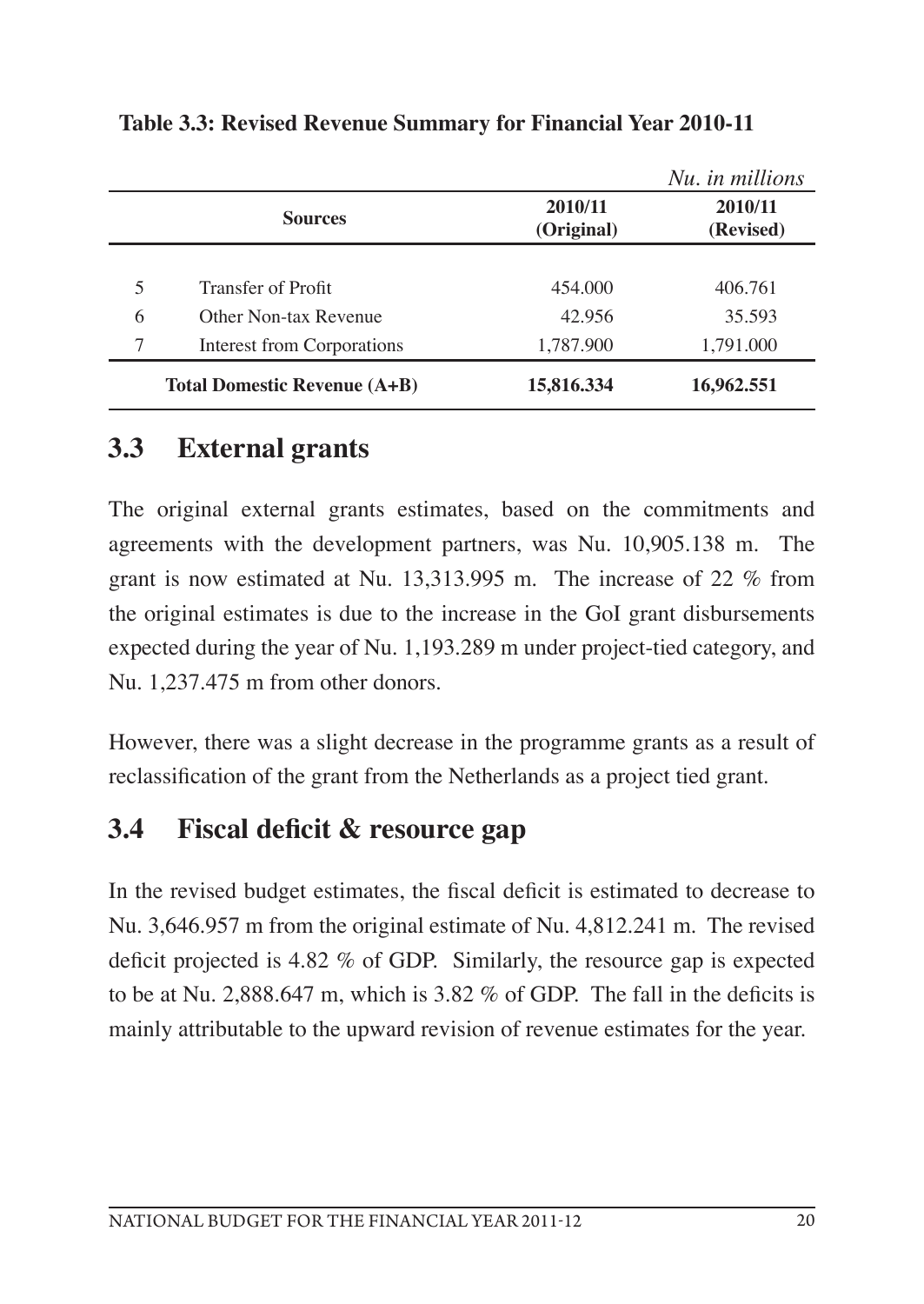#### **3.5 Borrowings**

Projected external borrowings have been revised downward to Nu. 3,106.369 m. The decrease by Nu. 245.437 m is due to the lower expected withdrawals based on the utilization capacity.

Since our domestic revenue is just about sufficient to cover the recurrent expenditure, the Government has to explore resources from outside for financing the capital expenditures. During the year, new loans amounting to US \$ 41.25 million was contracted, and signing of a loan agreement for US \$ 26 million is scheduled with the Government of Japan in June for Rural Electrification Phase II project. The agreement for grants and loans signed and expected to be signed within FY 2010-11 is given in *Table 3.4* below.

| SI.<br>No.    | <b>Programme</b>                                  | <b>Lender</b>            | Amount             |
|---------------|---------------------------------------------------|--------------------------|--------------------|
|               | <b>Loan Agreement</b>                             |                          |                    |
| 1             | Development Programme Credit                      | World Bank               | US \$ 24.750       |
| $\mathcal{D}$ | Rural Electrification                             | Government of<br>Austria | Euro 5.800         |
| 3             | <b>MAGIP</b>                                      | <b>IFAD</b>              | <b>US \$ 8.500</b> |
| 4             | Rural Electrification II                          | <b>JICA</b>              | US \$ 26.000       |
|               | <b>Grant Agreement</b><br>Rural Electrification V | Asian Development        | US \$ 21.590       |
|               |                                                   | Fund                     |                    |

#### **Table 3.4: Agreements signed during FY 2010-11**

#### **3.6 Debt and debt servicing**

The total debt outstanding at the end of the FY is estimated at Nu.  $\Box$ 42,912.340 m, which is about 56.7 % of GDP. The growth in the debt stock by about 16.7 %, is primarily due to disbursements for the hydro-power projects. Out of the total, 60  $\%$  is estimated to be on account of hydro-power construction loans

*Amount in millions*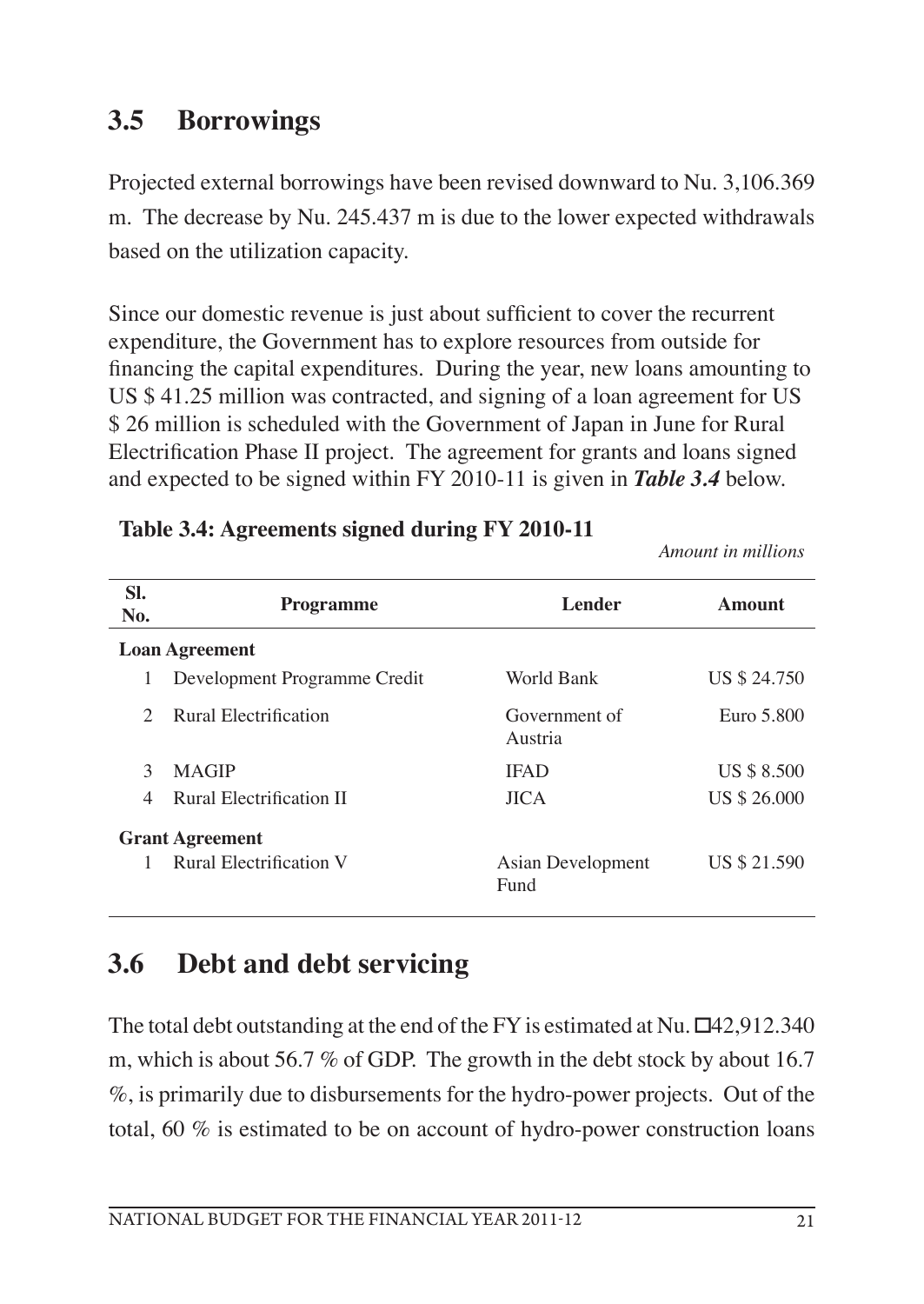and 40 % on account of loans availed for other socio-economic infrastructure development projects.

The total debt service (*i.e. principal plus interest*) is estimated to be about 6.7% of GDP, and the external debt service ratio at 14.3 %.

As mentioned in my previous presentations on the budget, the actual expenditure outcome of the budget is likely to be less than estimated. The past trend has been that the agencies are unable to implement their budgeted activitiesfullymainly due to lack of engineering capacity. The lack of adequate strength of engineering staff was a common issue across the Dzongkhags as reported during the 10<sup>th</sup> FYP mid-term review.

The Government initiated many measures to address the capacity issue. The hiring of consultant engineers' services has been considered with their cost apportioned to the different project/ works. The out-sourcing of services for designs and estimates, especially for farm roads was another initiative. Also, some procurement procedures for capital works were eased, especially for the Local Governments, to facilitate faster implementation. These initiatives are expected to address the capacity issue to some extent and thereby lead to effective and efficient utilization of the budget.

Now, I conclude the presentation of the **Revised FY 2010-11 Budget**, and the kind endorsement of the House is requested.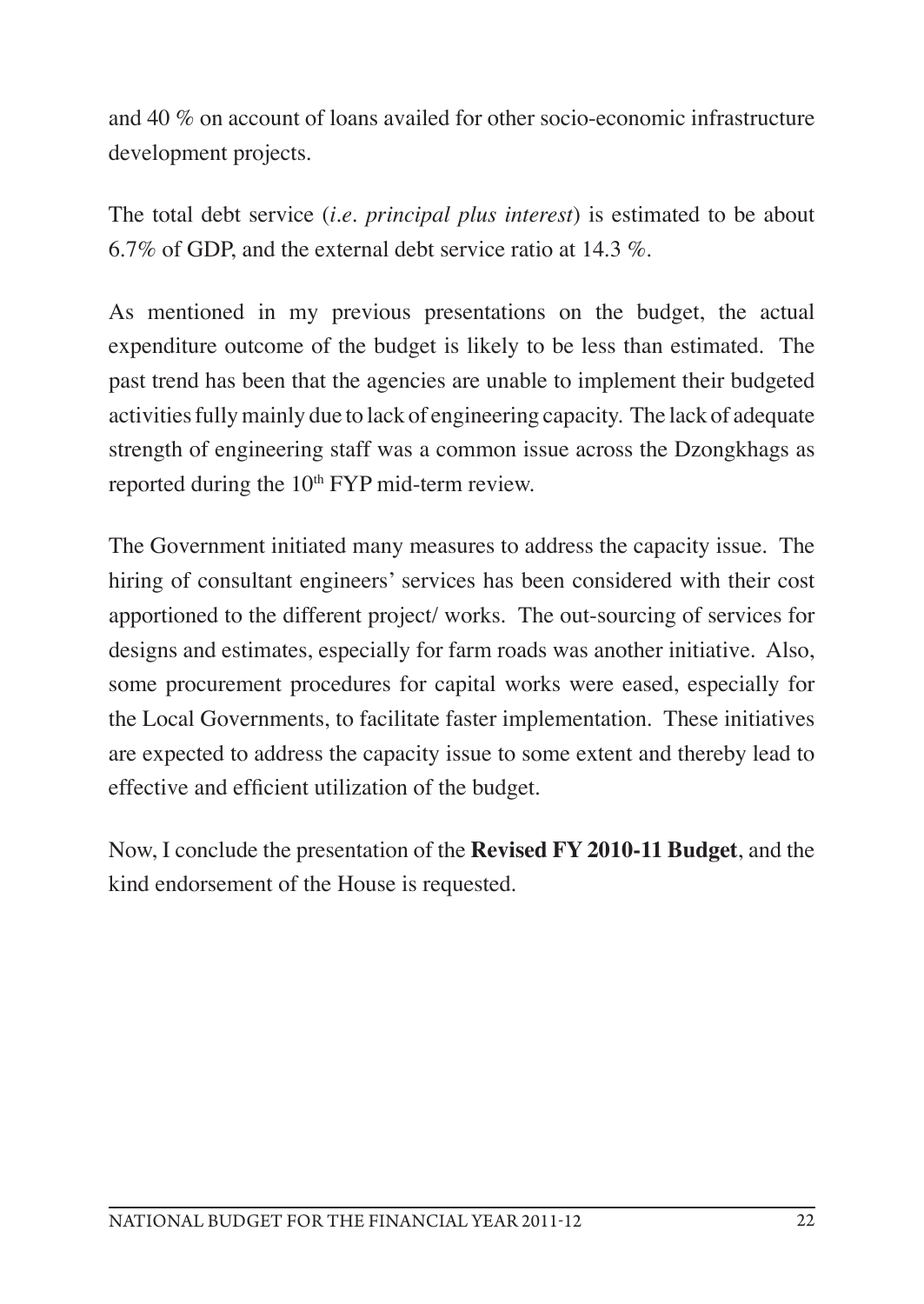#### **CHAPTER IV: BUDGET ESTIMATES FOR THE**

#### **FY 2011-12**

I now have the honour to place before the House the budget for the FY 2011- 12. As in the past, the Government is guided by the following policies and guidelines for budgeting:

- *avoid current operating deficits;*
- *limit the overall fiscal deficit to GDP at sustainable levels;*
- *keep outstanding debt at prudent levels by ensuring, among others, that loans are contracted only for commercially viable projects and for investments in social infrastructure for which grant financings are not available;*
- *keep external debt service to exports ratio at prudent levels;*
- *limit domestic borrowings by the Government to sustainable amounts;*
- *maintain the momentum of investments in the socio-economic sectors;*
- *invest in industries with potential for significant revenue and employment generation.*

We have always taken a cautious approach in our economic policies and budget formulations have been carried out within these economic parameters. The budget for FY 2011-12, as in the past, was prepared after discussions with the budget agencies and allocations made in line with the  $10<sup>th</sup> FYP$  objective of poverty alleviation.

Also, the FY 2011-12 being the second last year of the 10th FYP, the budget has been formulated on a more ambitious note. Most of the plan targets have to be achieved during this  $4<sup>th</sup>$  financial year, so that the last year of the Plan could be devoted more towards consolidation. Accordingly, this budget has accommodated all priority activities, especially from the local governments. At the same time, it should be recognised that there are genuine constraints such as the number of contractors, technical manpower, etc. which impede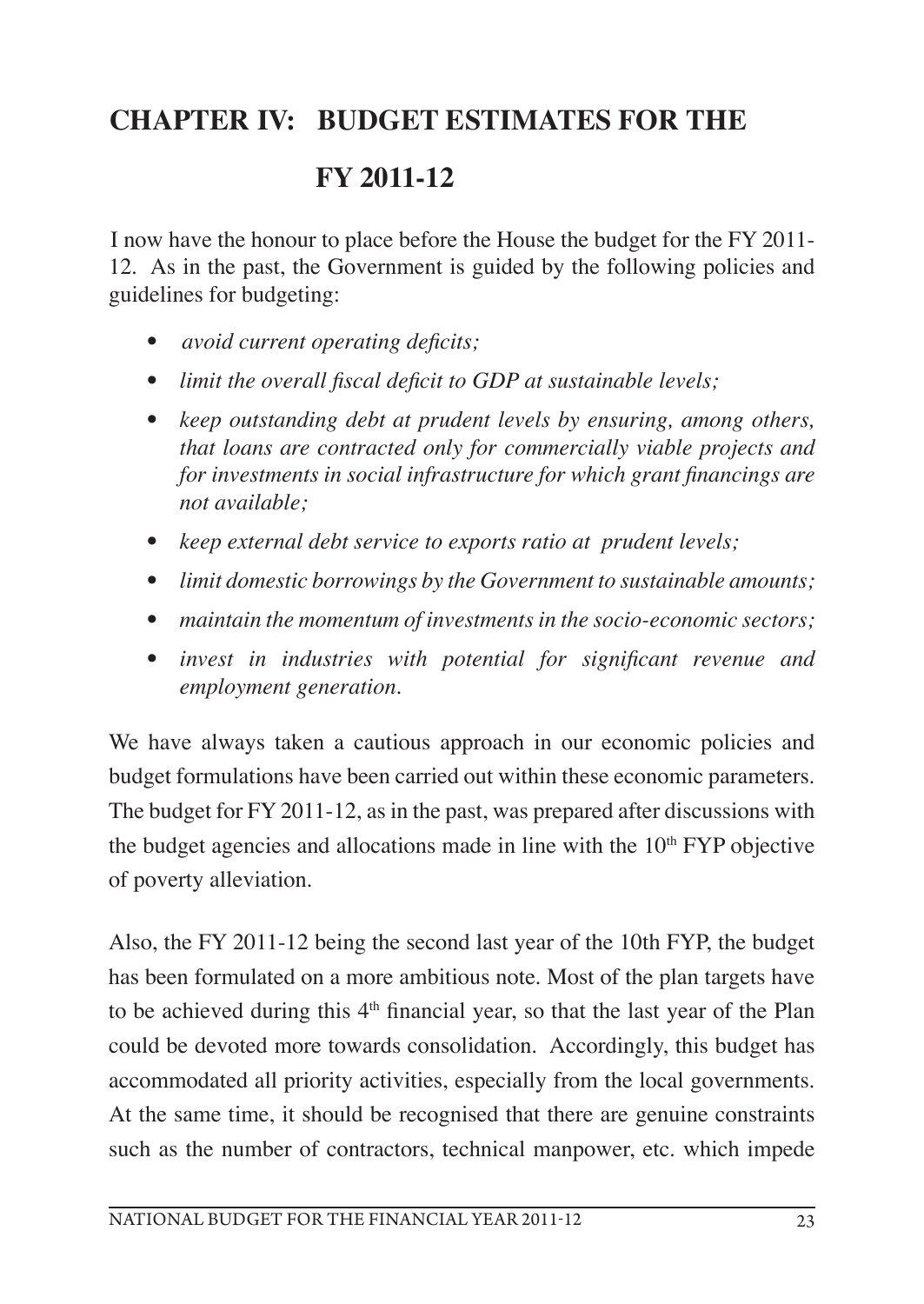budget implementation, and these aspects should be borne in mind at the time of evaluating the actual performance.

The budget estimates for the FY 2011-12 is summarized in *Table 4.1* below:

|                                             |                  | Nu. in millions        |
|---------------------------------------------|------------------|------------------------|
|                                             | <b>Estimates</b> | $%$ of<br><b>Total</b> |
| <b>RESOURCES</b>                            | 32,546.035       | 100                    |
| <b>DOMESTIC REVENUE</b><br>I.               | 18,606.980       | 58                     |
| i. Tax                                      | 12,857.021       | 40                     |
| ii. Non-Tax                                 | 5,749.959        | 18                     |
| <b>OTHER RECEIPTS</b><br>П.                 | 79.933           |                        |
| Ш.<br><b>GRANTS</b>                         | 13,859.122       | 42                     |
| <b>Total GoI</b>                            | 10,294.098       | 31                     |
| <b>Total Others</b>                         | 3,565.024        | $\overline{11}$        |
| i. Program Grants                           | 1,900.740        | 6                      |
| a) GoI                                      | 1,400.000        | $\overline{4}$         |
| b) Others                                   | 500.740          | 1                      |
| ii. Project-tied Grants                     | 11,958.382       | 37                     |
| a) GoI: (includes Nu. 3,373.45 m or SDP)    | 8,894.098        | 27                     |
| b) Others                                   | 3,064.284        | 9                      |
| <b>OUTLAY</b>                               | 37,923.257       | 100                    |
| I.<br><b>Total Expenditure</b>              | 38,020.166       | 100                    |
| i. Current Expenditure                      | 17,185.309       | 45                     |
| ii. Capital Expenditure                     | 20,834.857       | 55                     |
| <b>II.</b> Net Lending                      | $-96.909$        |                        |
| <b>OVERALL BALANCE</b>                      | $-5,377.222$     |                        |
| <b>FINANCING</b>                            | 5,377.222        |                        |
| i. Project-tied Borrowings                  | 2,219.196        |                        |
| ii. Program Borrowings (USD 4 m from ADB)   | 184.000          |                        |
| Less Repayment                              | 2,353.410        |                        |
| iii. Resource Gap (Change in Cash Balances) | 5,327.436        |                        |
| <b>GDP</b>                                  | 84,399.858       |                        |
| Overall balance % of GDP                    | 6.37%            |                        |
| <b>Resource Gap % of GDP</b>                | 6.31%            |                        |
| Exchange rate $(1 \text{ USD} = Nu. 47)$    |                  |                        |

**Table 4.1: Budget Summary for the FY 2011-12**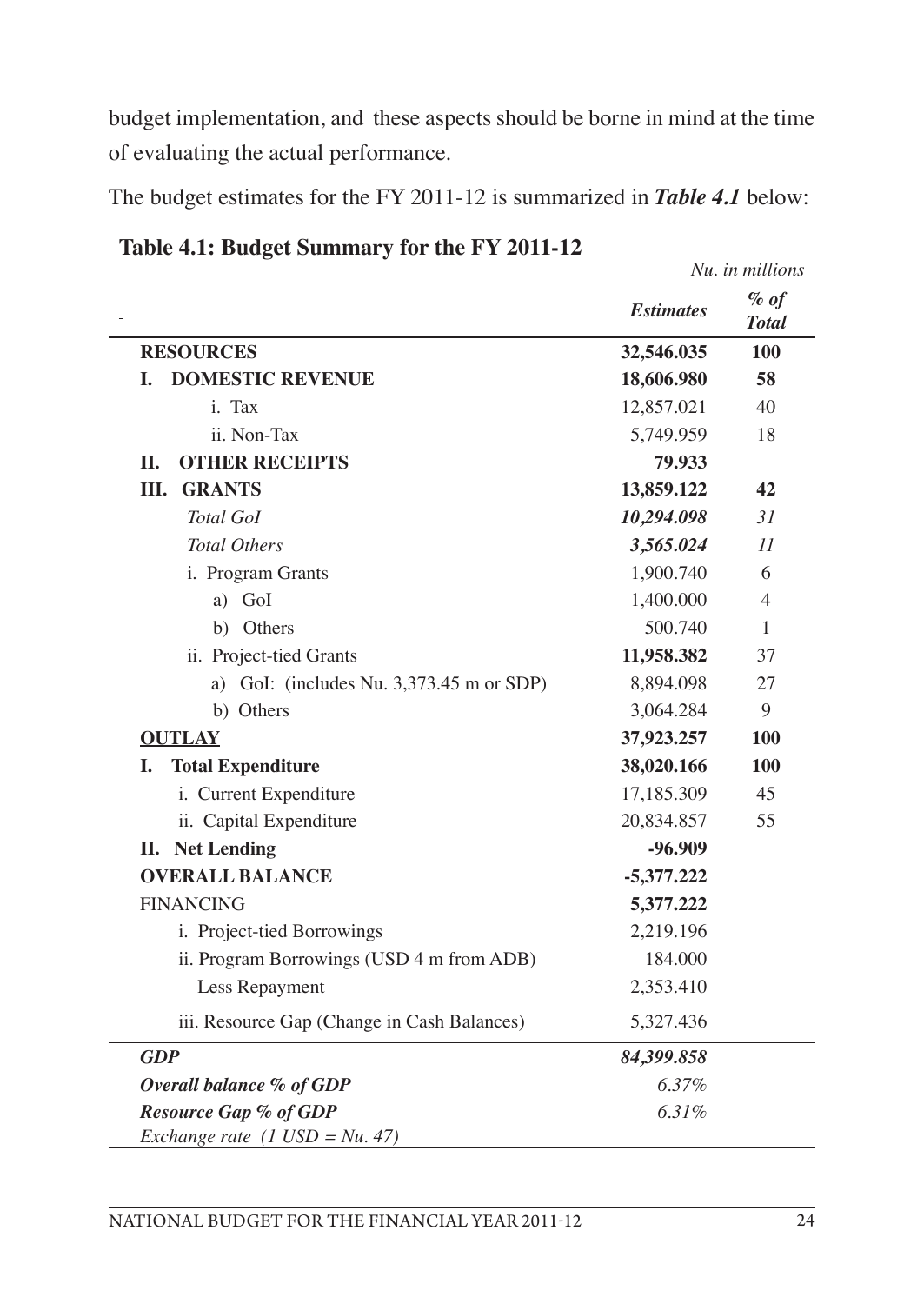#### **4.1 Resources**

As reflected in *Table 4.1* above, the total resources for the FY is projected at *Nu. 32,546.035 m*, comprising of domestic revenue of *Nu. 18,606.980* m and external grants of Nu. 13,859.122 m. *The details are as follows*:

#### **4.1.1 Domestic revenue**

Domestic revenue has been increasing annually, and the growth in FY 2011-12 is expected to be around 9.7 %, surpassing the estimated growth in the current expenditure of 9 %. Also, the ratio of tax to non-tax revenue has improved to 69:31 reflecting the growing positive characteristics of the economy. The estimated domestic revenue of Nu. 18,606.980 m is projected to cover current expenditure fully.

Revenue has been estimated using the average effective tax rates, and where applicable, the likely revenue impact from policy changes. The CIT has been estimated with the assumption that the corporate sector will continue to perform better. The increase is also expected to be contributed by the refund of excise duty from the GoI for two income years (2008 and 2009) instead of the usual one income year.

The increase in PIT revenue is estimated because of the full implementation of the public servants' pay revision and the increase in corporate salary. Also, the number of tax payers is expected to increase, especially salaried employees falling under tax brackets. Moderate growth in BIT has been estimated based on past trends.

While the overall revenue is projected to grow, revenue from hydro-power is envisaged to decrease slightly. The DGPC's income is expected to fall owing to the increased domestic energy consumption, higher operations and maintenance costs of its existing plants and substantial investments required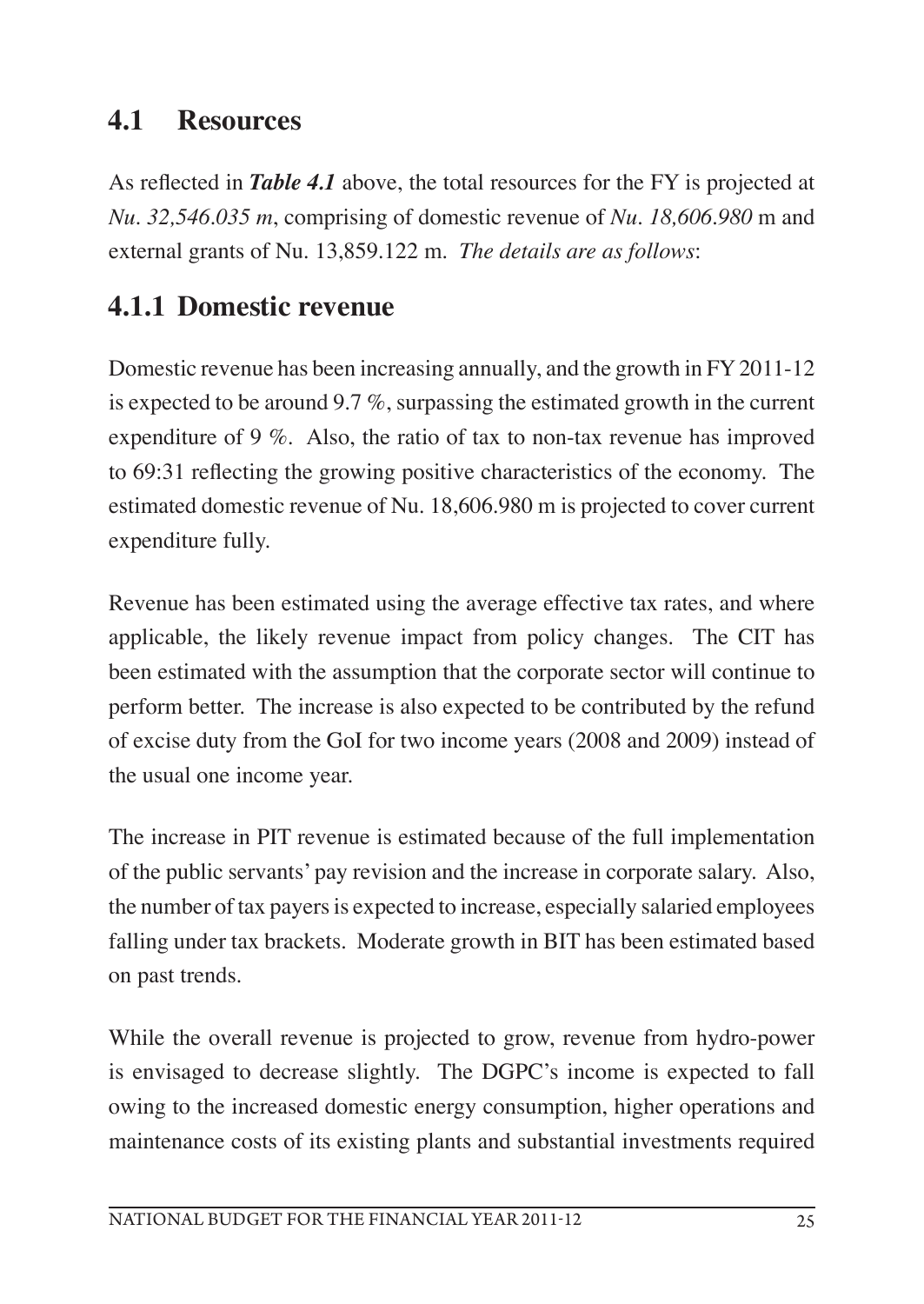to address problems in the Tala plant. Further, the Royal Government has decided to discontinue the lottery operations in India, and with this, we will no longer receive the lottery revenue projected to be Nu. 220 m this year.

The estimate is shown below in *Table 4.2*:

#### **Table 4.2: Domestic Revenue Estimate for the FY 2011-12**

*Nu in millions*

|                | <b>Sources of Revenue</b>           | <b>Amount</b> |
|----------------|-------------------------------------|---------------|
| $\mathbf{A}$   | <b>Tax Revenue</b>                  | 12,857.021    |
| I              | <b>Direct Tax</b>                   | 8,690.769     |
| 1              | Corporate Tax                       | 5,345.465     |
| 2              | Business Income Tax                 | 1,012.798     |
| 3              | Personal Income Tax                 | 928.398       |
| 4              | Other Tax Revenue                   | 1,404.108     |
| $_{II}$        | <b>Indirect Tax</b>                 | 4,166.252     |
| 1              | Sales Tax                           | 1,338.437     |
| 2              | <b>Excise Duty</b>                  | 2,573.333     |
| 3              | <b>Import Duty</b>                  | 237.240       |
| 4              | Other Tax Revenue                   | 17.242        |
| B              | <b>Non Tax Revenue</b>              | 5,749.959     |
| 1              | Administrative Fees & Charges       | 297.599       |
| $\overline{c}$ | Capital Revenue                     | 122.924       |
| 3              | Revenue from Government Departments | 265.073       |
| 4              | Dividend                            | 2,987.738     |
| 5              | Transfer of Profit                  | 200.000       |
| 6              | Other Non-Tax Revenue               | 40.125        |
| 7              | Interest Receipt from Corporations  | 1,836.500     |
|                | <b>Total Domestic Revenue (A+B)</b> | 18,606.980    |

#### **4.1.2 Grants**

In FY 2011-12, the grant disbursement is estimated to be at the level of Nu. 13,859.122 m. This constitutes 42.6 % of the total resources (i.e. domestic revenue plus grants) and covers about 66.5 % of the total capital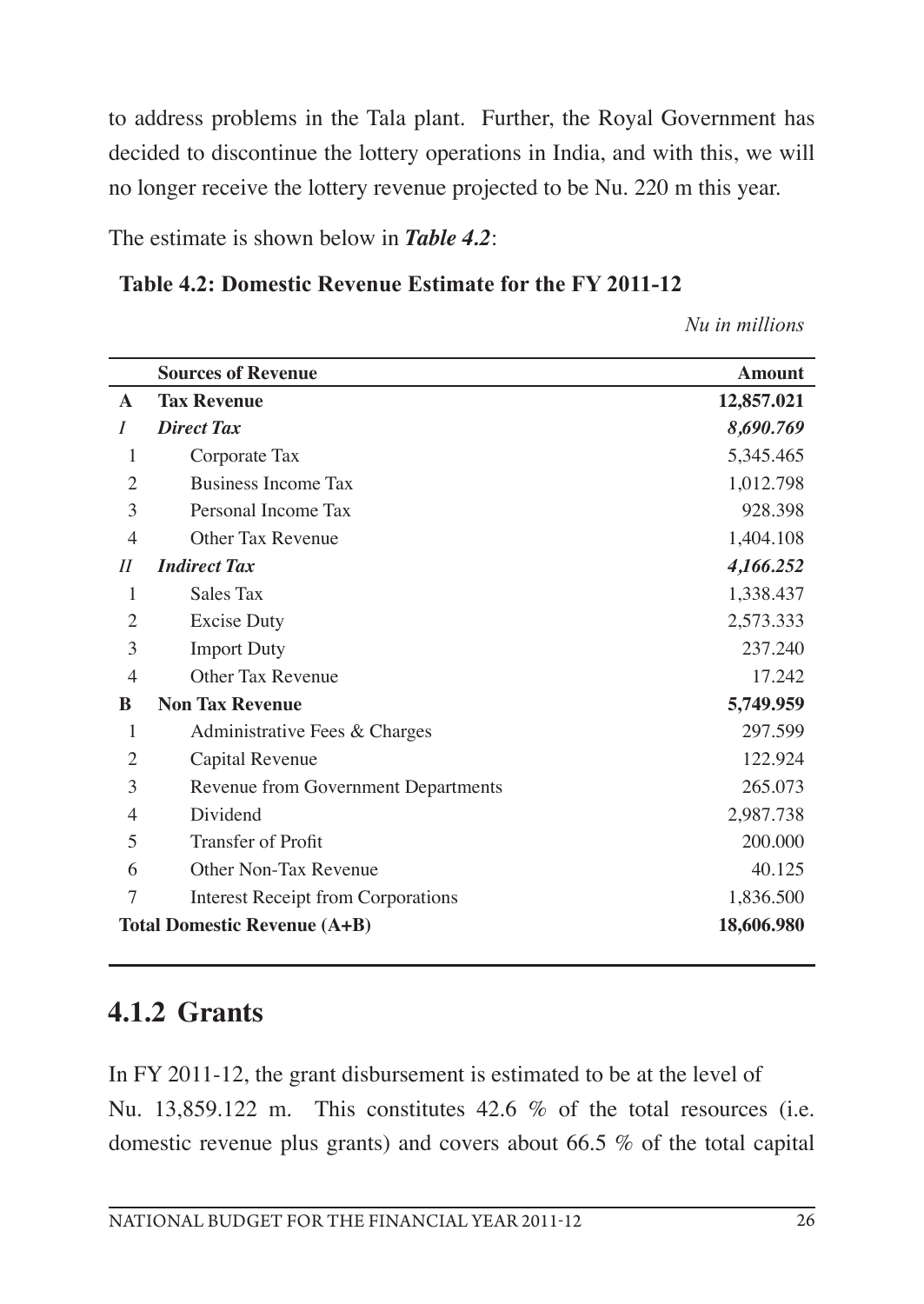expenditure.The expected disbursement is based on the agreements signed with the development partners.

Disbursement of grants from the GoI is projected to be Nu. 10,294.098 m representing 74.3 % of the total grants. Of this, the programme grant is Nu. 1,400 m, and project grants Nu. 8,894.098 m (*including Nu. 3,373.450m of which SDP*). From other bilateral and multilateral agencies put together, project-tied grant disbursement is estimated at Nu. 3,064.284 m and programme grants at Nu. 500.740 m.

As seen from above, external grants continue to be an important source of finance for our socio-economic development, and the support from the GoI is significantly substantial. I would like to take the opportunity to extend our gratitude to the Government and the people of India for their unparalleled support and to all other development partners.

## **4.2 Expenditure outlay**

The total outlay (*i.e. total expenditure + net lending*) for the FY 2011-12 is estimated at Nu. 37,923.257 m. It is an increase of 10.9 *%* from that of the revised expenditure outlay of the FY 2010-11

## **4.2.1 Current expenditure estimate**

The estimated current expenditure is Nu. 17,185.309 m. This is higher than the revised estimates of the FY 2010-11 by about 9 %. The increase is on account of the full implementation of salary revision for the public servants (Nu. 720 million), provisions kept for new appointments $\Box$ , and higher maintenance costs due to increased public infrastructure. Also, up-gradation of some divisions into departments such as the Department of Curriculum, Research & Development under MoE, etc. has contributed to the increase in the current expenditure.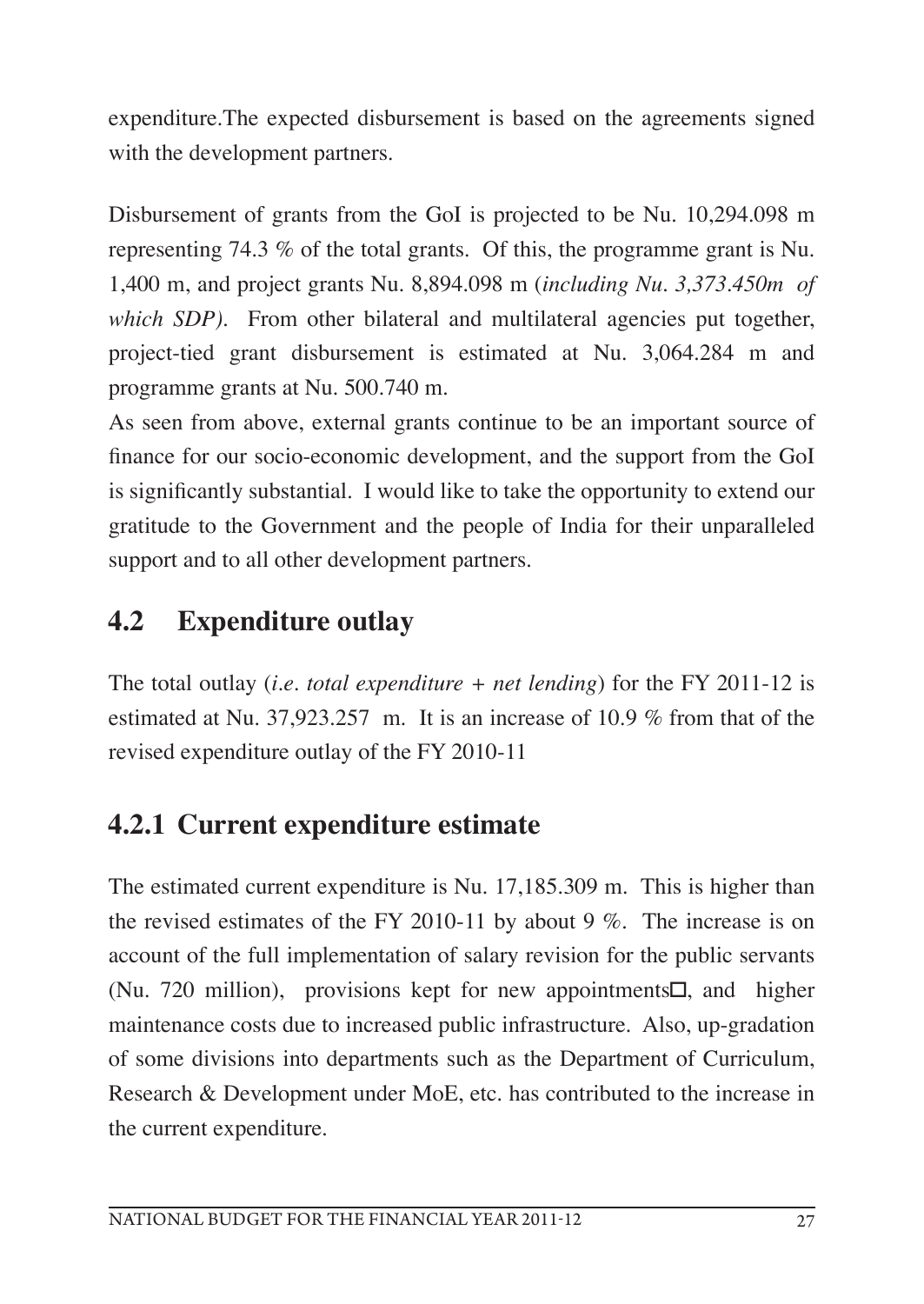*Salaries and wages* account for 42.4 % of the total current expenditure and 39.16 % of the domestic revenue. Among many allowances, salaries and wages include the officiating allowance as per the Civil Service Rules. The operations and maintenance cost is increasing every year due to the creation of more public infrastructure, and it is estimated at Nu. 6,649.565 m in the FY 2011-12. This constitutes about 38.69 % of the total current expenditure.

*Interest payments* is estimated at *Nu. 1,915.654 m*, of which, about 85 *%* is on account of loans availed for hydro-power projects (*Nu. 1,630.549 m*). Interest payment for domestic loans is estimated to be about *Nu. 62.084 m*. Interest payment accounts for 11.14 % of the current expenditure budget and about 5 % of the total expenditure.

*Current Subsidies* is estimated at *Nu. 1,333.252 m*. The subsidy budget is at an increased level this year as compared to the previous year due to the corporatization of NHDC, establishment of Gelegphu and Samdup Jongkhar Thomdeys, the delinking of the Royal University of Bhutan from the civil service and support to the Agency for the Promotion of Indigenous Crafts. Also, in support to private sector development, the Government increased the budget subsidy to the BCCI by 71% from the previous year.

The details of major subsidy items are given in *Table 4.3*. below.

| Nu. in millions |
|-----------------|
|                 |
|                 |

| Nu. in millions |
|-----------------|
|-----------------|

| SI.           | <b>Agencies</b>                                | <b>Amount</b>  |         |         |
|---------------|------------------------------------------------|----------------|---------|---------|
| No.           |                                                | <b>Current</b> | Capital | Total   |
|               |                                                |                |         |         |
|               | Agency for the Promotion of Indigenous Crafts  | 5.000          | 10.000  | 15.000  |
| $\mathcal{D}$ | <b>BCCI</b> Secretariat                        | 6.000          |         | 6.000   |
| 3             | <b>Bhutan Broadcasting Service Corporation</b> | 110.000        | 80,000  | 190.000 |
| 4             | City Bus Service (Bhutan Post)                 | 14.500         |         | 14.500  |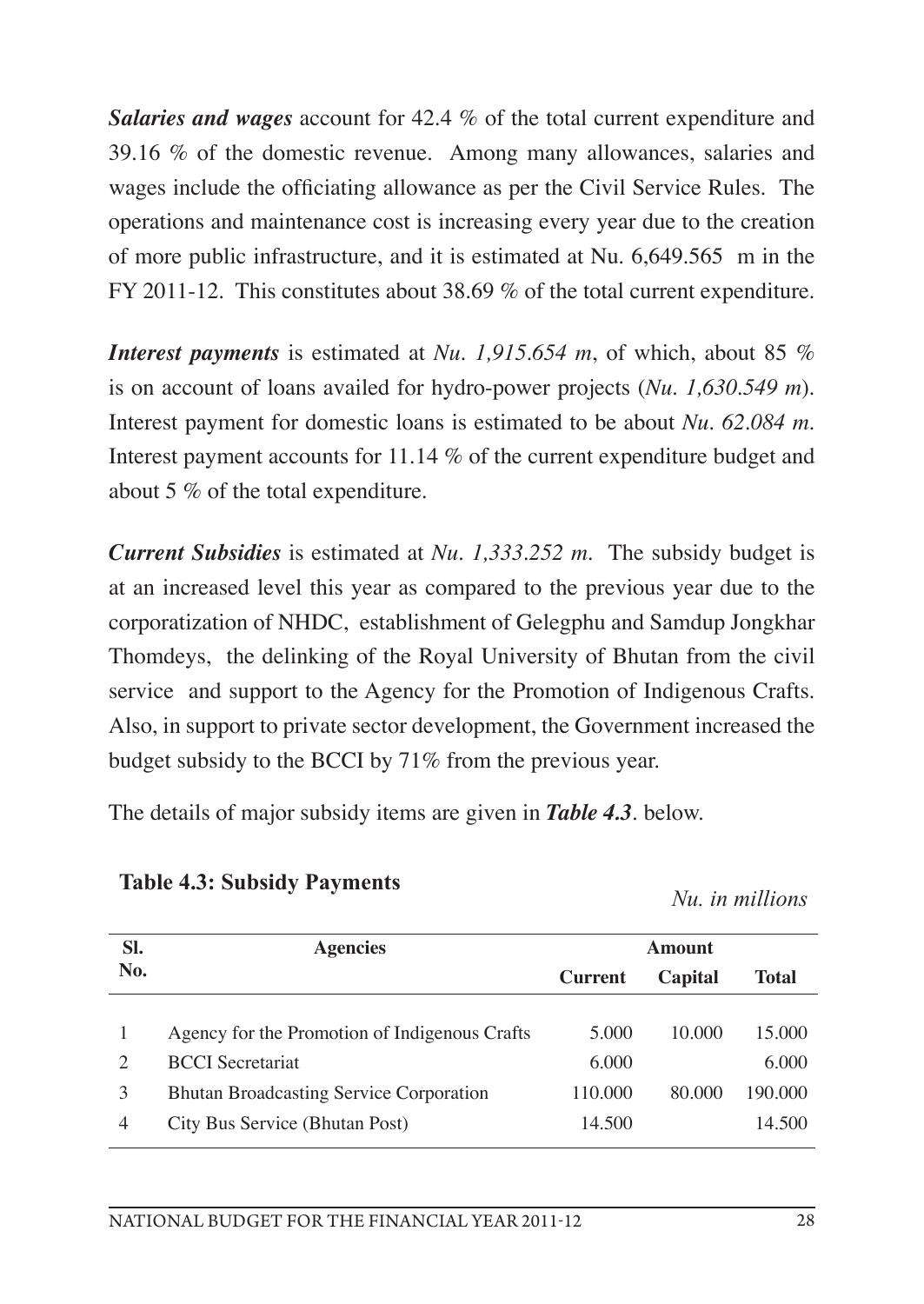| SI.            | <b>Agencies</b>                          |                | Amount  |              |
|----------------|------------------------------------------|----------------|---------|--------------|
| No.            |                                          | <b>Current</b> | Capital | <b>Total</b> |
| $\overline{5}$ | Druk Air Corporation                     | 132.678        |         | 132.678      |
| 6              | National Housing Development Corporation | 20,000         | 5.000   | 25,000       |
| 7              | Royal University of Bhutan               | 436.660        | 47.238  | 483.898      |
| 8              | <b>RSPN</b>                              | 0.326          |         | 0.326        |
| 9              | Rural House Insurance Scheme             |                | 20,000  | 20,000       |
| 10             | Thomdey Gelegphu                         | 19.380         | 56.650  | 76.030       |
| 11             | Thomdey Phuentsholing                    |                | 100,000 | 100,000      |
| 12             | Thomdey S/Jongkhar                       | 10.461         | 63,000  | 73.461       |
| 13             | Thomdey Thimphu                          | 69.449         | 145.485 | 214.934      |
| 14             | <b>Wood Craft Centre</b>                 | 1.800          |         | 1.800        |

## **4.2.2 Capital expenditure**

Capital expenditure is estimated at Nu. 20,834.857 m which is 55 % of the total expenditure outlay. It is projected to increase by about 7.9 % from the previous year. Besides the normal increase, the increase is attributable to the additional activities that were accommodated in line with the Government's objective to complete the priority development works of the 10<sup>th</sup> FYP by December 2012.

## **4.2.3 Net lending**

During the FY, lending to the government corporations is estimated at Nu. 1,801.164 m, of which Nu. 1,746.136 m will be provided to the BPC for **rural electrification works**, and the balance is on-lending to BDFC for **rural credit** activities. Recovery of loans from corporations is estimated at Nu. 1,898.073 m of which THP project principal loan recovery accounts for 73.5%.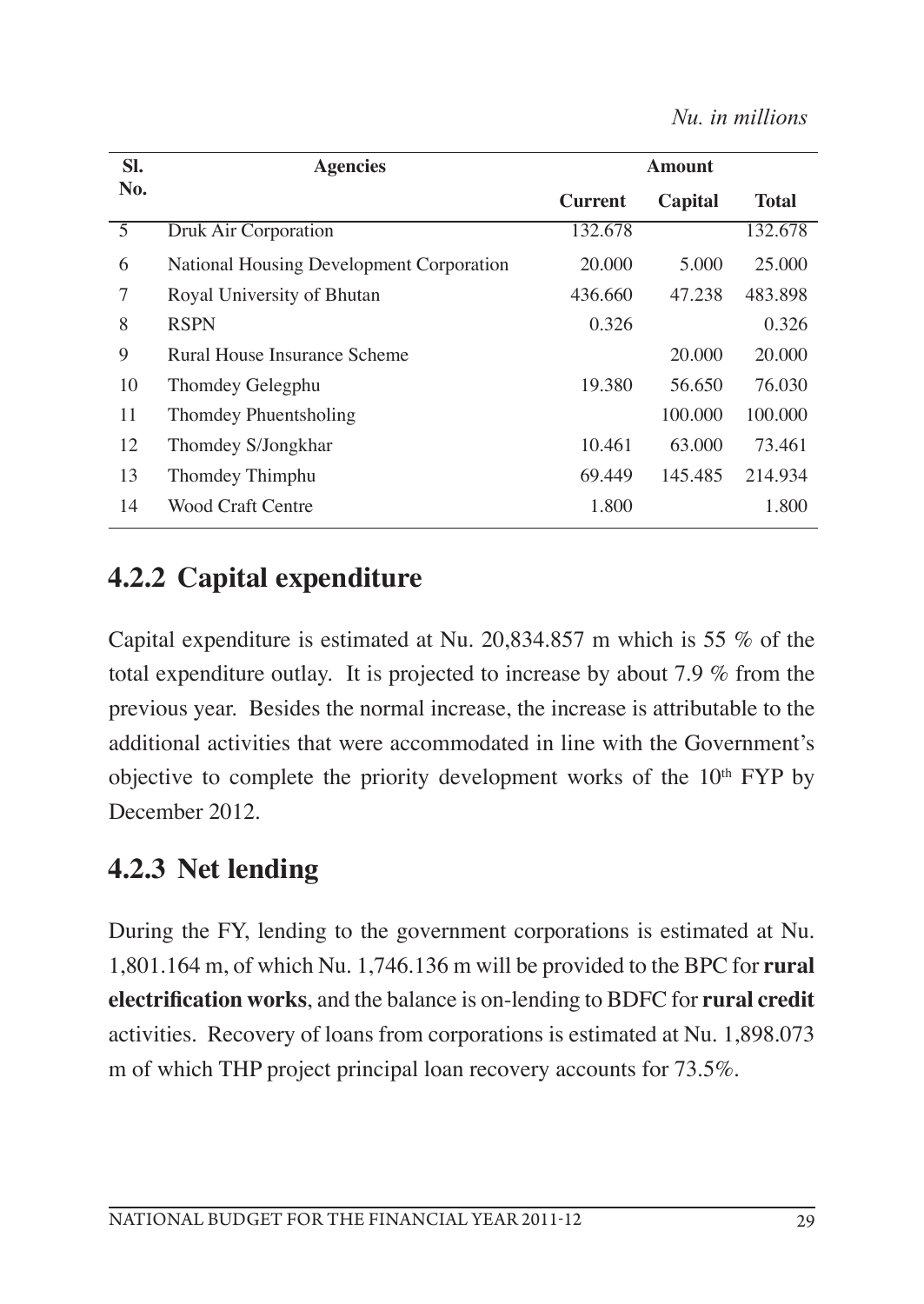#### **4.3 Financing**

#### **4.3.1 External borrowing**

A total external loan withdrawal of *Nu. 2,219.196 m* is estimated along with programme borrowing of *Nu. 184 m* from the Asian Development Bank. *The details of external borrowings are presented in Table 4.4 below:*

**Table 4.4: External borrowings disbursement estimated to be made during the FY**

|   | <b>Lender</b>                                   | Nu, in millions |
|---|-------------------------------------------------|-----------------|
|   | Asian Development Bank                          | 708.413         |
|   | International Fund for Agricultural Development | 120.485         |
| 3 | Japan International Cooperation Agency          | 1,282.739       |
|   | World Bank                                      | 222.452         |
|   | Government of Austria                           | 69.107          |
|   | TOTAL                                           | 2,403.196       |

#### **4.3.2 Internal borrowing**

After deducting the total resources available (*domestic revenue + grants + project-tied borrowings*) from the total estimated expenditure, there is a resource gap of Nu. 5,327.436 m. It is about 6.31 % of the GDP or 14% of the total outlay. While the magnitude seems large, it should be manageable as it will be met from the fund balances of the past year, and the balance will be secured through internal borrowings by issuing treasury bills. While deficit financing is unavoidable for a developing economy, there are several implications to the economy such as effects on trade balance, interest rates, inflation, debt stock, etc. However, I would like to inform the House that the Government is cognisant of such implications and has considered them as prudently as possible.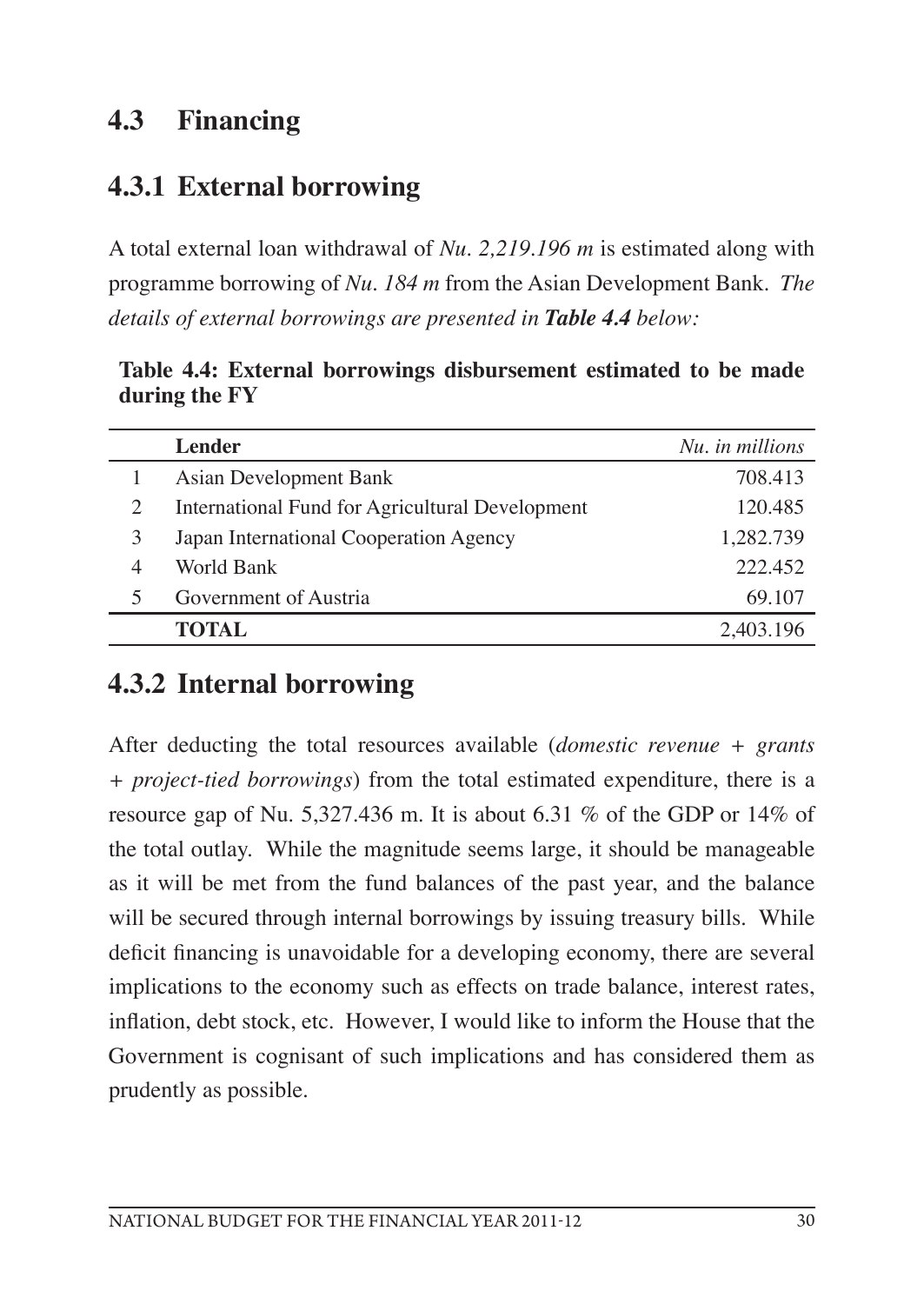# **4.3.3 Debt servicing (principal repayments)**

The total principal repayment is estimated to be Nu. 2,353.410 m, of which, Nu. 2,178,107 m (92.55  $\%$ ) is on account of external loans. The debt service ratio is projected to remain at 13.28%, a slight decrease from 13.39 % in the last FY 2010-11. The details of the principal loan repayment by lender are presented in *Table 4.5* below:

| <b>Sl. No.</b>                            | <b>Lender</b>                                      | Nu in millions |
|-------------------------------------------|----------------------------------------------------|----------------|
|                                           | Asian Development Bank                             | 203.984        |
| $\mathcal{D}_{\mathcal{L}}$               | Austria                                            | 190.558        |
| 3                                         | Denmark                                            | 84.314         |
| 4                                         | Government of India                                | 1,581.842      |
| 5                                         | International Fund for Agricultural<br>Development | 36.734         |
| 6                                         | World Bank                                         | 80.675         |
|                                           | <b>Total external principal repayment</b>          | 2,178.107      |
| <b>Total internal principal repayment</b> |                                                    | 175.303        |
|                                           | <b>Grand</b> total                                 | 2,353.410      |

**Table 4.5: Principal loan repayments to be made in the FY 2011-12**

### **4.4 Budget on Sector Basis**

I will now proceed with the presentation of Sector budget for FY 2011-12 and the details of the capital activities are explained in the respective sections. As in the past years, this is a pro-poor budget with about one fourth earmarked for the social sector. Additionally, more than one third (37%) has been allocated for the Economic and Public Services that include large shares for the agriculture  $(13\%)$  and roads  $(11\%)$  sectors, areas that require sustained investments if we are to reduce poverty to desired levels.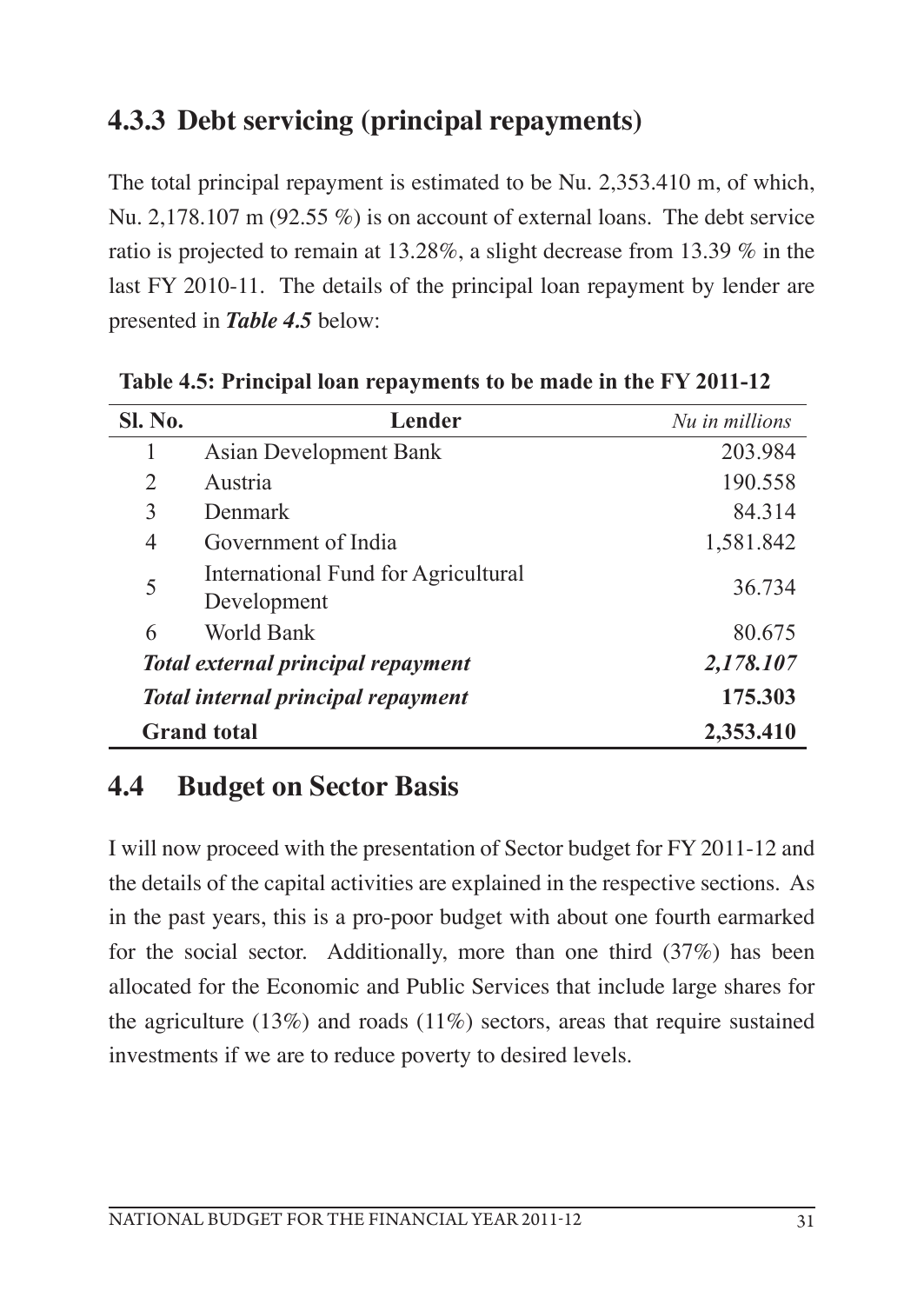The sector-wise allocation is given in the *Table 4.6* below:

|                                               |                |            |              | Nu, in millions |
|-----------------------------------------------|----------------|------------|--------------|-----------------|
| <b>Sectors</b>                                | <b>Current</b> | Capital    | <b>Total</b> | <b>Percent</b>  |
| <b>Social Services</b>                        | 5,598.367      | 4,318.388  | 9,916.755    | 24%             |
| Health                                        | 1,681.273      | 1,277.771  | 2,959.044    | 7%              |
| Education                                     | 3,917.094      | 3,040.617  | 6,957.711    | $17\%$          |
| <b>Economic and Public</b><br><b>Services</b> | 3,374.163      | 12,246.908 | 15,621.071   | 37%             |
| Agriculture<br>Mining &                       | 1,813.824      | 3,548.306  | 5,362.130    | 13%             |
| Manufacturing<br><i>Industries</i>            | 287.942        | 321.866    | 609.808      | $1\%$           |
| Roads                                         | 270.849        | 4,217.687  | 4,488.536    | 11%             |
| Housing & Community<br>Amenities              | 501.582        | 1,942.537  | 2,444.119    | 6%              |
| <i>Communications</i>                         | 440.018        | 1,401.358  | 1,841.376    | $4\%$           |
| Energy                                        | 59.948         | 815.154    | 875.102      | $2\%$           |
| <b>Cultural Services</b>                      | 576.653        | 820.037    | 1,396.690    | 3%              |
| <b>Law and Order Services</b>                 | 2,494.631      | 1,092.813  | 3,587.444    | 9%              |
| <b>General Public Services</b>                | 3,225.841      | 2,356.711  | 5,582.552    | 13%             |
| <b>National Debt Services</b>                 | 1,915.654      | 4,154.574  | 6,070.228    | 14%             |
| Repayment                                     | 1,915.654      | 2,353.410  | 4,269.064    | 10%             |
| Lending                                       |                | 1,801.164  | 1,801.164    | 4%              |
| <b>Total</b>                                  | 17,185.309     | 24,989.431 | 42,174.740   | 100%            |

#### **Table 4.6: Sector Budget for the FY 2011-12**

In view of the high priority accorded to the health and education sectors, the highest share of the budget at 24% has been allocated to this sector. This year's allocation is 1% more than the previous year's.

### **4.4.1 Health**

One of the key indicators of progress in the health sector is the reduction in child mortality. In terms of infant mortality rate, it is at 40.1 per 1,000 live births and the MDG target is to reduce it to 30 by 2015. In terms of maternal health, the MDG target is to reduce maternal mortality to 140 per 100,000 live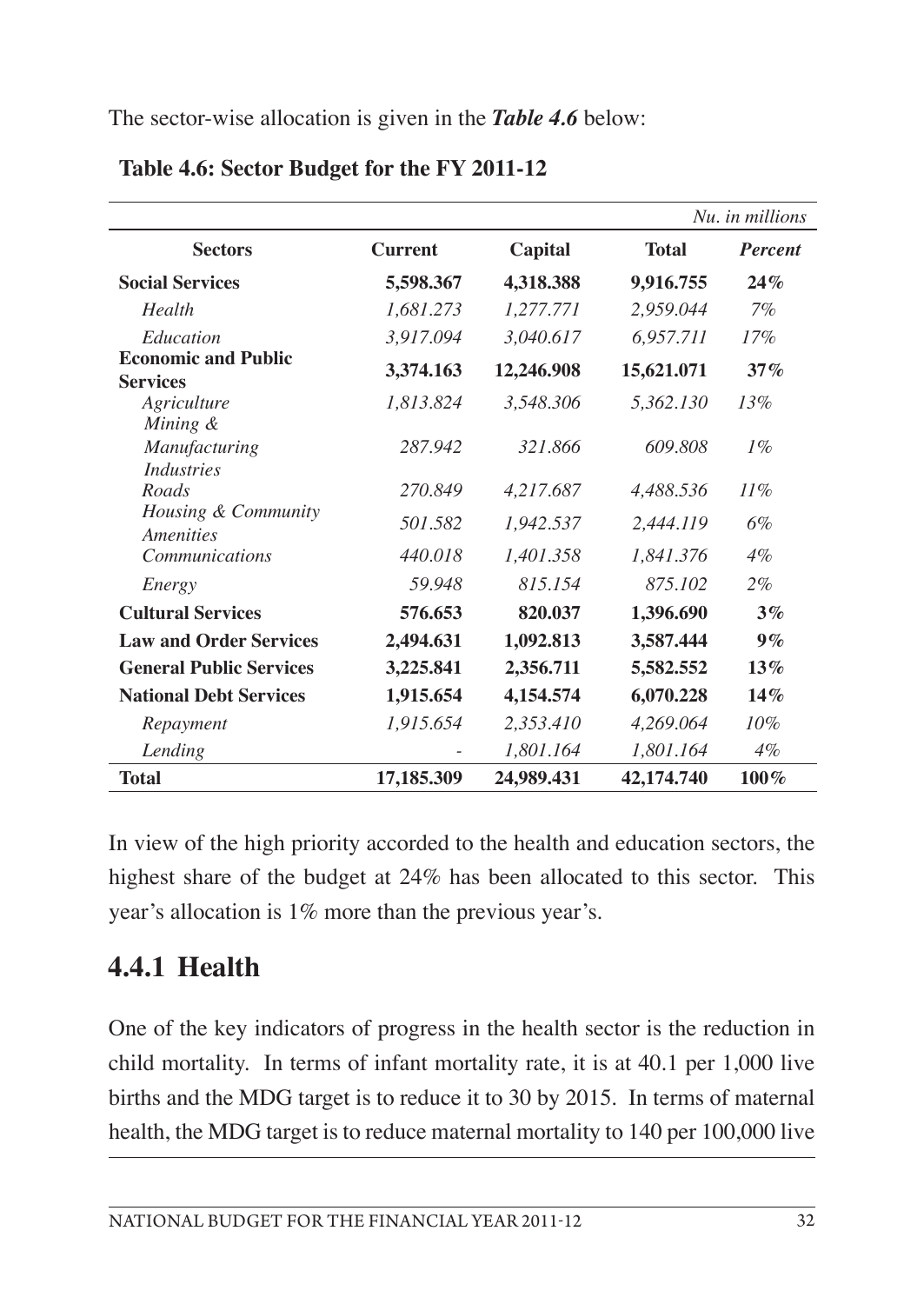births by 2015. In order to achieve these targets, we have been allocating large budgets to the sector year after year. In the new FY, the sector's estimated budget is Nu. 2,959.044 m including the current expenditure budget of Nu. 1,681.273 m.

### *Health units and outreach clinics*

Among others, the sector's budget contains Nu. 313.068 m for the constructions, re-constructions and renovations of health units and outreach clinic. With this, the total number of BHUs will increase by 50 and ORCs by 25 which will help to expand the coverage of basic health services.

#### *Ambulance service*

Another important factor in improving people's accessibility to health services is the ambulance services. I am happy to report that as pledged, the Government has provided all the Dzongkhag hospitals and the BHUs (which have motor vehicle road access) with the required number of ambulances. Budget provision has been kept for the replacement of old ones based on priority.

# *HRD*

A budget provision of Nu. 61.9 m has been made for scholarships. This is part of the Government's on-going efforts to address the shortage of medical personnel. However, for a more permanent solution, the Government has embarked upon the establishment of an institute for medical sciences. The construction of the institute called Bhutan Institute of Medical Sciences (BIMS) is underway with kind support of the Government of India. A sum of Nu. 79.593 m is provided for this.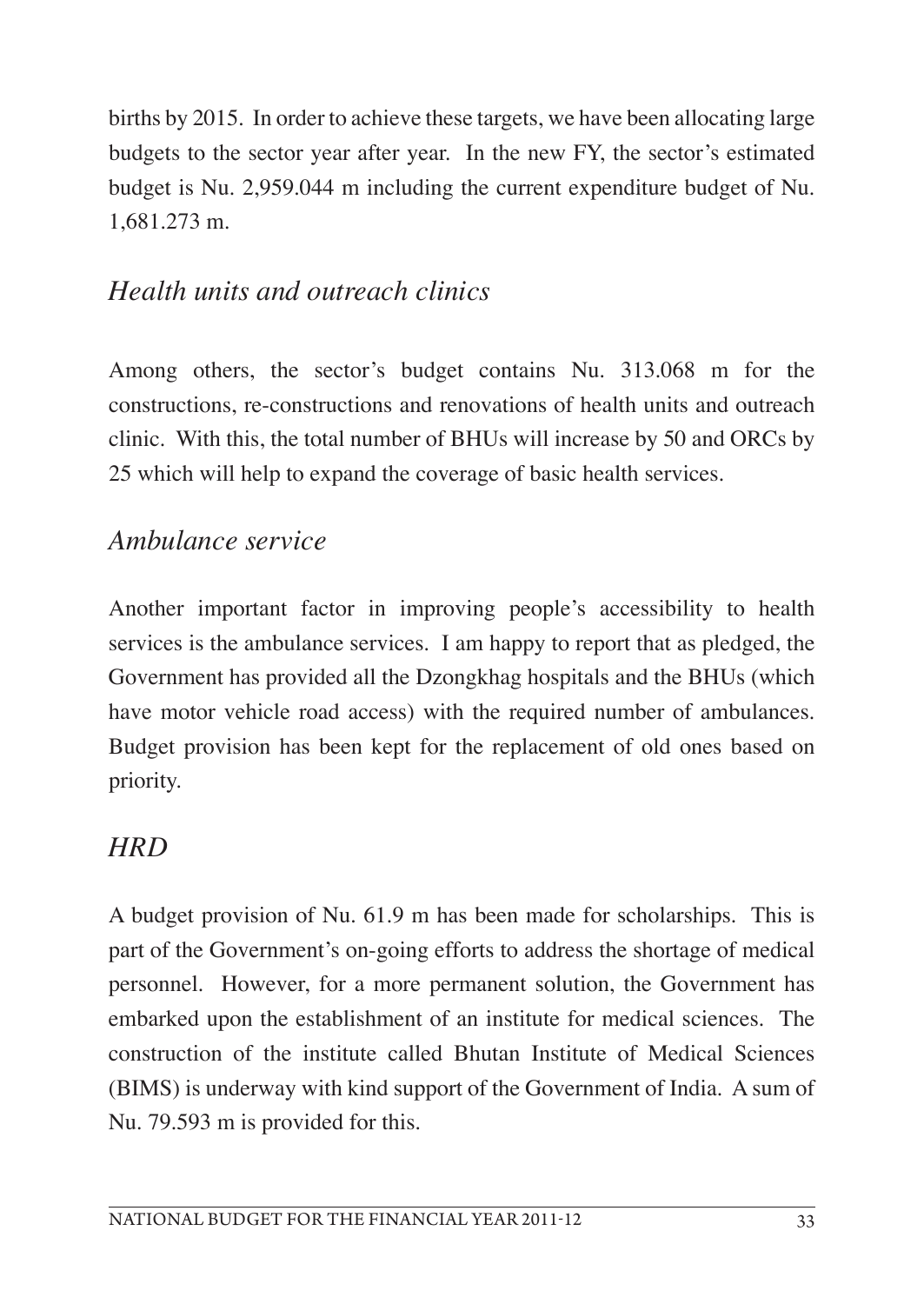The Hon'ble Members will be interested to know that the revenue from Health Contribution has been increasing at an average of 20-25% in the last five years. During FY 2010-11, it is expected to contribute Nu. 129.87 m to national revenue. However, this represents only 0.7% of total revenue, whereas Government spending on the sector is as high as 7% of total outlay.

*The major activities in the sector for the FY are as shown in Table 4.7a.* 

|                |                                                                                                 |               | Nu. in millions |
|----------------|-------------------------------------------------------------------------------------------------|---------------|-----------------|
| SI.<br>No.     | <b>Activities</b>                                                                               | <b>Amount</b> | <b>Funding</b>  |
| 1              | Constrctn of Gelegphu Regional Referral Hospital<br>$(150$ beds)                                | 53.286        | GoI             |
| $\mathfrak{2}$ | Constrctn of Institute of Medical Science College/<br>Re-modelling of old wards                 | 79.593        | GoI             |
| 3              | Advanced Health Nursing Training Project, MoH                                                   | 6.282         | RGoB            |
| $\overline{4}$ | Constrctn of Medical Supply Depot, Phuentsholing                                                | 20.000        | RGoB            |
| 5              | Constrctn of Public Health Laboratory<br>(Wangchhutaba)                                         | 30.000        | GoI             |
| 6              | <b>Constrctn of RWSS Schemes</b>                                                                | 285.325       | <b>SDP</b>      |
| 7              | Constrctn of Therapy Unit at ITMS, Kawangjangsa                                                 | 10.000        | <b>RGoB</b>     |
| 8              | Contntn of GNM/ANM Courses for Nurse Assistants,<br>MoH                                         | 10.540        | <b>RGoB</b>     |
| 9              | Contntn of Long-term HRD Programmes for Doctors,<br>Nurses & Technologists, MoH                 | 27.840        | <b>RGoB</b>     |
| 10             | Nurse Assistants training in India, MoH                                                         | 11.520        | <b>RGoB</b>     |
| 11             | Procurement of hospital equipment & instruments                                                 | 70.000        | <b>RGoB</b>     |
| 12             | Re-constrctn of 40-bedded Samtse Hospital                                                       | 32.500        | GoI             |
| 13             | Speclstn /Masters courses for Doctors, Nurses<br>&Technologists, MoH                            | 12.000        | <b>RGoB</b>     |
| 14             | Constrctn of Ura BHU II/ Dur BHU II, Bumthang                                                   | 6.000         | <b>SDP</b>      |
| 15             | Constrctn of BHU II at Rangaytung/ BHU I at<br>Khatekha/ BHU II at Dungna, Chhukha              | 25.124        | RGoB/SDP        |
| 16             | Constrctn of Doctor's Quarter at Khatekha/ Staff qrtrs<br>at Ragaytang, Darla & Dungna, Chhukha | 19.500        | RGoB/SDP        |

**Table 4.7(a). Major areas of expenditure in health sector**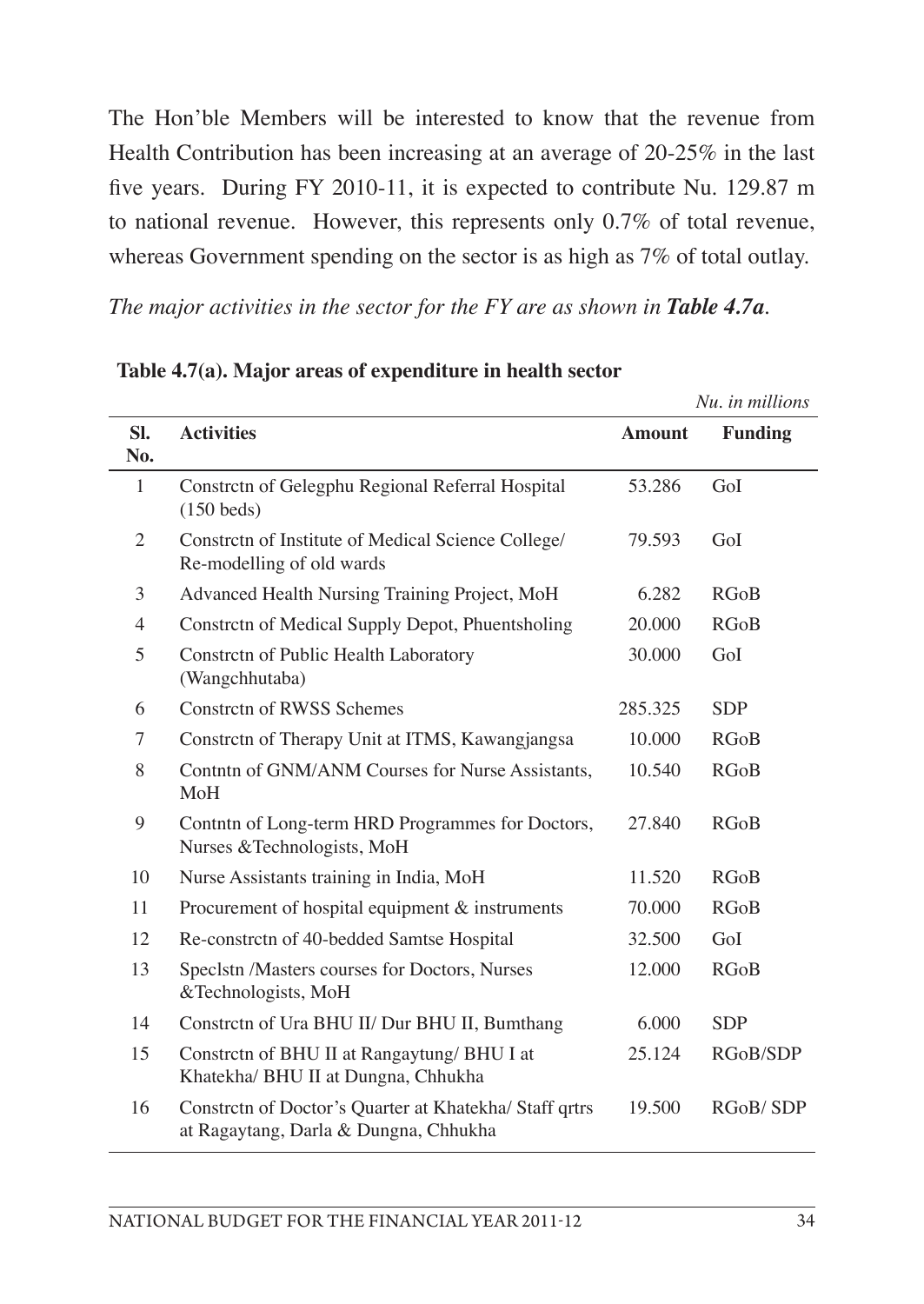*Nu. in millions*

| SI. | <b>Activities</b>                                                                     | <b>Amount</b> | <b>Funding</b> |
|-----|---------------------------------------------------------------------------------------|---------------|----------------|
| No. |                                                                                       |               |                |
| 17  | Constrctn of Sub-post at Metekha, Chhukha                                             | 4.600         | <b>SDP</b>     |
| 18  | Constrctn of BHU at Ngangtsena/ BHU I at<br>Sibjithang, Ha                            | 10.500        | <b>RGoB</b>    |
| 19  | Constrctn of Thangrong BHU (Spillover), Mongar                                        | 7.000         | <b>RGoB</b>    |
| 20  | Reconstrtn of Narang BHU, (Spillover), Mongar                                         | 12.000        | GoI            |
| 21  | Up-gradation of ORC to BHU II at Sengor &<br>Muhung, Mongar (Spillover)               | 14.000        | <b>SDP</b>     |
| 22  | Constrctn of BHU II at Goenshari (Spillover) &<br>Thinleygang, Punakha                | 10.640        | <b>SDP</b>     |
| 23  | Constrctn of BHU II at Bara, Samtse                                                   | 5.000         | <b>RGoB</b>    |
| 24  | Constrctn of BHU II at Biru, Samtse                                                   | 5.000         | <b>RGoB</b>    |
| 25  | Constrctn of BHU II at Chargharay, Samtse                                             | 5.000         | <b>RGoB</b>    |
| 26  | Constrctn of BHU II at Namgaychheoling, Samtse                                        | 5.000         | <b>RGoB</b>    |
| 27  | Constrctn of BHU II at Ugyentse (Spillover), Samtse                                   | 5.600         | <b>RGoB</b>    |
| 28  | Constrctn & Relocation of Martshala BHU II<br>(Spillover), S/Jongkhar                 | 5.000         | <b>RGoB</b>    |
| 29  | Constrctn of BHU II at Pemathang (Spillover), S/<br>Jongkhar                          | 11.000        | <b>RGoB</b>    |
| 30  | Constrctn of BHU at Tareythang, Dovan, Sarpangsir,<br>Chheokhorling & Singhi, Sarpang | 16.500        | <b>SDP</b>     |
| 31  | Constrctn of BHU-I, 4 Unit Staff Quarter & Doctor<br>Quarter at Chhuzargang, Sarpang  | 6.000         | <b>RGoB</b>    |
| 32  | Re-constrctn of Yangnyer BHU/ Radi BHU<br>(Spillover), Tashigang                      | 9.000         | <b>SDP</b>     |
| 33  | Relocation & Constrctn of Gr-I BHU at Khaling<br>(Spillover), Tashigang               | 5.000         | <b>SDP</b>     |
| 34  | Constrctn of BHU I at Eusa, W/Phodang                                                 | 11.500        | <b>RGoB</b>    |
| 35  | Constrctn of BHU I at Zhemgang (Spillover) &<br>Namraygang, Bjoka Gewog, Zhemgang     | 16.500        | <b>SDP</b>     |

# *Rural Water Supply*

Providing safe and clean water supply to the rural population is a national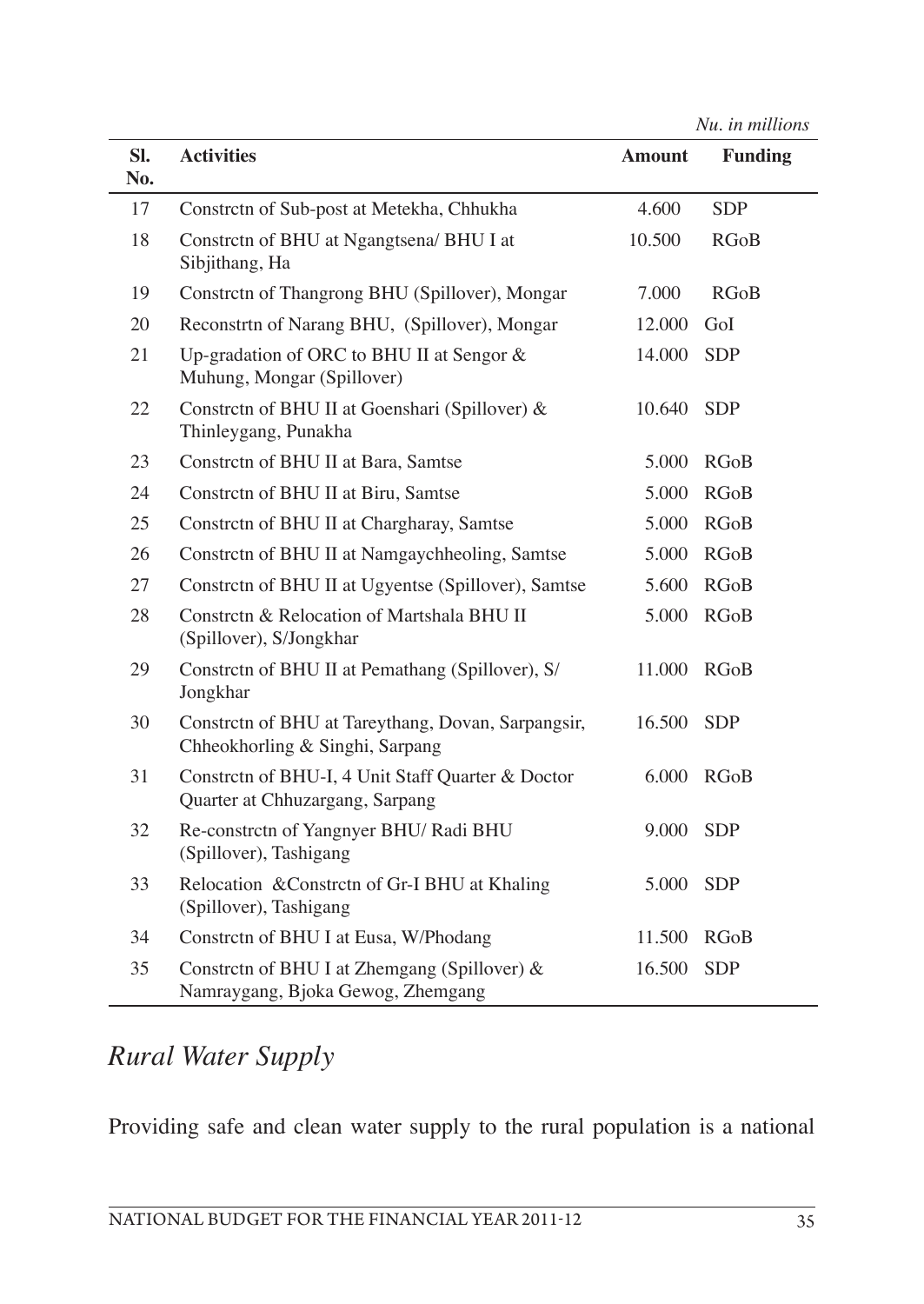priority and substantial resources have been allocated for construction and rehabilitation of rural water supply schemes. Thus far, during the 10th FYP, 494 new RWSS have been constructed and 370 schemes rehabilitated. I am happy to report that the RWSS coverage has now increased to 93% from 87% at the start of the plan (only 67% of schemes were functional then). To take the coverage further, a budget of Nu. 285.325 m has been allocated in FY 2011-12 for construction of 320 new schemes, extension of 5 schemes, rehabilitation of 265 schemes and protection of 52 spring water sources. With these constructions and rehabilitation works in FY 2011-12 and the following year, we are confident that the target of 100% RWSS coverage will be achieved at least for the existing households.

### **4.4.2 Education**

The Government stands committed in its conviction that improving education will enhance prospects to further socio-economic development. Accordingly, the sector has always received a high share of the total allocation. In the new FY too, it receives the highest individual sector share amounting to 17 % of the total outlay. One of the basic goals is to achieve universal primary education. The MDG has targeted 100% achievement in this area by the year 2015. In terms of gross primary enrolment, we have a 100% ratio, while our net enrolment ratio, stands at 93.1%.

Among many programmes, the MoE has embarked upon a programme to improve the quality of education in line with the project *Accelerating Bhutan's Socio-economic Development* (ABSD). Some of the areas of improvement include the development of curriculum, competency-based testing, in-service education of teachers, development of education qualification framework for all awards/ programmes, school assessment and performance systems training to DEOs and ADEOs, and training of School Principals. For these initiatives, a budget provision of Nu. 11.700 m is provided in FY 2011-12. Further, the Curriculum Division in the Ministry has been upgraded to the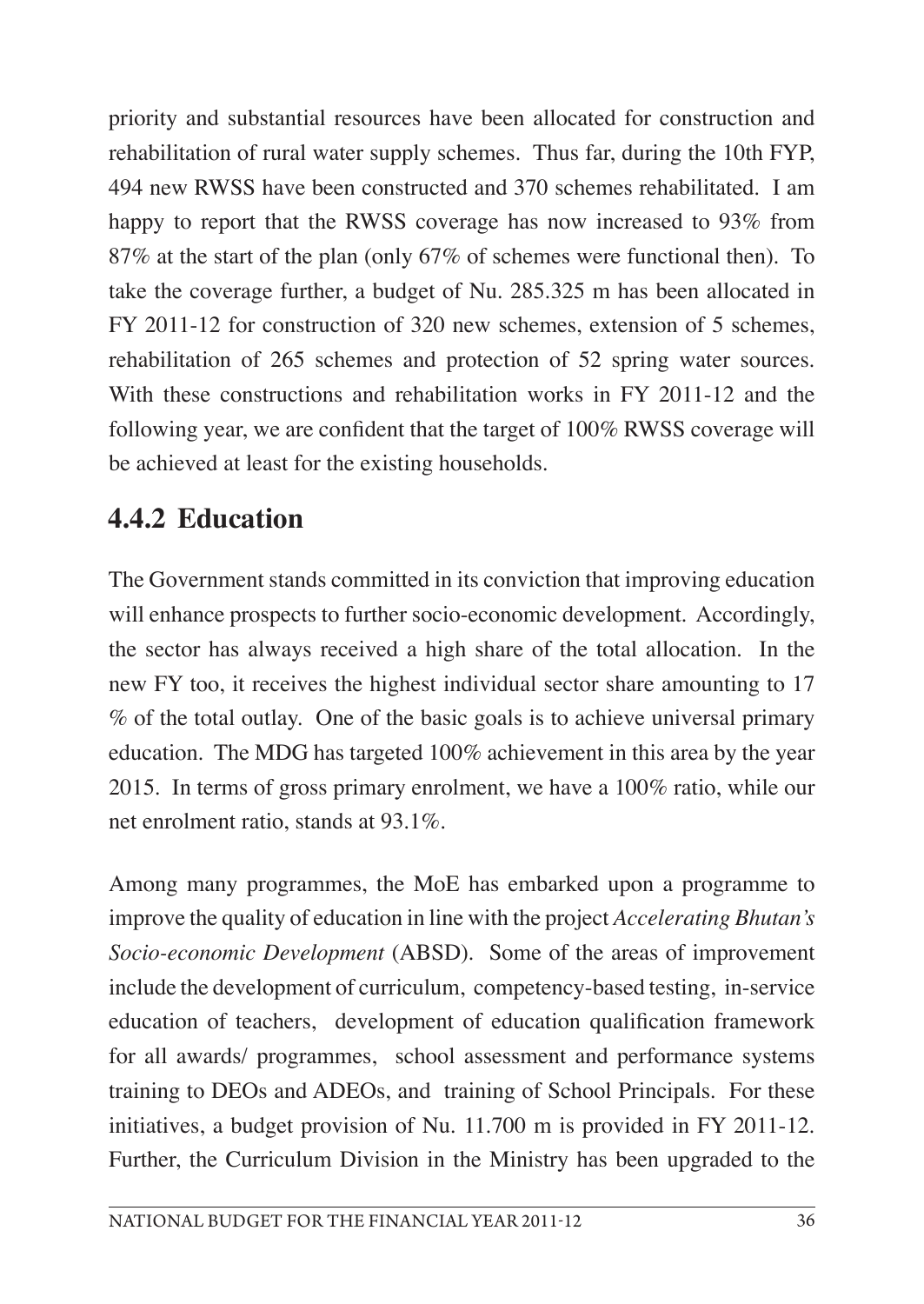Department of Curriculum Development for which Nu. 39.391 m is budgeted.

Further, in order to ensure the quality of education, it was felt that the assessment of the standards of education should be carried by a body independent of the Ministry of Education. Therefore, the Council for School Examination and Assessment, the erstwhile Board of Examinations will be delinked from the Ministry of Education, and a budget of Nu. 66.670 m is provided in the FY 2011-12.

The Royal Government provides numerous scholarships for Bhutanese students to pursue higher education outside Bhutan. This is a major programme of the Ministry and in FY 2011-12, a total of Nu. 284.134 m has been allocated.

The bulk of the capital budget is for construction of new schools and upgradation of existing infrastructures in the Dzongkhags and Gewogs as listed in *Table 4.7b*.

The education sector budget also includes a provision of Nu. 82.429 m for the **Royal Education Council** to carry out the on-going projects for improving the quality of education. Abudget of Nu. 43.950 m has been kept for the Royal Institute of Management for the construction of conference block, IT library, renovation of auditorium and procurement of teaching aid. Nu. 21.531 m is kept for Dzongkha Development Commission for activities geared towards Zhungkha education

The education sector's budget also includes Nu 1,333.485 m for the **Royal University** of Bhutan (RUB). The RUB has been made autonomous and the system of its operational expenses will be based on a per student fee-system.

On the whole, a total budget of Nu. 6,957.711 m including Nu. 3,917.094 m for recurrent expenditure is allocated for the education sector for FY 2011-12.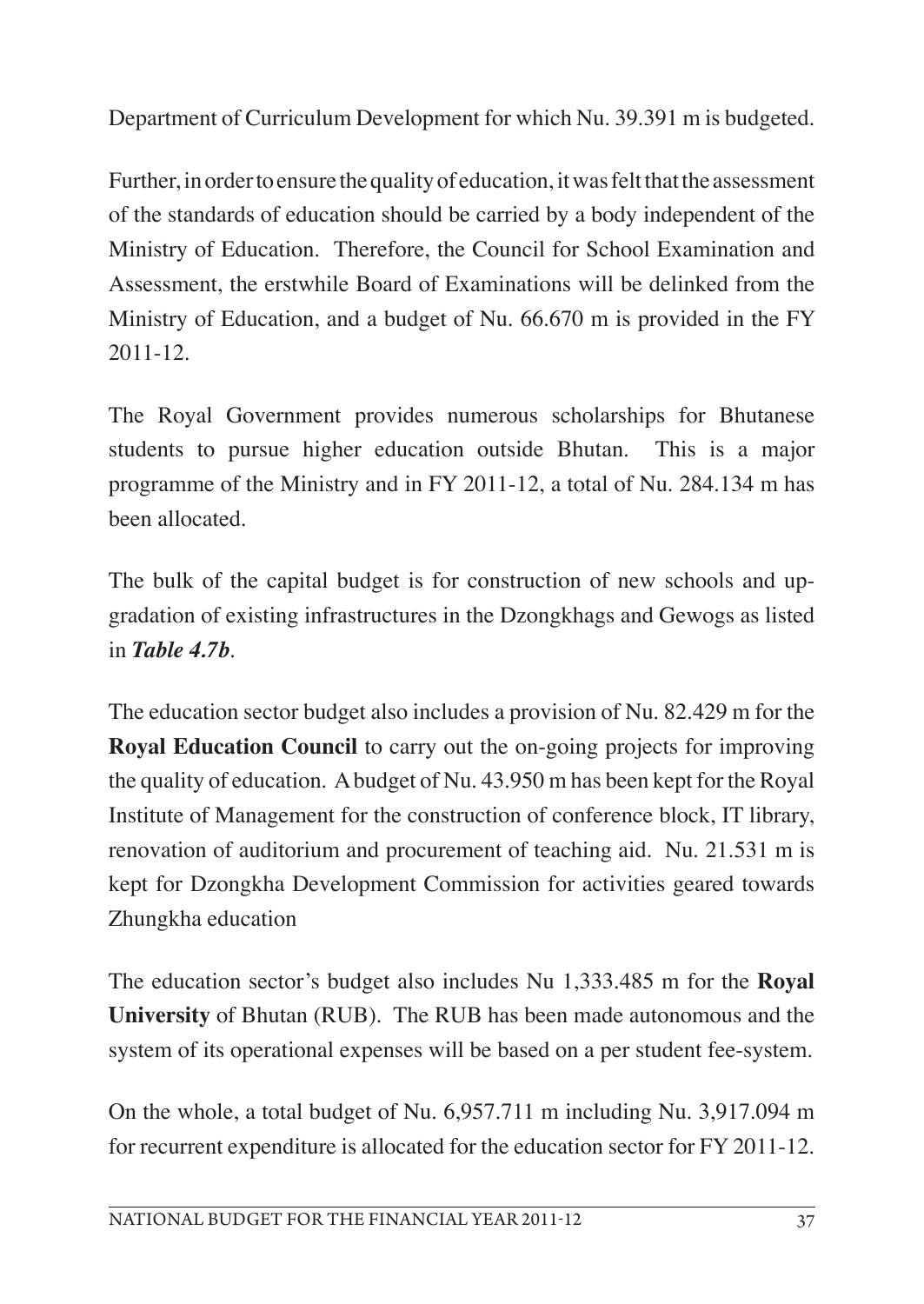The list of major activities of the Education sector is presented in *Table 4.7b* below.

| Sl. No.        | <b>Activity</b>                                             | <b>Amount</b> | <b>Funding</b>        |
|----------------|-------------------------------------------------------------|---------------|-----------------------|
| 1              | Constrctn of Pasakha LSS, Chhukha                           | 20.000        | GoI                   |
| $\mathfrak{2}$ | Constrctn of Lhamoidzingkha MSS, Dagana                     | 20.000        | GoI                   |
| 3              | Constrctn of Pangserpo PS, Dagana                           | 5.000         | GoI                   |
| $\overline{4}$ | Constrctn of Jyenkakha LSS, Ha                              | 20.000        | GoI                   |
| 5              | Constrctn of Minjey MSS, Lhuentse                           | 29.000        | GoI                   |
| 6              | Constrctn of Yelchen MSS, Pema Gatshel                      | 9.000         | GoI                   |
| 7              | Constrctn of Dashiding MSS, Punakha                         | 9.000         | GoI                   |
| 8              | Constrctn of Sarpang LSS, Sarpang                           | 26.250        | GoI                   |
| 9              | Constrctn of Phuentshothang HSS, S/Jongkhar                 | 20.000        | GoI                   |
| 10             | Constrctn of Thimshing MSS, Tashigang                       | 15.000        | GoI                   |
| 11             | Constrctn of Udzorong MSS, Tashigang                        | 9.000         | GoI                   |
| 12             | Constrctn of Genyekha HSS, Thimphu                          | 20.000        | GoI                   |
| 13             | Constrctn of Kuenzangling MSS, Tashi<br>Yangtse             | 20.000        | GoI                   |
| 14             | Under-graduate scholarships (existing/<br>projected)        | 113.802       | GoI                   |
| 15             | Constrctn of Thangrong PS, Mongar                           | 5.000         | <b>ADB</b><br>(Grant) |
| 16             | Equipmnt, training and workshops for UPSIDE<br>project      | 14.035        | <b>ADB</b><br>(Grant) |
| 17             | Undergraduate scholarships (Existing &<br>projected)        | 170.332       | <b>RGoB</b>           |
| 18             | Constrctn of Principal & Staff Quarter at NIVI,<br>Khaling  | 8.710         | <b>RGoB</b>           |
| 19             | Constrctn of Academic Block at NIVI, Khaling                | 8.000         | <b>RGoB</b>           |
| 20             | Computers and printers for schools                          | 18.000        | <b>RGoB</b>           |
| 21             | Digital duplicating machines for schools                    | 11.000        | <b>RGoB</b>           |
| 22             | Training of teachers in educating for GNH by<br><b>ToTs</b> | 11.201        | <b>UNICEF</b>         |

**Table 4.7 (b) Major capital works in Education Sector**

*Nu. in millions*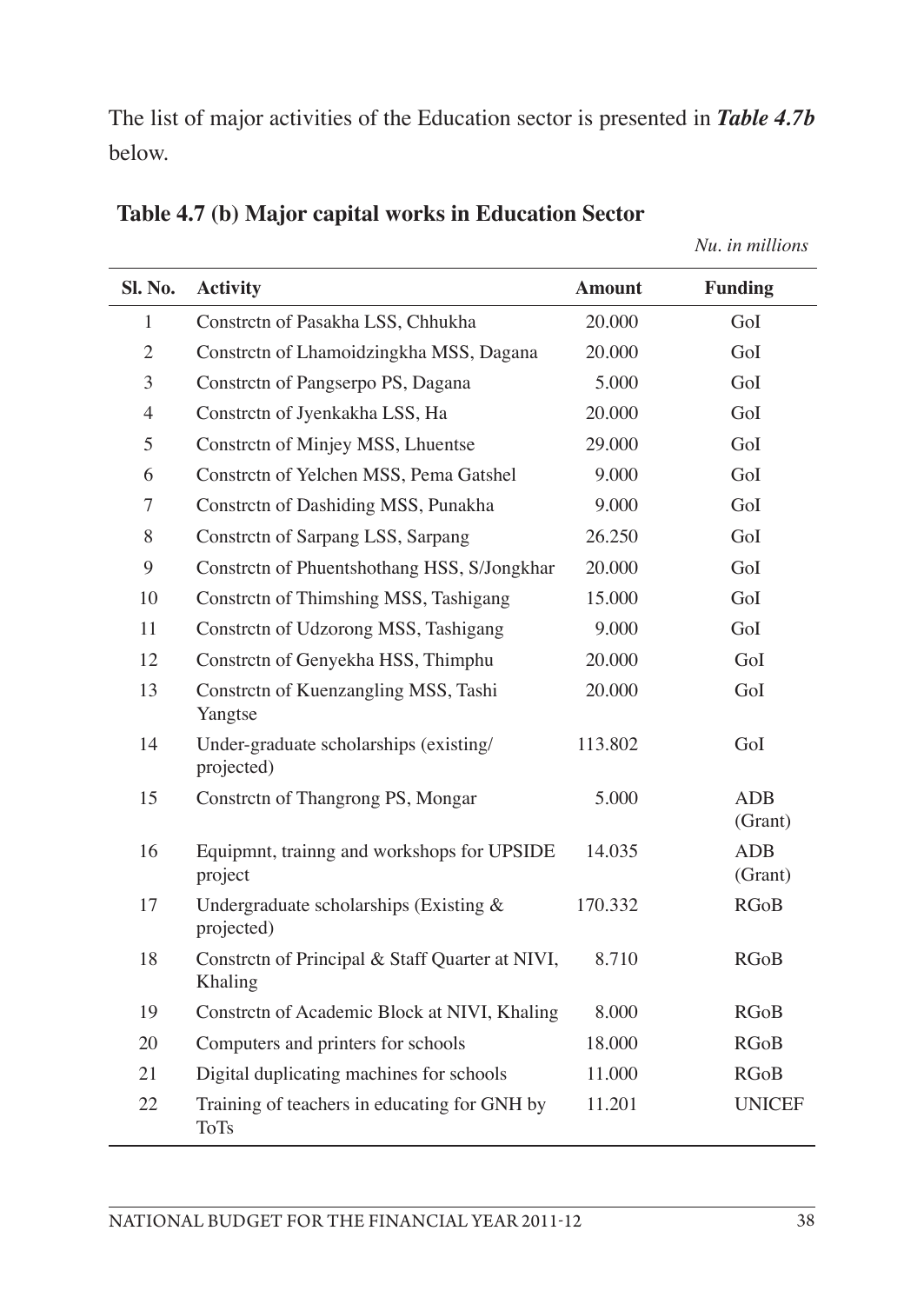*Nu. in millions*

| Sl. No. | <b>Activity</b>                                                                       | <b>Amount</b> | <b>Funding</b> |
|---------|---------------------------------------------------------------------------------------|---------------|----------------|
| 23      | Capital works in HSS of 20 Dzongkhags                                                 | 143.076       | RGoB/External  |
| 24      | Capital works in MSS of 20 Dzongkhags                                                 | 150.089       | RGoB/External  |
| 25      | Capital works in LSS in 20 Dzongkhags                                                 | 434.621       | RGoB/External  |
| 26      | Capital works in Primary Schools of 20<br>Dzongkhags                                  | 321.284       | RGoB/External  |
| 27      | Const. of IT, library & conference block, RIM                                         | 36,000        | GoI            |
| 28      | In-country training for 20 teachers from 15<br>Pilot schools, REC                     | 14.000        | <b>RGoB</b>    |
| 29      | Network/database Management software, REC                                             | 7.736         | <b>RGoB</b>    |
| 30      | Professional service for in-country teachers<br>assessment, REC.                      | 7.700         | <b>RGoB</b>    |
| 31      | Training for 22 Principals and 3 DEO's in<br>Singapore on GNH seed/Beacon School, REC | 6.400         | <b>RGoB</b>    |
| 32      | Training of master trainers for GNH seed/<br>beacon school, REC                       | 6.420         | <b>RGoB</b>    |
| 33      | Training-HRD Development, Royal Education<br>Council (REC)                            | 11.199        | RGoB           |

### **4.4.3 Renewable Natural Resources (RNR) sector**

The total budget for the sector in FY 2011-12 is Nu. 5,362.130 m, and is 13 % of the total outlay. The main focus of this sector is in the rural areas where poverty is most prevalent and where more than 69% of our population dwell. The most important intervention for the alleviation of poverty of the rural population as envisaged by the Government and also as requested by the people is farm roads. Other important interventions envisaged are establishment of RNR centres, irrigation and promotion of co-operatives and association of farmers.

#### *Farm Roads*

The Government continues to place high importance, as pledged, to provide motor vehicles roads to our villages. During the third year of the 10<sup>th</sup> Plan,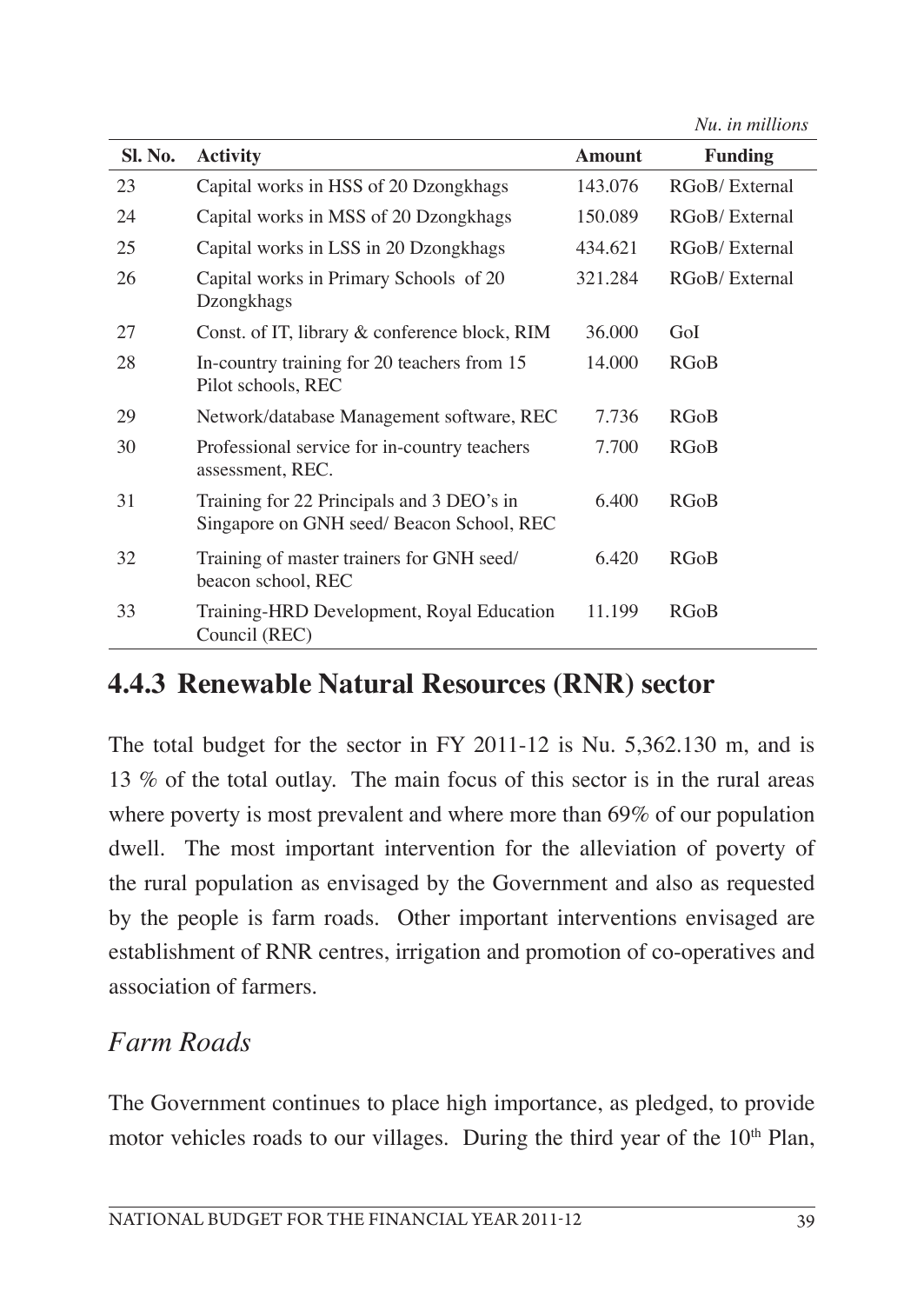a total of over 1,350 km of farm roads have been constructed. To continue the constructions, a budget of Nu. 2,018.018 m has been provisioned in the new FY for 423 farm roads altogether. These include 237 new roads, 111 spillovers and 130 roads improvement and maintenance. The funding for farm road constructions are mobilised mostly from the GoI under Small Development Projects (SDP), DRDP, IFAD and ADB under Japan Fund for Poverty Reduction (JFPR). I would like to inform the House that the budget has been considered for all the farm roads that had been proposed in the FY 2011-12 and no provision has been kept in the form of reserve unlike in the past.

More specifically to roads connecting Gewog centres, 150 Gewogs centres are connected with motorable roads so far, which is about 73 % coverage. the budget of Nu. 952.490 m will connect 45 more Gewogs including spillover works. Of this, due to capacity constraints of the local governments and the roads being in very difficult terrain, the Departments of Roads will take up the construction of four Gewog roads. They are Dolungang – Maogang - Pangkhey Road (Dovan Gewog, Sarpang), Gelongkhar - Serthi (Serthi Gewog, S/Jongkhar), Tingkarbi - Broksa - Silambi Road (Silambi Gewog, Mongar) and Taraytar – Kuseytar – Relukha road (Denchhukha Gewog, Samtse). Five more Gewogs will be connected soon by the various district roads which are undertaken by the Department of Roads.

Seo, Laya, Lingzhi, Naro, Merag and Sagteng Gewogs will be partially connected by farm roads during the  $10<sup>th</sup>$  plan. Funds have been provided and constructions are on-going. Since it is not feasible to construct a motorable road to Lunana, the Government has decided to improve the 85 kms of mule track, the execution of which has already commenced.

In response to the concern raised on the maintenance and sustainability of farm roads, the Government has decided to provide a pay loader to every Dzongkhag. A task force comprising of members from relevant agencies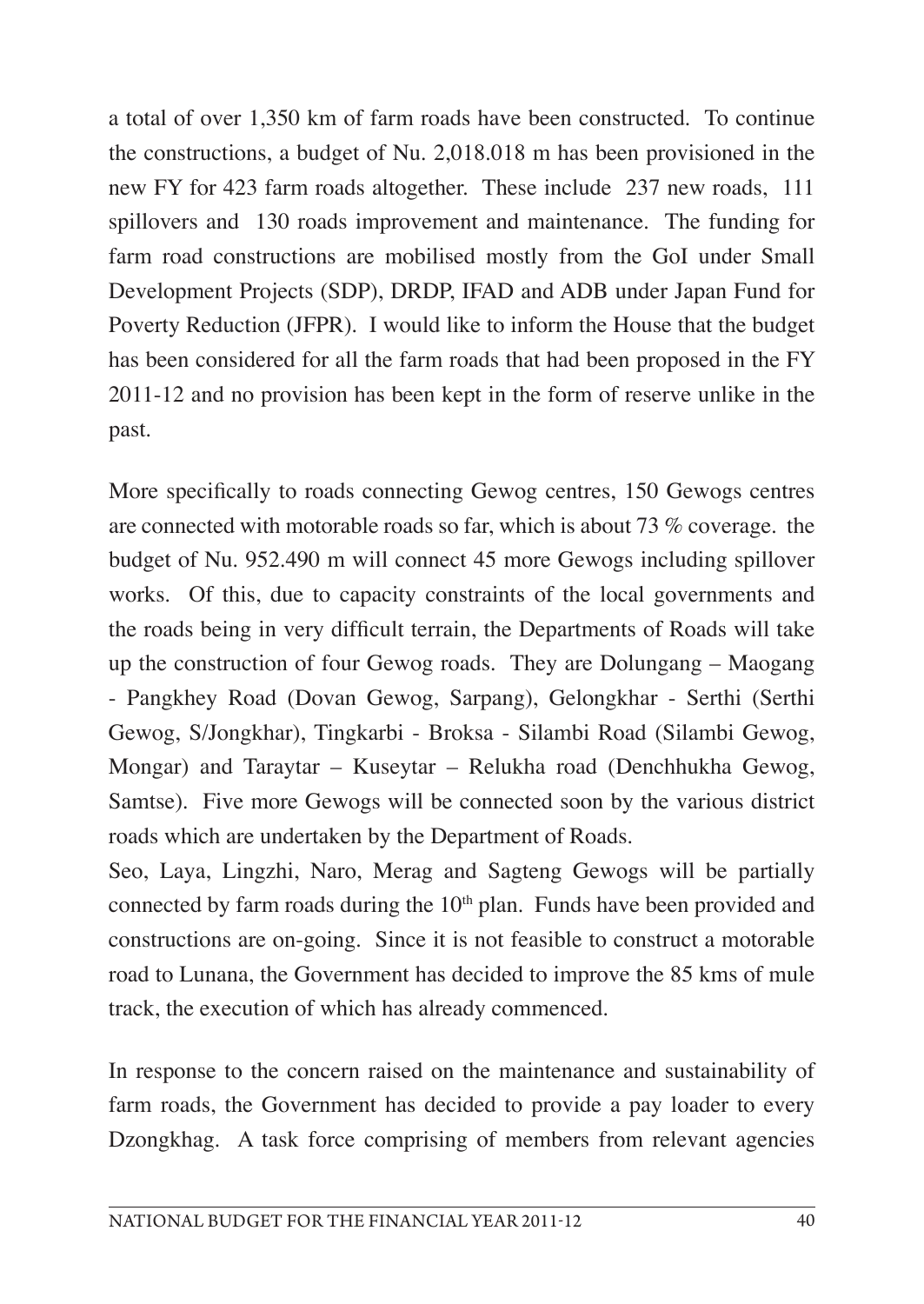has also formulated the framework for farm roads including planning, implementation and maintenance to take measures not only to achieve the plan targets of connectivity but also to sustain it.

# *RNR Centres*

RNR centres are at the hub of rural development activities and as such it is one of the priorities of the Government. A sum of Nu. 179.650 m has been included for the construction of RNR centres. With this, the construction of 54 centres including 24 spillovers from the previous year and maintenance of 13 will be undertaken. Presently, 139 Gewogs have RNR centres and 4 more viz. Gesarling in Dagana, Khar in Pema Gatshel, Ramjer in Tashi Yangtse and Sampheling in Chhukha will have been completed by end of FY 2010-11. With this, 96 % of Gewogs will have RNR centres. The remaining targets namely Lajab and Nichula Gewogs in Dagana, Samrang Gewog in S/ Jongkhar and Daga Gewog in W/Phodang Dzongkhag will be taken up, with budgets in the following year.

# *Promotion of Co-operatives and Farmers Group*

Recognising the importance that Agricultural Co-operative and Farmers Groups can have in transforming subsistence agriculture production and gaining economic efficiencies in production and marketing of commodities, a sum of Nu. 46.979 m has been earmarked in the new budget for the Department of Agriculture Marketing and Cooperatives. The agency is responsible for the promotion of co-operatives and farmer's associations. As part of the ABSD, 7 co-operatives and 30 farmers' groups have been registered with the Department of Agriculture Marketing and Co-operatives. To support this initiative, a sum of Nu. 7.750 m has been earmarked for their capacity development and initial grants. Such groups will also be able to get loans at comparatively low rates. A sum of Nu. 10.521 m has also been budgeted for strengthening the marketing capacity, storage equipment, construction of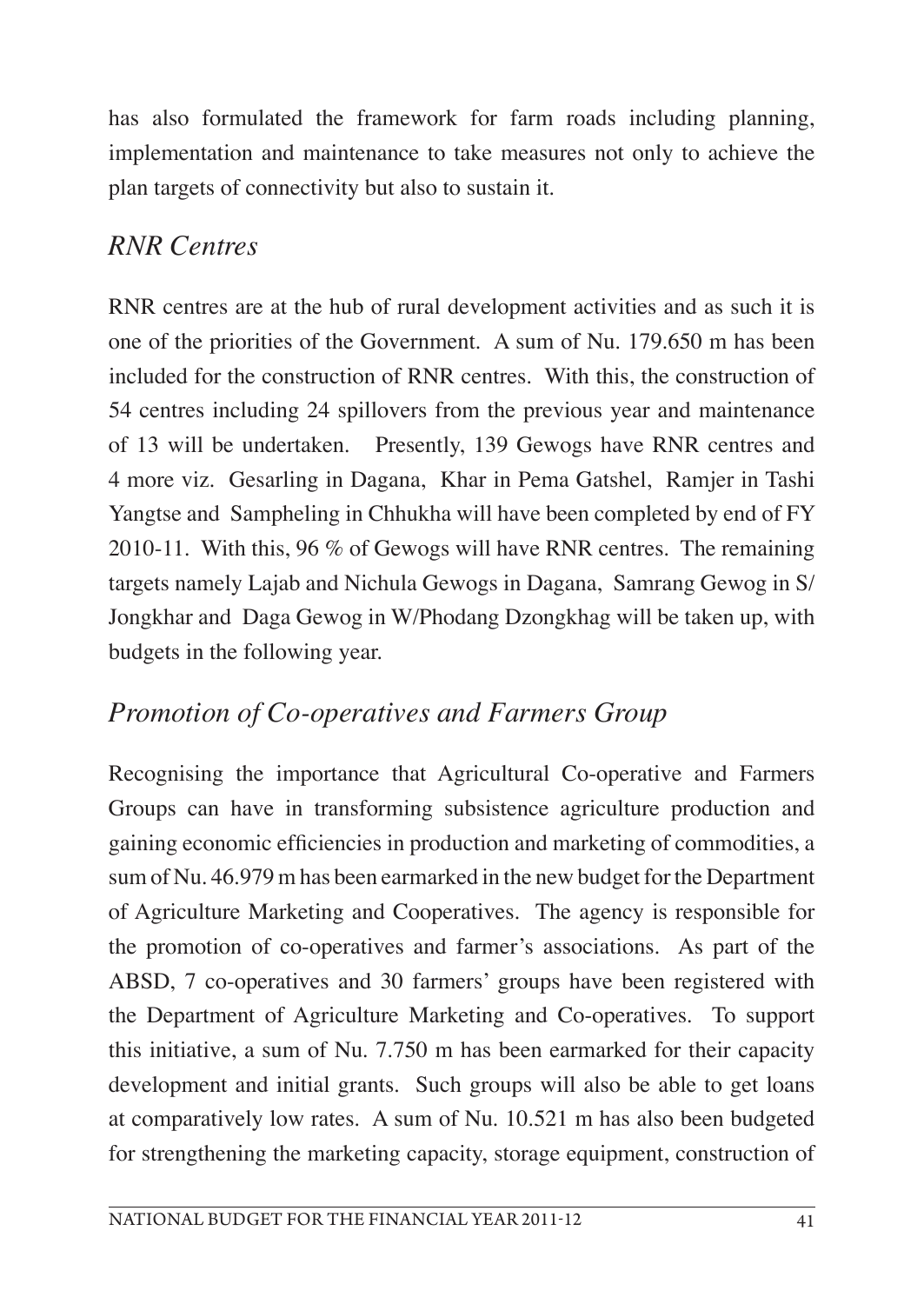market sheds, etc. of the co-operatives and groups

### *Irrigation and other support to farmers*

Asum of Nu. 50.290 m has been budgeted for the construction of 74 irrigation channels and Nu. 49.996 m for renovation and maintenance. Irrigation facilities are a must for sustaining agricultural activities and improving national food self-sufficiency. Under the ABSD, an amount of Nu. 21.225 m has been provided for farm mechanisation in the rice-producing areas of Sarpang, Samtse, S/Jongkhar, Punakha and W/Phodang. An amount of Nu. 8.40 m has also been kept for the construction of crop storage facilities to enable farmers avail better prices for their products.

Some of the major activities under the RNR sector for which budget is included are presented in *Table 4.8* below:

|                |                                                            |               | Nu. in millions    |
|----------------|------------------------------------------------------------|---------------|--------------------|
| Sl. No.        | <b>Activities</b>                                          | <b>Amount</b> | <b>Funding</b>     |
| 1              | Constrctn of Farm Roads in Gewogs &<br>Dzongkhags          |               | 1,990.197 SDP/RGoB |
| $\overline{c}$ | Constrctn of Irrigation Channels                           | 46.290        | <b>SDP</b>         |
| 3              | Design & estimates of Farm Roads<br>(Outsourcing)          | 15.000        | <b>SDP</b>         |
| 4              | Design of Irrigation Channels<br>(Outsourcing)             | 6.000         | <b>SDP</b>         |
| 5              | Bio-security Lab building, NCAH                            | 10.000        | GoI                |
| 6              | Constretn of Brown Swiss Farm Office in<br>Bumthang        | 5.060         | GoI                |
| 7              | Constrctn of Animal Quarantine Centre at<br>Nganglam       | 7.200         | GoI                |
| 8              | Constrctn of Approach Road at NFFDP                        | 8.700         | GoI                |
| 9              | National Veterinary Hospital, Chhubachhu                   | 20,000        | GoI                |
| 10             | Micro-initiative Fund/ Business<br><b>Opportunity Fund</b> | 9.000         | <b>IFAD</b>        |

**Table 4.8: Major Capital Works under RNR sector**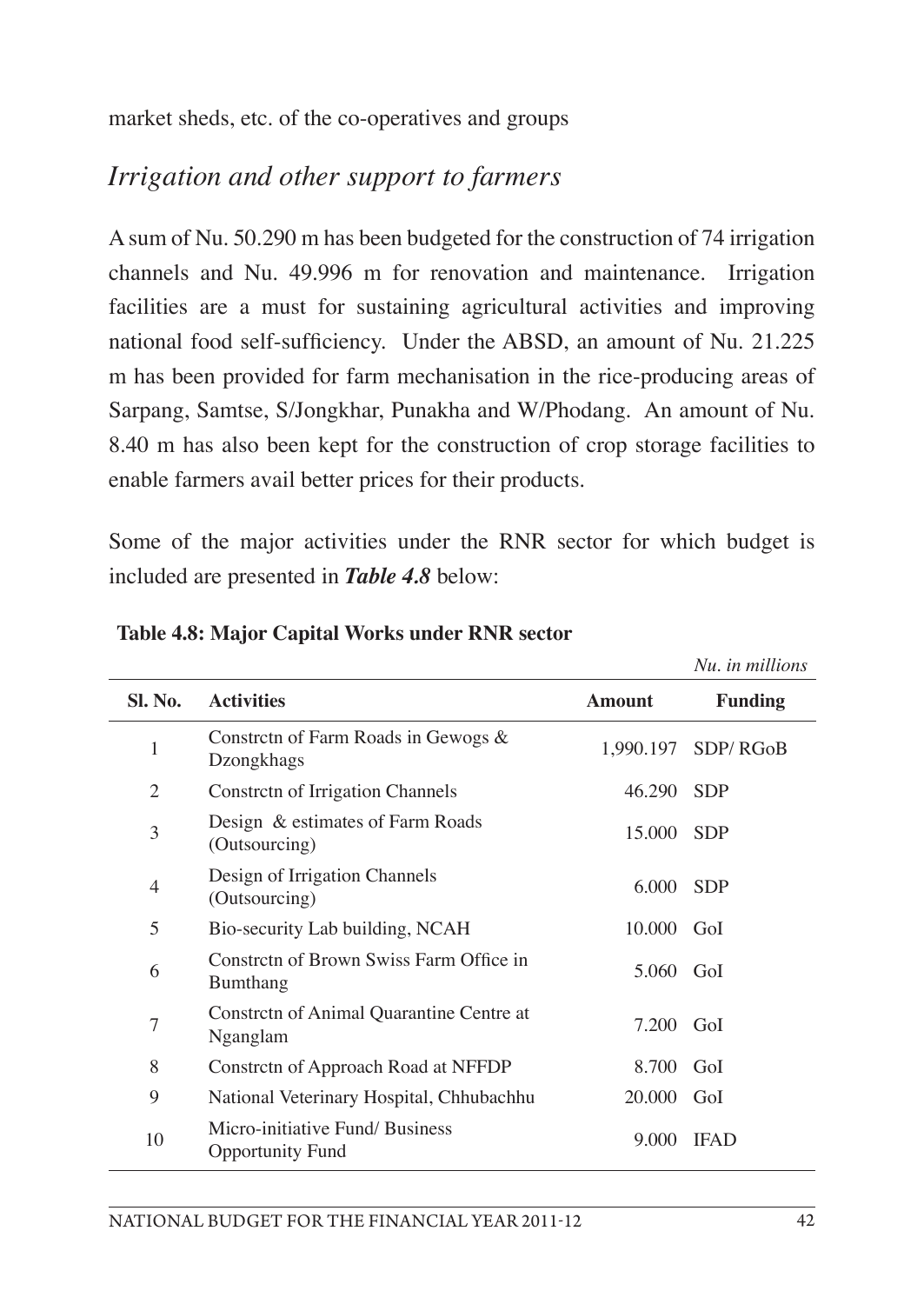*Nu. in millions*

| Sl. No. | <b>Activities</b>                                                                                      | <b>Amount</b> | <b>Funding</b> |
|---------|--------------------------------------------------------------------------------------------------------|---------------|----------------|
| 11      | Constrctn of Chakchawazam - Ngangla<br>farm road (Tong Gewog)                                          | 5.000         | Helvetas       |
| 12      | Purchase of Laboratory Equipment                                                                       | 5.520         | <b>FAO</b>     |
| 13      | Constretn of Park Office in WCP                                                                        | 7.340         | <b>WWF</b>     |
| 14      | Constrctn of two Farm Roads through<br>the Project "Farm roads to support poor<br>farmer's livelihood" | 53.695        | ADB            |
| 15      | Constrctn of Household-level Potato &<br>maize Store                                                   | 8.400         | RGoB/KRII      |
| 16      | Constrctn of building at Bhutan Takin<br>Reserve/Zoo                                                   | 9.530         | <b>RGoB</b>    |
| 17      | Constrctn of RNR Centres in Dzongkhags<br>& Gewogs                                                     | 179.650       | SDP/RGoB       |
| 18      | Rice Productivity in Sarpang, Samtse,<br>Punakha W/Phodang & S/Jongkhar<br>(ABSD)                      | 21.225        | <b>RGoB</b>    |
| 19      | Shifting of NMC from Semtokha to<br>Yusipang                                                           | 5.900         | <b>RGoB</b>    |
| 20      | Sustainable Forest Management Charter<br>(ABSD)                                                        | 12.000        | <b>RGoB</b>    |

### **4.4.5. Vocational training and employment**

A key issue in providing employment is that the skills of those seeking employment do not match the skills required by the labour market. Therefore, the focus of this sector during the  $10<sup>th</sup> FYP$  is skills development of job seekers who could be employed readily. In order to train youths in the skills and to address unemployment, we have so far 6 Vocational Training Institutes (VTI) and two institutes of Zorig Chusum. A budget of Nu. 111.747 m has been kept in the new fiscal year for the establishment of another VTI, which will be located in Jigmeling, Sarpang. For the development of occupational skills standards, skills development programme, pre-employment engagement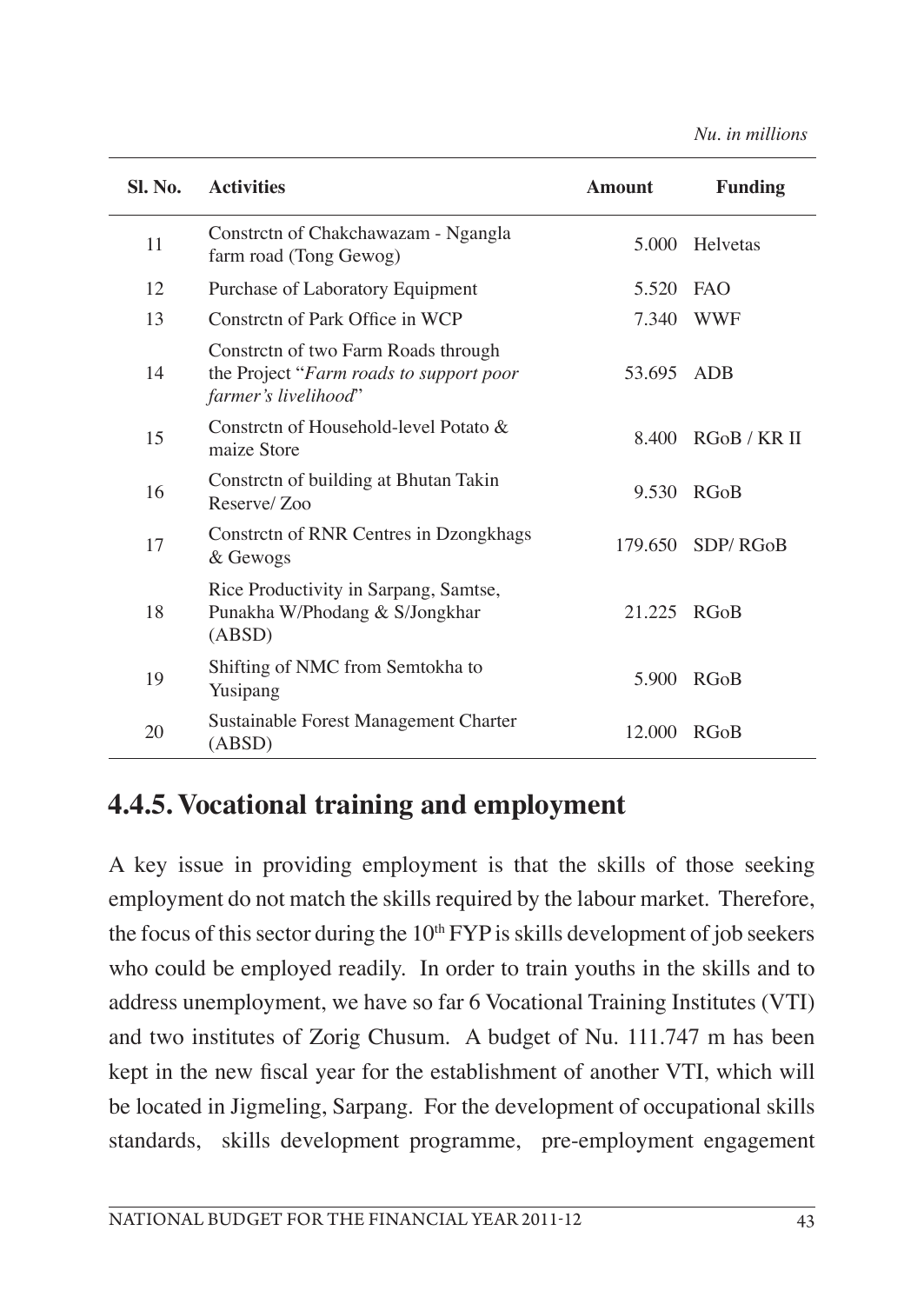programme, Apprenticeship Training Programme, and up-grading the qualification of instructors, a sum of Nu. 49.860 m has been allocated.

The budget also includes the construction of staff quarters and trainees' hostels at Samthang Automobile Institute (Nu. 16.098 m), construction of quarter for warden/matron, Tashi Yangtse Zorig Chusum (Nu. 3.005 m), workshop/ classroom at Tashi Yangtse Zorig Chusum (Nu. 9.283 m), river protection works in Khuruthang Institute of Electrical Engineering (Nu. 16.910 m) and training shed at Chhumey Institute of Civil Engineering (Nu. 6.500 m).

A budget provision of Nu. 4.800 m has also been kept for occupational health and safety program and Nu. 1.500 m for labour relations.

Further, the Government has initiated a range of activities and programmes under the *Youth Entrepreneurship Scheme* and *Credit Guarantee Scheme* with the participation of the financial institutions. Unemployed youth aspiring to start up a business can get training and secure loans without collateral requirements under the scheme. The terms and conditions of the schemes have also been revised to make it more favourable to youth entrepreneurs, while the loan size has also been enhanced. These initiatives are expected to contribute to employment generation besides contributing to the economic growth, and a budget of Nu. 9.688 m provisioned to support the entrepreneurship programs in FY 2011-12.

Further, a sum of Nu. 13.29 m has been provided to enhance public-private partnership in Vocational Education and Training (VET), training-needs assessment of crafts sector, skills training for hydro-power sector, tourism and hospitality training and GNM training for the health sector. These have ensued from the recommendations of the ABSD.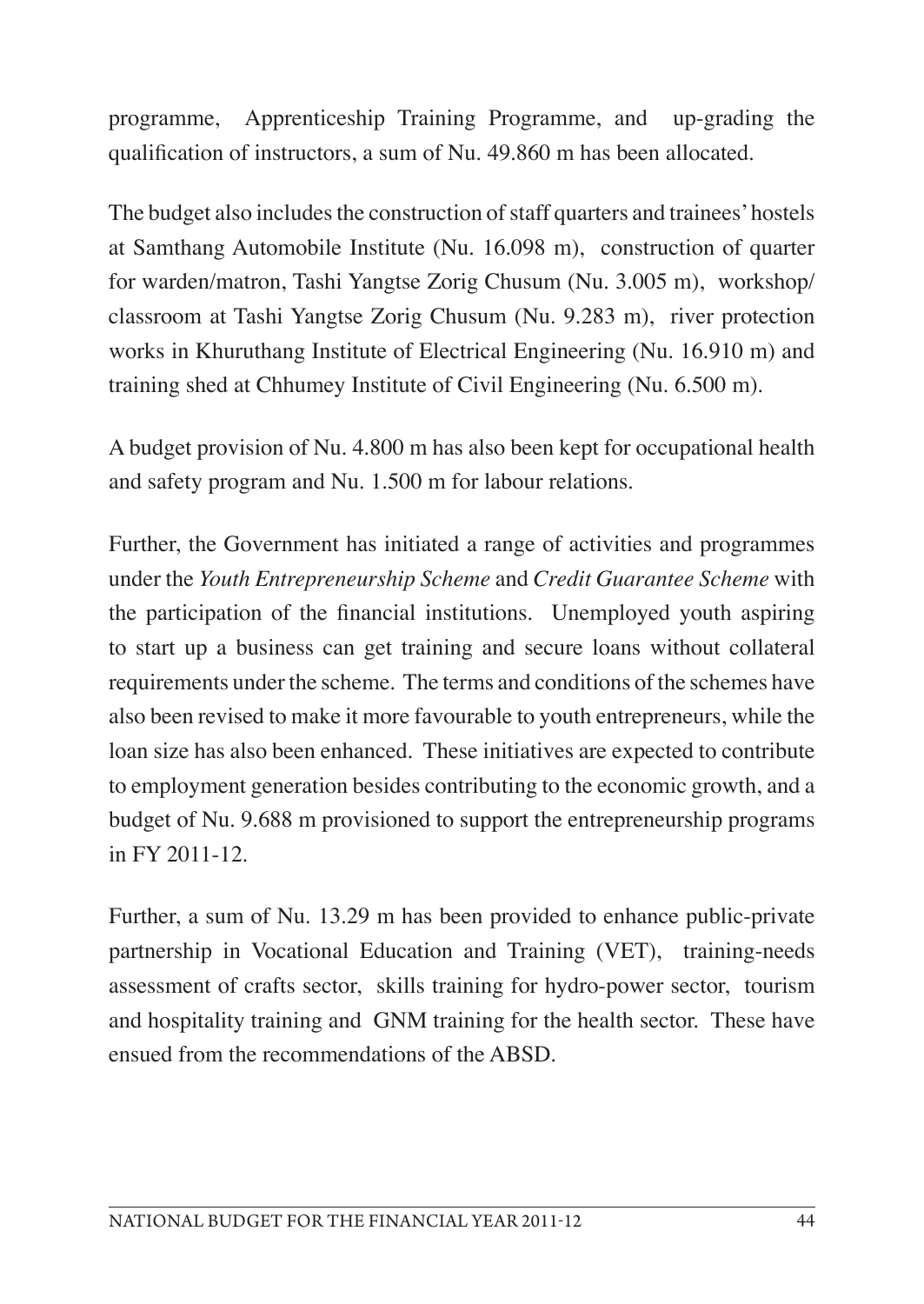The major activities budgeted under this sector in the FY are as in *Table 4.9:*

| SI.<br>No.     | <b>Activity</b>                                                             | <b>Amount</b> | <b>Funding</b>   |
|----------------|-----------------------------------------------------------------------------|---------------|------------------|
| 1              | Estblshmnt of new VTI at Jigmeling, Sarpang                                 | 111.747       | GoI              |
| $\mathfrak{D}$ | Constrctn of staff quarter at Samthang Instt. of<br>Automobile              | 7.548         | <b>RGoB</b>      |
| 3              | Constrctn of boys & girls hostel at Samthang<br>Instt. of Automobile        | 8.550         | <b>RGoB</b>      |
| 4              | Constretn of workshop/classroom at Instt. of<br>Zorig Chusum, Tashi Yangtse | 9.283         | <b>RGoB</b>      |
| 5              | River Bank Protection at Khuruthang Instt. of<br>Electrol Engnrng.          | 16.910        | Disaster<br>Fund |
| 6              | Constrctn of training shed at Chhumey Instt. of<br>Civil Engnrng            | 6.500         | <b>RGoB</b>      |
| 7              | Skills training for hydro power sector                                      | 5.000         | <b>RGoB</b>      |
| 8              | GNM training for health sector                                              | 5.000         | <b>RGoB</b>      |
| 9              | <b>Support for Private Sector HRD</b>                                       | 9.500         | <b>SDS</b>       |
| 10             | Special training for school leavers                                         | 8.250         | GoI              |
| 11             | <b>Institutional Capacity Building</b>                                      | 24.400        | <b>DANIDA</b>    |
| 12             | Youth pre-employment engagement programme                                   | 5.500         | <b>RGoB</b>      |
| 13             | Apprenticeship training programme                                           | 9.115         | GoI/UNDP         |

**Table 4.9 Capital works in Vocational Training & Employment Sector** *Nu. in millions*

# **4.4.6 Roads**

In view of the importance of road infrastructure to sustaining economic growth and development, in FY 2011-12, an allocation of Nu. 4,488.536 m is made for this sector representing 11% of total outlay. Out of this total, the capital budget of Nu. 4,217.687 m is for the constructions and improvement of national highways and bridges.

Within this, there are provisions for the construction of Manitar - Raidak Road (Nu. 84.738 m) and Raidak – Lhamoidzingkha road (Nu. 216.280 m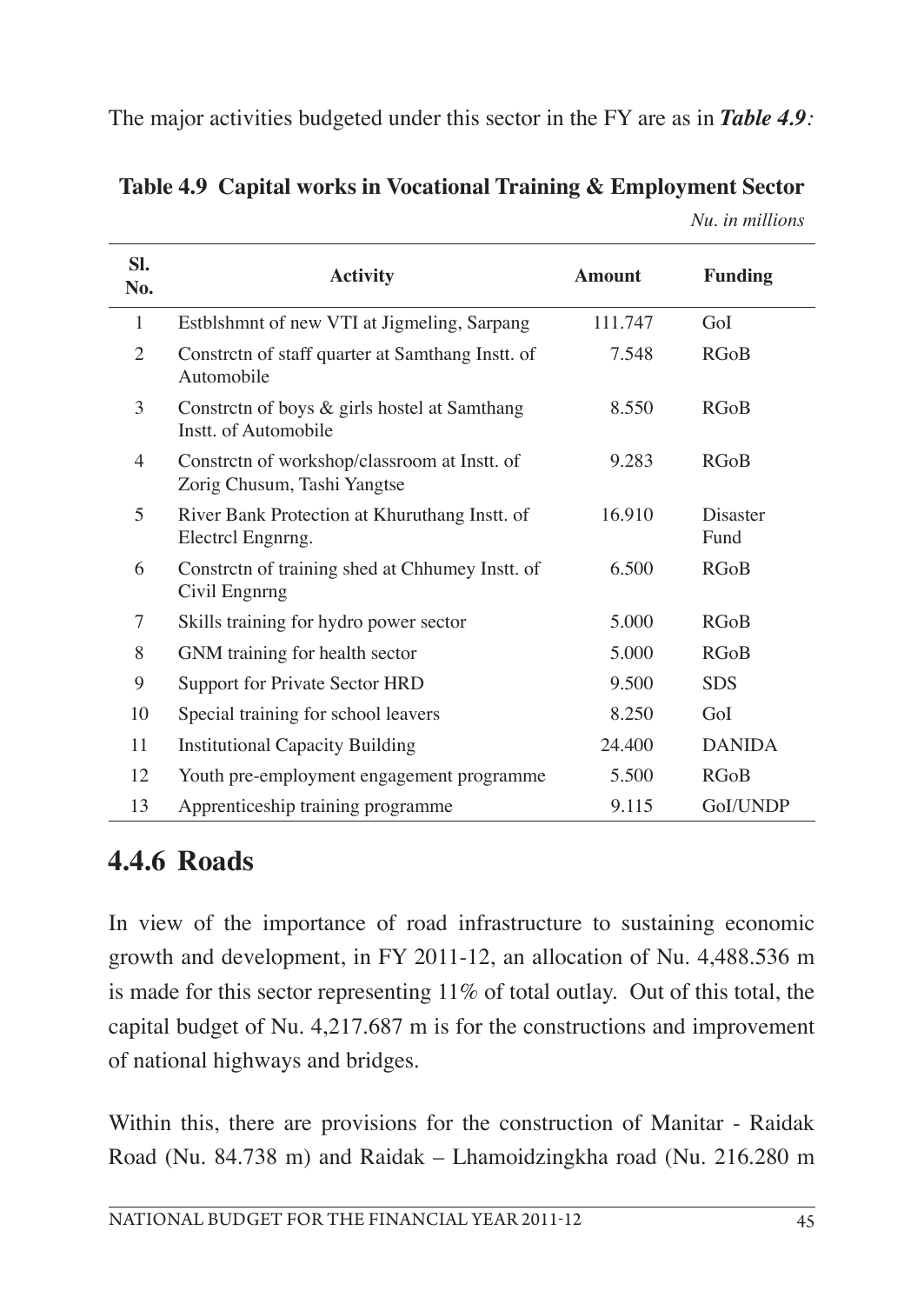– the provision includes the cost of two bridges) financed by ADB/RGoB forming a part of the South East-West Highway. These roads are scheduled to be completed by 2013.

Under the GoI financing, major ones include the constructions of Gyalpoizhing - Nganglam road (Nu. 333.931 m), Gomphu - Panbang road (Nu. 200 m) and Hilay checkpost to Sarpang town road (Nu. 66.6 m).

Besides, there also exist provisions for two major bypass roads viz. Tingtibi-Wangdigang (Nu. 60 m) and Nangar-Ura (Nu. 81 m) roads which are financed by the RGoB.

Of the total allocation for roads sector, Nu. 2,854.349 m is for the following major capital works including resurfacing and other improvement works. The list includes 18 bridges to be constructed within the financial year amounting to Nu. 518.201 m (RGoB – Nu. 70 m, WB/RGoB – Nu. 4 m & GoI Nu. 444.201 m). Road works carried out by Dantak such asthe Tamchhu-Chhukha bypass road, P/ling - Thimphu road widening work, S/Jongkhar -Tashigang road widening are not included in the budget.

The road sector budget also includes provision of Nu. 51.087 m for mule track constructions and improvement maintained with Dzongkhags and Gewogs.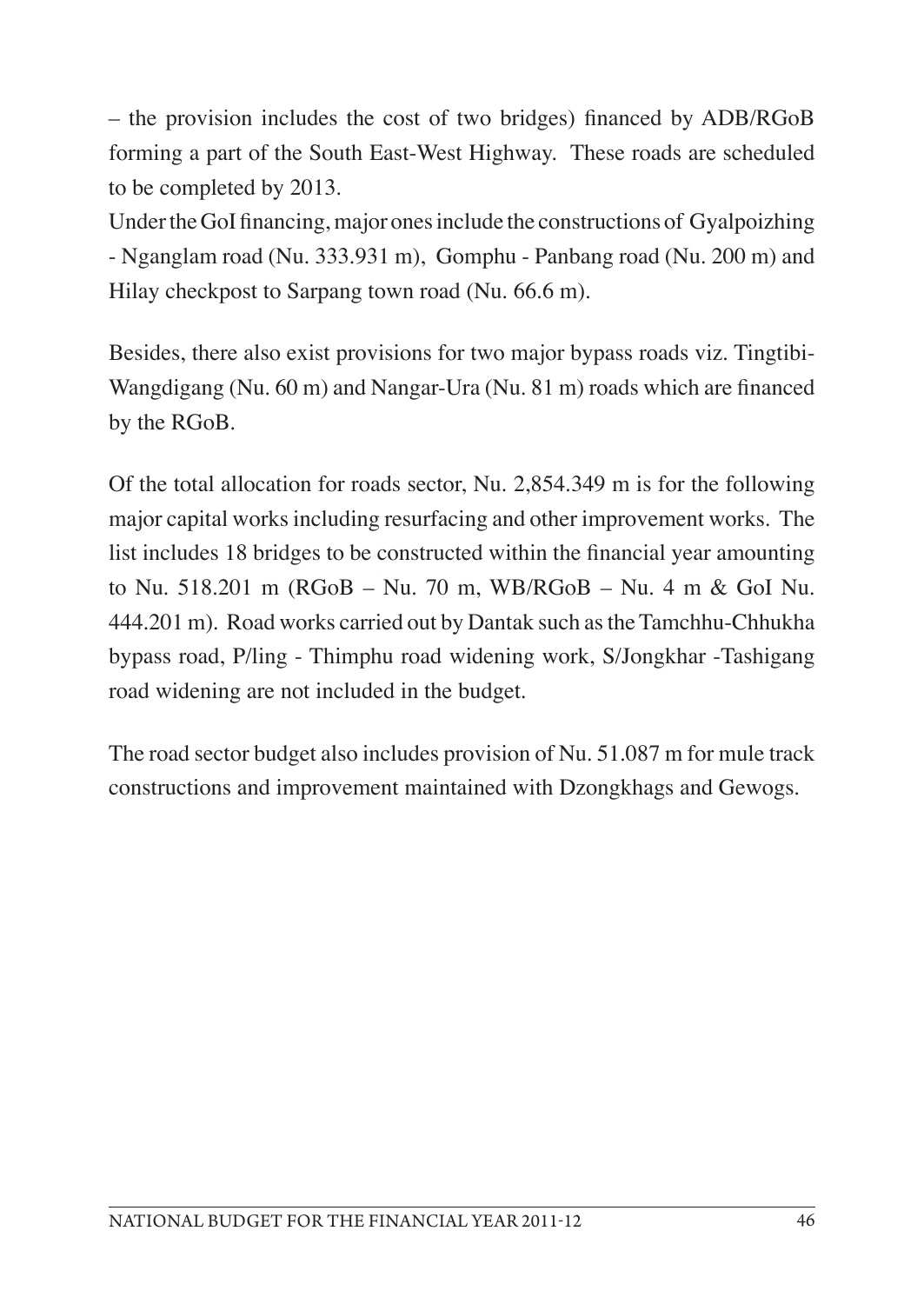|               |                                                                                                           |               | Nu, in millions      |
|---------------|-----------------------------------------------------------------------------------------------------------|---------------|----------------------|
| Sl. No.       | <b>Activity</b>                                                                                           | <b>Amount</b> | <b>Funding</b>       |
| 1             | Constrctn of Tingtibi - Wangduegang by pass<br>road                                                       | 60.000        | <b>RGoB</b>          |
| 2             | Constrctn of Manitar - Raidak Road on South<br>East West National Highway                                 | 84.738        | ADB/RGoB             |
| 3             | Constrctn of Raidak - Lhamoidzingkha Road<br>including two bridges on South East-West<br>National Highway | 216.280       | ADB/RGoB             |
| 4             | Constrctn of Nangar - Ura Bypass Road                                                                     | 81.000        | <b>RGoB</b>          |
| $\mathfrak s$ | Constrctn of Gyalpoizhing - Nganglam Road                                                                 | 333.931       | GoI                  |
| 6             | Constrctn of Gomphu - Panbang Road                                                                        | 200.000       | GoI                  |
| 7             | Realignment of Hiley checkpost to Sarpang<br><b>Bazar</b>                                                 | 66.600        | GoI                  |
| 8             | Constrctn of Samtse - Phuentsholing Highway                                                               | 100.000       | <b>RGoB</b>          |
| 9             | Constrctn of Gesarling - Lhamoidzingkha Road                                                              | 100.000       | Netherlands/<br>RGoB |
| 10            | Constrctn of Panbang - Nganglam Road                                                                      | 275.635       | ADB/RGoB             |
| 11            | Constrctn of Damji Gasa Road                                                                              | 30.000        | <b>RGoB</b>          |
| 12            | Constrctn of Samdubchheoling - Samrang Road<br>on South East West National Highway                        | 130.963       | ADB/RGoB             |
| 13            | Constrctn of Tsebar - Mikuri - Durungri Road<br>on South East West National Highway                       | 170.461       | ADB/RGoB             |
| 14            | Constrctn of Khothakpa - Tsebar Road                                                                      | 83.280        | WB/RGoB              |
| 15            | Constrctn of Halalay-Dorokha Road                                                                         | 35,000        | RGoB                 |
| 16            | Contruction of Kharungla-Kangpara Road                                                                    | 50.000        | <b>RGoB</b>          |
| 17            | Constrctn of Chamkharchhu bridge on Nangar-<br>Ura Bypass road                                            | 8.000         | <b>RGoB</b>          |
|               | Constrctn of bridges on Gyalpoizhing -                                                                    |               |                      |
|               | <b>Nganglam Highway:</b>                                                                                  |               |                      |
| 18            | Sangpori bridge                                                                                           | 15.000        | GoI                  |
| 19            | Zimzorong bridge                                                                                          | 25.000        | GoI                  |
| 20            | Khakhari bridge                                                                                           | 7.650         | GoI                  |
| 21            | Shumari bridge                                                                                            | 7.650         | GoI                  |
| 22            | Sokporong bridge                                                                                          | 61.454        | GoI                  |
| 23            | Matsheri bridge                                                                                           | 16.760        | GoI                  |
| 24            | Bredaza bridge                                                                                            | 8.380         | GoI                  |
| 25            | Desumvey bridge                                                                                           | 8.380         | GoI                  |

**Table 4.10 Construction of Roads and Bridges**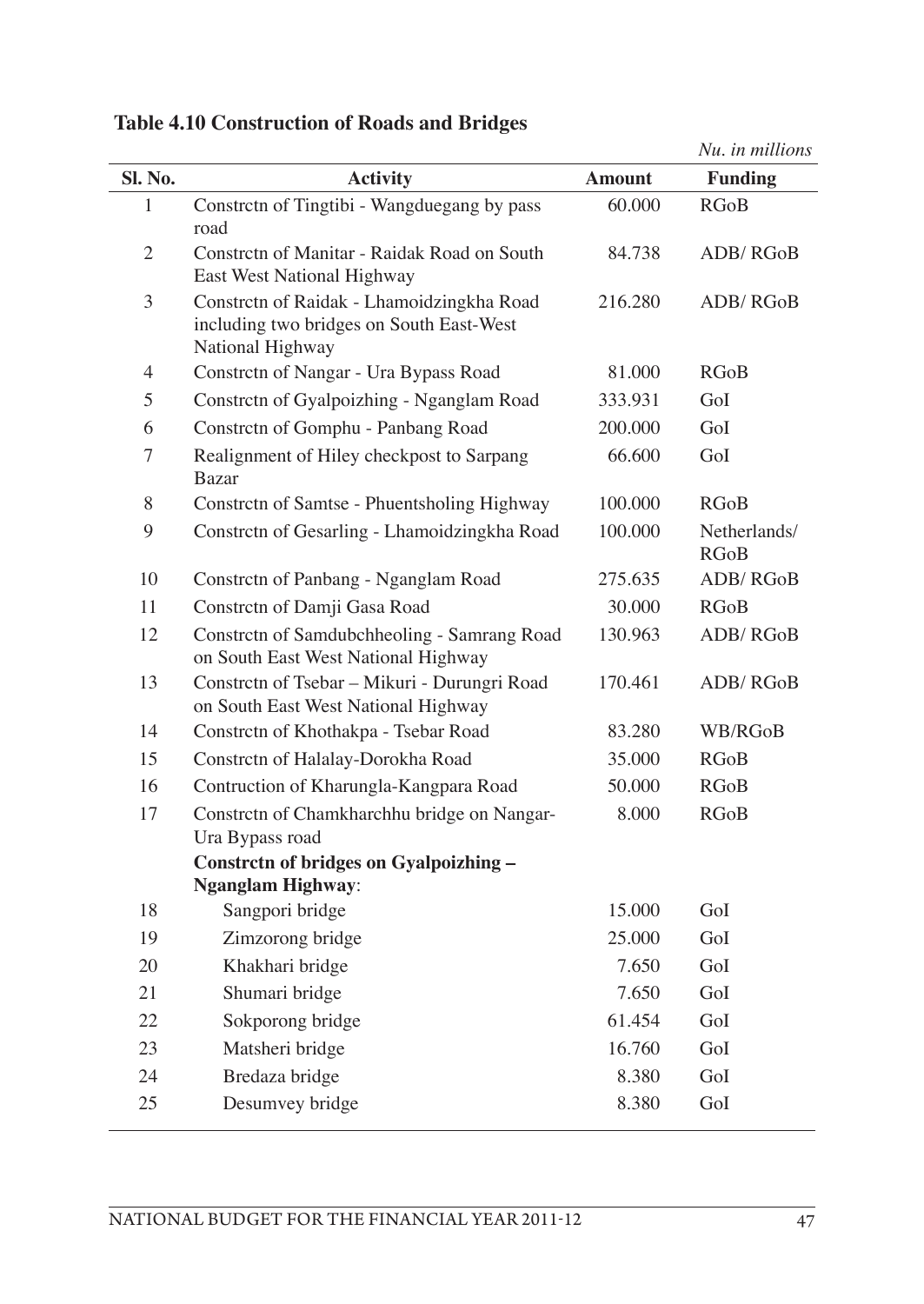*Nu. in millions*

| Sl. No. | <b>Activity</b>                                                                 | <b>Amount</b> | <b>Funding</b> |
|---------|---------------------------------------------------------------------------------|---------------|----------------|
|         | <b>Constrctn of bridges on Gomphu - Panbang</b>                                 |               |                |
|         | <b>Highway</b>                                                                  |               |                |
| 26      | Nishoka bridge (Span 151 mtr)                                                   | 100.000       | GoI            |
| 27      | Mangdeychhu bridge                                                              | 80.000        | GoI            |
| 28      | Rindeygangchhu bridge                                                           | 40.000        | GoI            |
| 29      | Pantang bridge                                                                  | 50.000        | GoI            |
| 30      | Constrctn of Manmung-Digala Road                                                | 60.000        | GoI            |
| 31      | Constrctn of Amochhu bridge on Samtse $- P$ /<br>ling Highway                   | 60.000        | <b>RGoB</b>    |
| 32      | Constrctn of multi-span bridges over Maukhola                                   | 2.000         | <b>RGoB</b>    |
| 33      | Constretn of RCC bridge on<br>Jangchhubchheoling-Tashidingkha Dzongkhag<br>Road | 4.000         | WB/RGoB        |
| 34      | Constrctn of Rurichhu and Mechikhola bridges<br>on Gelephug-W/Phodang Highway   | 20.000        | GoI            |
| 35      | Improvement works on roads                                                      | 74.760        | RGoB/GoI       |
| 36      | Resurfacing of roads                                                            | 80.000        | <b>RGoB</b>    |
| 37      | Restoration Works on monsoon-damaged roads                                      | 100.000       | <b>RGoB</b>    |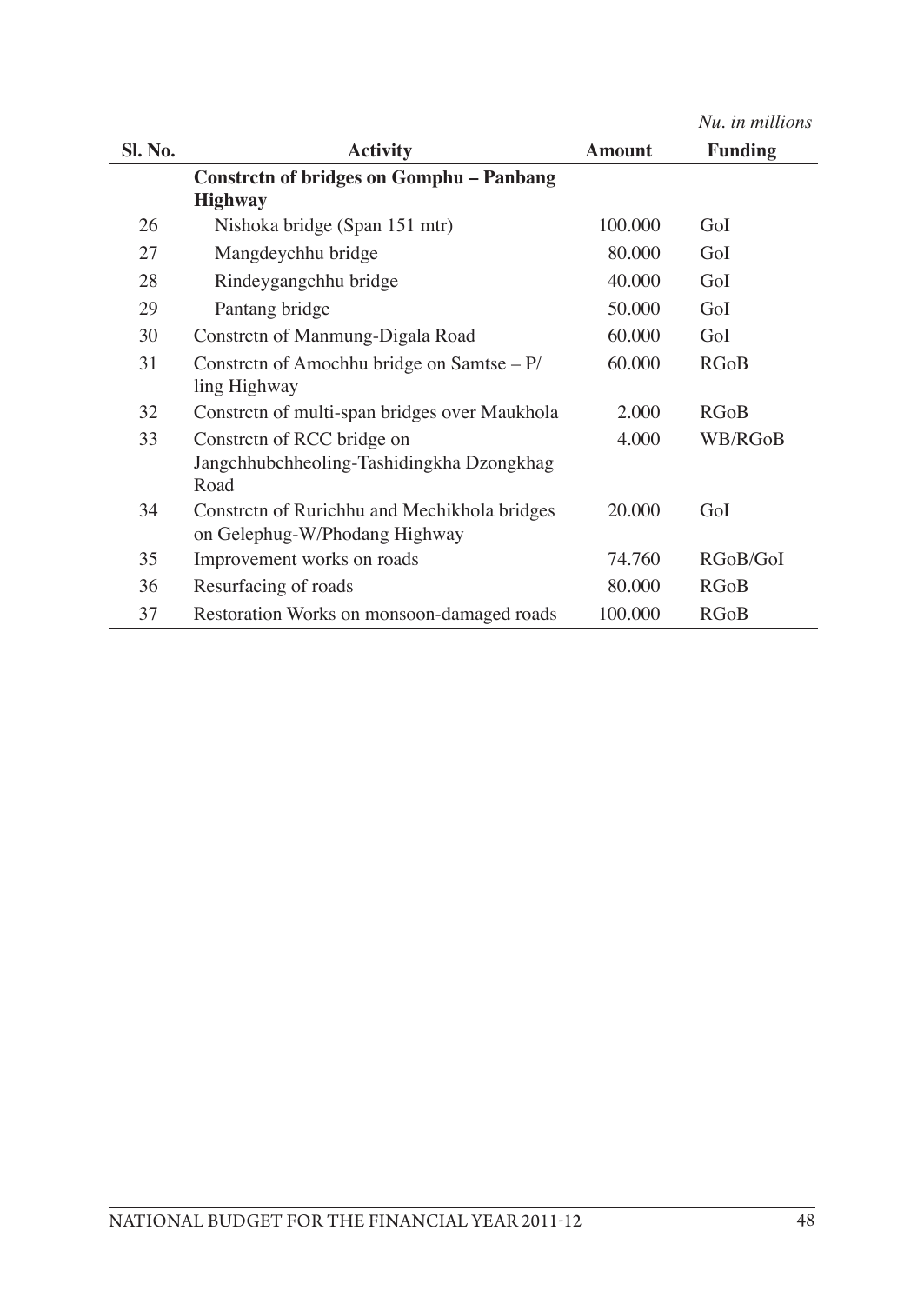# **4.4.7 Urban development, housing and public amenities**

In total for this sector, the budget provision is Nu. 2,444.119 m which represents 6% of the total outlay. Some of the main items in the budget are as follows:

# *Urban Development*

The ever increasing urban population exerts additional pressure on the amenities and services which calls for large investments in expanding urban infrastructures. This is especially so in the case of Thimphu, our capital city, with unprecedented construction boom. Thus, budget for two separate projects in Thimphu are included. The major capital works include infrastructure developments in Chang Bangdu, Lungtenphu, Babesa, Semtokha, Langjophakha and Dechhenchheoling with a total allocation of Nu. 886.834 m. These are under ADB and WB funding along with RGoB contribution for land compensation amounting to Nu. 58.842 m. In this regard, I am pleased to report that this includes the construction of a 6,500 cubic metres per day capacity water treatment plant at Chamgang for South Thimphu for an amount of Nu. 138.299 m. Thimphu city is under tremendous pressure to meet the increasing demand for safe drinking water.

Further, funds from the GoI (SDP) is arranged to rehabilitate and restore existing water channels from Ngabi Rongchhu and supply water to those areas in South Thimphu not covered by the ADB project. Another fund is arranged from the GoI (SDP) for tapping ground water to address the immediate problem of acute water shortage in Chang Bangdu and Chang Zamtog. This is scheduled to be completed by November 2011 and will cover about 1,000 households.

Budget allocations have also been made for urban development in Dagana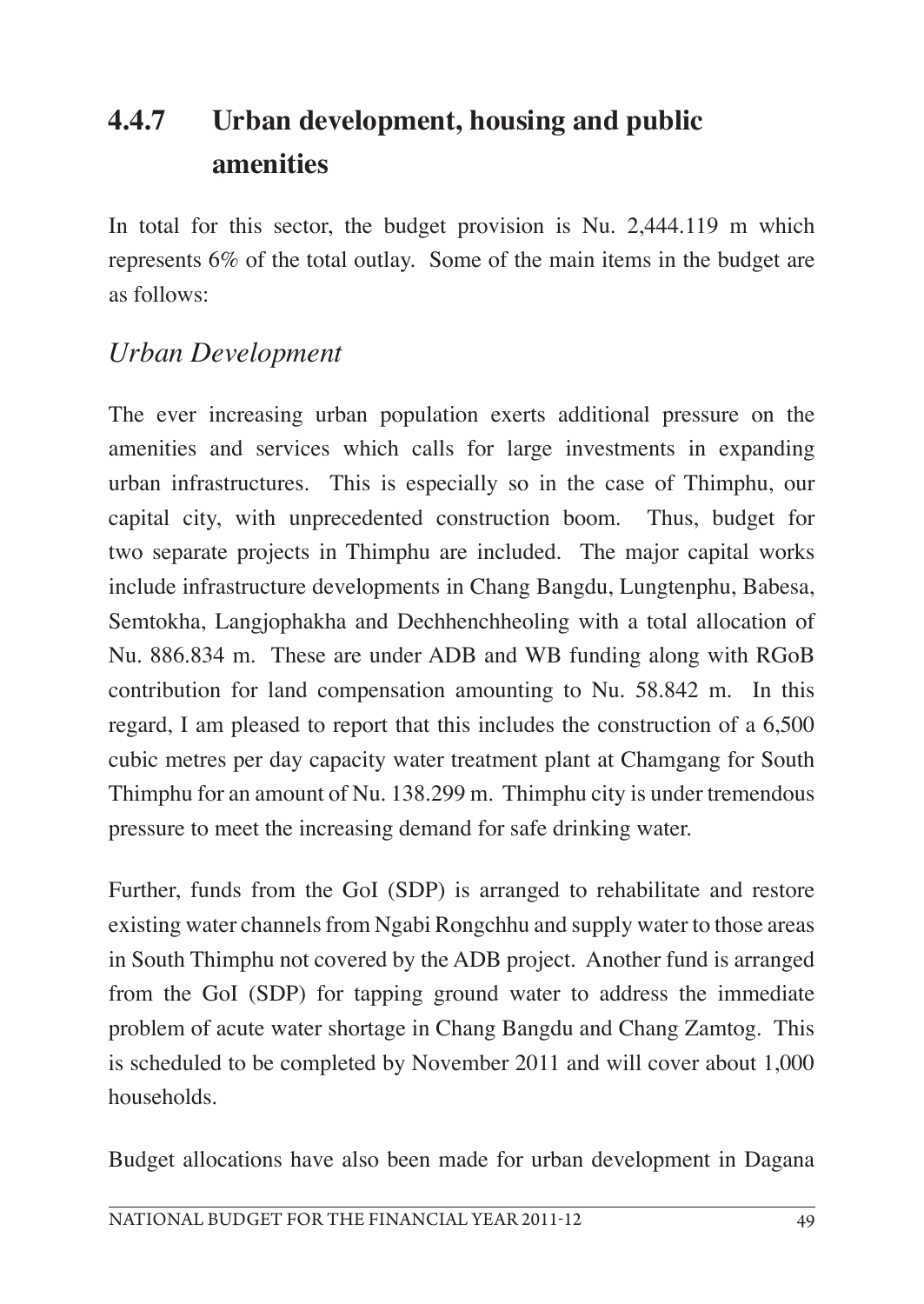(Nu. 60.560 m under ADB/ RGoB financing) and Denchi and Nganglam (Nu. 10 m under RGoB financing). There is also a provision kept for awareness programmes on solid waste management (Nu. 8.8 m).

# *Housing*

The National Housing Development Corporation (NHDC) is being corporatized from July 2011 to manage the Government residential houses acrossthe country. With this, the NHDC will be allowed to retain rental income from the residential houses. It will meet its operations and maintenance costs from the rental income. However, a subsidy of Nu. 25 m has been provided in the budget of FY2011-12 as the initial working capital including Nu. 5 m for the construction of a Children's Park at Changjiji Housing complex. The NHDC is expected to embark on construction of residential houses in different parts of the country. In order to enable it to take up constructions, the Government is also looking at easier financing modalities to keep the rent at affordable levels.

Some of the major activities are as listed it *Table 4.11* below.

|                |                                                                      |        | Nu, in millions  |
|----------------|----------------------------------------------------------------------|--------|------------------|
| SI.<br>No.     | <b>Activity</b>                                                      | Amount | <b>Funding</b>   |
| 1              | Consultancy services for Urban Infrastructural<br>Development        | 9.940  | ADB              |
| 2              | Awareness Program on Solid Waste Management                          | 8.800  | ADB              |
| 3              | Lungtenphu Urban Infrastructure Development<br>(LAP-Package1)        |        | 47.836 ADB/RGoB  |
| $\overline{4}$ | Lungtenphu Urban Infrstrctr Devlpmnt (LAP Package<br>2 (Pilot basis) | 31.830 | ADB/RGoB         |
| 5              | Babesa Urban Infrastructure Development (LAP-<br>Package1)           |        | 186.867 ADB/RGoB |

**Table 4.11 Major Budget Items in Urban Development, Housing and Public Amenities Sector**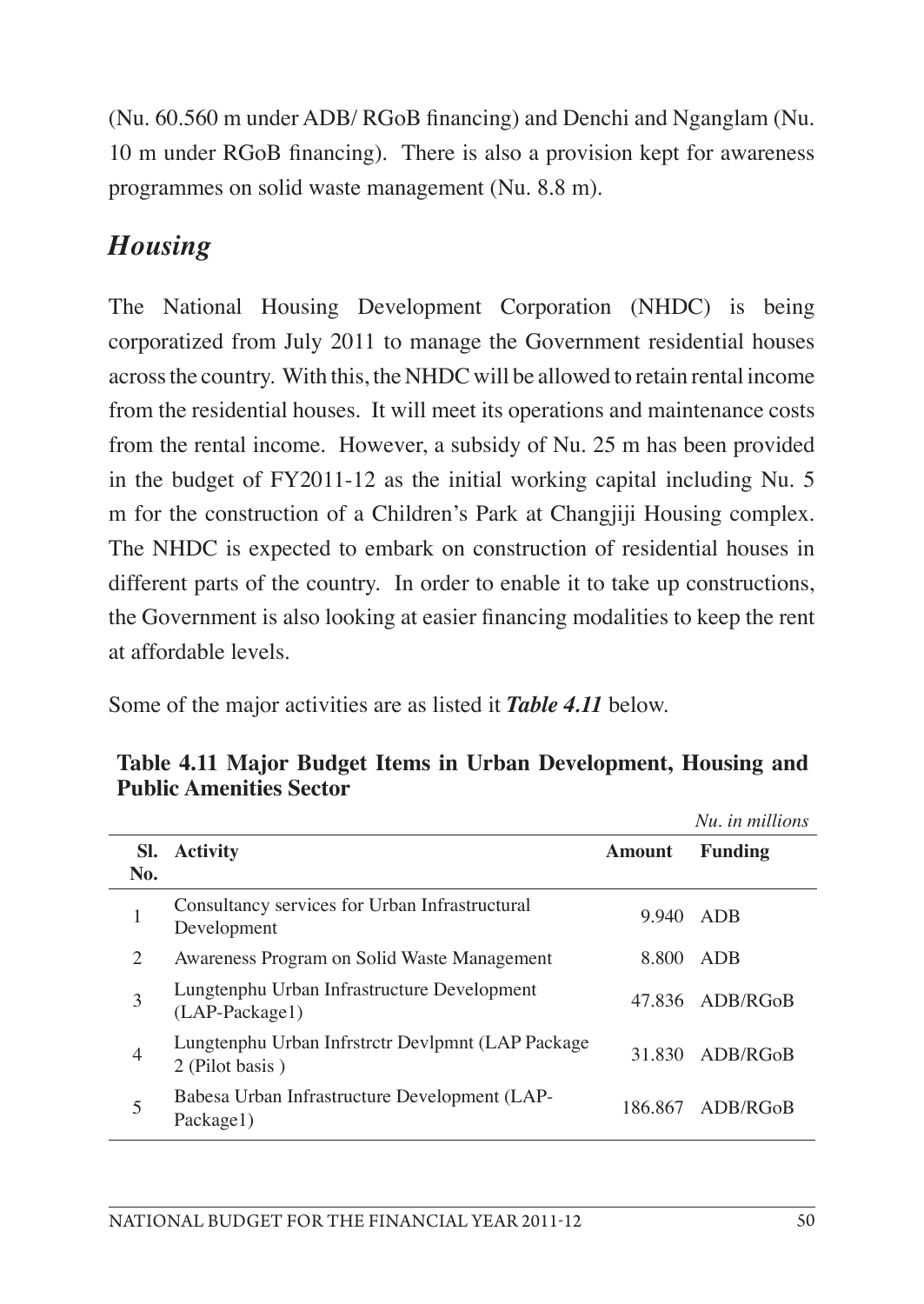*Nu. in millions*

| SI.<br>No. | <b>Activity</b>                                                                                               | <b>Amount</b> | <b>Funding</b> |
|------------|---------------------------------------------------------------------------------------------------------------|---------------|----------------|
| 6          | Changbangdu Urban Infrastructure Development<br>(LAP-Package1)                                                | 32.400        | ADB/RGoB       |
| 7          | Const. of Water Treatment plant at Chamgang, and<br>Main Transmission Lines for Urban Development<br>Projects | 138.299       | ADB/RGoB       |
| 8          | Semtokha Urban Infrastructure development (LAP)                                                               | 156.300       | ADB/RGoB       |
| 9          | Land Compensation for (Babesa LAP 1)                                                                          | 48.842        | <b>RGoB</b>    |
| 10         | Development of Roads under P/ling Thomdey                                                                     | 9.980         | ADB/RGoB       |
| 11         | Urban Infrastructure Development of Dagana Town                                                               | 60.560        | ADB/RGoB       |
| 12         | Dechhenchheoling & Langjophakha Urban<br>Infrastructure Development.(LAP-Package 1)                           | 163.960       | W/Bank         |
| 13         | Construction of Suspension Bridges in various<br>Gewogs                                                       | 24,000        | <b>SDP</b>     |
| 14         | North Thimphu Urban Infrastructure Development.<br>(LAP)-Land Compensation                                    | 10.000        | RGoB           |
| 15         | Denchi, Nganglam and Sarpang Urban Infrstrctr<br>Devlpmnt- Design of water treatment plant                    | 2.000         | RGoB           |
| 16         | Development of all Urban Towns including Denchi<br>and Nganglam                                               | 10.000        | <b>RGoB</b>    |

# **4.4.8 Communications and transport**

# *ICT*

The ICT sector is instrumental for creating a knowledge-based society that we aspire to become, and it also has high potential for employment generation. Therefore, the Government has initiated various projects in this sector. Some of the projects are Chiphen Rigphel project, establishment of information highway through the installation of Optical Fibre line in place of Ground Wire for data transfer, establishment of IT Park at Wangchhutaba, ICT laboratories in schools and establishment/ installation of ICT network for SASEC countries. The construction of the IT Park in Wangchhutaba will be completed and become operational by November, 2011.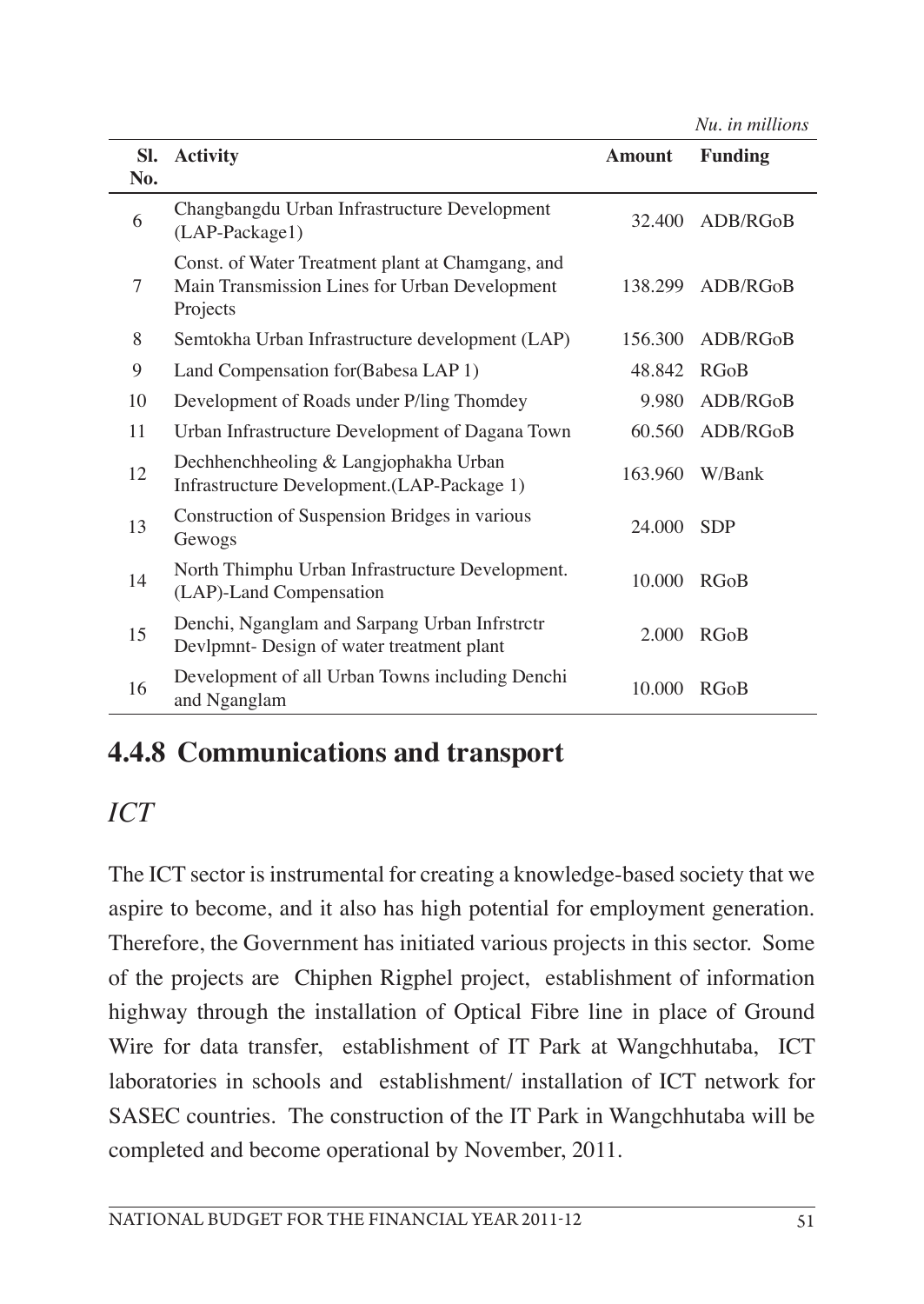These are expected to generate about 700 jobs in the ICT sector. However, for the IT sector to be competitive, the Government may have to provide some **subsidy** to the sector given the high cost of Bhutanese internet services compared to those in the neighbouring countries. For this, under the ABSD initiative, a sum of Nu. 26.5 m has been estimated for three years to be provided to entities providing data centre services and business process services. In the new FY, Nu. 8.5 m has been reserved for the purpose.

A sum of Nu. 514.222 m has been included in the budget for the Chiphen Rigphel or Total Solutions project. It is one of the largest budgets in this sector. The project was initiated last year with an estimated cost of Nu. 2.5 billion. The project is to expand IT literacy in the country, and so far, it has covered 145 schools against the target of 168 schools. Through the project, the secondary and higher secondary schools were provided with 12 to 25 computers each depending on the size of the school.

### *Civil Aviation*

Further, a budget provision of Nu. 113.205 m is kept for **development of the domestic airports**. The main construction works in Yonphula is already completed, and Badpalathang works are expected to be completed very soon. In the new FY, provisions are kept for other peripheral works associated with the operationalization of airports. The tendering process for Gelegphu airport construction is underway.

#### *Telecommunications*

A key factor facilitating our economic development is the expansion of telecommunication services. As of last month, mobile phone service has reached all the Gewog centres except for Lunana. This is a remarkable progress which has vastly eased the life of the rural population. With investments planned in the coming year for further expansion, even Lunana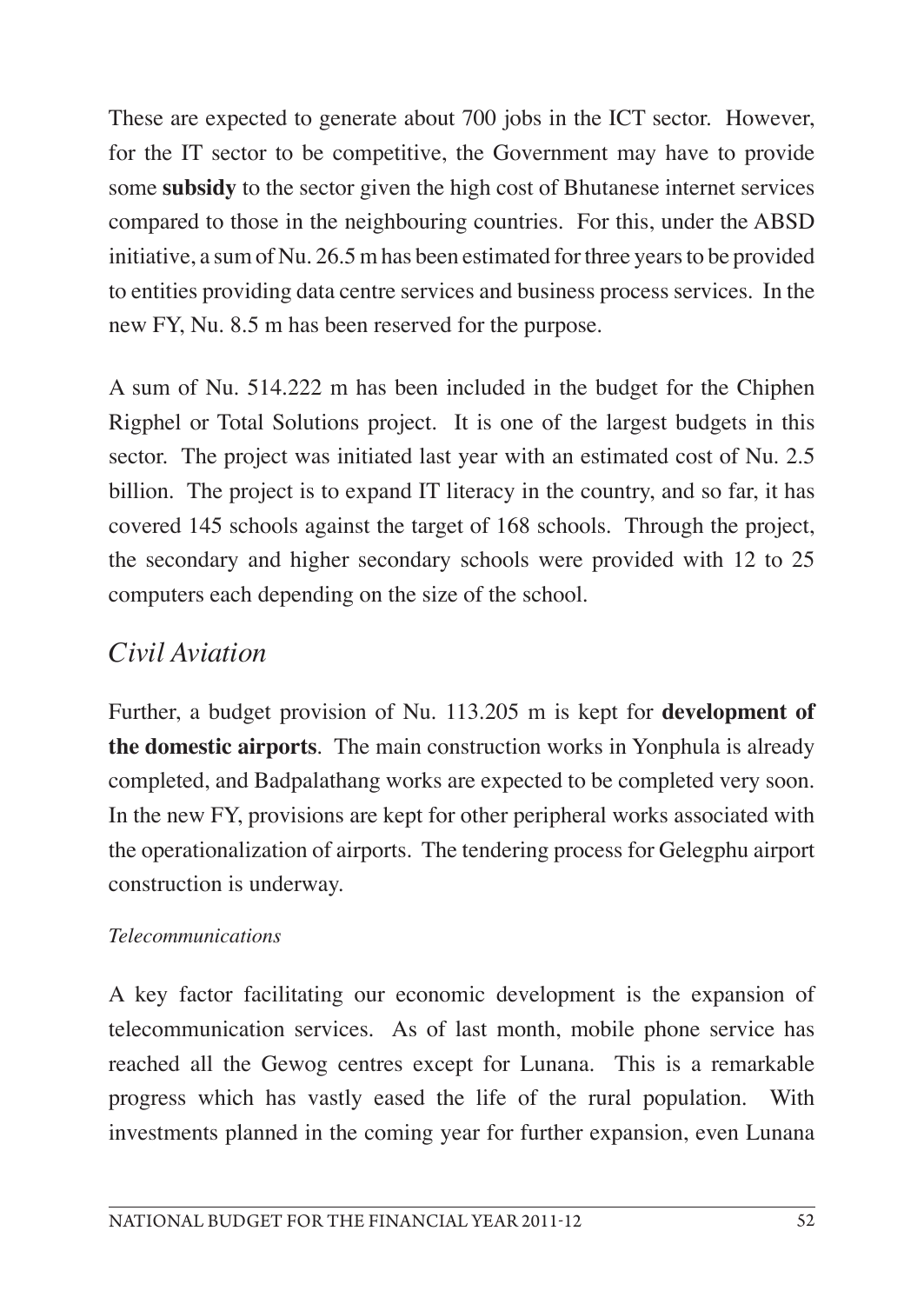will be covered by coming September. With the commitment and support of the two mobile operators in the country, the Government is confident of meeting the target of full telephone connectivity by December 2012. To expand the facilities further into more villages, a budget of Nu. 120 m has been kept in FY 2011-12.

#### *Bus Service*

A sum of Nu. 14.5 m has been included in the budget for the Thimphu City Bus Service. The bus service is entrusted to Bhutan Post and this is the annual subsidy for the operation. The fleet of buses are financed by the Government fully, and a sum of Nu. 8.75 m has already been provided for the purchase of seven new buses. In spite of the costs, the Government is committed to improving the service further in order to cater to the rapidly growing number of residents in the city and the increasing congestion of the city roads by cars. Further to improve the service, the Government is availing the services of the International Finance Corporation (IFC) in preparing a report for promoting efficient and environment-friendly public transport system in Thimphu based on a public-private partnership. The report will be ready by September 2011.

In the case of inter-Dzongkhag passenger transport, bus services are operated by private operators. In order to maintain fares at affordable levels, the bus purchases are exempted from taxes and duties. Further, on non-profitable routes, an interest subsidy is provided on loans of the operators on account of the bus purchases.

As a whole, a budget of Nu. 1,841.376 m has been allocated in FY 2011-12 for this sector, which is about 4  $\%$  of the total outlay. The major activities included in the budget are shown in *Table 4.12* below.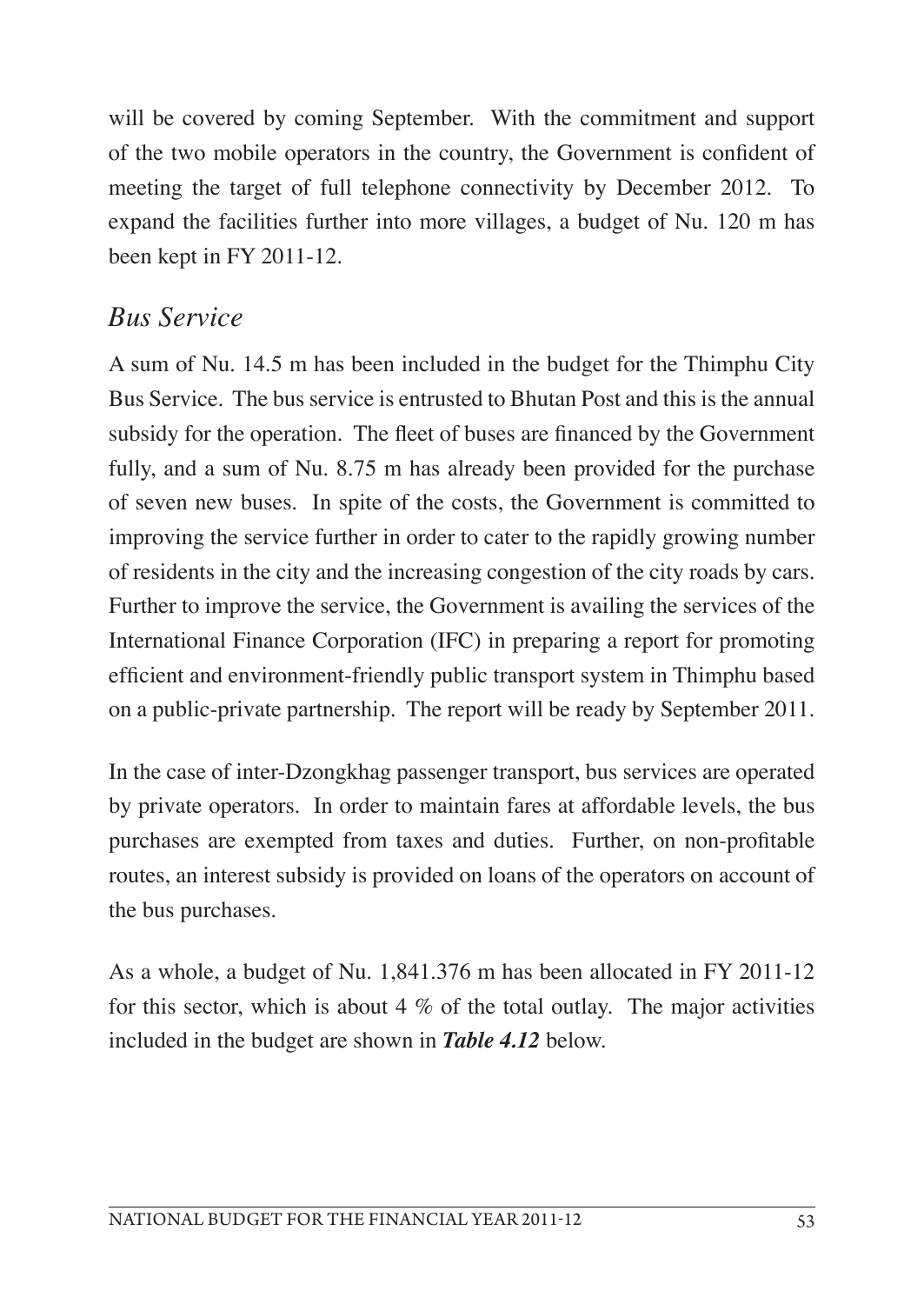|     |                                                                            |               | Nu. in millions  |
|-----|----------------------------------------------------------------------------|---------------|------------------|
| SI. | <b>Activity</b>                                                            | <b>Amount</b> | <b>Funding</b>   |
| No. |                                                                            |               |                  |
| 1   | Constrctn and Development of Yonphula domestic<br>airport-Phase II         | 5.000         | RGoB             |
| 2   | Constrctn of Airport at Badbalathang, Bumthang                             | 32.805        | RGoB             |
| 3   | Constrctn of Bus Terminal at Tashigang                                     | 10.000        | RGoB             |
| 4   | Constrctn of Gelegphu domestic airport                                     | 50.000        | RGoB             |
| 5   | Constreth of Bus Terminal at Bajo Town                                     | 12.000        | RGoB             |
| 6   | Subsidy to Bhutan Telecom for BPO and Data Centres                         | 8.500         | <b>RGoB</b>      |
| 7   | <b>SASEC</b> Information Highway Project                                   | 143.965       | <b>ADB</b> Grant |
| 8   | <b>E-Governance Project</b>                                                | 10.400        | GoI              |
| 9   | Implementation of Broadband Master Plan                                    | 225.150       | GoI              |
| 10  | Chiphen Rigphel Project                                                    | 514.222       | GoI              |
| 11  | Constrctn of water supply and other facilities at IT<br>Park, Wangchhutaba | 37.26         | WB Grant         |

**Table 4.12 Major Activities in the Communications and Transport Sector**

### **4.4.9 Trade, industry and private sector development**

This sector is one of the key drivers for economic growth and private sector participation. It encompasses the development of large industrial estates and hydro-power projects, which are undertaken as off-budget activities. The budget allocated for the government organisations in the sector is mainly for facilitating the provision of efficient public services and creating an enabling environment for the private sector.

Priority has been accorded for the development of micro, small and medium enterprise (MSME) policy and programs with an allocation of Nu. 63.831 m. This includes the establishment of a cost-sharing facility which will provide financial support to potential project proponents.

Further, to promote the **indigenous crafts** and also create alternative employment opportunities, an agency for the promotion of indigenous crafts (APIC) has been established as per the recommendations of the ABSD. For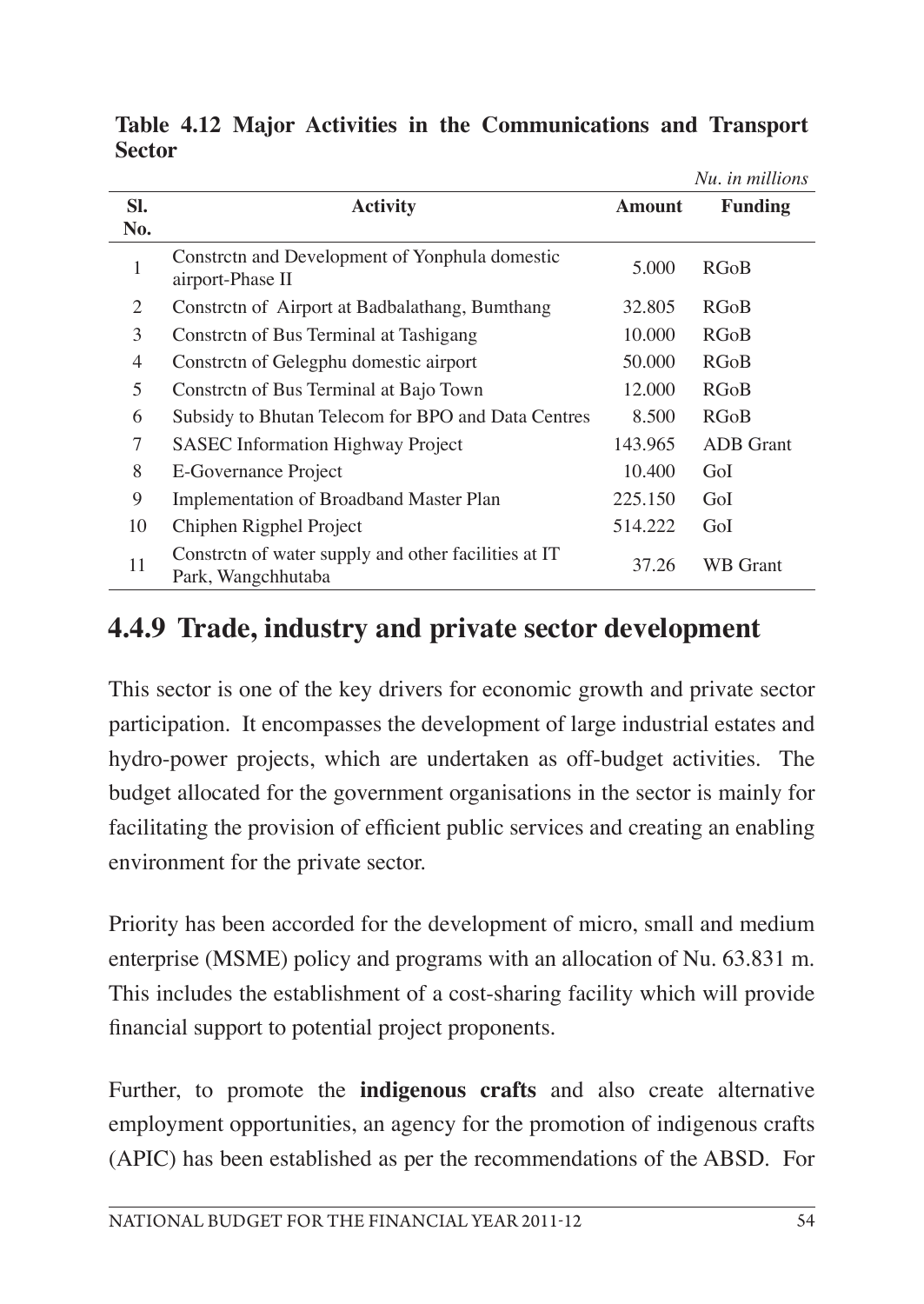this, a budget of Nu. 15 m is provided of which Nu. 5 m is for operation and maintenance and Nu. 10 m is for establishment of raw material bank and craft bazaar in Thimphu, local fairs and exhibitions and development of craft sector.

In order to provide the necessary infrastructure for private sector development, the Government has established **industrial estates**. More such estates will be established through public-private partnerships. In the mean time, to design the master plan for the Bongdeyma industrial estate in Mongar, a sum of Nu. 7.5 m has been kept. In support of the existing industrial estate in Pasakha, a budget of Nu. 27 m has been provided under GoI funding for construction of a Solid Waste Disposal site.

Fortherelocationofthe**fuel depot**fromDechhenchheolingtoThinchupangkha, Paro, a budget of Nu. 30 m has been provided. A budget of Nu. 5 m has been kept for the establishment of a **new regional Trade and Industry office** at Samtse to facilitate trade and promote business opportunities.

The major activities included in the FY 2011-12 budget are highlighted in *Table 4.13* below:

| <b>Activity</b>                                                              | Amount | <b>Funding</b>   |
|------------------------------------------------------------------------------|--------|------------------|
| Relocation of Fuel Depot from<br>Dechhenchheoling to Thinchupangkha,<br>Paro | 30,000 | <b>RGoB</b>      |
| Construction of Regional Office at<br>Samtse                                 | 5.000  | <b>RGoB</b>      |
| <b>Small Business Promotion</b>                                              | 4.000  | <b>RGoB</b>      |
| Agency for Promotion of Indigenous<br>Crafts                                 | 10.000 | <b>RGoB</b>      |
| Development of MSME Policy and<br><b>Support of Cost Sharing Facilities</b>  | 33.746 | <b>ADB</b> Grant |
| <b>MSME</b> Sector Development Program                                       | 30.085 | <b>ADB</b> Grant |
|                                                                              |        |                  |

#### **Table 4.13 Major Capital works in the Trade and Industry Sector** *Nu. in millions*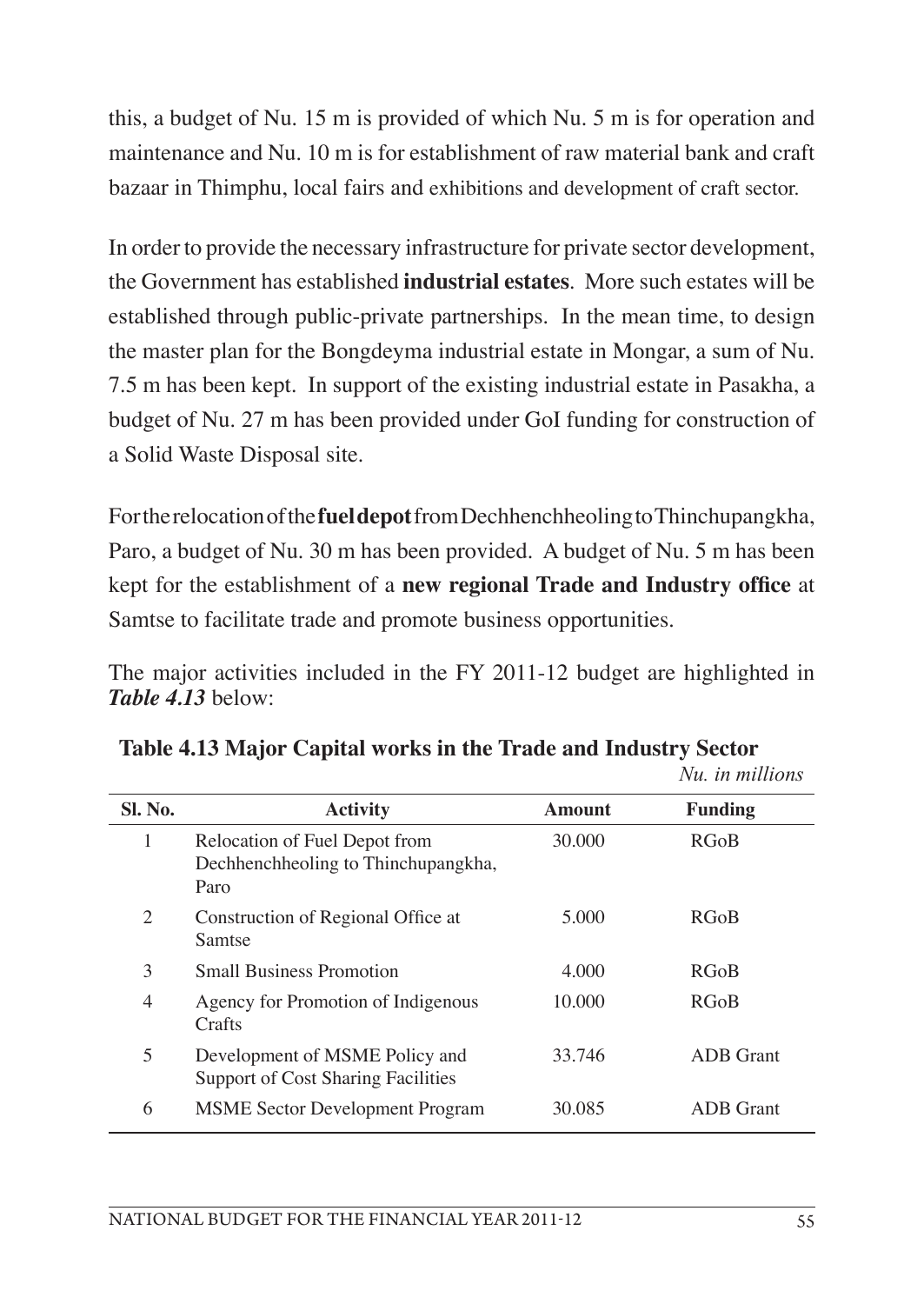*Nu. in millions*

| Sl. No. | <b>Activity</b>                                            | Amount | <b>Funding</b>    |
|---------|------------------------------------------------------------|--------|-------------------|
| 7       | Construction of Gabion Spurs along<br>Singhe River         | 7.500  | <b>RGoB</b>       |
| 8       | Construction of Solid Waste Disposal Site<br>at PIE        | 27.000 | GoI/SDP           |
| 9       | Bongdeyma Industrial Estate Master Plan<br>Designing       | 7.500  | <b>RGoB</b>       |
| 10      | Geological Study of Limestone Deposits<br>in Gelegphu area | 10.304 | Kuwait Fund Grant |
| 11      | Tools and Instruments for DGM &<br>various Dzongkhags      | 6.891  | <b>RGoB</b>       |

#### **4.4.10 Tourism sector**

The tourism sector is one of the largest service industries generating significant employment and foreign exchange. Given the high potential, the ABSD has identified it as a major thrust area. It has projected tourist arrivals of about 100,000 per annum by the end of the 10th FYP. As such, the focus is on diversifying tourism from cultural to nature-based products, such as opening up of new areas including Merag Sagteng in the East. For the ABSD activities, a sum of Nu. 65.44 m is provided for development of tourism infrastructure such as roadside amenities, trekking routes, birdwatching campsites, cafeteria, etc.; promotions of unique festivals in various Dzongkhags; marketing and promotional programmes such as road shows, printing of brochures and magazines, development and maintenance of *Tashal* information system, etc.

To improve the quality of service in the hospitality industry, a budget of Nu. 60.581 m is provided under ADA and RGoB funding for the construction of a Training Hotel attached to the HTMTI. Further, Nu. 6 m has been earmarked for the promotion of tourism in the Dzongkhags and communities. Budget has also been provided for the development of new productssuch as *takin* and nomad festivals, butterfly tourism, Autumn Cherry Park in selected places,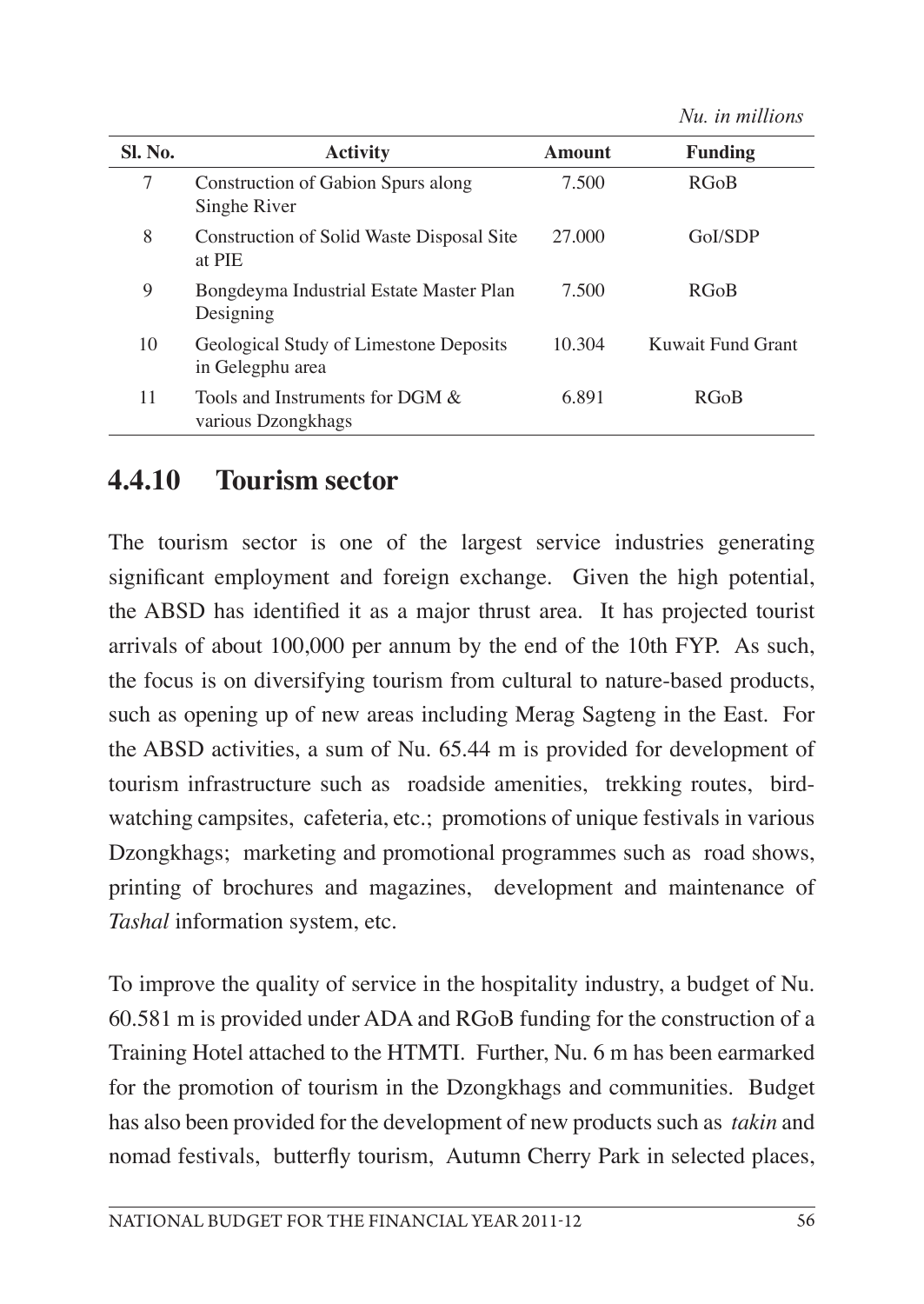among others. A budget of Nu. 3.591 m has also been kept for development of wellness tourism and for MICE facilities. To promote Bhutan as an exotic destination for tourism, budget of Nu. 5 m has been kept for participation in travel fairs and road shows. The tourism related activities included in the FY are highlighted in *Table 4.14.*

#### **Table 4.14 Capital works in Tourism Sector**

*Nu. in millions* 

| SL.<br>N <sub>o</sub> | <b>Activity</b>                                                                                       | <b>Amount</b> | <b>Funding</b> |
|-----------------------|-------------------------------------------------------------------------------------------------------|---------------|----------------|
| $\mathbf{1}$          | Survey & Devlpmnt of Butterfly Tours in<br>Bumdeling, T/Yangtse                                       | 1.150         | <b>RGoB</b>    |
| $\overline{2}$        | Devlpmnt of Hot Spring at Dunmang, Zhemgang                                                           | 0.750         | <b>RGoB</b>    |
| 3                     | Devlpmnt of Trek Routes from Tashigang -<br>S/Jongkhar                                                | 2.500         | <b>RGoB</b>    |
| 4                     | Devlpmnt of Autumn Cherry Park at Korila,<br>Mongar and Orchid/Flowers/Flora tours in the east        | 2.718         | <b>RGoB</b>    |
| 5                     | Devlpmnt of Wellness Tourism and MICE                                                                 | 3.591         | <b>RGoB</b>    |
| 6                     | Development of Winter Routes for Cultural &<br>Nature Hybrids                                         | 1.050         | <b>RGoB</b>    |
| 7                     | Constrctn of Restrooms at Tango and Tachhukha,<br>Paro                                                | 7.000         | <b>RGoB</b>    |
| 8                     | Constrctn of Cafeteria at Sengor                                                                      | 1.300         | <b>RGoB</b>    |
| 9                     | Devlpmnt of Bird Watching Campsites                                                                   | 1.300         | <b>RGoB</b>    |
| 10                    | Nomad Festival at Chheokhor Gewog, Bumthang                                                           | 1.080         | <b>RGoB</b>    |
| 11                    | Takin Festival/ Ha Summer festival/ Mountn biking trails                                              | 4.554         | <b>RGoB</b>    |
| 12                    | Devlpmnt of Tourism Infrstrctr- Constrctn/ Renovation/<br>Maintnnc of Bridges, Trek Routes, Campsites | 2.500         | <b>RGoB</b>    |
| 13                    | Tourism Devlpmnt & Research/ Product Devlpmnt<br>strategy                                             | 3.800         | <b>RGoB</b>    |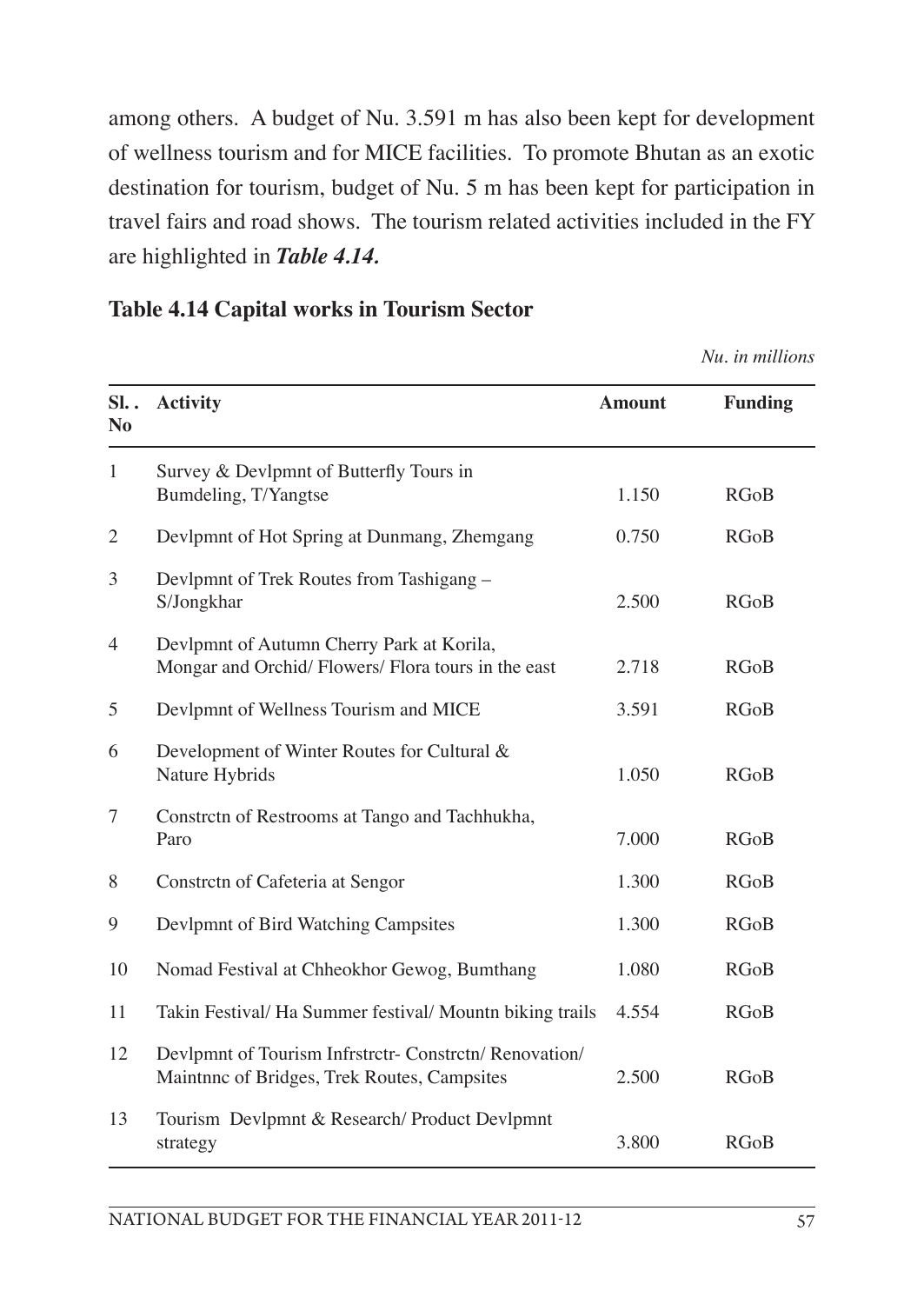*Nu. in millions* 

| SL.<br>N <sub>0</sub> | <b>Activity</b>                                                         | <b>Amount</b> | <b>Funding</b> |
|-----------------------|-------------------------------------------------------------------------|---------------|----------------|
| 14                    | Hospitality & Tourism Related Trainings/Workshops                       | 2.000         | <b>RGoB</b>    |
| 15                    | Devlpmnt of Promotional Film(s)/ Bhutan Magazine /<br>Souvenirs         | 2.400         | <b>RGoB</b>    |
| 16                    | Travel Fairs/ Road Shows                                                | 5.000         | <b>RGoB</b>    |
| 17                    | Website Related Activities/ Maintnnc of Tashel system                   | 1.650         | <b>RGoB</b>    |
| 18                    | National Consltncy on Co-marketing and Marktng<br>strategy Devlpmnt     | 3.000         | <b>RGoB</b>    |
| 19                    | Joint Marketing                                                         | 3.000         | <b>RGoB</b>    |
| 20                    | Middle Management Hotel Program                                         | 1.828         | Helvetas       |
| 21                    | Constrctn of HTMTI Training Hotel                                       | 40.000        | <b>RGoB</b>    |
| 22                    | Constrctn of HTMTI Training Hote                                        | 111.611       | <b>ADA</b>     |
| 23                    | TA- Suprvsn of the Institute Banquet Hall $\&$<br><b>Training Hotel</b> | 9.240         | <b>ADA</b>     |

### **4.4.11 Energy**

# **Rural Electrification (RE)**

A major target of the Tenth Plan is to achieve electricity for all by 2013. To achieve this high priority programme a budget of Nu. 1,591.359 m has been kept in this FY including RGoB contribution of Nu. 215.640 m. This will cover the electrification of 4,502 households spread across 12 Dzongkhags. So far, 61,204 rural households or 73 % against the target total of 83,569 have been connected to electricity through on-grid extension. With the new budget, the coverage will rise to a minimum of 80 %. The balance 20% will be carried out in the last FY for which funds are already secured and tendering process will be started in October 2011 itself so as to fully achieve the target.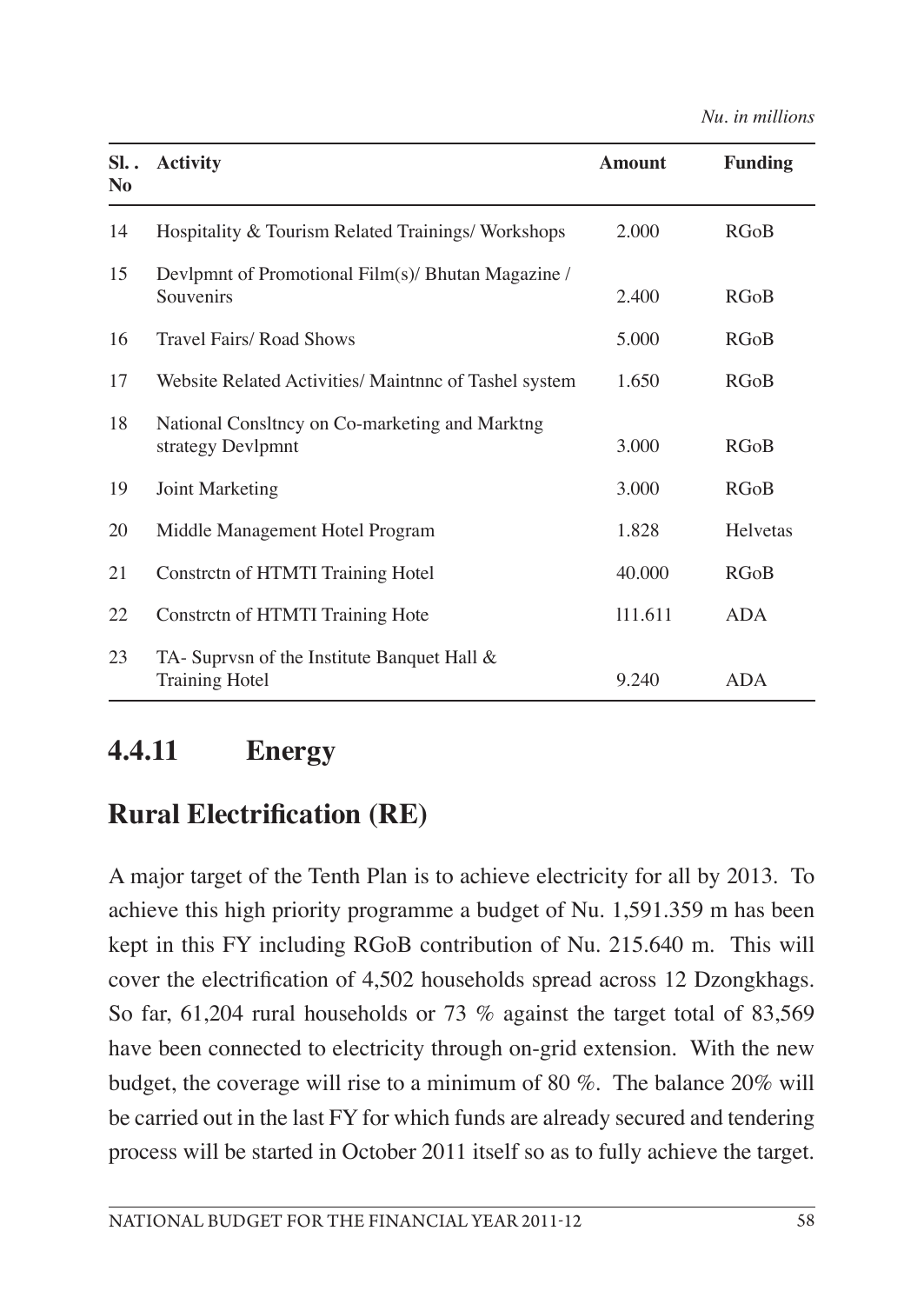Such rapid progress has been achieved with continued support from our development partners and timely execution by the BPC. I would like to report that the BPC is stepping up efforts to complete the rest of the target by December 2012, in line with the decision of the Government. In spite of the average costs going up, given the Government's commitment, electricity is being reached to the most remote parts of our country. For example, for Laya Gewog, we have budgeted as sum of Nu. 9.05 m with financing from the Government of Austria and supplemented by RGoB for the transportation cost.

For the communities and institutions in the remote areas where there is no likelihood of reaching on-grid electricity, use of solar energy is promoted. As such, a budget of Nu. 1 m is provided for solar electrification in 10 Dzongkhags.

#### **Electricity Production**

As our economy hinges on hydro-power development, our Government has committed to develop 10,000 MW of additional power generation capacity by the year 2020. Towards this, the construction works on the 1,200 MW Punatsangchhu-I and 126 MW Dagachhu projects are in full progress and are expected to complete on schedule. The pre-construction activities for Punatsangchhu-II (990 MW) and Mangdechhu (720 MW) projects have started. For the others in the pipeline, Detailed Project Reports (DPR) are required to be carried, and in the new FY, a sum of Nu. 472.16 m has been kept. They are for Amochhu (620 MW), Bunakha (180 MW), Chamkharchhu (670 MW), Kholongchhu (486 MW) and Kuri-Gongri (1,800 MW), the works on which are ongoing.

A sum of Nu. 30.214 m has also been budgeted for the institutional capacity development of the Department of Energy under NORAD funding in order to meet the objectives of accelerated hydro-power development initiative.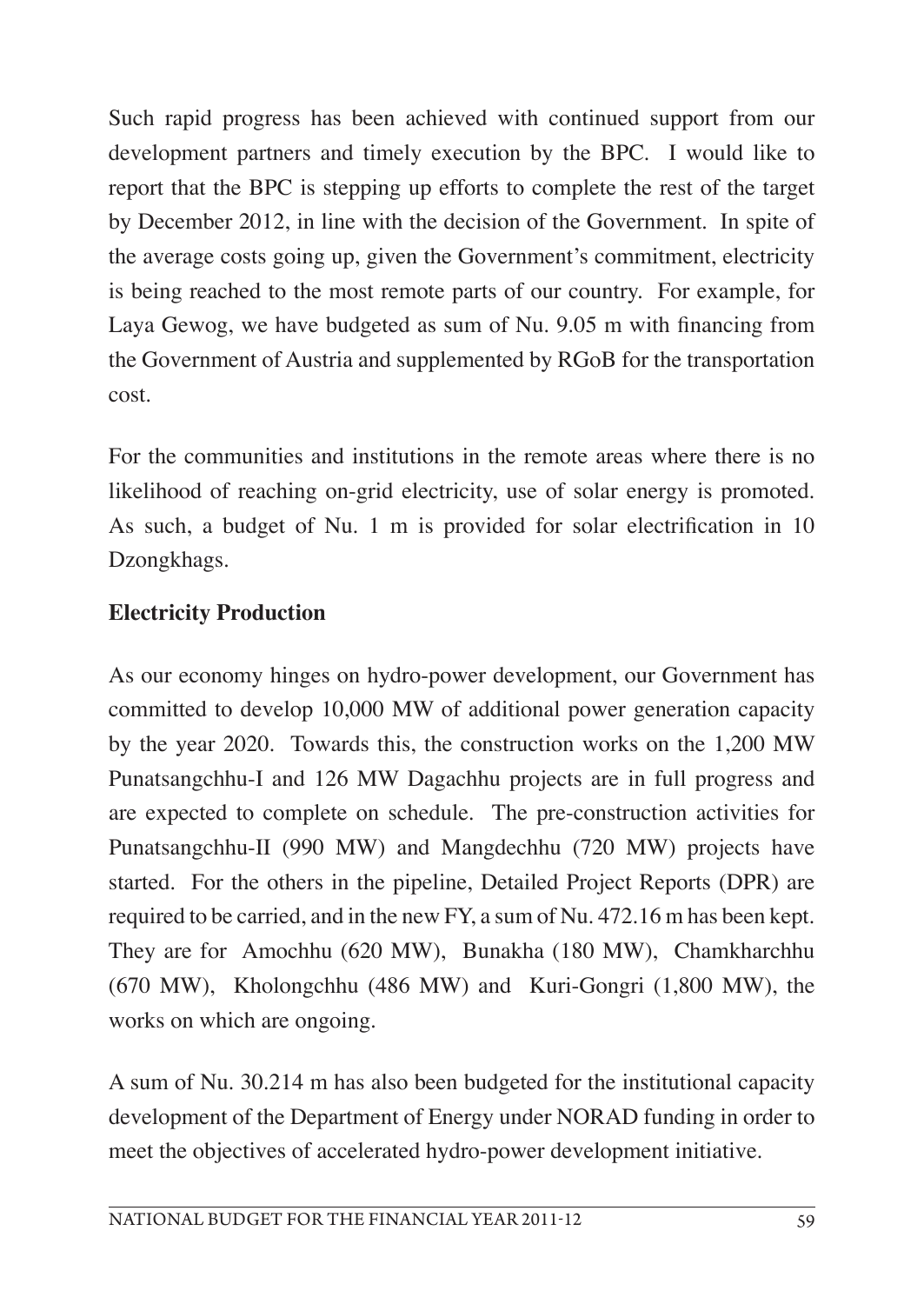A budget of Nu. 20 m under UNDP funding has been included for installing GLOF Early Warning System in Punakha-W/Phodang valleys in view of the risk of flash floods. Similarly, Nu. 10.25 m has been budgeted under GoI financing for the procurement of flood warning system equipment and setting up stations in selected locations. These are towards taking necessary precautions against major disasters.

For the sector as a whole, a budget of Nu. 875.102 m has been allocated. The major activities under this sector are listed in *Table 4.15* below.

|                |                                                                 |               | Nu, in millions |
|----------------|-----------------------------------------------------------------|---------------|-----------------|
| SI.<br>No.     | <b>Activity</b>                                                 | <b>Amount</b> | <b>Funding</b>  |
| $\mathbf{1}$   | Construction of Annex Building & Parking Area<br>for DoE        | 6.500         | <b>RGoB</b>     |
| $\overline{2}$ | DPR for Chamkharchhu-I (Digala) Hydropower<br>Project (670 Mw)  | 48.645        | GoI/RGoB        |
| 3              | DPR for Kholongchhu Hydro-electric Project (486<br>Mw)          | 48.608        | GoI/RGoB        |
| 4              | DPR Up-gradation of (4,060 Mw) Sunkosh<br>Hydroelectric Project | 58.969        | GoI/RGoB        |
| 5              | DPR Preprtn of Kuri-Gongri (1,800 Mw)<br>Hydroelectric Project  | 59.704        | GoI/RGoB        |
| 6              | DPR for (620 Mw) Amochhu Hydroelectric<br>Project               | 79.513        | GoI/RGoB        |
| 7              | DPR Preprtn for 600 Mw Wangchhu Hydro-<br>electric Project      | 114.531       | GoI/RGoB        |
| 8              | DPR Preprtn for 180 MW Bunakha Hydro-electric<br>Project        | 62.139        | GoI/RGoB        |
| 9              | Suprvsn TA for Constrctn of 126 MW Dagachhu<br><b>HEP</b>       | 69.879        | GoA             |
| 10             | Diesel Power Generation Subsidy for Panbang<br>Dungkhag         | 4.000         | <b>RGoB</b>     |
| 11             | Institul Strengthnng of Energy Sector                           | 20.214        | <b>NORAD</b>    |

#### **Table 4.15 Major Activities and Budget in the Energy Sector**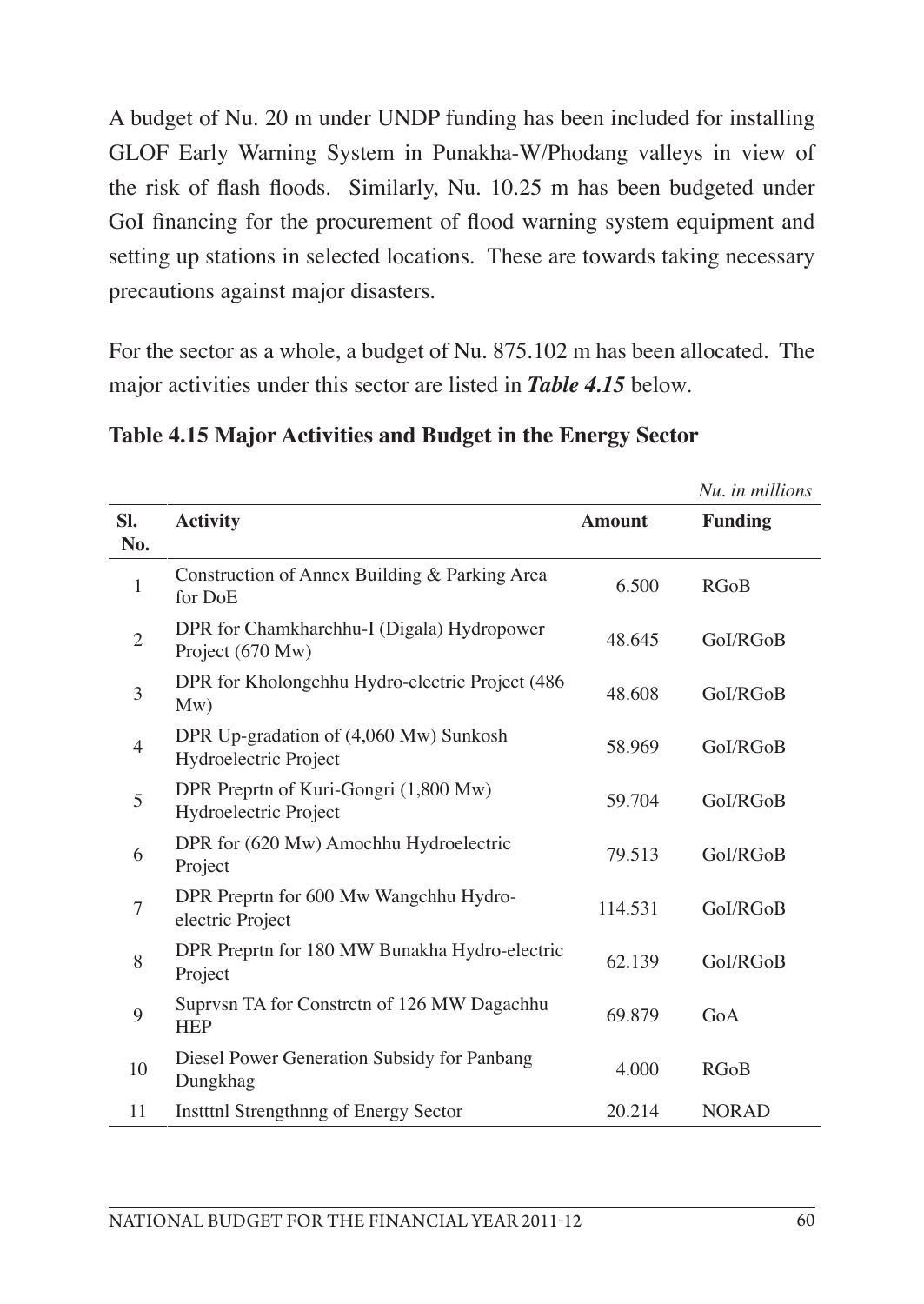| SI.<br>No. | <b>Activity</b>                                                                 | <b>Amount</b> | <b>Funding</b>    |
|------------|---------------------------------------------------------------------------------|---------------|-------------------|
| 12         | Insttnn support (support to the Accelrtd Hydro<br>Power Development Programme)  | 10.000        | <b>NORAD</b>      |
| 13         | Preprtn of Natnl Transmssn Grid Master Plan and<br>its Intgrtn with Indian Grid | 5.429         | GoI               |
| 14         | Rural Electrfctn under ADB Phase IV Project                                     | 86.353        | RGoB              |
| 15         | Rural Electrfctn under JICA Phase I Project                                     | 50.000        | RGoB              |
| 16         | Rural Electrfctn under Austrian Govt Phase VI<br>Project                        | 12.320        | ACB               |
| 17         | Rural Electrictn under Accelerated RE Project<br>$(ADB-V)$                      | 4.287         | RGoB              |
| 18         | Rural Electrfctn under ARE Project (- Laya)<br>Project                          | 9.053         | Austrian/<br>RGoB |
| 19         | Rural Electrfctn under JICA Phase II                                            | 75.000        | <b>RGoB</b>       |
| 20         | Instiltn of GLOF Early Warning System in<br>Punakha-W/Phodang valleys           | 20.600        | <b>UNDP</b>       |
| 21         | Procurement of Equipment for FWS                                                | 7.750         | GoI               |

### **4.4.12 Cultural services**

The conservation and promotion of religious and cultural traditions, heritage and institutions is a high priority for the Royal Government and an important pillar of GNH. Dzongs and Lhakhangs are important components of our cultural heritage. In FY 2011-12, budget provisions are included for the construction of Dzong in Pema Gatshel (Nu. 72 m), and reconstructions of Dagana Dzong (Nu. 32.880 m), Wangdi Phodang Dzong (Nu.65.3 m), Paro Dzong (Nu. 50 m) and Lhuentse Dzong (Nu. 43.375 m)under GoI funding A budget of Nu. 10 m has been kept for the construction of a Hindu temple in Thimphu. In addition, there are numerous works related to construction and renovation of Lhakhangs which are reflected in the respective Dzongkhag's budget.

Further, there are several activities and procurements for expansion of the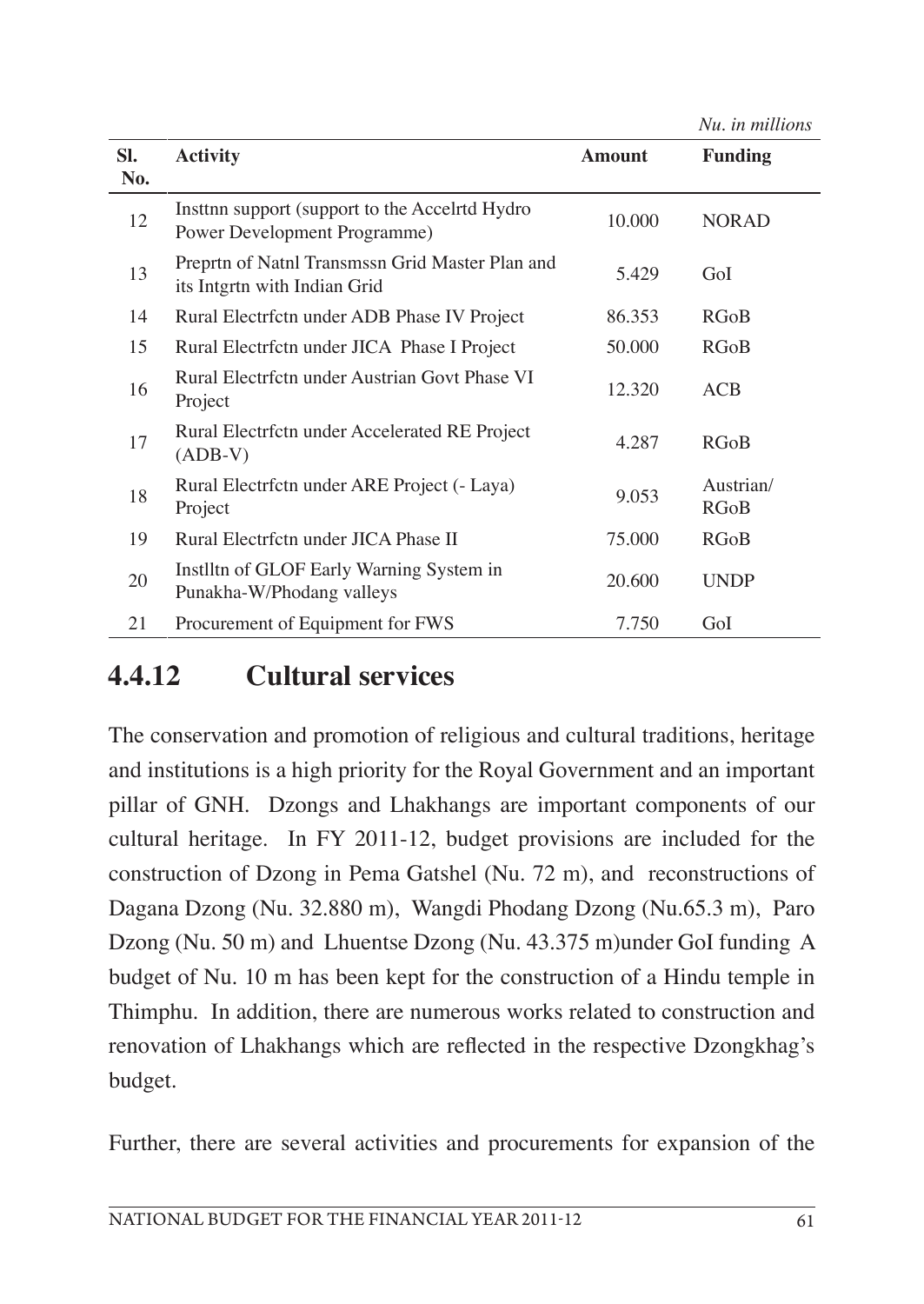services under Datshang Lhantshog. A budget provision of Nu. 34.700 m has been kept for procurement of Kusungthugtens, general tools for Zhung Datshang, Rabdeys, Shedas and Lobdas. The constructions under this services also include the expansion of Tango Buddhist college (Nu. 15 m), Nunnery centre at Kilikhar, Mongar (Nu. 10 m), Zhirim Lobda at Gyalpoizhing, Mongar and Phochhu Dumra, Punakha (Nu. 15 m), Dining hall in Punakha Dzong (Nu. 7.5 m) and Hostels for Phuentsholing Sheda /Sombeykha Lobda, Ha (Nu. 4.400 m).

The total budget earmarked for Cultural Services is Nu. 1,396.690 m. The major works under cultural services are listed in *Table 4.16* below:

|                |                                                                                  |               | <i>Nu. in millions</i> |
|----------------|----------------------------------------------------------------------------------|---------------|------------------------|
| SI.<br>No.     | <b>Activity</b>                                                                  | <b>Amount</b> | <b>Funding</b>         |
| 1              | <b>Construction of Pema Gatshel Dzong</b>                                        | 73.000        | GoI                    |
| 2              | Renvtn of Wangdi Phodang Dzong (Spillover)                                       | 65.300        | GoI                    |
| 3              | Renvtn of Paro Rinpung Dzong (Spillover)                                         | 50.000        | GoI                    |
| $\overline{4}$ | Renvtn of Dzong & constrctn of Dashag, Lhuentse<br>(Spillover)                   | 43.375        | GoI                    |
| 5              | Renvtn of Daga Dzong & constrctn. of Dashag for the<br>Dzong, Dagana (Spillover) | 32.880        | GoI                    |
| 6              | Constrctn of National Consrvtn Labrtry. Thimphu<br>(Spillover)                   | 25.950        | GoI                    |
| 7              | Constrctn of Hindu Temple                                                        | 10.000        | <b>RGoB</b>            |
| 8              | Constrctn of boys hostel, RAPA (Spillover)                                       | 5.000         | <b>RGoB</b>            |
| 9              | Consrvtn works of Tamzhing Lhakhang (Spillover)                                  | 3.000         | <b>RGoB</b>            |
| 10             | Devlpmnt of Datshang Master Plan/ Monastic<br>information system                 | 5.500         | <b>RGoB</b>            |
| 11             | Expansion of Tango Buddhist College, Thimphu                                     | 15.000        | GoI                    |
| 12             | Constrctn. of Nunnery Centre at Kilikhar, Mongar                                 | 10.000        | GoI                    |
| 13             | Constrctn. of Zhirim Lobda at Gyalpoizhing, Mongar and<br>Phochhu Dumra, Punakha | 15.000        | GoI                    |
| 14             | Constrctn of hostel for P/ling Sheda, Chhukha &<br>Sombeykha Lobda, Ha           | 4.400         | <b>RGoB</b>            |

**Table 4.16 Major Capital works of the Cultural Sector**

*Nu. in millions*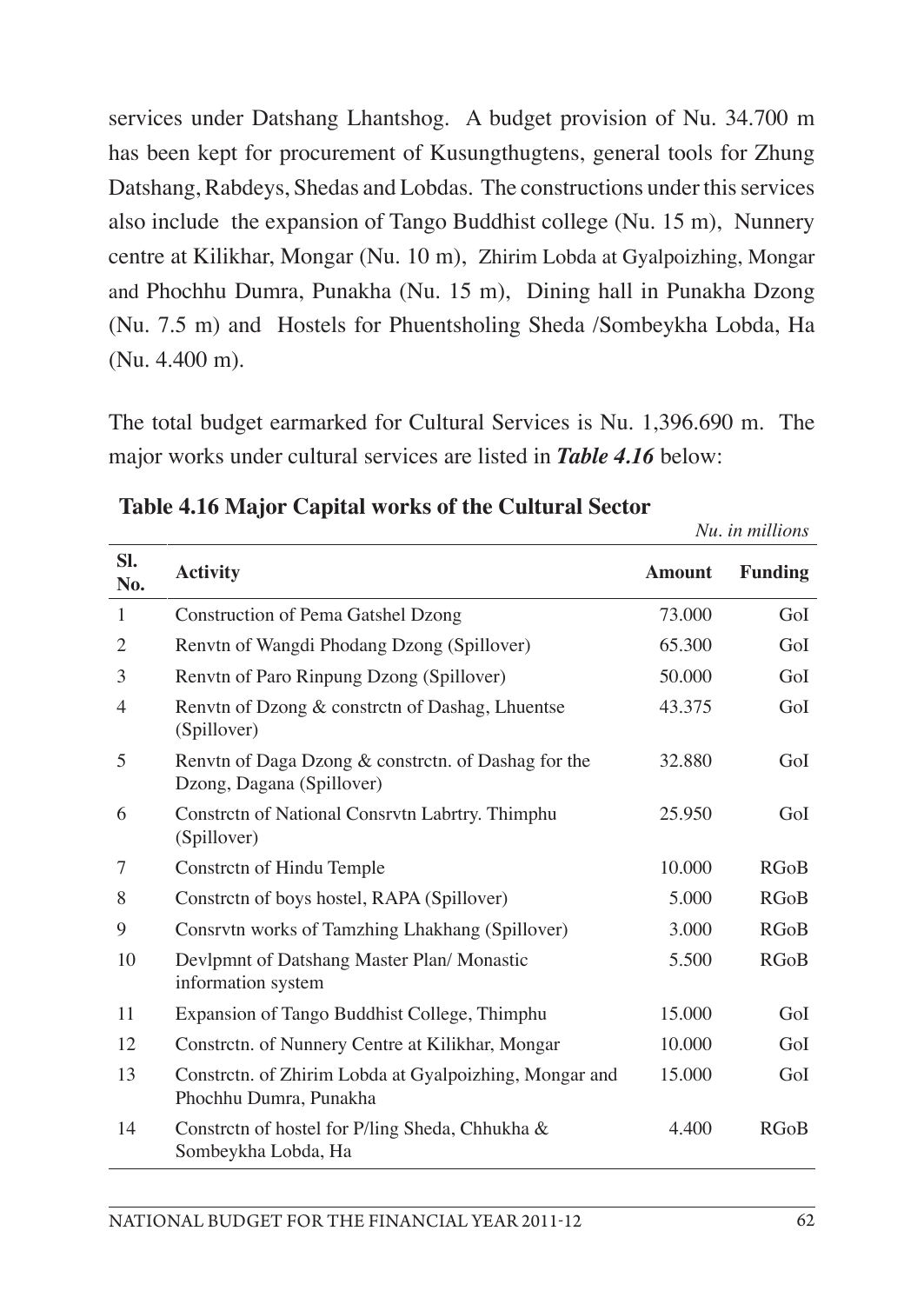|            |                                                     |               | Nu. in millions |
|------------|-----------------------------------------------------|---------------|-----------------|
| SI.<br>No. | <b>Activity</b>                                     | <b>Amount</b> | Funding         |
| 15         | Constreth of dining hall for Punakha Dzong, Punakha | 7.500         | <b>RGoB</b>     |
| 16         | Procurement of Kusungthugten items                  | 5.000         | <b>RGoB</b>     |
| 17         | General Procurements for Zhung Datshang             | 7.000         | <b>RGoB</b>     |
| 18         | Procurements for Rabdeys & Dongyul Lhakhangs        | 7.000         | <b>RGoB</b>     |
| 19         | Procurements for Shedas and Lobdas                  | 8.200         | <b>RGoB</b>     |
|            |                                                     |               |                 |

### **4.4.13 Law and order**

The sector comprises of the law and order agencies such as the Judiciary and the Royal Bhutan Police. The growth of crime in the country are challenges the law enforcement agencies are facing today and therefore these agencies have to be strengthened for which substantial allocations are made year after year. In FY 2011-12, a budget provision of Nu. 3,587.444 m has been kept for this sector which is 9 % of total outlay.

#### *Police*

Of the above, Nu. 1,357.729 m is for the RBP which includes their capital budget of Nu. 280.396 m. The establishment of a Special Police Reserve Force has been initiated. For this, Nu. 10 m has been provided for acquiring arms & ammunitions, equipment items, and another Nu. 10 m for renovation of old quarters at Lhamoidzingkha taken over from the RBA. The other capital budget of RBP is for construction of quarters to improve the living conditions of the force, the details of which are given in *Table 4.17* below.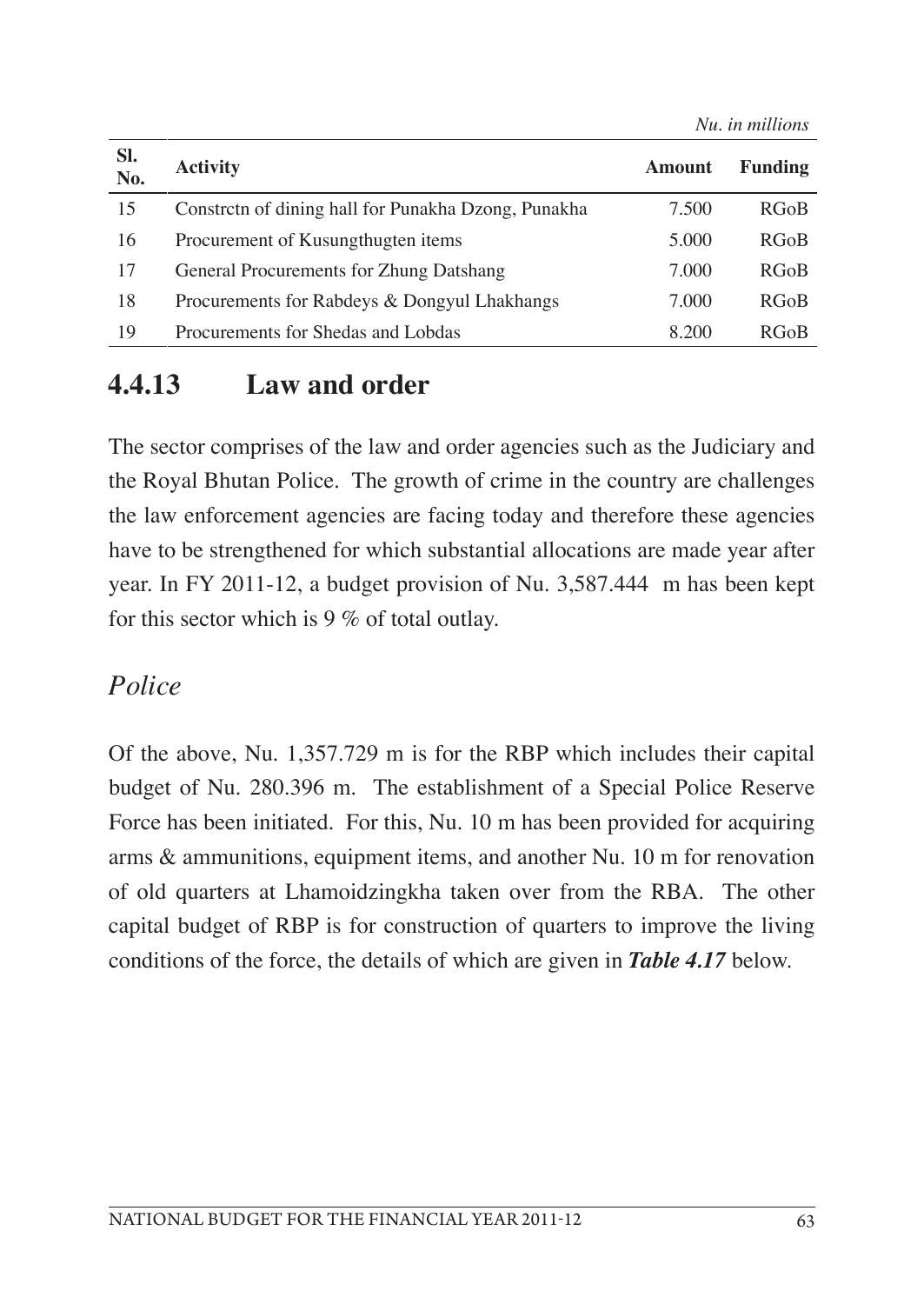|                |                                                                                                                     |               | Nu. in millions |
|----------------|---------------------------------------------------------------------------------------------------------------------|---------------|-----------------|
| SI.<br>No.     | <b>Activity</b>                                                                                                     | <b>Amount</b> | <b>Funding</b>  |
| 1              | Procurement of 17 fire engines                                                                                      | 56.462        | GoI             |
| $\overline{2}$ | Estblshmnt of Special Reserve Police Force (SRPF) at<br>Lhamoidzingkha.                                             | 20.000        | <b>RGoB</b>     |
| 3              | In-country training, training in India and abroad                                                                   | 8.300         | <b>RGoB</b>     |
| $\overline{4}$ | Constrctn of 120 units family quarters at HQ, Thimphu<br>(spill-over)                                               | 10.030        | <b>RGoB</b>     |
| 5              | Constretn of officer's quarter at HQ, Thimphu                                                                       | 22.359        | <b>RGoB</b>     |
| 6              | Constrctn of 10 units semi permanent family qrtrs at Gasa<br>(spillover)                                            | 10.123        | <b>RGoB</b>     |
| 7              | Constrctn of 8 units officer quarter at Phuntsholing<br>(spillover)                                                 | 11.820        | <b>RGoB</b>     |
| 8              | Constrctn of 18 units family quarter at Tsimasham<br>(spillover)                                                    | 11.547        | <b>RGoB</b>     |
| 9              | Constrctn of 18 units family quarter at Panbang (spillover)                                                         | 12.765        | <b>RGoB</b>     |
| 10             | Constrctn of retaining wall at Tongsa PS (cyclone<br>affected) (spillover)                                          | 5.296         | RGoB            |
| 11             | Re-constrctn of semi-permanent family qtr. (12 units) at<br>Pema Gatshel (damages caused by earthquake) (spillover) | 3.058         | RGoB            |
| 12             | Constrctn of family quarter (10 units) at Dugti, Tashigang<br>(damages caused by earthquake) (spillover)            | 4.153         | <b>RGoB</b>     |
| 13             | Constrctn of family quarter, 10 units, at Jangphu,<br>Tashigang (damages caused by earthquake) (spillover)          | 3.358         | <b>RGoB</b>     |
| 14             | Constrctn of 18 units family quarters at Nungzor jail,<br>Tashigang (damages caused by earthquake) (spillover)      | 11.758        | <b>RGoB</b>     |
| 15             | Site development works at Dolungang jail (spillover)                                                                | 10.000        | RGoB            |
| 16             | Constrctn of 18 units family quarter at S/Jongkhar<br>(spillover)                                                   | 9.468         | <b>RGoB</b>     |
| 17             | Constrctn of 4 units officer quarters at Chamgang central<br>jail (spillover)                                       | 10.000        | RGoB            |
| 18             | Constrctn of 72 units family quarters at Chamgang central<br>jail (spillover)                                       | 24.000        | <b>RGoB</b>     |

#### **Table 4.17 Major Capital Works of the Royal Bhutan Police**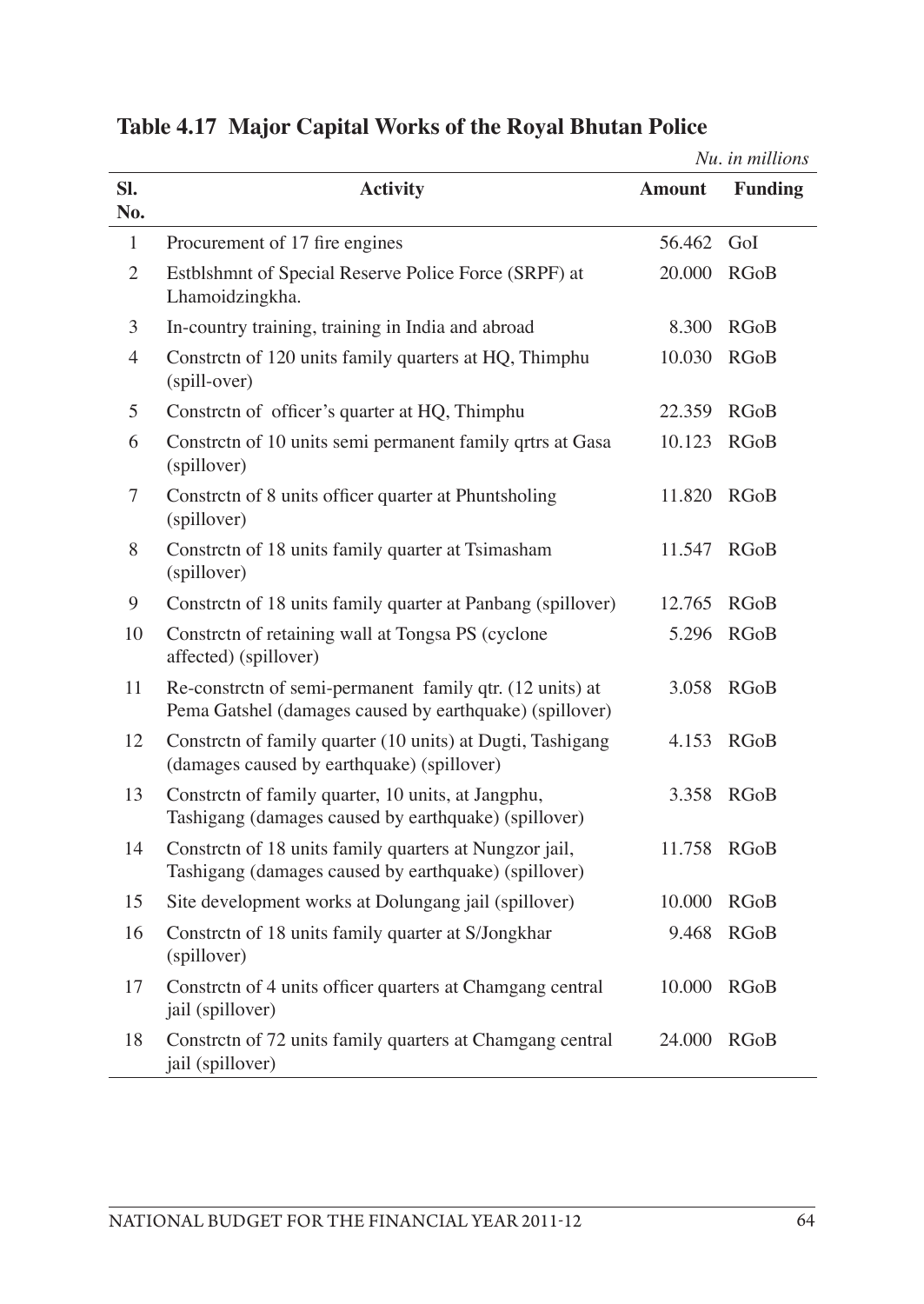Fire fighting is one of the functions of the RBP. In the wake of increasing number of fire disasters, the need for more fire engines have been felt. Accordingly, a sum of Nu. 56.462 m has been provided in the budget for the purchase of seventeen fire engines. Against the total cost of Nu. 62.736 m, a sum of Nu. 6.274 m has been provided already in the FY 2010-11 budget to make advance payments to the suppliers.

### *Judiciary*

The budget for the Judiciary is presented separately in the later chapter.

# **4.4.14 General public service**

This sector includes the functions of agencies like the local government administrations, finance, audit and foreign services, National Land Commission Secretariat (NLC), GNH Commission, and National Environment Commission, etc.

# *Local Governance*

In the area of local governance, budget provisions have been made for the construction of new Gewog offices & relocations, and biennial conferences of DT/GT and Dzongdags. Other important programme is the establishment of one-stop shop services.

A proper Gewog office is crucial for undertaking the Gewog's functions. As such, the construction of Gewogs offices is another priority of the Government. Presently, 185 Gewogs have offices, and in the FY 2011-12, Nu. 30.966 m is budgeted for construction of 10 more and reconstruction of 8. By the end of FY 2011-12, all Gewogs will have proper offices except two, viz. Nichula in Dagana and Samrang in Samdrup Jongkhar. The construction of the Nichula Geowg office is proposed to be taken up in the subsequent FY as part of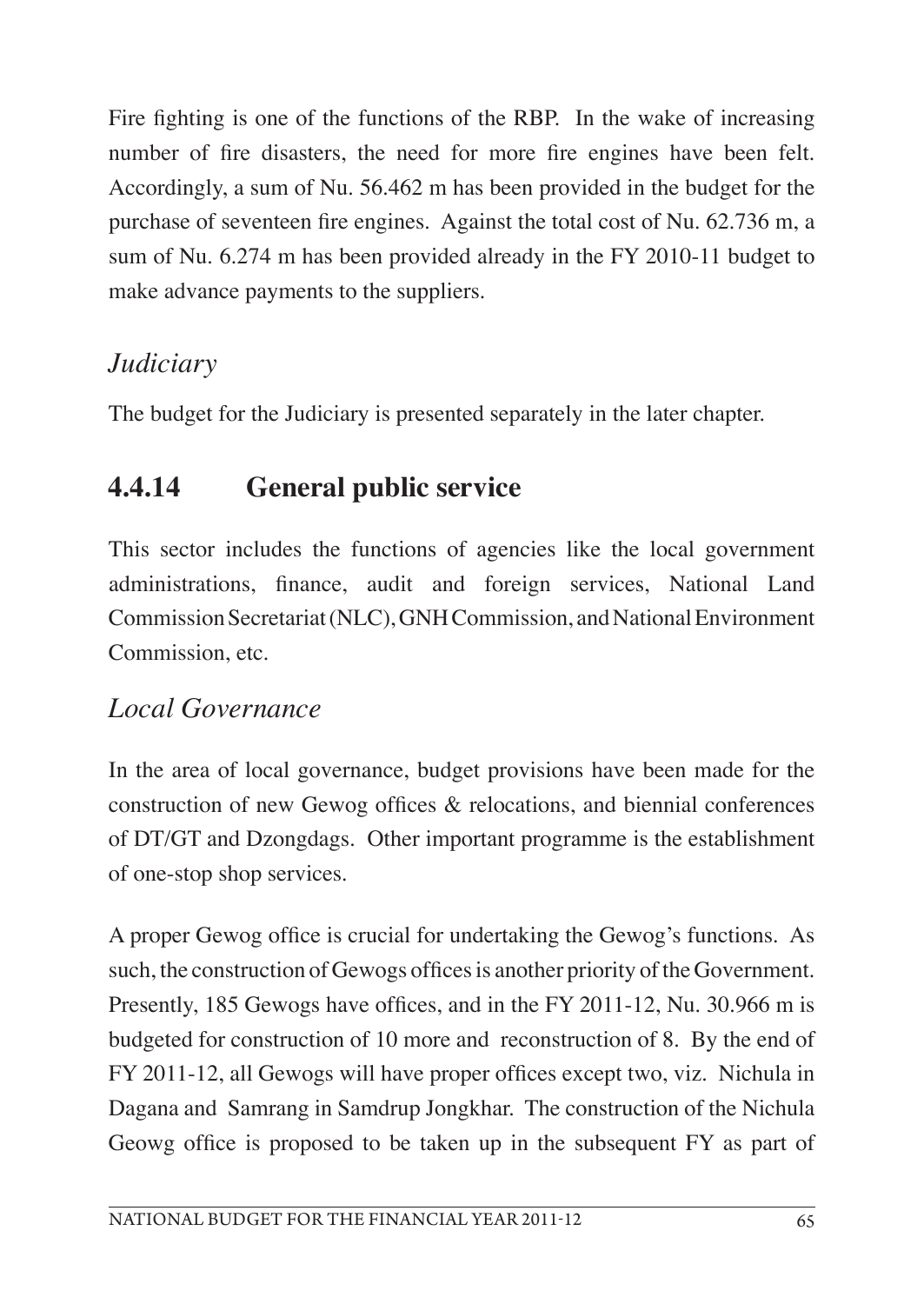the RNR hub. In the case of Samrang Gewog, given the low population and minimum activities, the requirement of Gewog office in Samrang was not proposed. Samrang has 21 households with a population of 143, it is currently functioning from Pemathang Gewog, under a Mangmi. Depending on the settlement developments, and after a Gup is elected, it could be taken up in the subsequent FY.

To strengthen the local governments'capacity in innovation, decision-making, and implementation of community projects, the Constituency Development Grant (CDG) of Nu. 2 m per constituency was initiated. Since its start in FY 2009-10, activities under CDG have helped in socio economic development of the local government by supplementing the budgetary grants. So far, a budget provision of Nu. 171.650 m has been made for 460 different activities proposed under 171 Gewogs. While some of the activities were completed, others are under progress. The total expenditure reported so far since its start is Nu. 105.69 m. In FY 2011-12, budget of Nu. 94 m has been kept under General Reserve to be transferred to Gewogs' budget.

The Local Government budget also includes provisions for natural disasterrelated activities. It covers reconstruction works amounting to Nu. 104.372 m in the Dzongkhags of Lhuentse, Mongar, Pema Gatshel, Tashigang and Zhamgang. The activities comprise of the repairs of Lhakhangs, schools, BHUs, Gups's offices, replacement of bailey bridge and other facilities. In addition, a sum of Nu. 100 m is kept in reserve for use in the event of natural calamities and eventual restoration works.

# *Public Service Delivery system*

A notable budget in this sector is that of the Government to Citizen (G2C) project which has been initiated to improve the public service delivery system. The project is in the process of simplifying over 110 services spread across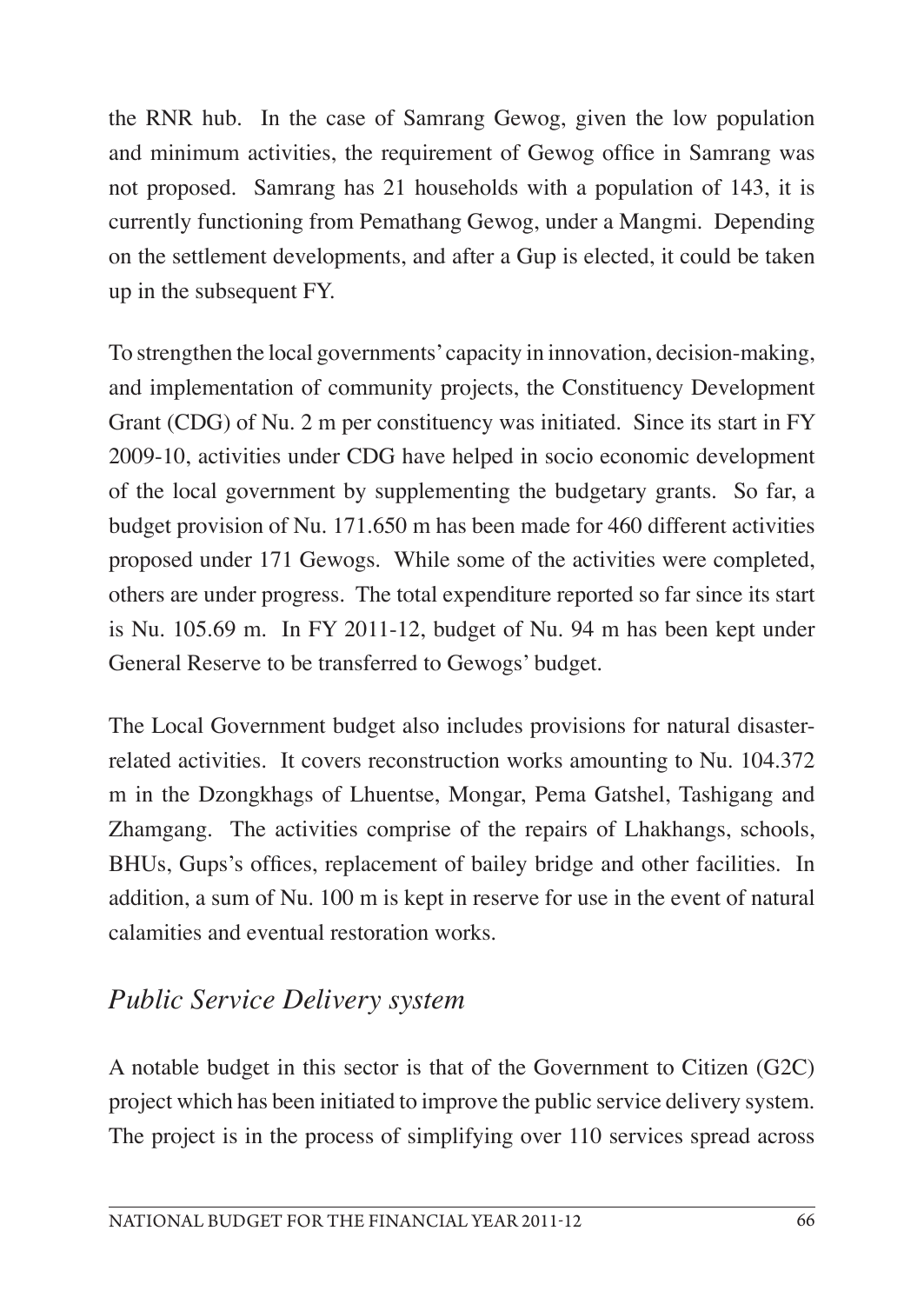10 ministries, 12 agencies and 20 Dzongkhags. The main activity under the project is to introduce on-line systems so that people can avail the services from own localities. In this project, a sum of Nu. 247.17 m is for construction and renovation of community centres where the citizens can avail of the public service through IT. As of today, 33 community centres have been made ready and by end of this month, it is expected to complete another 70, making a total of 103. In the new FY, 102 more is expected to be completed. As regards the actual development of the on-line system, a sum of Nu. 50.101 m is provided in the new FY. So far, among others, nine services in the Surface Transport department, and four services in the Forestry department, have been made operational. Further, a sum of Nu. 31.598 m is allocated for the provision of computer equipment to the community centres and for training of the end-users. Thus, in total, the allocation is a large amount of Nu.328.869 m. We are confident that with so much resources granted by many donors, and with our efforts, the objective of efficient delivery of public services will be attained.

Other notable budget provisions under this sector are LGSP Joint support program in MHCA (Nu. 46.200 m), construction of goldsmith workshop, DNP (Nu. 10 m), construction of labour sheds at Chang Gidaphu, DNP (Nu. 20 m) and contribution to SAARC Development Fund, MoF (Nu. 140 m).

## *Land Resurvey*

A sum of Nu. 435.548 m has been budgeted for National Land Commission as a whole. Of this, a sum of Nu. 107.054 m is for the national land cadastral resurvey works which are on-going. So far, resurveying in 10 Dzongkhags (Lhuentse, Mongar, Tashigang, T/Yangtse and P/Gatshel, Paro, Punakha, W/Phodang, Bumthang and Tongsa) have been completed, and survey in another 4 Dzongkhags (Ha, Thimphu, Chhukha and Gasa) are in progress. The project is scheduled to complete by 2013. The total cost estimate of this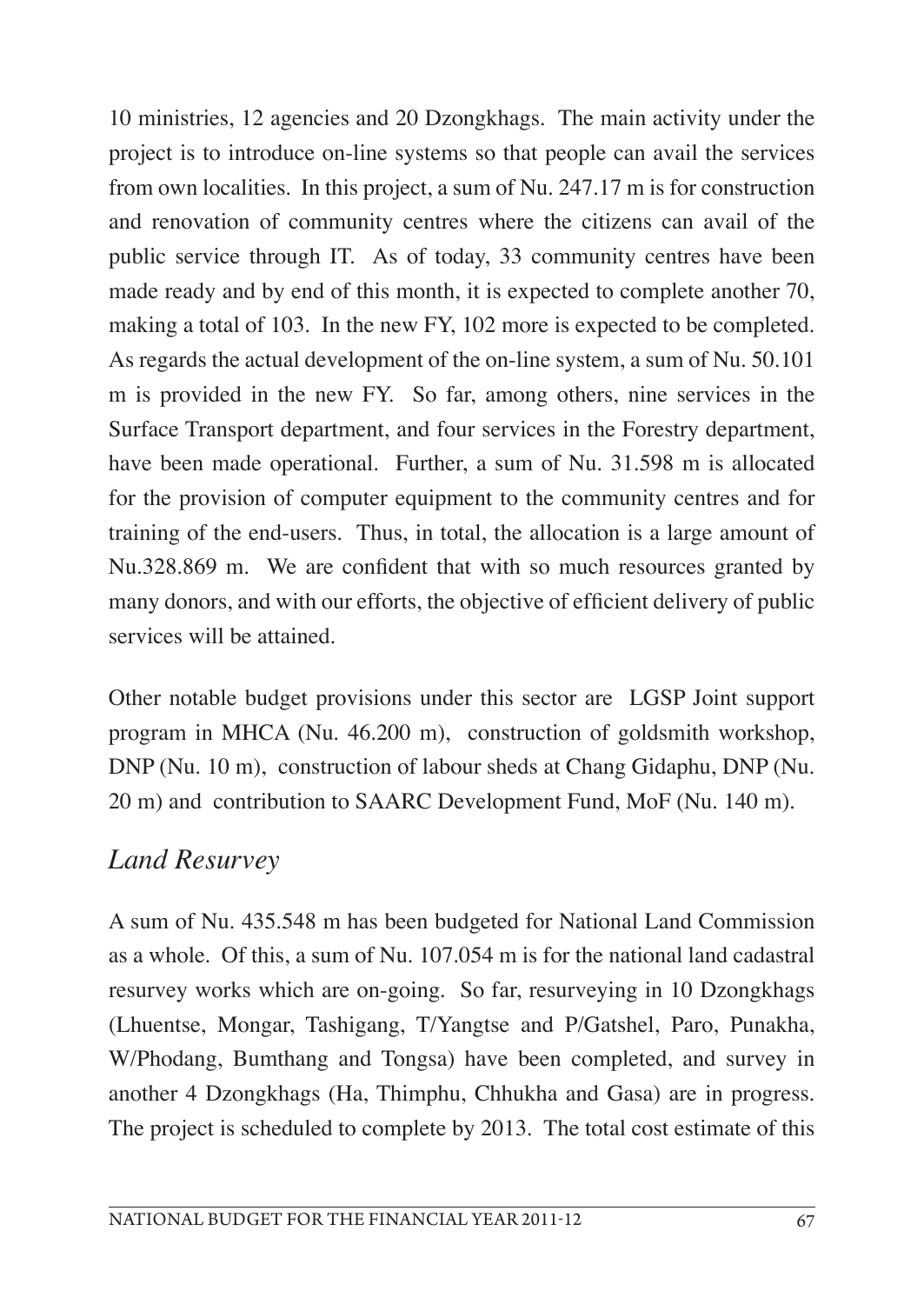project is Nu. 1,342.740 m, of which Nu. 635.958 m has been provided so far (i.e. up to FY 2010-11). Another important budget is for the rehabilitation of 44 households in Pema Gatshel and 88 households in Ha for which Nu. 20 m has been budgeted.

Other significant budget items that fall under this category are the programmes under GNHC. They are the enhancement of capacity in the local government administration, (Nu.3.050 m), and the continuation of the "*Accelerating Bhutan's Socio-economic Development Project*". The ABSD project is due to complete in August 2011, for which a budget of Nu. 16.663 m has been kept. Also, Nu. 26.100 m has been earmarked for various training programs and institutional capacity building of GNHC Secretariat.

A sum of Nu. 3.250 m has been provided for to strengthen local authorities on environment management, to create public awareness, and to monitor air quality, and a sum of Nu. 14.950 m has provided for the NEC's human resource development.

*The major capital budgets included under this sector are presented in Table 4.18:*

|                       |                                                                       |         | Nu, in millions |
|-----------------------|-----------------------------------------------------------------------|---------|-----------------|
| SI.<br>N <sub>0</sub> | <b>Activities</b>                                                     | Amount  | <b>Funding</b>  |
| 1                     | Biennial DT/GT and Dzongdag Conference,<br><b>MHCA</b>                | 6.000   | <b>RGoB</b>     |
| 2                     | Local Governance Support Programme &<br>Joint Support Programme, MHCA | 46.200  | UNEP            |
| 3                     | Support to One-stop Shop Services, MHCA                               | 38.247  | <b>SDC</b>      |
| 4                     | On-line system Devlpmnt (G-C Project)                                 | 50.100  | GoI             |
| 5                     | Constreth of Gewog Offices                                            | 30.966  | RGoB/SDP/GoI    |
| 6                     | Contribution for SAARC Devlpmnt Fund<br>Secretariat, MoF              | 140,000 | <b>RGoB</b>     |
|                       | Provision for various Constretns, MoF                                 | 35,000  | <b>RGoB</b>     |

**Table 4.18 Major activities in the General Public Services**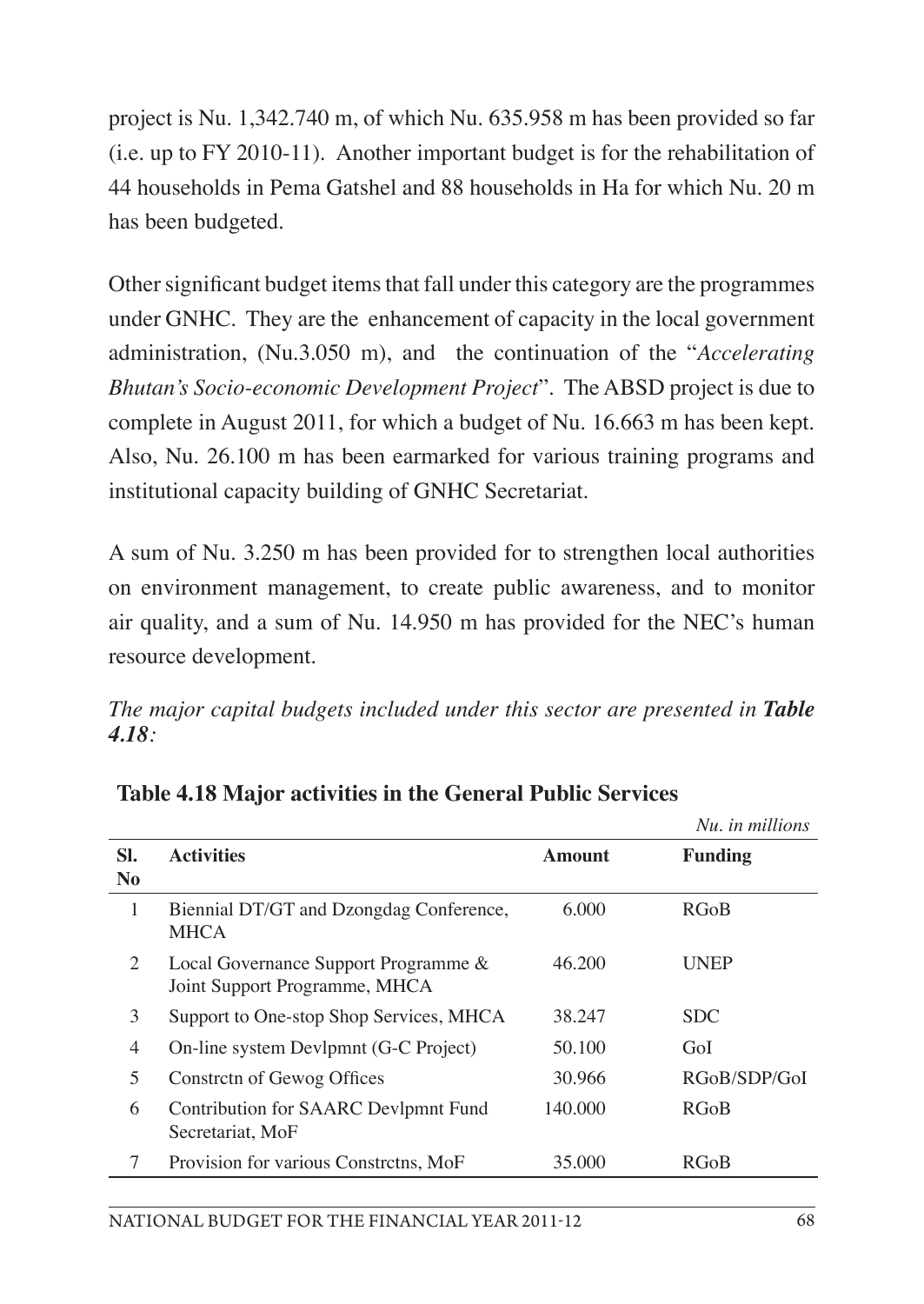|                       |                                                                                                                           |        | Nu. in millions             |
|-----------------------|---------------------------------------------------------------------------------------------------------------------------|--------|-----------------------------|
| SI.<br>N <sub>0</sub> | <b>Activities</b>                                                                                                         | Amount | <b>Funding</b>              |
| 8                     | Reconstrctn of Tandin Ney                                                                                                 | 3.000  | <b>RGoB</b>                 |
| 9                     | Procrmnt of Store Items, MoF                                                                                              | 11.000 | <b>RGoB</b>                 |
| 10                    | Constrctn of Conference Hall cum Go-Down,<br>RRCO, Samtse                                                                 | 5.000  | <b>RGoB</b>                 |
| 11                    | Constrctn of Combined Office at Border<br>Check post, DRC, S/Jongkhar                                                     | 3.000  | <b>RGoB</b>                 |
| 12                    | Renvtn of Ministerial Enclave/ Protection<br>works                                                                        | 8.215  | <b>RGoB</b>                 |
| 13                    | Constrctn of Goldsmith Workshop at<br>Chhubachhu                                                                          | 10.000 | <b>RGoB</b>                 |
| 14                    | Constrctn of Labourer's Shed at Chang<br>Gidaphu                                                                          | 20.000 | <b>RGoB</b>                 |
| 15                    | Constretn of building for office of Attorney<br>General (Spillover)                                                       | 15.000 | GoI                         |
| 16                    | Human Resource Devlpmnt/ Management<br>Plan, NEC                                                                          | 10.180 | UNEP/UDNP/<br><b>DANIDA</b> |
| 17                    | Human Resource Devlpmnt/ Profssnl<br>services, NEC                                                                        | 4.770  | <b>JEF/JSF</b>              |
| 18                    | Accelrtn of Bhutan's Socio-economic<br>Devlpmnt Project, GNHC Secrtrt.                                                    | 16.663 | <b>RGOB</b>                 |
| 19                    | PlaMS integration with MYRB & PEMS,<br>regional workshop for BMIS data & printing<br>of Dzongkhag socio-economic profiles | 4.600  | <b>UNICEF</b>               |
| 20                    | Training of GT members on planning $&$<br>prioritization of selected Dzongkhags<br>(Sarpang, Zhemgang & Samtse), GNHC     | 3.050  | <b>HELVETAS</b>             |
| 21                    | <b>HRD</b> for GNHC                                                                                                       | 3.000  | Netherlands                 |
| 22                    | Institul Strengthnng of GNH Secretariat for<br>on-going masters course                                                    | 6.500  | <b>DANIDA</b>               |
| 23                    | Survey & Data Analysis component of REAP<br>(Phase II)                                                                    | 13.000 | <b>SDS</b>                  |

#### *General Reserves*

Under General Reserve, Nu. 1,632.784 m is kept during the financial year. Allocations are contingent upon the occurrence of events, and are thus to be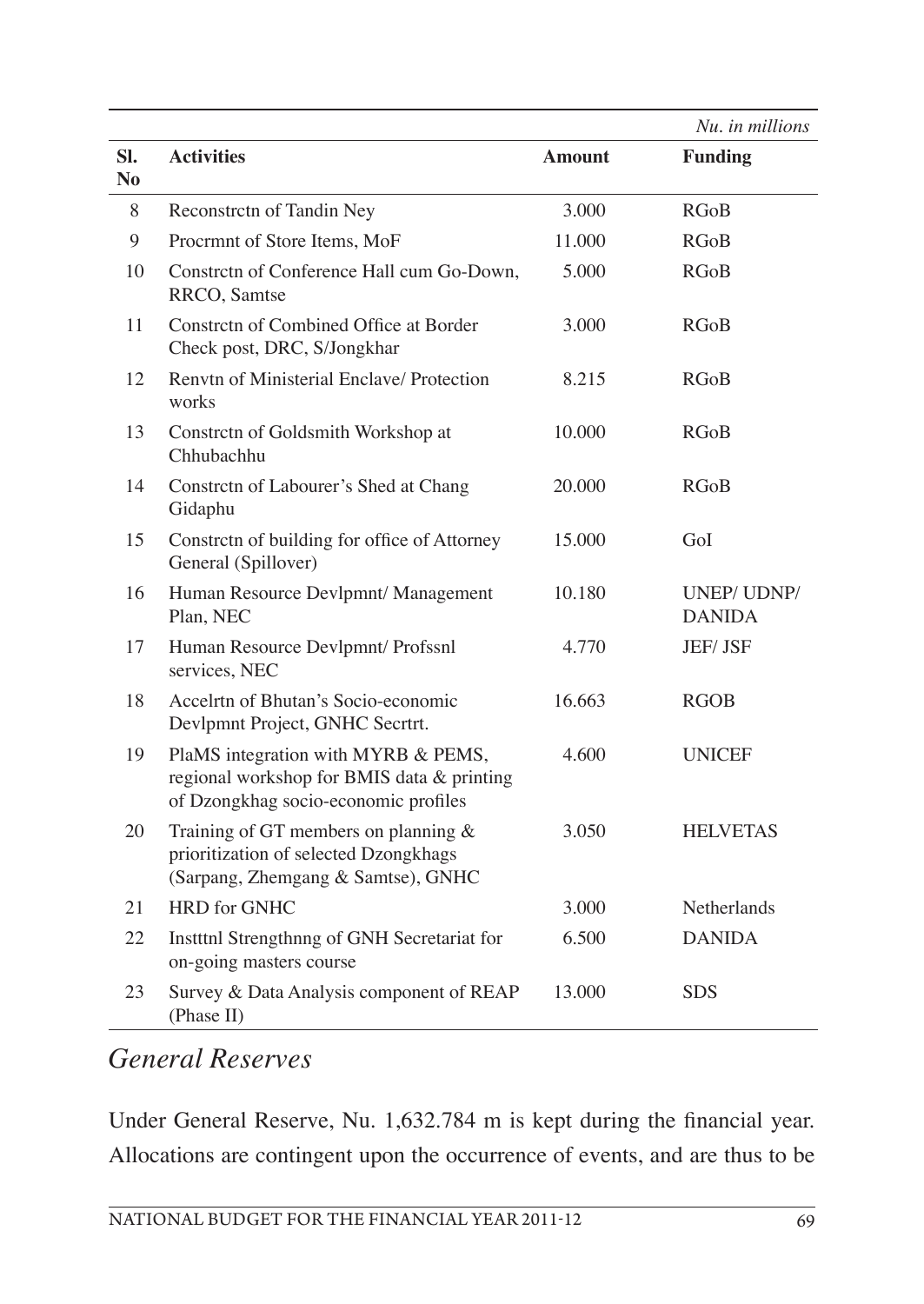provided later to agencies based on the actual requirements. The budget kept are for new appointments, rural life insurance schemes, retirement benefits, acquisition of land, foreign travel and government hospitality amongst others. This includes a sum of Nu. 100 m set aside for purchase of vehicles mostly for replacements and newly established agencies. The details are as indicated in *Table 4.19* below.

|                |                                             |               | Nu in millions                                                                                                                                   |
|----------------|---------------------------------------------|---------------|--------------------------------------------------------------------------------------------------------------------------------------------------|
| Sl.<br>No.     | <b>Activity</b>                             | <b>Amount</b> | <b>Remarks</b>                                                                                                                                   |
| 1              | New Appointments/<br>Establishments         |               | 142.334 To be provided on<br>actual<br>appointments made over and<br>above the provisions existing<br>in the agencies'<br>respective<br>budgets. |
| 2              | General                                     |               | 100.000 For RLIS, Transfer grants,<br>Kidug, etc.                                                                                                |
| 3              | Government Hospitality                      |               | 30.000 Reimbursement based on actual<br>expenditure.                                                                                             |
| $\overline{4}$ | <b>Retirement Benefits</b>                  |               | 100.000 Provision<br>$\sigma$ f<br>voluntary<br>resignations.                                                                                    |
| 5              | Third Country Travel                        | 30,000        |                                                                                                                                                  |
| 6              | Ad hoc & Spillover works                    |               | 250.000 To be provided to budgetary<br>agencies<br>based<br>on<br>actual<br>requirement.                                                         |
| 7              | Monsoon damages                             | 100.000       |                                                                                                                                                  |
| 8              | Acquisition of land                         |               | 300.000 To be provided to budgetary<br>agencies once the acquisition<br>formalities are completed.                                               |
| 9              | <b>Constitutional Development Grant</b>     | 94.000 Nu.    | each<br>$\mathfrak{D}$<br>for<br>m<br>47<br>constituencies to be transferred<br>to the Gewogs budgets.                                           |
| 10             | <b>HM Relief Fund</b>                       | 20,000        |                                                                                                                                                  |
| 11             | Reconstruction works related to<br>disaster | 100.000       |                                                                                                                                                  |
| 12             | <b>LG</b> Elections                         |               | 66.450 To be provided to the ECB<br>based on the actual need.                                                                                    |
| 13             | Vehicles                                    | 100.000       |                                                                                                                                                  |
| 14             | <b>National Events</b>                      | 200,000       |                                                                                                                                                  |

#### **Table 4.19 : Contingency reserve under General Public Services**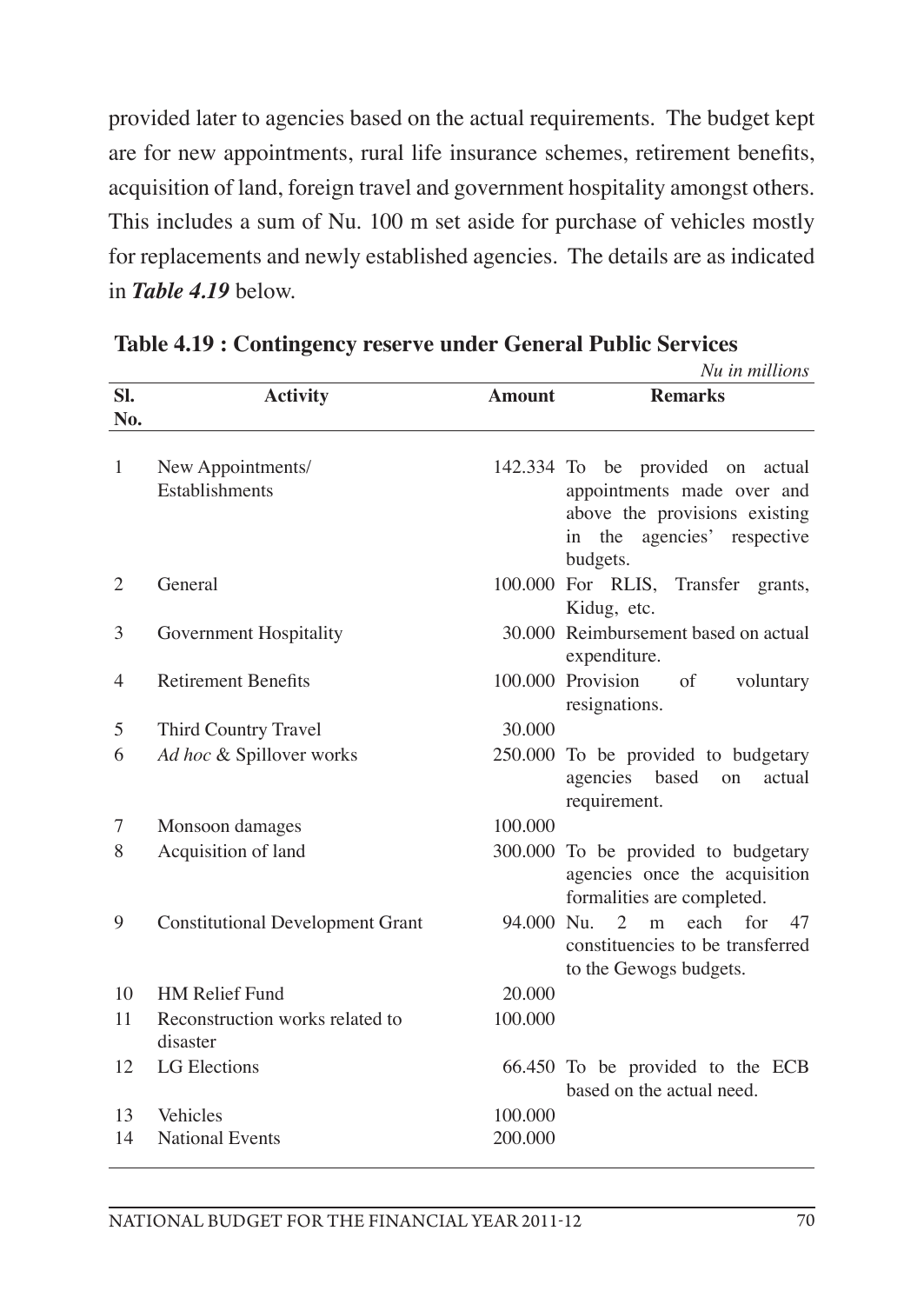### *Royal Privy Council Services*

The Royal Privy Council's budget hitherto formed part of the budget for the Royal Secretariat. From the new FY onwards, its budget has been segregated and reflected separately. Similarly, the offices of HM the King's Representatives in Central, Eastern and South-Western regions operating from Bumthang, Mongar and Phuentsholing, have also been separated and included under the respective Dzongkhags' budgets.

#### **4.5 Budget for Legislative, Judiciary and Constitutional bodies**

The Constitution, under Article 14 Section 13, mandates the state to make adequate financial provisions for the independent administration of constitutional bodies. In doing so, the Government is also bound by its responsibility for the overall financial affairs of the country, and has to be mindful of the available resources and the various Constitutional obligations relating to public finance. In light of these limitations, the understanding of the bodies are sought while discussing and determining their budget. Accordingly, the proposals made by these bodies for the FY 2011-12 and the Government's recommendations are submitted as in **Annexure I.** The salient features of their budgets are outlined below:

## **4.5.1 National Assembly (NA)**

The current budget for the National Assembly includes travel abroad for conferences and workshops, meetings with local governments (Nu. 3.579 m), Parliamentarians Exchange Programme (Nu. 0.85 m) and in-house printing and communications (Nu. 2.570 m) amongst others. Against the budget of Nu. 5.966 m proposed for foreign travel, Nu. 4.685 m has been recommended based on the number of incumbents. This represents 130 % increase over the previous budget. In addition, Nu. 0.650 m has been included for travel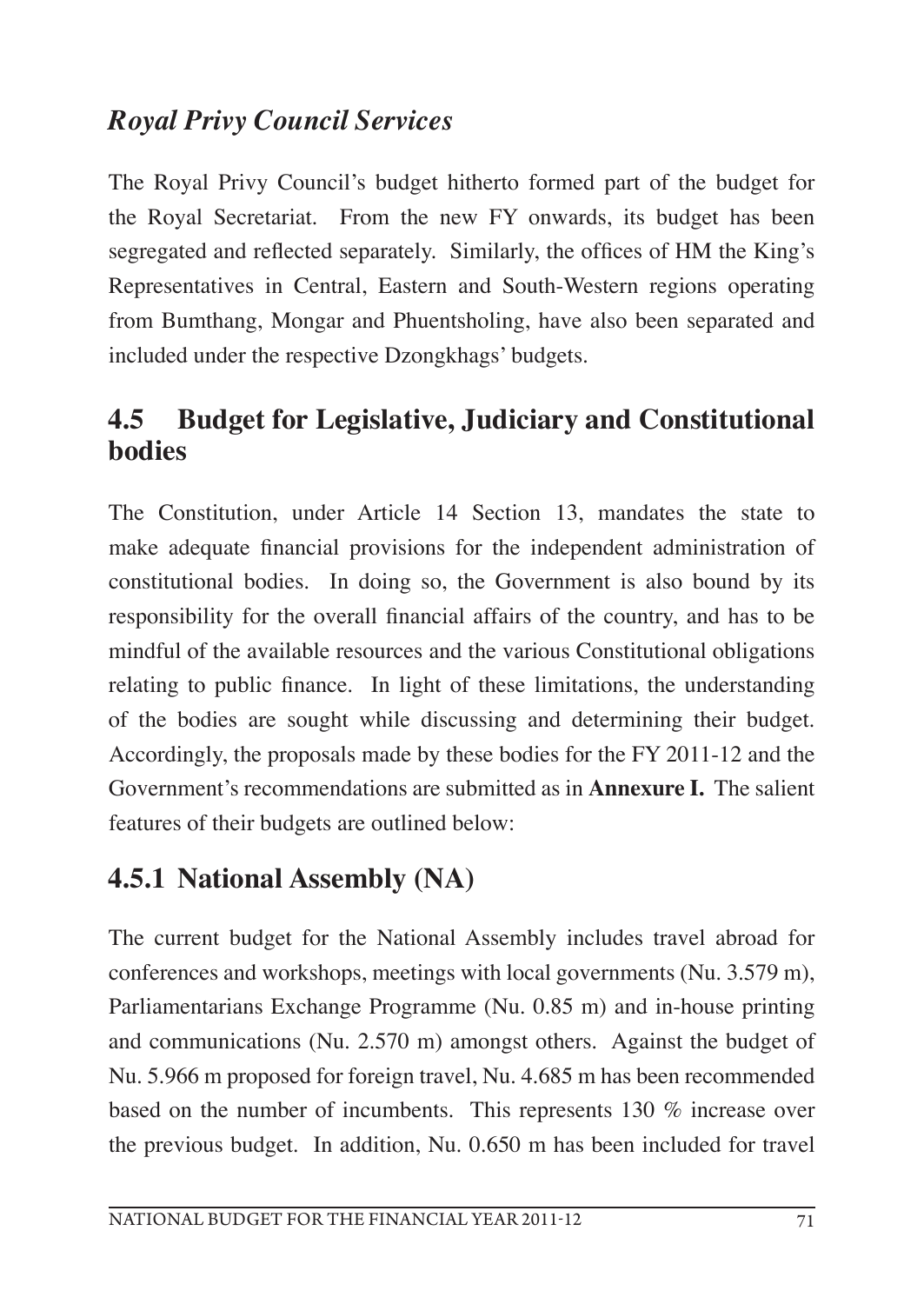outside in respect of the PAC members.

In the capital budget, generally all the proposals have been considered including provision of a bus (Nu. 2.8 m) for group travel of Parliamentarians and some provision for the parliamentarians' attachment courses (Nu. 2.00 m). The summary is shown below.

| <b>National Assembly</b> (Nu. in millions) |                 |             |  |  |  |  |
|--------------------------------------------|-----------------|-------------|--|--|--|--|
|                                            | <b>Proposed</b> | Recommended |  |  |  |  |
| Current                                    | 100.519         | 91.866      |  |  |  |  |
| Capital                                    | 19.610          | 8.425       |  |  |  |  |
| Total                                      | 120.129         | 100.291     |  |  |  |  |

# **4.5.2 National Council (NC)**

The budget for NC is primarily for normal operations including capital budget for institutional strengthening, office furniture and equipment. The NC had proposed foreign travel budget of Nu. 5.378 m against which Nu. 3.253 m has been recommended. The recommended amount represents about 20% increase from the last budget. The summary is shown below.

| <b>National Council</b> (Nu. in millions) |                 |             |  |  |  |  |
|-------------------------------------------|-----------------|-------------|--|--|--|--|
|                                           | <b>Proposed</b> | Recommended |  |  |  |  |
| Current                                   | 60.692          | 58.735      |  |  |  |  |
| Capital                                   | 5.093           | 5.023       |  |  |  |  |
| <b>Total</b>                              | 65.785          | 63.758      |  |  |  |  |

**National Council** (Nu. in millions)

# **4.5.3 Anti-Corruption Commission**

The major components of the capital budget are the construction of office building (GoI Nu. 18 m), construction of sub-station for the power supply (RGoB Nu. 4.5 m) and HRD support for good governance (SDC Nu. 15.390 m). The recommended capital budget is higher than the proposed amount due to the spill-over construction works. The slightly higher amount under the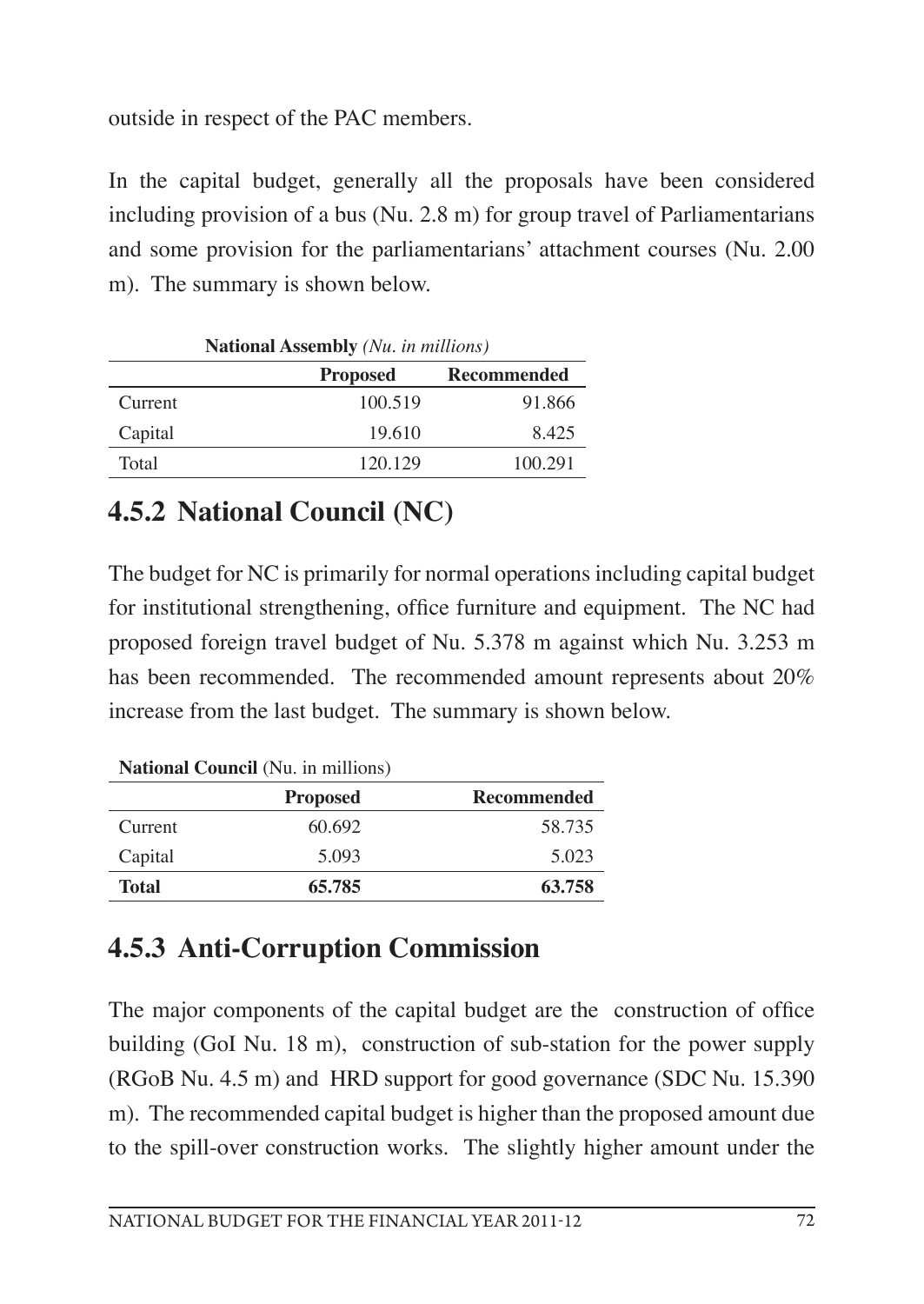current expenditure budget is due to the incorporation of the provisions for new appointments which they had not included. Their budget is as presented below:

| Anu Corruption Commission (190, in minions) |                 |                    |  |  |  |
|---------------------------------------------|-----------------|--------------------|--|--|--|
|                                             | <b>Proposed</b> | <b>Recommended</b> |  |  |  |
| Current                                     | 30.245          | 30.975             |  |  |  |
| Capital                                     | 25.740          | 40.740             |  |  |  |
| <b>Total</b>                                | 55.985          | 71.715             |  |  |  |

**Anti Corruption Commission** (Nu. in millions)

#### **4.5.4 Election Commission (EC)**

For conducting both the by-elections and the remaining local government elections, the EC had proposed a budget of Nu. 66.45 m. Since the use of the budget is contingent upon those elections being held, the provisions have been kept under General Reserves to be made available as and when required. The difference in the current expenditure proposals is due to this arrangement. Further, the portion of the budget related to Dzongkhag Election Offices proposed by the EC has been deducted since it was already included in the respective Dzongkhag budgets.

A budget of Nu. 20 m has been kept for the construction of office building in Thimphu under GoI funding. The EC had proposed Nu. 3 m for the designing of office buildings to be constructed in each of the twenty Dzongkhags, Nu. 20 m for procurement of bio-metric equipment for voter registration, and Nu. 7 m for procurement of vehicles for each of the twenty Dzongkhag Election Officers. The first two have not been recommended as they were not considered by the National Assembly in the last budget also. The vehicles have not been recommended as other Sector Officers in the Dzongkhags are also not provided with dedicated vehicles. Their budget summary is as in the table below: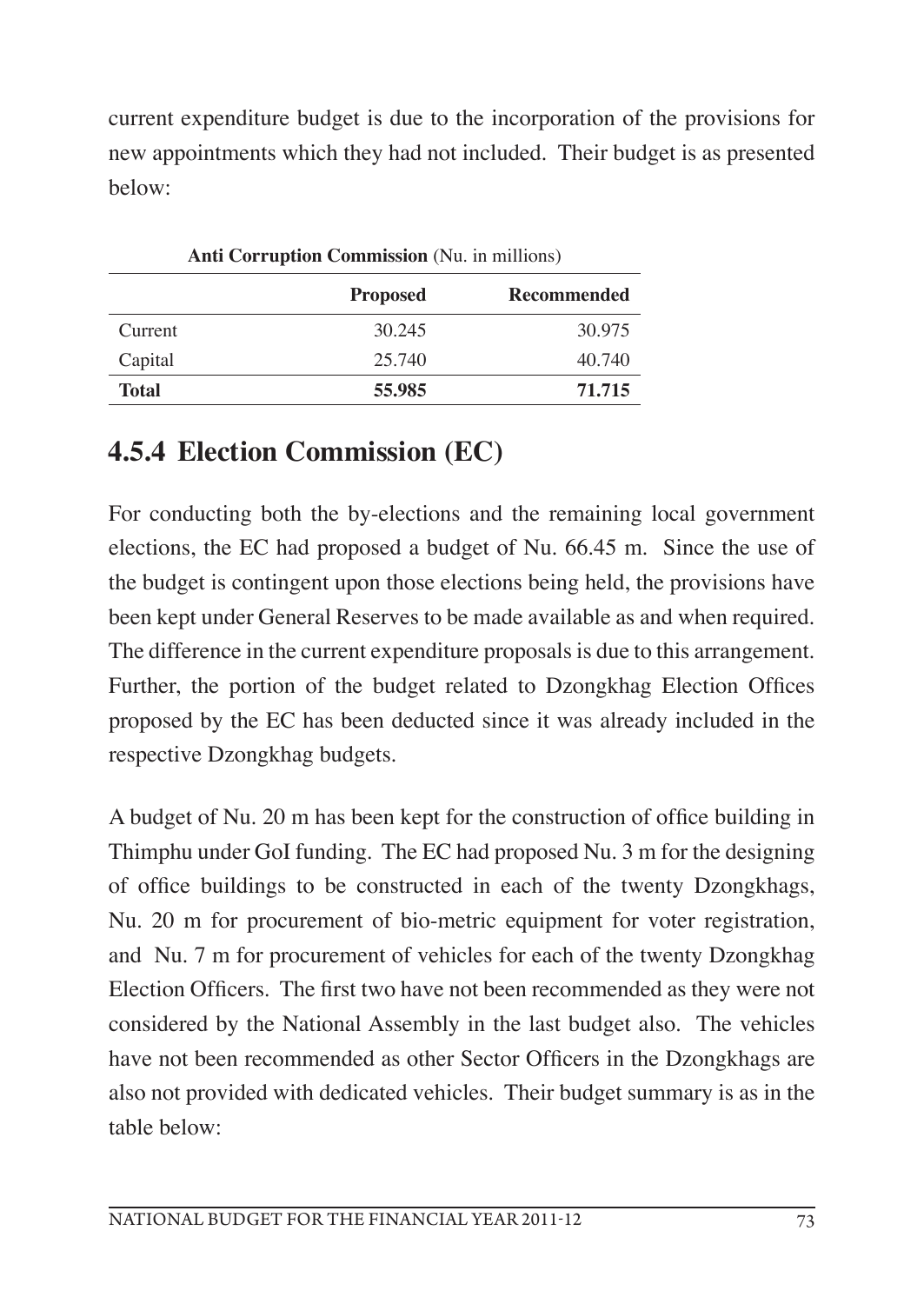|              | <b>Election Commission</b> (Nu. in millions) |             |  |  |
|--------------|----------------------------------------------|-------------|--|--|
|              | As proposed                                  | Recommended |  |  |
| Current      | 127.958                                      | 41.134      |  |  |
| Capital      | 66.214                                       | 35.760      |  |  |
| <b>Total</b> | 194.172                                      | 76.894      |  |  |

# **4.5.5 Judiciary**

The budget estimates for FY 2011-12 under Judiciary includes the constructions of Supreme Court building, of the Dzongkhag Courts and Dungkhag Court buildings and the construction of residences for the Dangpons. The budget provision in HRD includes that for peer exchange programmes.

Of the Nu. 39 m proposed for construction of three Dangpons' offices, a budget of Nu. 27 m has been included, viz. in Pema Gatshel and in Lhuentse. Similarly, from the proposed five Dangpons' residence construction for Nu. 24.741 m, three constructions (Dorokha, Thimshing and Panbang) have been included with a budget of Nu. 15.563 m. In addition, a budget of Nu. 10.2 m has been kept for completing the constructions of Dangpon's residence at Tashigang, Samdub Chheoling, Jomotsangkha and Nganglam.

As per the provisions of the Judicial Services Act, Bhutan National Legal Institute has been established for imparting training to in-service judicial personnel. For conducting pre-service legal education, the work on establishment of the Royal Institute of Law has been initiated. For these two institutions, a budget of Nu. 6.59 m has been kept. Further, Nu. 5 m has been kept for hosting the next SAARC Law conference in Bhutan. It may also be of interest to the Honourable Members that a provision of Nu.0.200 m has also been kept to provide legal aid to indigent accused. The summary is given in the table below.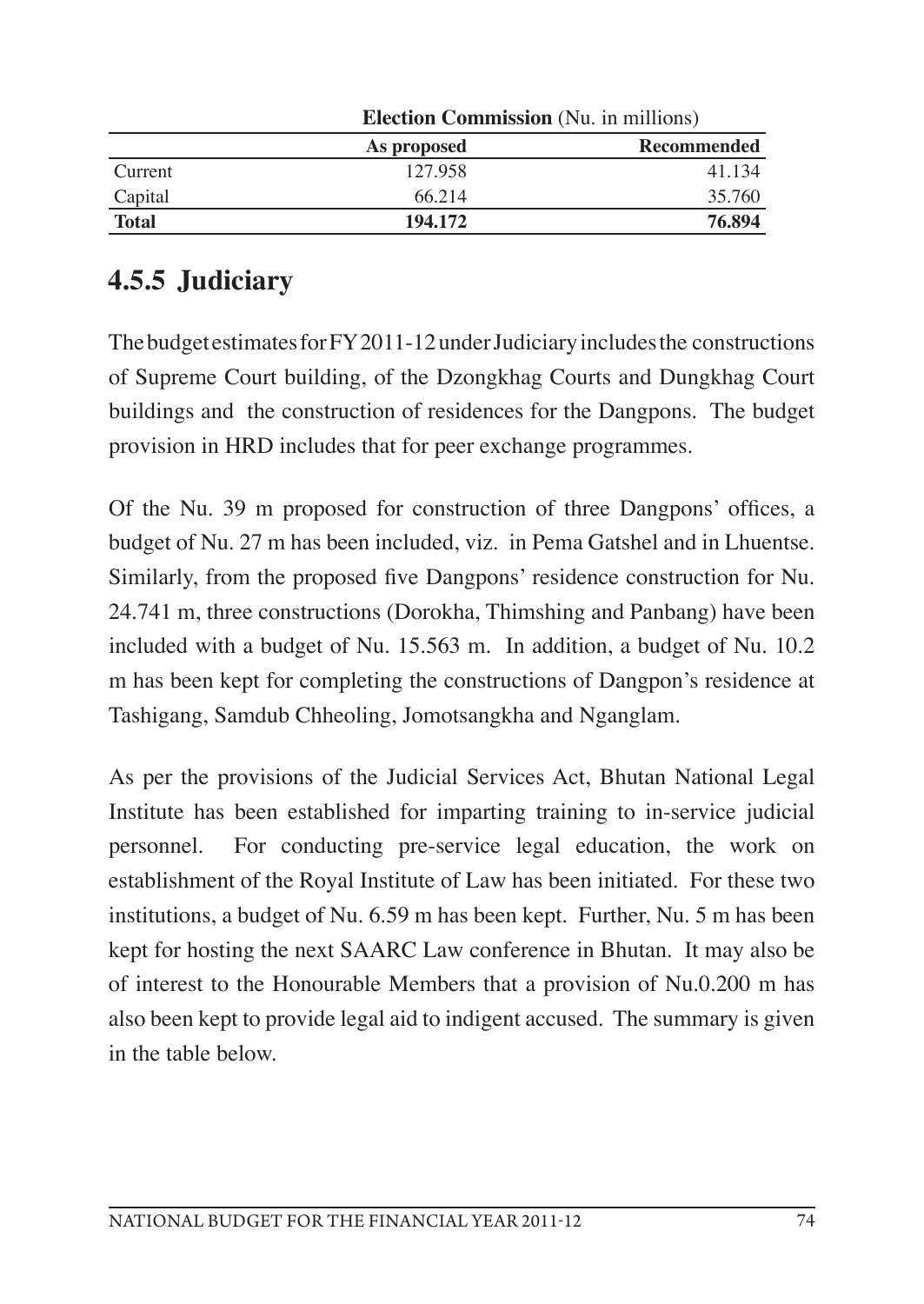| <b>JUGICIALY</b> ( <i>INU. In millions</i> ) |             |                    |  |  |
|----------------------------------------------|-------------|--------------------|--|--|
|                                              | As proposed | <b>Recommended</b> |  |  |
| Current                                      | 227.557     | 187.754            |  |  |
| Capital                                      | 341.781     | 235,076            |  |  |
| <b>Total</b>                                 | 569.338     | 422.830            |  |  |

 $\overline{J}$ **Judiciary** *(Nu. in millions)* 

# **4.5.6 Royal Audit Authority (RAA)**

The major component of the capital budget is for construction of Regional Training Centre at Tsirang and procurement of computers and office equipment. The training centre is intended to cater to the needs of the RAA as well as to the needs of other organisations and the financial institutions. From the estimated cost of Nu. 152 m, the GoI has committed Nu. 43 m, of which Nu. 30.83 m is proposed in the new budget. The summary is as shown below.

| <b>Royal Audit Authority</b> (Nu. in millions) |                 |                    |  |  |
|------------------------------------------------|-----------------|--------------------|--|--|
|                                                | <b>Proposed</b> | <b>Recommended</b> |  |  |
| Current                                        | 101.713         | 104.552            |  |  |
| Capital                                        | 42.094          | 34.294             |  |  |
| <b>Total</b>                                   | 143.807         | 138.846            |  |  |

# **4.5.7 Royal Civil Service Commission**

The capital budget for HRD includes the Netherlands funding of Nu. 60 m, postgraduate scholarship under GoI funding of Nu. 25 m, and Nehru-Wangchuck fellowship of Nu. 10 m. The RCSC is spearheading the establishment of the Royal Institute of Strategic Studies for which a budget of Nu. 6 m has been kept. The proposal of Nu. 20 m for management development programme has been kept in abeyance to be included as and when source of funds is identified. The summary is as given below.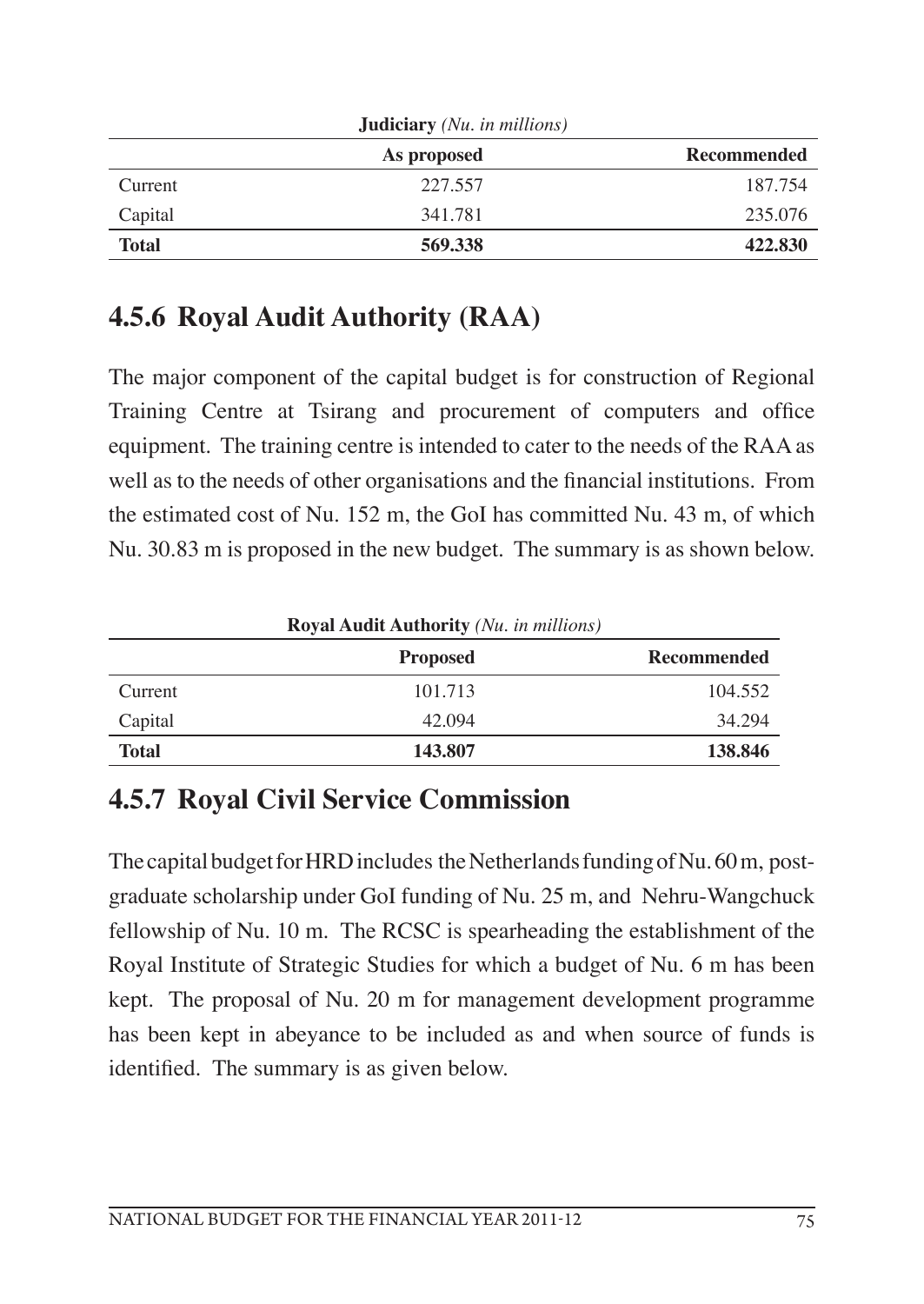| $\bf{R}$     |                 |             |  |  |
|--------------|-----------------|-------------|--|--|
|              | <b>Proposed</b> | Recommended |  |  |
| Current      | 32.014          | 32.404      |  |  |
| Capital      | 134.720         | 107.250     |  |  |
| <b>Total</b> | 166.734         | 139.654     |  |  |

**RCSC** *(Nu. in millions)*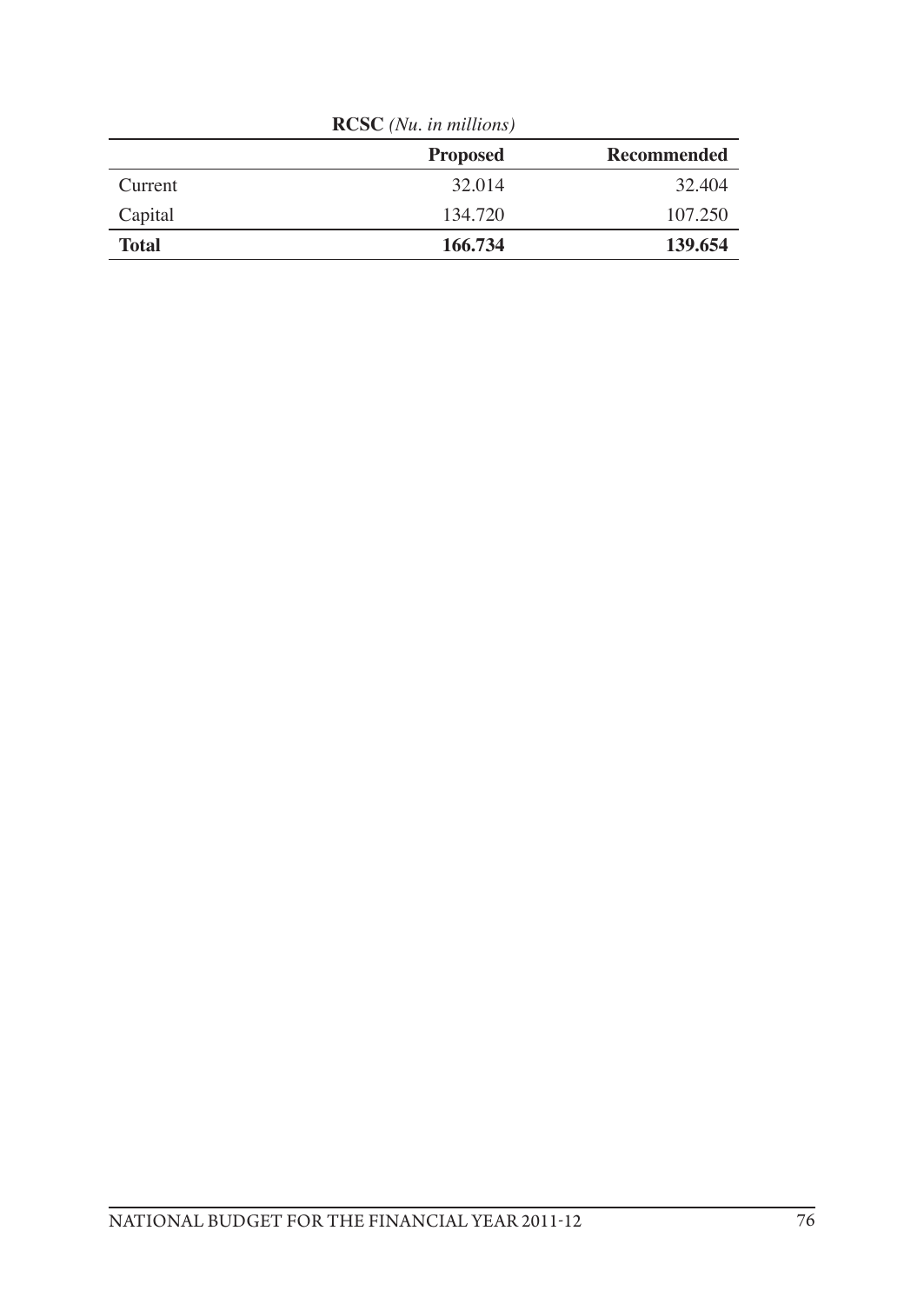# **CHAPTER V: TAX MEASURES**

Let me now turn to a subject which is fresh on our minds, and that is the revenue enhancement measures presented here in the last summer session. I need not detail the sequence of events that took place thereafter.

In this session, the Government takes the opportunity to propose some revision in the tax rates of certain items. However, this is very limited in scope as compared to the last proposal. As the Honourable Members will see from the list of items proposed, they are mainly proposed from the social and environmental perspectives. It will nevertheless bring about some additional revenue as well. They are the following:

- 1) Alcohol;
- 2) Vehicles;
- 3) Spare parts of vehicles and machineries;
- 4) Packaged fruit juices; and
- 5) Precious metals.

## 1. **Alcohol**

The Health Ministry has shown that over hundreds of our people die of alcohol-related diseases every year. Alcohol abuse is one of the main reasons for increased incidence of lifestyle diseases in our country. Treatment is highly expensive at Nu. 122,000 per patient as mentioned by the Honourable Minister for Health, and has a huge bearing on the national exchequer. While there exist currently taxes on alcohol and alcohol products, they are not sufficiently high to discourage consumption. Therefore, the Parliament may like to consider an increase in the taxes on alcohol products.

Excise Duty rates on locally manufactured alcohol are presently levied at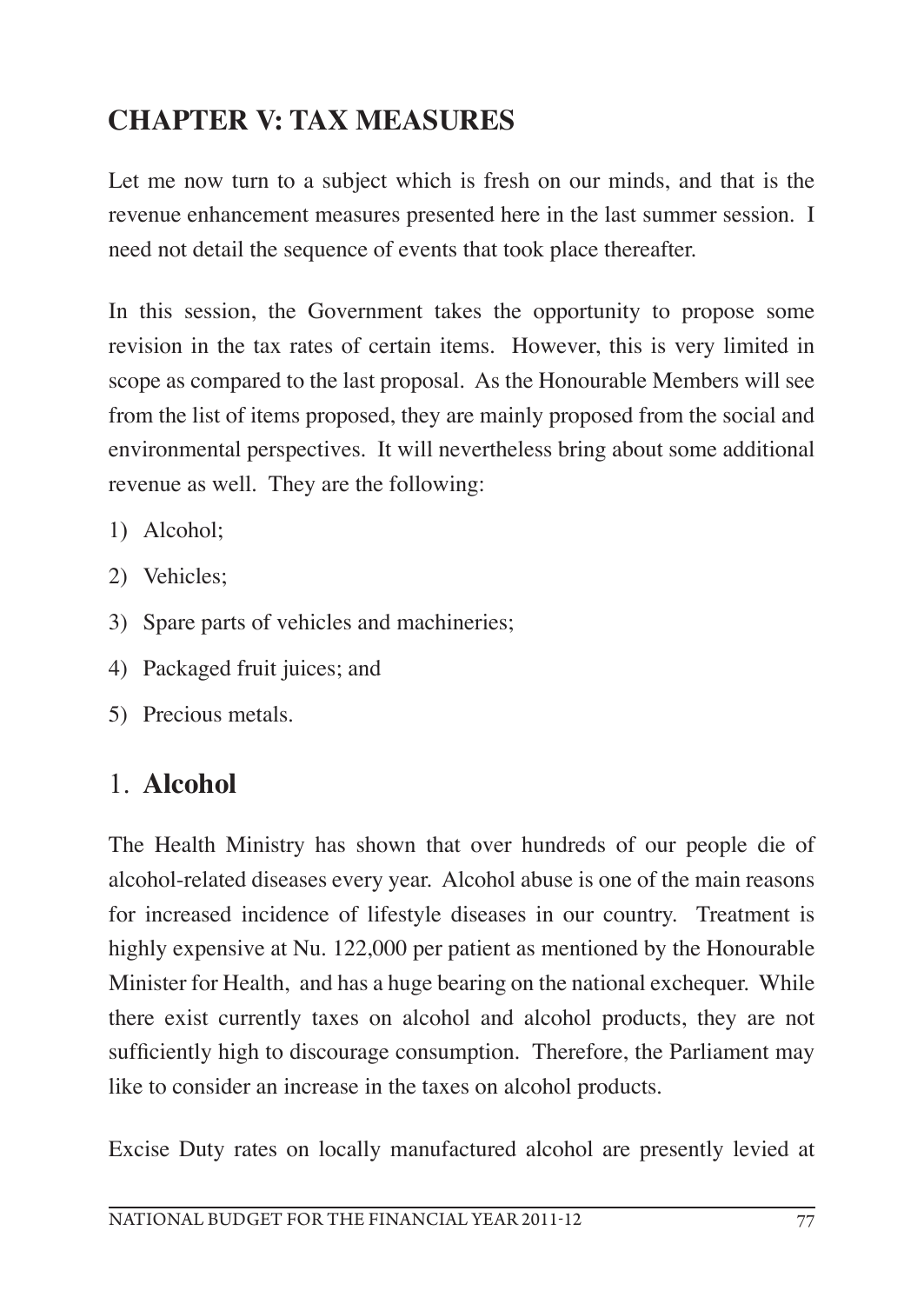rates ranging from 20% to 60% depending on the brand. While increasing these rates, we also propose to categorise the brands to three groups namely, i) Superior Brand; ii) Medium Brand; and iii) Other Types of Alcohol, so that no separate duty has to be fixed whenever a new brand is introduced. It is proposed to levy the revised duty,  $\sim \omega$  30% for superior brand,  $\omega$  60% on medium brand and @ 75% on all other types of alcohol. Sales Tax is applicable on imported liquor, on imported beer and on domestic beer at the rate of 50 %. It is proposed to be raised to 100%. With the Customs Duty of 100%, the total taxes for domestic-produced beer will become 100% and for imported beer 200%. The following **table** indicates the existing rates and the proposed rates:

|                  |                                      | <b>EXISTING</b>                 |                      |                                |                             | <b>PROPOSED REVISION</b> |                      |                             |  |
|------------------|--------------------------------------|---------------------------------|----------------------|--------------------------------|-----------------------------|--------------------------|----------------------|-----------------------------|--|
|                  | <b>ST</b><br>Rate<br>$\mathscr{G}_o$ | CD<br>Rate<br>$\left(\%\right)$ | ED<br>Rate<br>$(\%)$ | <b>Total</b><br>Rate<br>$(\%)$ | <b>ST</b><br>Rate<br>$(\%)$ | CD<br>Rate<br>$(\%)$     | ED<br>Rate<br>$(\%)$ | <b>Total Rate</b><br>$(\%)$ |  |
| <b>ALCOHOL</b>   |                                      |                                 |                      |                                |                             |                          |                      |                             |  |
| (A) Spirits/wine |                                      |                                 |                      |                                |                             |                          |                      |                             |  |
| Domestic         |                                      |                                 | $20-60$              | $20-60$                        |                             |                          | $30 - 75$            | $30 - 75$                   |  |
| Imported         | 50                                   | 100                             |                      | 150                            | 100                         | 100                      |                      | 200                         |  |
| (B) Beer         |                                      |                                 |                      |                                |                             |                          |                      |                             |  |
| Domestic         | 50                                   |                                 |                      | 50                             | 100                         |                          |                      | 100                         |  |
| Imported         | 50                                   | 100                             |                      | 150                            | 100                         | 100                      |                      | 200                         |  |

It is also proposed to introduce a Brand Registration fee of Nu. 20,000 per brand per dealership license to be renewed annually.

Further, it is proposed to revise the Import Permit Fee to Nu. 30 per case, with each case containing not more than 12 litres. At present, it is at only a nominal amount of Nu. 150 per permit, irrespective of the quantity.

# **2. Vehicles**

The number of vehicles has been growing rapidly over the years. Annually, over the last five years, it has grown at an average of 5,000 vehicles per annum. The number of vehicles per person is one of the highest in Bhutan as compared to the region. Vehicles are a major cause of air pollution, besides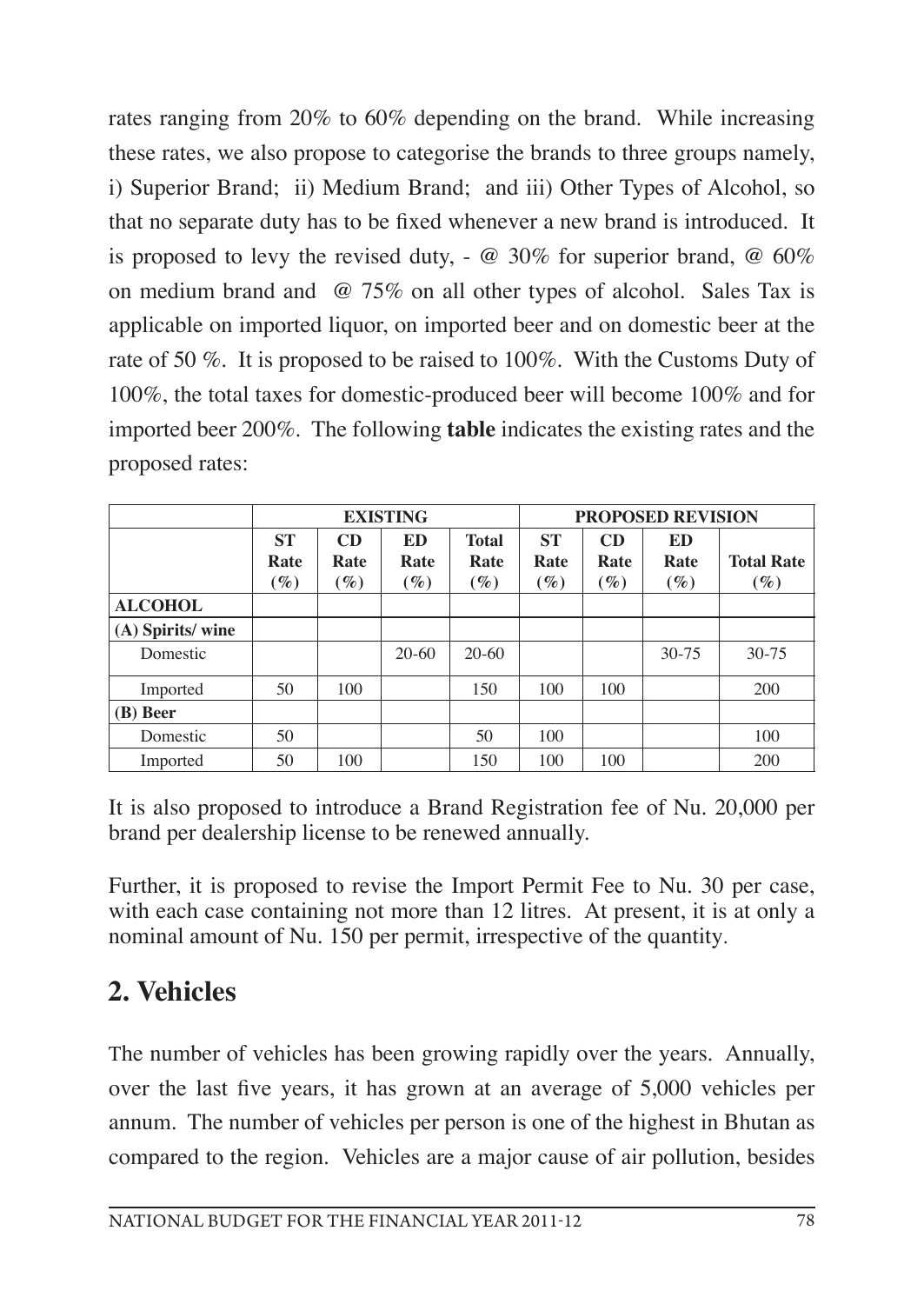the fact that it depletes valuable foreign exchange reserves. Therefore, a proposal to introduce a revision of tax on vehicles is hereby submitted as in the table below:

|                                                                                  |                             | <b>EXISTING</b>          |                             |                          | <b>PROPOSED</b>          |                              |
|----------------------------------------------------------------------------------|-----------------------------|--------------------------|-----------------------------|--------------------------|--------------------------|------------------------------|
| <b>VEHICLES</b>                                                                  | <b>ST</b><br>Rate<br>$(\%)$ | <b>CD</b> Rate<br>$(\%)$ | <b>Total Rate</b><br>$(\%)$ | <b>ST Rate</b><br>$(\%)$ | <b>CD</b> Rate<br>$(\%)$ | <b>Total</b><br>Rate $(\% )$ |
| <b>Light motor</b><br>vehicles of<br>engine capacity<br>of:<br>Up to 1,500<br>cc | 15                          | 20                       | 35                          | 20                       | 20                       | 40                           |
| $1,501$ cc to<br>2,500<br>cc                                                     | 15                          | 20                       | 35                          | 20                       | 25                       | 45                           |
| 2,501 cc and<br>above                                                            | 15                          | 20                       | 35                          | 20                       | 30                       | 50                           |
| <b>Electric</b><br>vehicles                                                      | 15                          | 20                       | 35                          | 00                       | $00\,$                   | $\bf{00}$                    |
| <b>Hybrid vehicles</b>                                                           | 15                          | 20                       | 35                          | $00\,$                   | 0 <sub>0</sub>           | 0 <sub>0</sub>               |
| <b>Motor Cycles</b><br>with engine<br>capacity                                   |                             |                          |                             |                          |                          |                              |
| Up to 250cc                                                                      | 10                          | 20                       | 30                          | 10                       | 20                       | 30                           |
| Above 250cc                                                                      | 10                          | 20                       | 30                          | 20                       | 20                       | 40                           |
| <b>Bicycle</b>                                                                   | 5                           | 10                       | 15                          | $\Omega$                 | $\theta$                 | $\bf{0}$                     |
| <b>Bicycle Tyres &amp;</b><br><b>Tubes</b>                                       | 5                           | 10                       | 15                          | $\boldsymbol{0}$         | $\overline{0}$           | $\bf{0}$                     |
| Vehicles used<br>for travelling on<br>snow; golf cars,<br>etc.                   | 15                          | 20                       | 35                          | 20                       | 30                       | 50                           |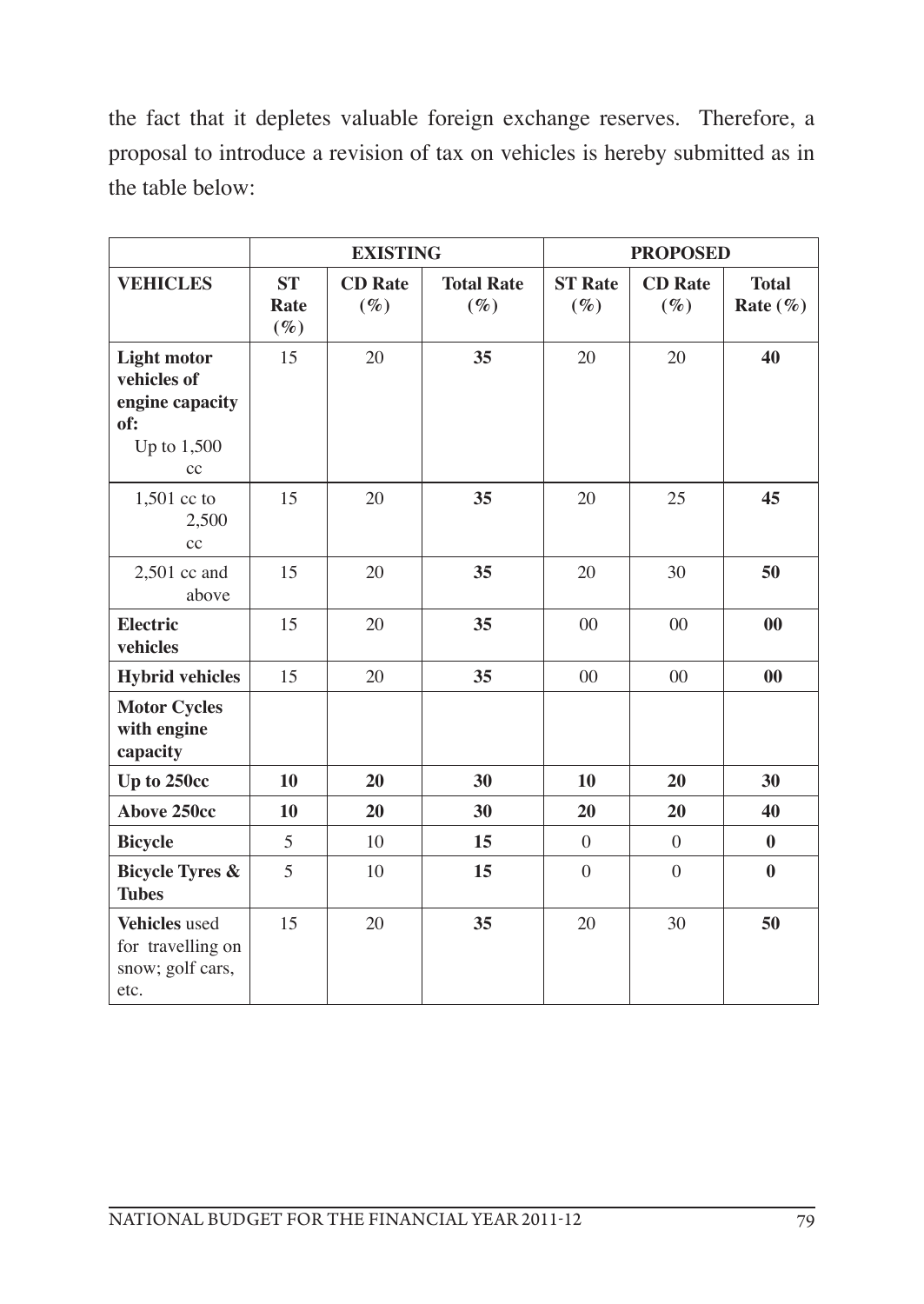In line with our environmental conservation policies, it is proposed that no tax be levied for electric cars, hybrid cars, bicycles and bicycle parts. Furthermore, the taxes on bicycle tyres and tubes are proposed to be brought down to zero from the existing rate of CD rates of 10% and ST 5%.

## 3. **Spare parts of vehicles and machineries**

Taxes on spare parts is being proposed as there are revenue leakages through wilful mis-declaration stating that the parts are for a particular machinery when they are in fact also used for common items such as vehicles. It is also suspected that the parts on which there are no taxes are being diverted outside. It is therefore proposed to levy a 10% CD and 5% ST on all spare parts of all types of machineries and vehicles.

## 4. **Packaged Fruit Juices**

Some of the packaged so called fruit juices are not only detrimental to health but also environmentally unfriendly when packed in small nonbiodegradable packages. It is therefore proposed to increase the Sales Tax on fruit juices packaged in containers of 250 ml and below from 15% to 30%. The CD, which is already at a reasonable rate of 50%, is proposed to be left unchanged.

# 5. **Precious Metals (Gold and Silver in forms of bars, ingots, biscuits, powder)**

Currently gold and silver are taxed on *ad valorem* basis and it works out to be quite high. Local artisans cannot afford to buy the metals for their production and as a result people resort to import of such items from abroad, especially statues. Therefore, to make it possible for domestic production and to protect our traditional arts and craft, the rate is proposed to be reduced by changing it to specific rates as follows: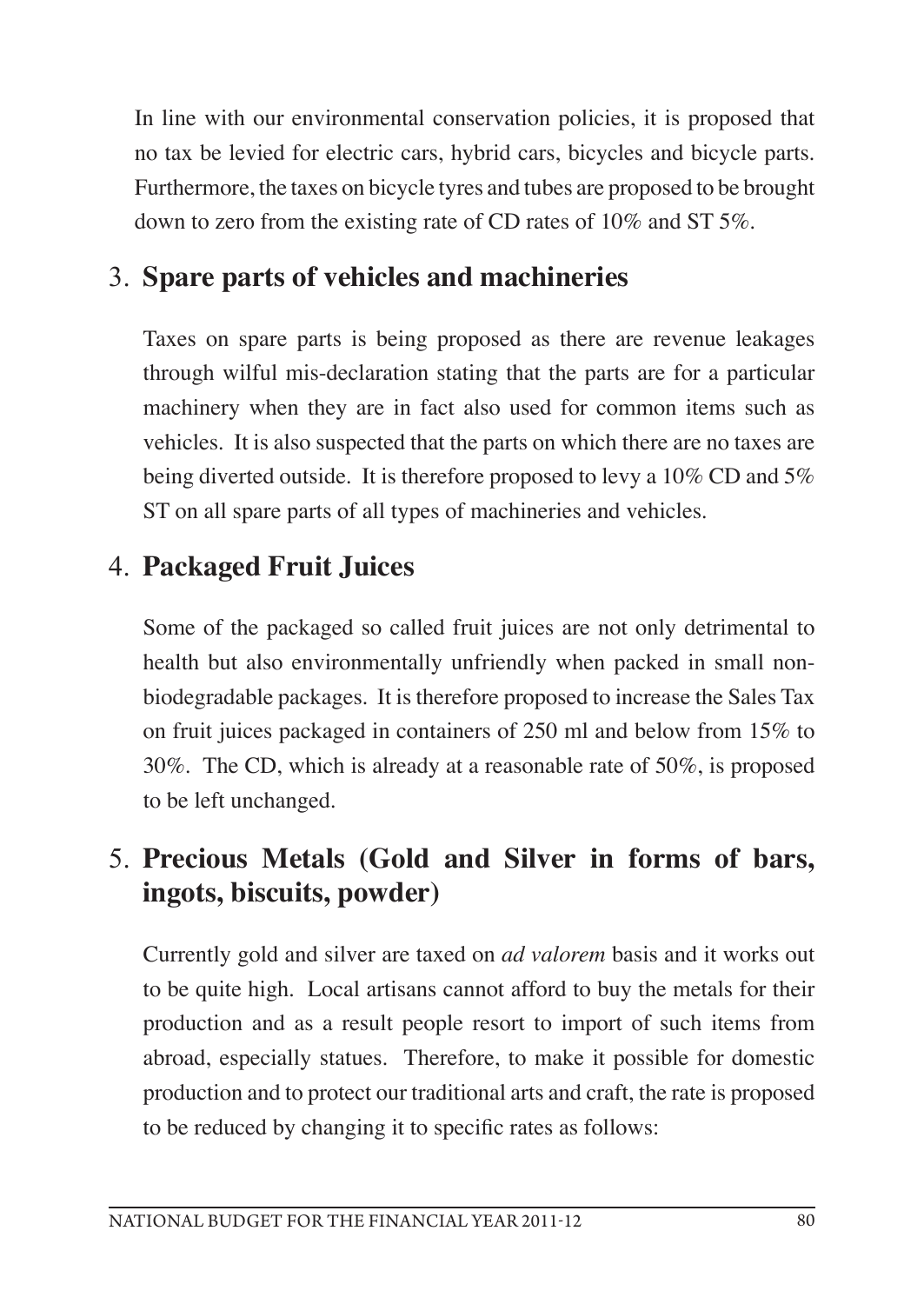**Gold**: CD of Nu. 500 per 10 grams; and ST of Nu. 500 per 10 grams from the current 30% and 10% respectively;

**Silver**: CD of Nu. 2,000 per kg of silver from the existing 30% ad valorem and ST of Nu. 1,000 per kg on silver, from the existing 10%.

For articles made **of gold and silver**, no change is proposed in the CD rate from the existing rate of 30%. However, in the case of ST for coins (other than gold coins), it is proposed to be raised to 10 % from 0% at present.

For the consideration of the House, a Bill along with the revised tax schedules has been prepared. I hope that the House will support the initiatives in the interest of the social and environmental aspects of country. Our country is known for its exemplary environmental stewardship and before the situation becomes difficult to manage, it would be prudent to act now and limit the imports and consumption of products which are damaging to our environment. Similarly, with respect to social concerns, the Honourable Members agree that alcohol is one of the most damaging consumption items in our society. It would indeed be our responsibility to discourage intakes of alcohol. In the land of GNH, it would be unconscionable to ignore how alcohol is damaging our society.

With this, I hereby submit the **Tax Revision Bill 2011** as a Money Bill to Parliament.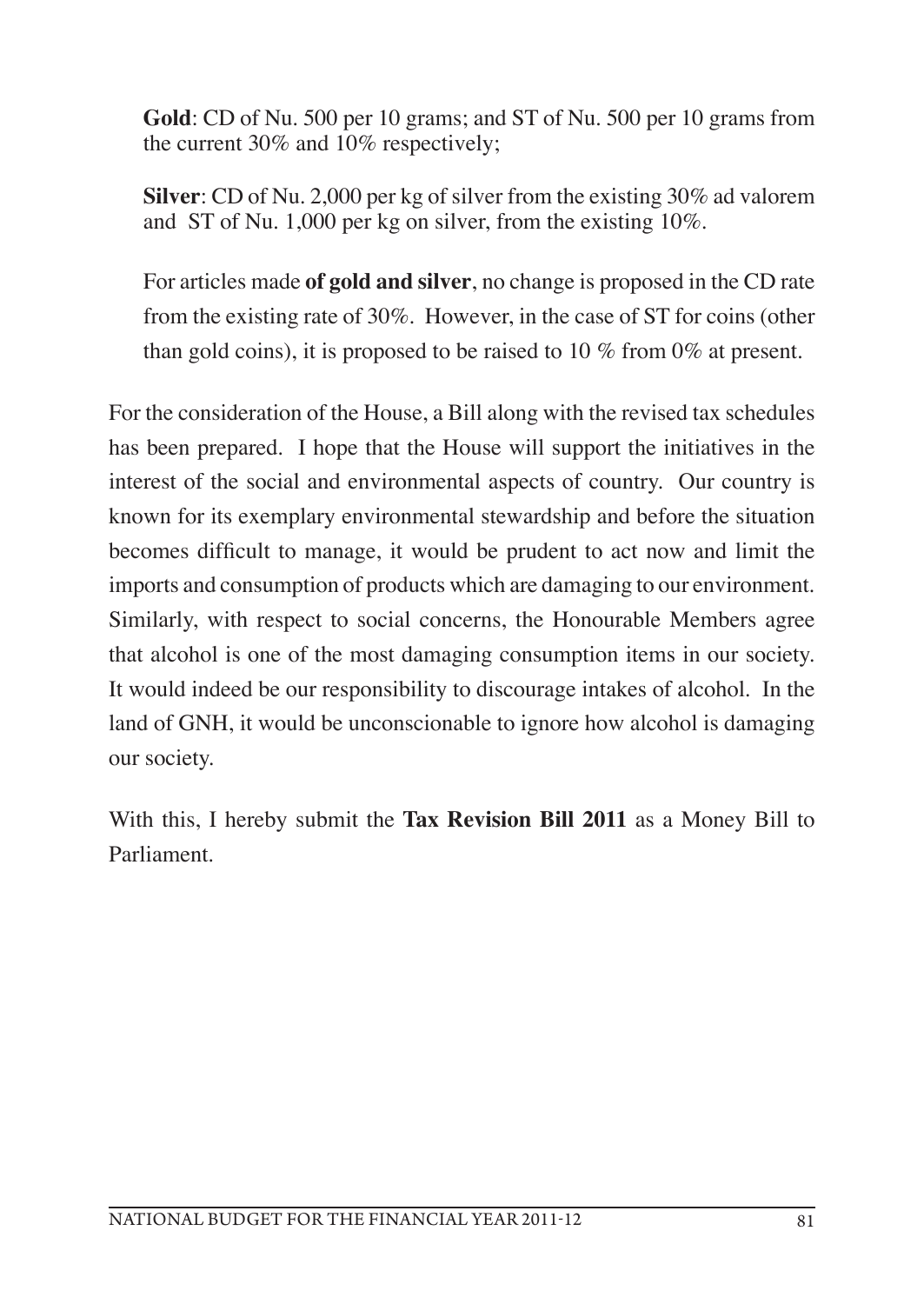# **CHAPTER VI: ECONOMIC OUTLOOK IN THE MEDIUM TERM**

Having presented the budget for the new fiscal year, it is appropriate to consider its impact and present a macro-economic outlook for the future. Therefore, I present here the projections of economic aggregates for FY 2011-12 and for the subsequent two fiscal periods, i.e. FY 2012-13 and FY 2013-14. The projections are as in *Table 6.1*.

|                              | <b>Budget Policy and Fiscal Framework Statement</b>               |            |                    |              |              |  |
|------------------------------|-------------------------------------------------------------------|------------|--------------------|--------------|--------------|--|
|                              | 2009/10                                                           | 2010/11    | 2011/12            | 2012/13      | 2013/14      |  |
|                              | Actual                                                            | Revised    | <b>Budget</b>      | Projection   | Projection   |  |
|                              |                                                                   |            | $(Nu$ in millions) |              |              |  |
| <b>Total Resources</b>       | 30,990.676                                                        |            |                    |              |              |  |
| (Domestic Revenue + Grants)  |                                                                   | 30,549.658 | 32,546.035         | 24,844.710   | 26,261.740   |  |
| <b>Domestic Revenue</b>      | 15,638.434                                                        | 16,962.551 | 18,606.980         | 18,825.050   | 19,249.910   |  |
| <b>Tax Revenue</b>           | 9,655.781                                                         | 11,097.886 | 12,857.021         | 12,955.143   | 13,112.220   |  |
| Non-tax Revenue              | 5,982.653                                                         | 5,864.665  | 5,749.959          | 5,869.907    | 6,137.690    |  |
| <b>Grants</b>                | 11,118.877                                                        | 13,313.995 | 13,859.122         | 5871.32      | 7,011.830    |  |
| <b>Project-tied Grants</b>   | 9,149.551                                                         | 11,430.201 | 11,958.382         | 4269.62      | 5,472.930    |  |
| India                        | 5.906.388                                                         | 7.861.469  | 8.894.098          | 1408.63      | 4,050.000    |  |
| Others                       | 3,243.163                                                         | 3.568.732  | 3.064.284          | 2,860.990    | 1,422.930    |  |
| <b>Programme Grants</b>      | 1,969.326                                                         | 1,883.794  | 1,900.740          | 1,601.700    | 1,538.900    |  |
| India                        | 1,400,000                                                         | 1,400,000  | 1,400,000          | 1,400,000    | 1,400.000    |  |
| Others                       | 569.326                                                           | 483.794    | 500.740            | 201.700      | 138.900      |  |
| <b>Other Receipts</b>        | 4,233.365                                                         | 273.112    | 79.933             | 0.000        | 0.000        |  |
| Outlay                       |                                                                   |            |                    |              |              |  |
| $(Total Exp. + Net Lending)$ | 29,888.990<br>34,196.615<br>31,616.570<br>37,923.257<br>28,635.90 |            |                    |              |              |  |
| <b>Total Expenditure</b>     | 25,831.827                                                        | 35,073.084 | 38,020.166         | 29,727.33    | 33,504.940   |  |
| <b>Current Expenditure</b>   | 12,902.684                                                        | 15,772.269 | 17,185.309         | 18,945.830   | 18,657.040   |  |
| o/w interest on Tala loans   | 1,395.200                                                         | 1,395.200  | 1,395.200          | 1,395.200    | 1,395.200    |  |
| Capital Expenditure          | 12,929.143                                                        | 19,300.815 | 20,834.857         | 10,781.5     | 14,847.900   |  |
| <b>Net Lending</b>           | $-400.374$                                                        | $-876.469$ | $-96.909$          | $-1,091.440$ | $-1,888.370$ |  |
| Advance/Suspense (net)       | 334.728                                                           | 0.000      | 0.000              | 0.000        | 0.000        |  |

#### **Table 6.1: Fiscal Projections**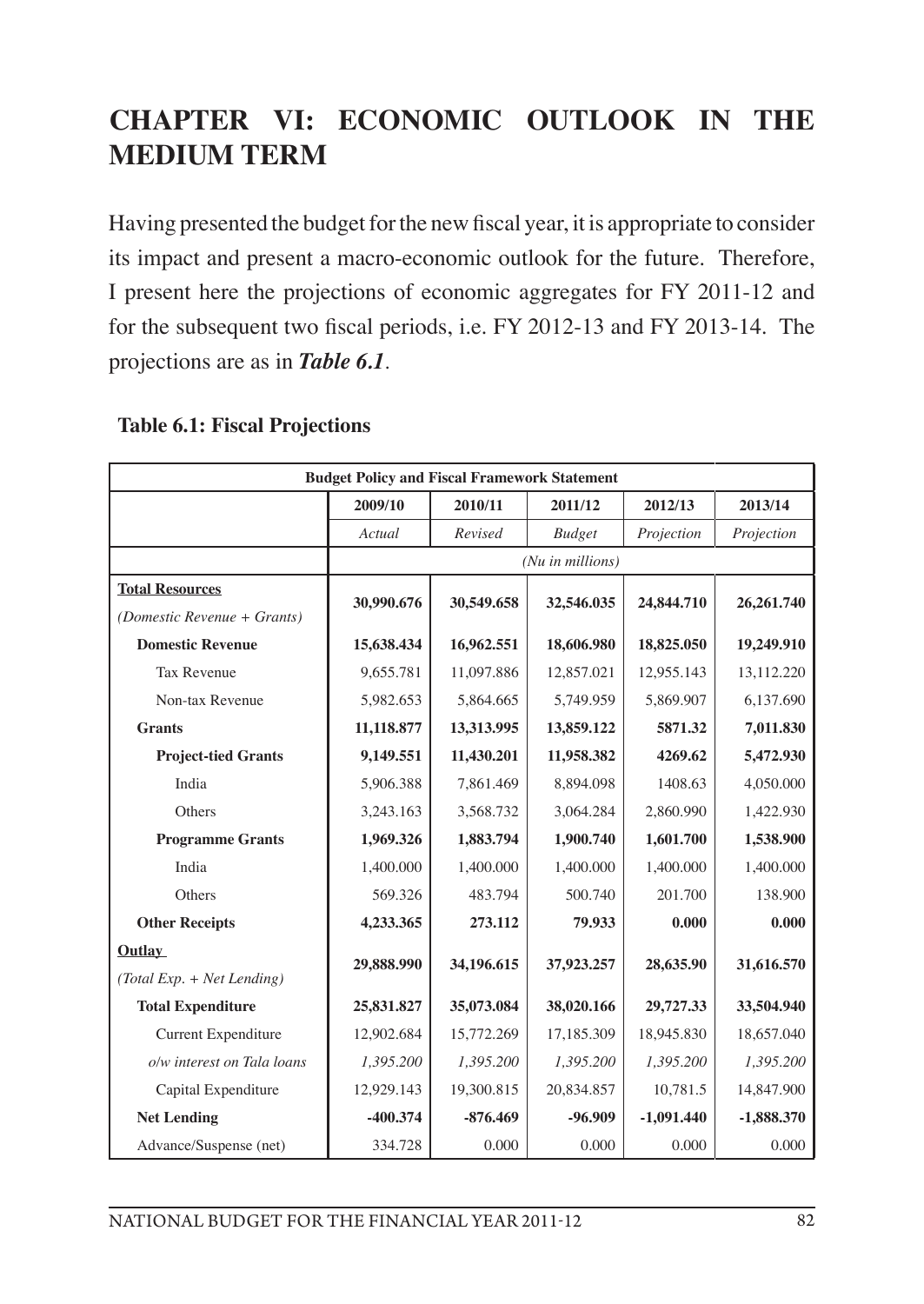|                               | <b>Budget Policy and Fiscal Framework Statement</b> |              |                    |            |              |  |
|-------------------------------|-----------------------------------------------------|--------------|--------------------|------------|--------------|--|
|                               | 2009/10                                             | 2010/11      | 2011/12            | 2012/13    | 2013/14      |  |
|                               | Actual                                              | Revised      | <b>Budget</b>      | Projection | Projection   |  |
|                               |                                                     |              | (Nu in millions)   |            |              |  |
| <b>Other Payments</b>         | 4,122.809                                           | 0.000        | 0.000              | 0.000      | 0.000        |  |
| <b>Fiscal Balance</b>         | 1,101.686                                           | $-3,646,957$ | $-5.377.222$       | -3.939.520 | $-5.354.830$ |  |
| <b>Financing</b>              | $-1,101.686$                                        | 3,646.957    | 5,377.222          | 3,939.520  | 5,354.830    |  |
| <b>Borrowing</b>              | 2,817.511                                           | 3,106.369    | 2,403.196          | 2,622.460  | 733.030      |  |
| Internal                      | 497.513                                             | 0.000        | 0.000              | 0.000      | 0.000        |  |
| External                      | 2,319.998                                           | 3,106.369    | 2,403.196          | 2,622.460  | 733.030      |  |
| <b>Repayment</b>              | 2,735.525                                           | 2,348.059    | 2,353.410          | 2,535.903  | 2,768.993    |  |
| Internal                      | 672.815                                             | 175.303      | 175.303            | 175.303    | 175.303      |  |
| External                      | 2,062.710                                           | 2,172.756    | 2,178.107          | 2,360.600  | 2,593.690    |  |
| <b>Resource Gap</b>           | 1,183.672                                           | $-2,888.647$ | $-5,327.436$       | -3,852.960 | -7,390.793   |  |
|                               |                                                     |              | (% of Nominal GDP) |            |              |  |
| <b>Total Resources</b>        | 46.61                                               | 40.36        | 38.56              | 25.75      | 23.67        |  |
| <b>Total Expenditure</b>      | 38.85                                               | 46.34        | 45.04              | 31.00      | 30.20        |  |
| <b>Fiscal Balance</b>         | 1.66                                                | $-4.82$      | $-6.37$            | $-4.11$    | $-4.83$      |  |
| Resource Gap                  | 1.78                                                | $-3.82$      | $-6.31$            | $-4.02$    | $-6.66$      |  |
|                               | <b>Memorandum Items:</b>                            |              |                    |            |              |  |
|                               | Actual                                              | Revised*     | <b>Budget</b>      | Projection | Projection   |  |
| <b>Total Outstanding Debt</b> | 36,788.480                                          | 42,912.340   | 55,721.730         | 67,712.930 | 79,472.320   |  |
| % of nominal GDP              | 55.33                                               | 56.69        | 66.02              | 70.61      | 71.63        |  |
| <b>Internal Debt</b>          | 1,051.820                                           | 876.510      | 701.210            | 525.910    | 350.610      |  |
| <b>External Debt</b>          | 35,736.670                                          | 42,035.830   | 55,020.520         | 67,187.020 | 79,121.720   |  |
| % of total debt               | 97.14                                               | 97.96        | 98.74              | 99.22      | 99.56        |  |
| % of GDP                      | 53.74                                               | 55.54        | 65.19              | 70.06      | 71.31        |  |
| $\%$ y-o-y change             | 6.58                                                | 17.63        | 30.89              | 22.11      | 17.76        |  |
| o/w hydropower debt           | 22,294.500                                          | 25,378.800   | 33,306.620         | 42,796.510 | 53,870.670   |  |
| % of external debt            | 62.39                                               | 60.37        | 60.54              | 63.69      | 68.09        |  |
| % of GDP                      | 33.53                                               | 33.53        | 39.46              | 44.63      | 48.55        |  |
| <b>Total Debt Service *</b>   | 4,478.710                                           | 4,208.460    | 4,255.190          | 4,547.850  | 5,790.620    |  |
| o/w external debt service     | 3,735.790                                           | 3,975.310    | 4,031.680          | 4,333.980  | 5,586.390    |  |
| <b>Debt Service Ratio **</b>  | 13.06                                               | 13.62        | 13.43              | 13.94      | 16.91        |  |
| Nominal GDP                   | 66,494.820                                          | 75,690.510   | 84,399.860         | 95.898.330 | 110,948.910  |  |
| <b>Real GDP Growth Rate</b>   | 8.73                                                | 8.11         | 6.45               | 8.50       | 10.50        |  |

*Note :*

 *\* As on March 31st, 20111; \*\* Total Debt Service = Interest Payment + Principle(repayment);*

 *\*\*\* Debt Service Ratio = (External Debt service/ Exports of Goods and Services);* 

 *(-) Data not Available*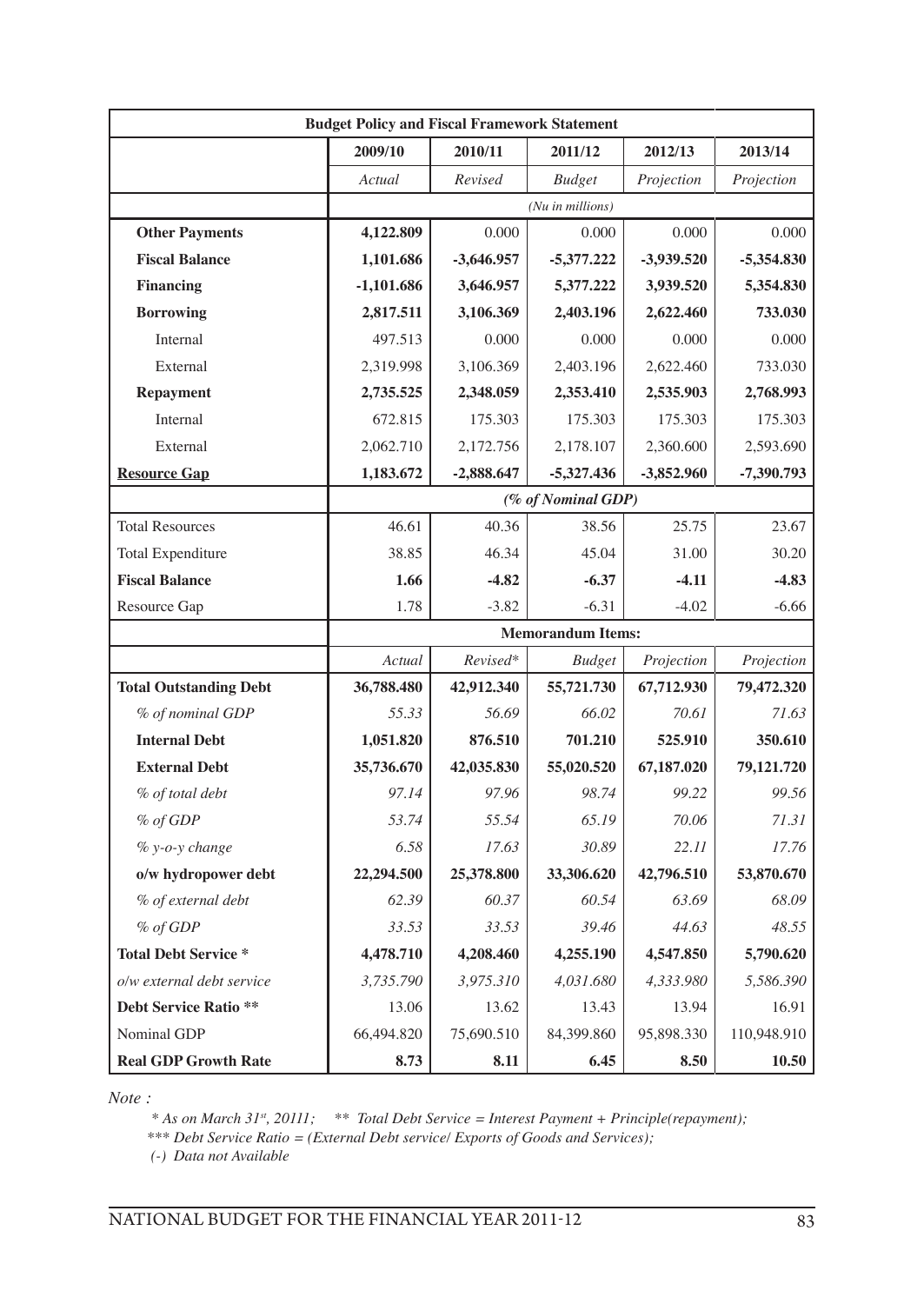#### **6.1 Economic Growth**

Bhutan continues to enjoy a stable macroeconomic environment. The economy is estimated to grow in real terms by 8.1 % in FY 2010-11 and by 6.5 % in FY 2011-12. The relatively slower growth projected in FY 2011-12 is influenced by the slower projected growth rate in the electricity and the construction sectors. The Kuri-Gongri and the Sunkosh HP projects were earlier projected to start from FY 2011-12, which are being rescheduled. Further, the Chamkharchhu, Kholongchhu, Amochhu and Bunakha HP projects are to start from the end of 2012 instead of 2011.

The GDP growth in FY 2012-13 and FY 2013-14 is projected at 8.5% and 10.5% respectively. These rates, as per the National Statistics Bureau, take into account the start of construction of key hydro-power projects sequenced over these years. This sector is projected to grow by an estimated 13.0 % and 19.0 % over FY 2012-13 and FY 2013-14. In addition, the tourism sector is also expected to play a major role in economic growth in the medium term if the present trend of increasing number of tourists and tourism receipts continues.

#### **6.2 Inflation**

The twelve-month inflation rate was 9.64 % as of the quarter ending March  $31<sup>st</sup>2011$  according to the NSB. These were driven by food and fuel prices in India as our domestic prices depend on price movements in the economy of our largest bilateral trading partner, India. The rates in future will continue to be dictated by price movement there.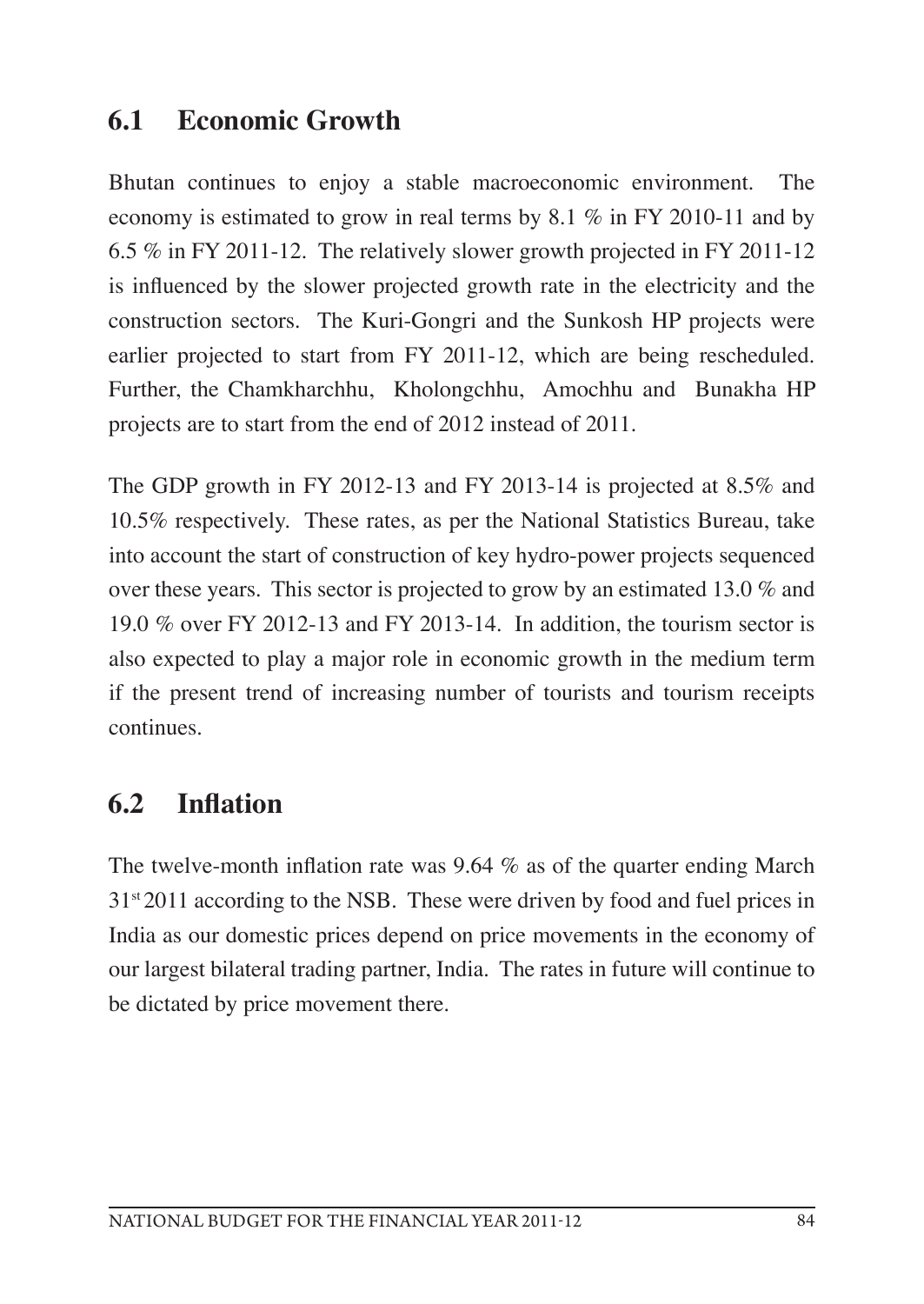### **6.3 Employment**

The Government places great emphasis on providing gainful employment to all Bhutanese. A drop in unemployment rate by 0.7 % point from 4.0 % at the beginning to 3.3 % halfway through the Government's tenure bears evidence to this commitment. This has been possible despite the growing number of job seekers entering the workforce. The focus and expectation now is to ensure that this momentum is maintained in order to achieve the target of 2.5 % unemployment rate by the end of 2013. With the efforts of the Government in providing the necessary skills to the youth through the upscaling of the VTIs, introduction of several other development programmes, together with the numerous hydro-power projects, the employment situation should improve further.

### **6.4 Fiscal Projections**

The Royal Government's commitment to a systematic and effective public expenditure management framework has realised important milestones. The application of the *Budget Policy and Fiscal Framework Statement* (BPFFS) to set policy objectives; the *Multi-Year Rolling Budgets* (MYRB) for effective allocation of public resources; and, the *Public Expenditure Management System* for efficient use of public resources and real-time reporting have helped in the management of public finances on a sound basis. Based on these, fiscal aggregates have been projected.

The Royal Government is guided by prudent fiscal policies encapsulated in the *Constitution* and the *Public Finance Act* of *2007*. Two key stipulations are to meet all current expenditure from internal resources and to maintain fiscal deficit at a sustainable level of GDP. Guided by such explicit mandates, the Ministry of Finance has projected the major fiscal parameters in the medium term as follows: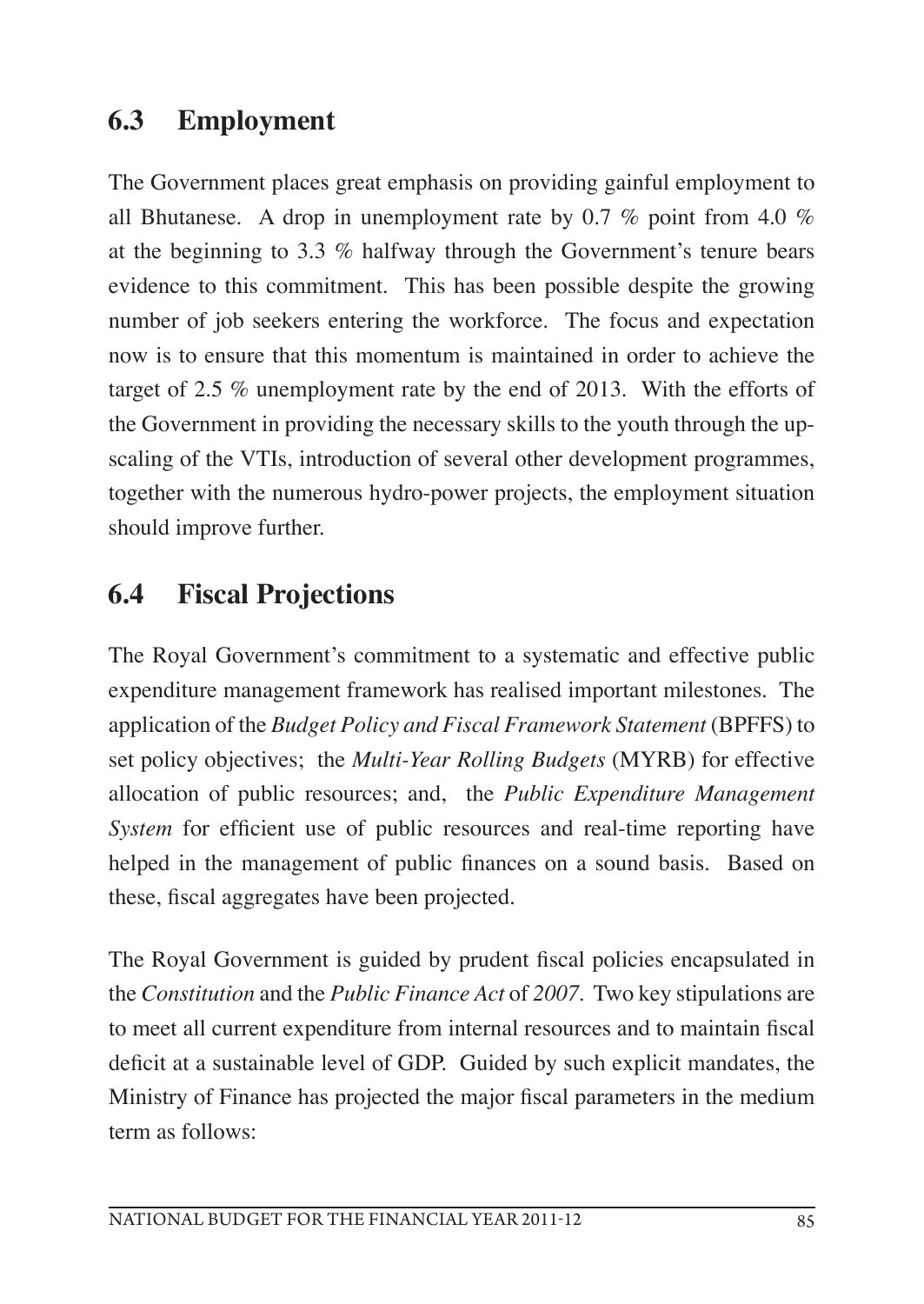#### **6.4.1 Domestic Revenue and External Grant Assistance**

Based on actual figures in FY 2008-09 and FY 2009-10, and the revised figures for FY 2010-11, internal revenue has been growing on average by 9.8 % annually. The growth rate has surpassed the initial Tenth Five Year Plan projections, which assumed revenue to grow by just 6.0% on average during the first three years. For the projection period, revenue is expected to grow at much lower rates of 1.2  $\%$  and 2.3  $\%$  in FY 2012-13 and FY 2013-14 respectively. It is projected that domestic revenue will cover all recurrent expenditures during this period.

As in the past, grants projections are based on the commitments of our development partners. It is estimated that Nu. 8,828.64 m, including Nu. 3,312.98 m for *Small Development Projects*, will flow in from India in FY 2011-12. This is a 4.05 % increase in project-tied capital inflows over the past financial year. However, grant inflows will decrease significantly in FY 2012-13, the last year of the Tenth Five-Year Plan, as many of the activities have been included in the FY 2011-12 budget. And, contingent on renewal of commitments from development partners, a similar trend is projected for FY 2013-14.

## **6.4.2 Expenditure**

By the end of FY 2010-11, the total Government expenditure over the past three fiscal years is expected to total Nu. 81,795.49 m. This is 55.27 % of the total expenditure scheduled in the Tenth Five Year Plan. Both current and capital expenditure have witnessed very high rates of growth, particularly in FY 2009-10 and FY 2010-11. By FY 2011-12, growth in these accounts is projected to stabilise to a sustainable range from 7.0 % to 9.0 %. In the medium term, current expenditure is projected to increase by 5.89 %. On the other hand, a sharp decrease in capital investment is expected as most planned projects and activities begin winding down towards the end of the plan period.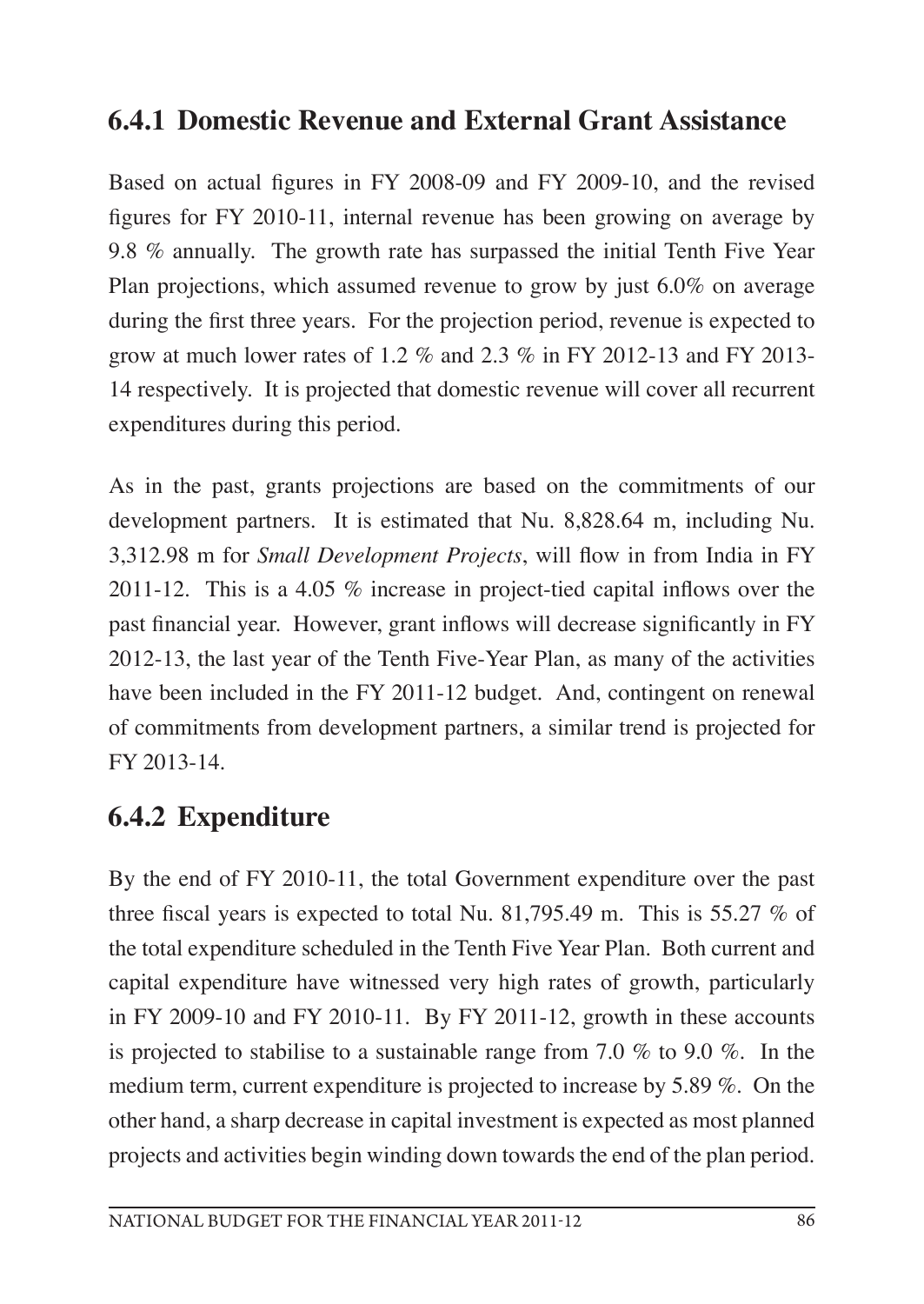Capital expenditure is also projected based on the remaining activities of the Tenth Plan and assuming that the Government's target to implement these activities will be achieved.

## **6.4.3 Fiscal Balance**

The revised figures for FY 2010-11 indicate a fiscal deficit of 4.82 % of GDP which is within the 5% ceiling normally pursued. The deficit for FY 2011-12 is estimated at 6.37% due to the concentration of activities in the FY, but in the subsequent fiscal years, it is projected at below 5%.

## **6.4.4 Debt Stock and Debt Service**

The overall stock of debt is projected to grow in the budget year and in the medium term. The debt is mostly foreign debts accrued on account of hydropower development. The total external debt outstanding for FY 2010-11 is Nu. 42,035.83 m, which is 56.7% of estimated GDP. This is projected to grow by an average of 22.9 % annually over the next three years. By the end of the Tenth Plan and the beginning of the Eleventh Plan, debt stock is projected at around 70.6 % of GDP, with more than 99 % of that debt owed to external creditors.

Debt service ratio is estimated to remain at around 14.8 % (of exports of goods and services) in the medium term.

The projections are as summarised below in *Table 6.2.*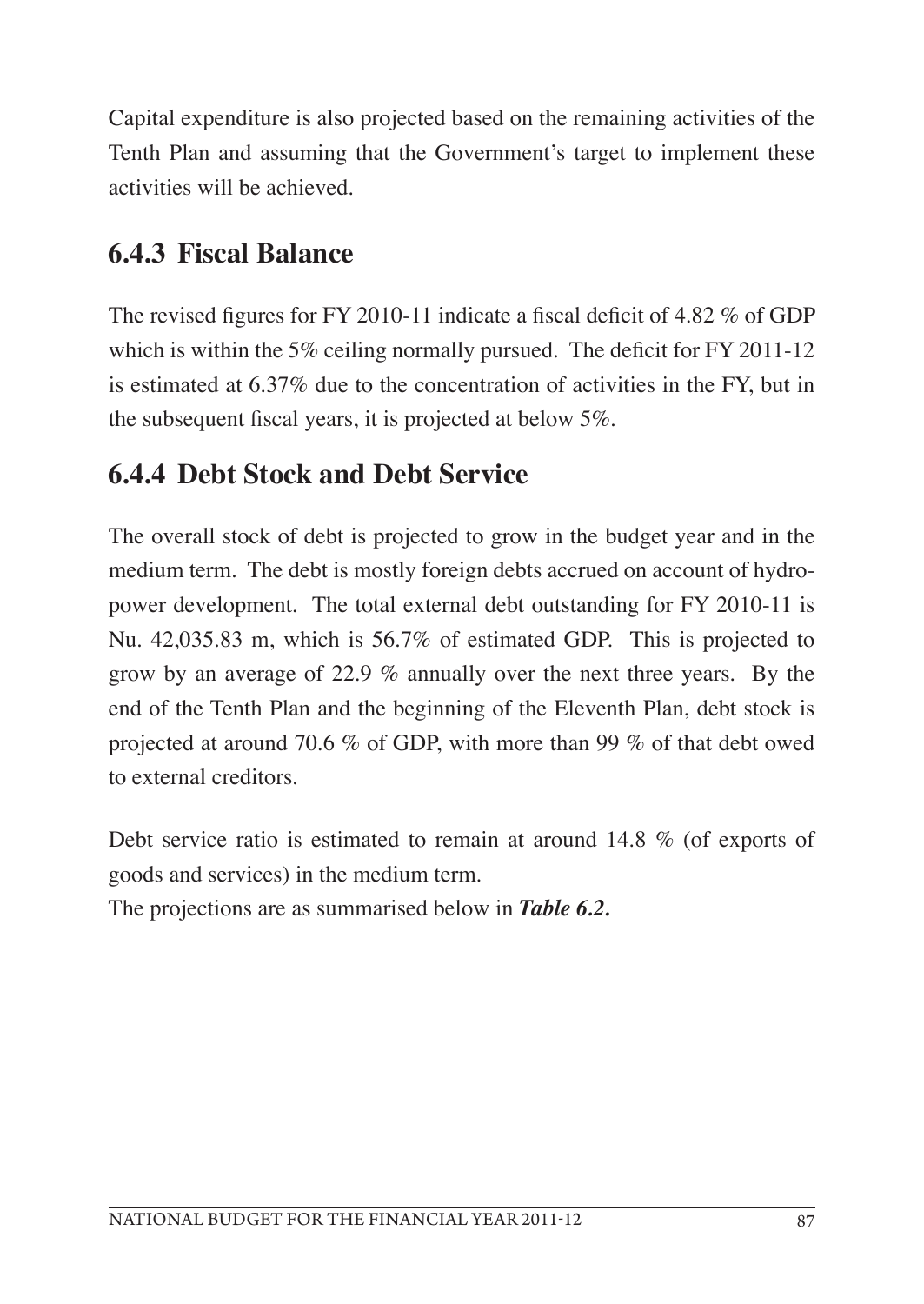|                                                                  | 2009/10    | 2010/11    | 2011/12              | 2012/13    | 2013/14    |
|------------------------------------------------------------------|------------|------------|----------------------|------------|------------|
|                                                                  | Actual     | Revised*   | <b>Budget</b>        | Projection | Projection |
|                                                                  |            |            | (Amount in millions) |            |            |
| <b>External Debt</b><br>Outstanding                              | 35,736.650 | 42,035.830 | 55,020.520           | 67,187.020 | 79,121.720 |
| % of nominal<br>GDP                                              | 55.33      | 56.69      | 66.02                | 70.61      | 71.63      |
| <b>Indian Rupee</b>                                              | 18,277.600 | 18,572.000 | 25,043.800           | 34,145.500 | 44,776.800 |
| Convertible<br>Currency<br>$(In\;US$)$                           | 374.780    | 501.900    | 608.760              | 656.160    | 666.960    |
| <b>Hydro-power</b><br><b>Debt</b>                                | 22,294.500 | 25,378.800 | 33,306.620           | 42,796.510 | 53,870.670 |
| Debt Service<br>Ratio $(\%)$                                     | 13.06      | 13.62      | 13.43                | 13.94      | 16.91      |
| * Revised and projections are as on 31 <sup>st</sup> March 2011. |            |            |                      |            |            |

**Table 6.2: Debt & Debt Indicators**

The internal debt stock is projected to decrease to Nu. 701.209 m and gradually be liquidated by FY 2014-15. However, if the resource gap is filled through internal borrowing, the internal debt stock may increase accordingly.

### **6.5 Balance of Payments and Foreign Exchange Reserves**

The projections of our external sector by the Royal Monetary Authority indicate a substantial widening in the current account deficit to Nu. 10.1 billion (12% of GDP) in FY 2011-12. This is due to high growth in imports connected with the construction of hydro-power plants. The deficit is projected to increase to Nu. 21.3 billion and Nu 25.7 billion respectively over the last two years of the medium term due to the same reason . As highlighted above, the overall balance is projected to remain in surplus but declining substantially in the coming years. The balance of payment accounts projections are illustrated in *Table 6.3*.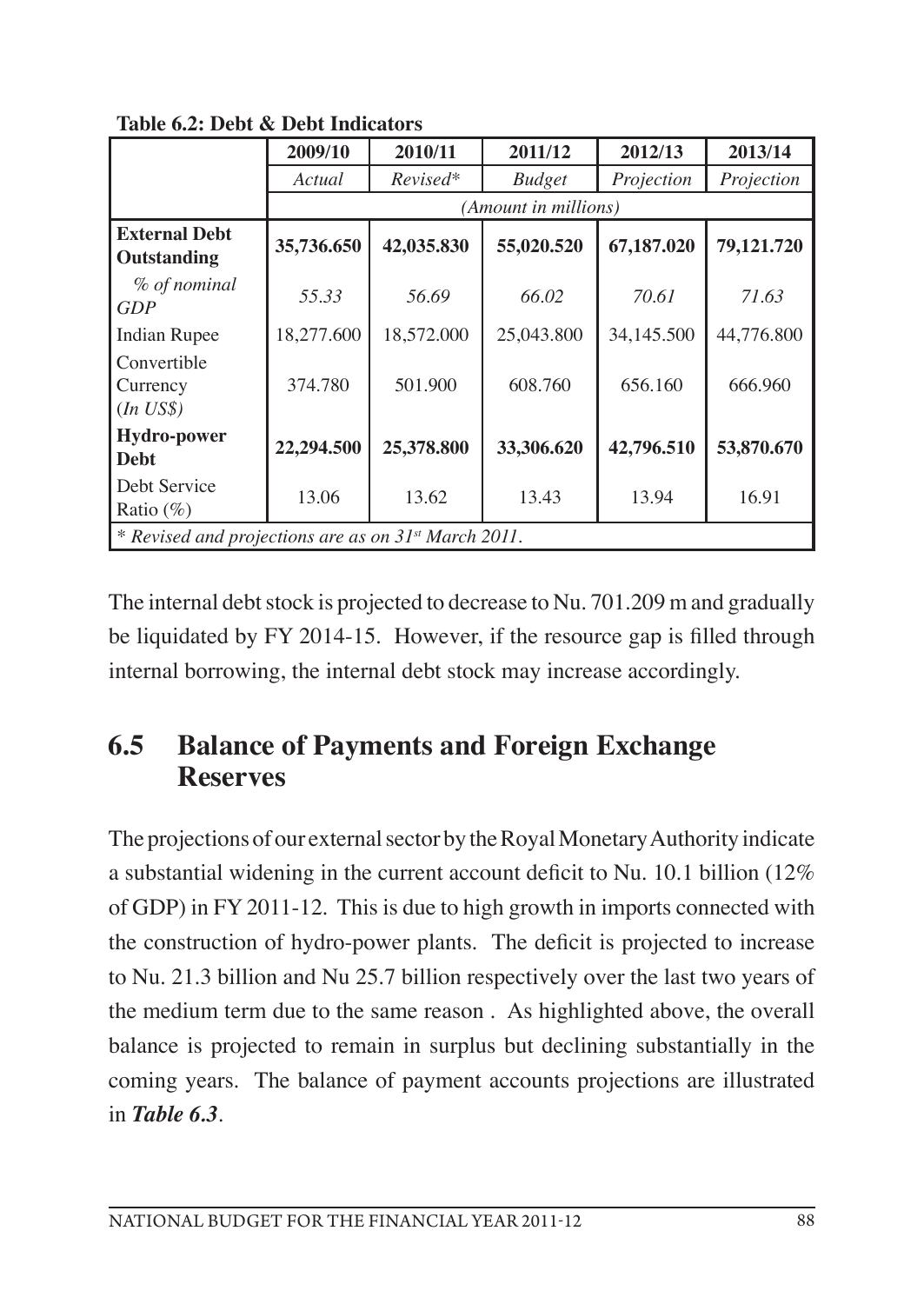|                                                  | 2009/10      | 2010/11      | 2011/12          | 2012/13      | 2013/14      |
|--------------------------------------------------|--------------|--------------|------------------|--------------|--------------|
|                                                  | Provisional  | Projection   | Projection       | Projection   | Projection   |
|                                                  |              |              | (Nu in millions) |              |              |
| <b>Current Account</b>                           | $-8,754.90$  | $-6,000.80$  | $-10,075.52$     | $-21,283.18$ | $-25,701.40$ |
| % of nominal GDP                                 | $-13.20$     | $-7.93$      | $-11.94$         | $-22.19$     | $-23.17$     |
| <b>Trade Balance</b>                             | $-13,938.19$ | $-11,006.62$ | $-15,844.89$     | $-20,064.28$ | $-23,722.71$ |
| Exports, f.o.b.                                  | 2,5401.76    | 25,494.68    | 25,794.68        | 26,425.81    | 27,847.10    |
| Imports, c.i.f.                                  | $-39,339.95$ | $-36,501.54$ | $-41,639.57$     | $-46,490.09$ | $-51,569.80$ |
| <b>Capital &amp; Financial</b><br><b>Account</b> | 7,009.00     | 12,495.15    | 19,528.44        | 25,173.52    | 27,944.89    |
| <b>Capital Transfers</b>                         | 3,719.54     | 6,172.23     | 6,875.19         | 8,705.88     | 11,055.78    |
| Foreign Direct<br>Investment                     | 534.57       | 580.05       | 580.05           | 580.00       | 580.00       |
| Other Investment                                 | 2,754.90     | 5,742.87     | 12,073.20        | 15,887.64    | 16,309.11    |
| <b>Overall Balance</b>                           | 4,401.40     | 6,494.35     | 9,452.92         | 3,890.34     | 2,243.49     |
| % y-o-y change                                   | $-22.71$     | 47.60        | 45.60            | $-58.80$     | $-42.30$     |
| % of nominal GDP                                 | 6.60         | 8.60         | 11.20            | 4.10         | 2.00         |
| <b>Total Reserves</b>                            | 868.10       | 1,018.28     | 1,162.95         | 1,190.06     | 1,233.52     |
| $\%$ y-o-y change                                | 12.90        | 18.90        | 14.20            | 2.30         | 3.70         |
| <b>Months of Total Imports</b>                   | 11.13        | 13.56        | 14.37            | 13.80        | 13.27        |

**Table 6.3: Balance of Payments**

In terms of **FDI**, we remain optimistic that the inflows will gain momentum in the medium term. As reported last year, we have revised the FDI policy and also introduced a more expanded fiscal incentives scheme, which make investments in Bhutan more attractive. Complementing these policies, the Government initiated "*road shows*" in the region (Bangladesh, India, Singapore, Thailand as well as in select European countries like Austria and Norway) to promote Bhutan as an investment destination. These have resulted in visits of business delegations from abroad to assess investment opportunities. These include delegations from France, Canada, India and Bangladesh. A total of 32 enquiries were received out of which four FDIs were approved.

In terms of **foreign exchange reserves**, balances are projected to be sufficient to cover, on average, 13.8 months of imports over the medium term up to FY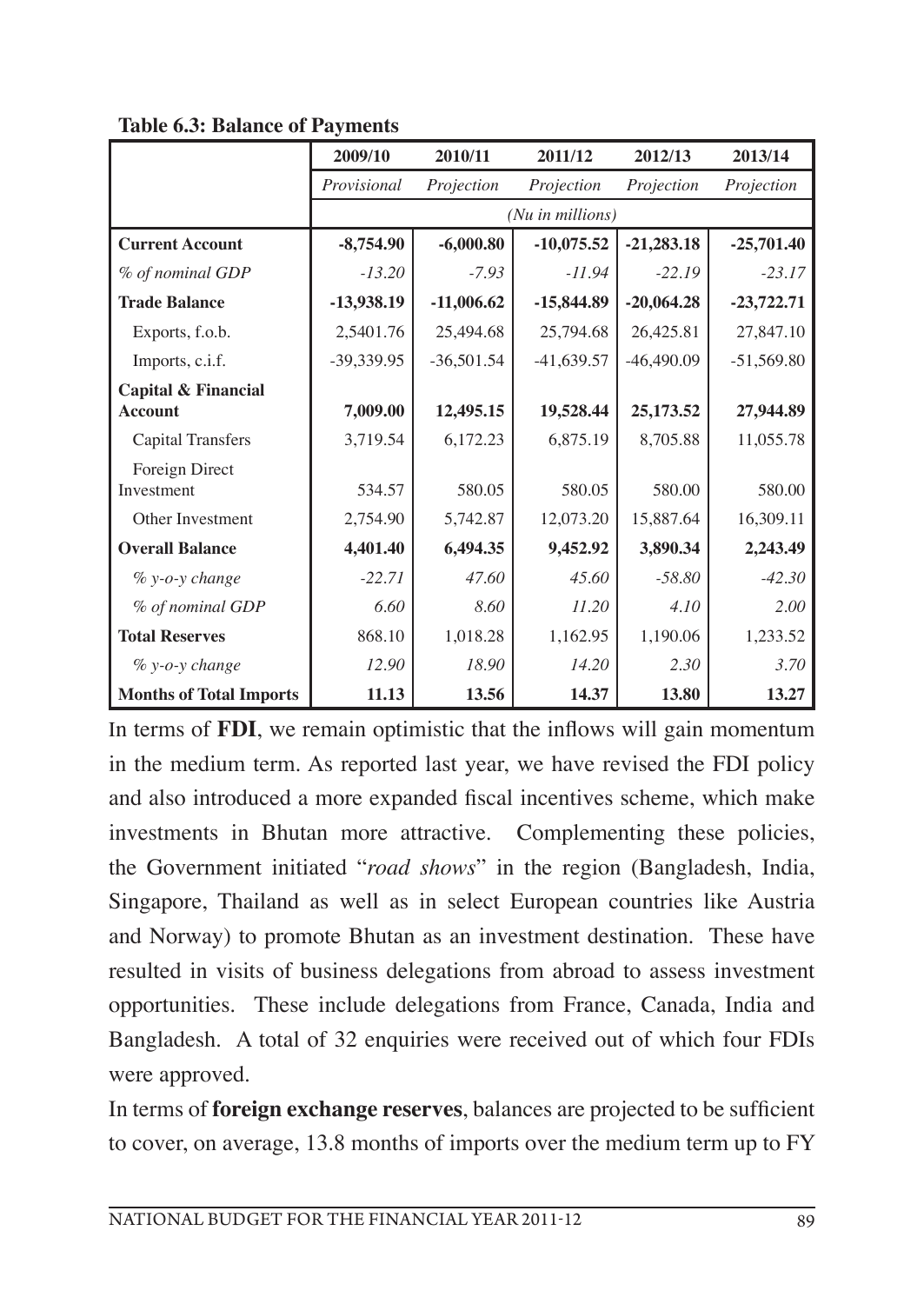2013-14. As in the past, the foreign exchange reserves is expected to be built up largely with the receipt of grants and loans estimated about US \$ 351.992 m in FY 2010-11, and US \$ 347.199 m in FY 2011-12, excluding the large hydro-power project loans and grants.

The International Monetary Fund (IMF), which monitors the member countries' economies from time to time, recently concluded one for our country. I am happy to inform the Honourable members that their assessment is close to our own.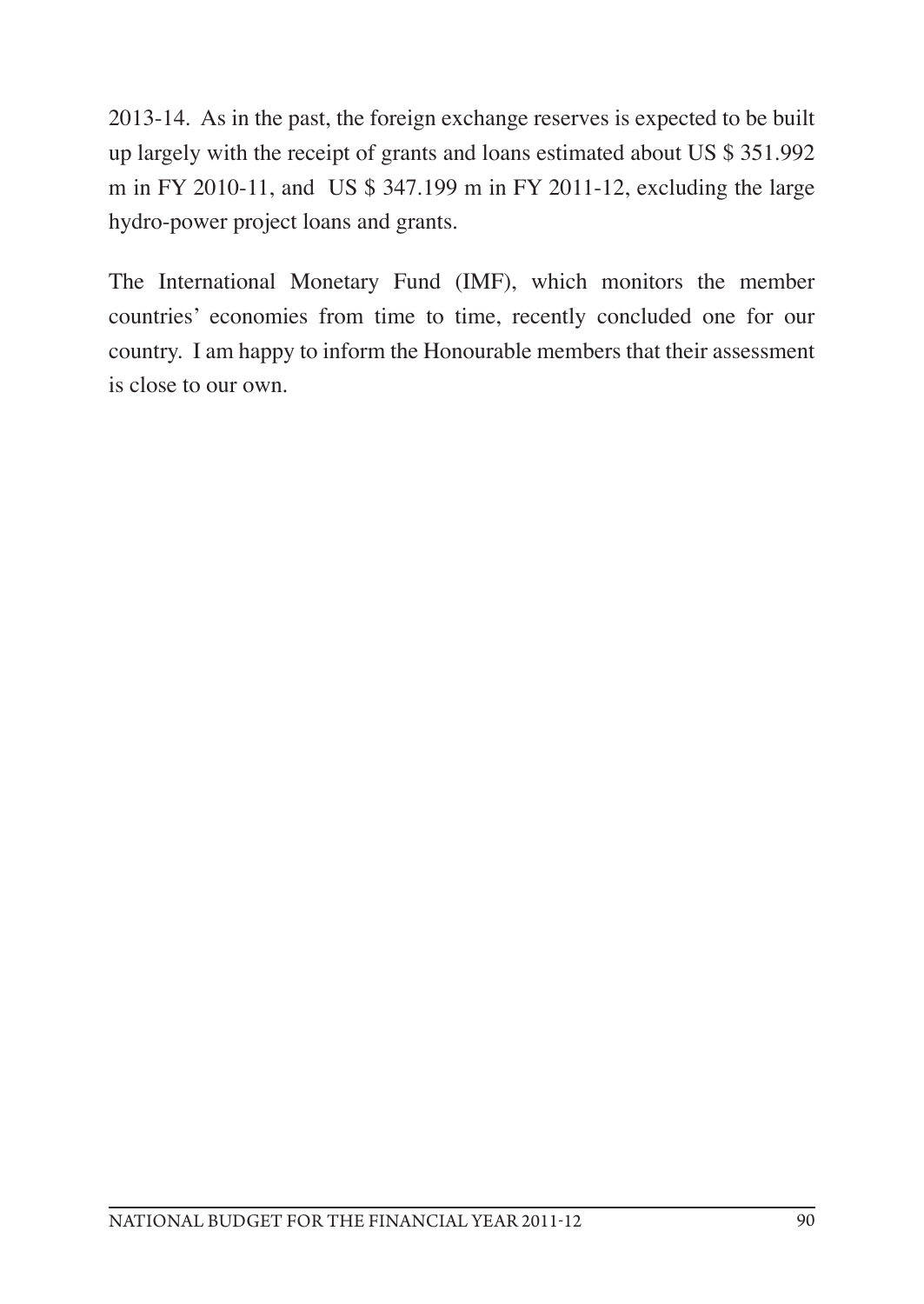## **CHAPTER VII: REPORT ON STATE-OWNED ENTERPRISES AND COMPANIES WITH GOVERNMENT SHAREHOLDINGS**

State-owned Enterprises (SOEs) account for a large part of the domestic economy carrying on business activities of a varied nature in key strategic areas of the economy, ranging from manufacturing to trading, energy to telecommunications and aviation to infrastructure. SOEs are currently one of the largest providers of employment, with approximately 10,097 employees.

#### **7.1 Government Portfolio in the SOEs and Other Companies**

The total value of Government shareholdings in companies reached Nu. 44,803 million, of which Nu. 44,268.25 m consists of paid-up capital in DHI constituting 99 percent of the total Government shareholdings. The portfolio of SOEs consists of 22 companies, of which 13 are wholly owned, 4 are majority owned by the Government and in 5 companies the Government has less than 50% share-holdings namely in BNB: 13.61 %, BFAL: 25.73 %, RICB: 39.25 %, PCA: 44.74 % and BBPL: 47.74 %.

Presented below is the financial performance of SOEs for the last two years.

|                                                | 2010       | 2009       | Change % |  |  |  |
|------------------------------------------------|------------|------------|----------|--|--|--|
| Gross turnover                                 | 35,129.45  | 28,811.93  | $22\%$   |  |  |  |
| Profit Before Tax                              | 15,966.24  | 12,900.44  | 24%      |  |  |  |
| Net Profit                                     | 11,160.25  | 9,152.90   | $22\%$   |  |  |  |
| Total Net Worth                                | 64,646.58  | 59,931.77  | 8%       |  |  |  |
| <b>Total Asset</b>                             | 163,757.93 | 149,525.65 | 9.5%     |  |  |  |
| Govt.'s share of Net worth in the<br>Companies | 60,661.02  | 56,397.73  | 8%       |  |  |  |
| Avg. Return on Equity (after tax)              | 15%        | 13%        | 15%      |  |  |  |
| Total Revenue to the Govt.                     | 7,806.08   | 7,520.63   | 3.8%     |  |  |  |

**Financial Facts** *(Nu. in millions)*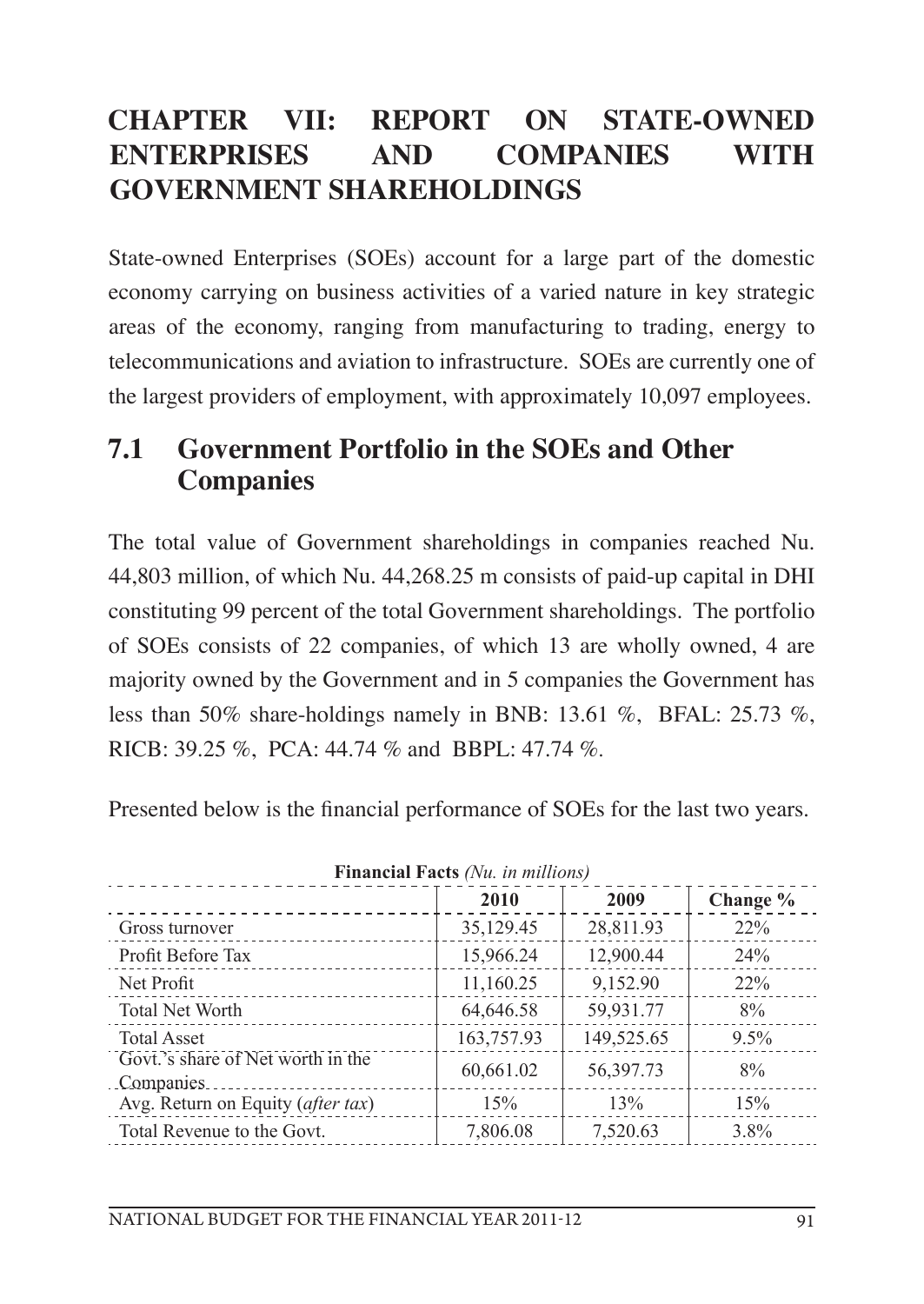The Government also owns shares through inter-corporate holdings (Indirect shareholding) in the SOEs giving it the majority stake (more than 51 % shareholdings) in most of the companies except in BFAL, BNB and RICB.

### **7.2 Financial Overview of State-Owned and Partiallyowned Enterprises:**

## **7.2.1 Assets & net worth**

The total asset value of the companies with Government shareholdings on the whole expanded by 9.5 % from Nu. 149,525.00 m in 2009 to Nu. 163,757.93 m during 2010 accounted for mainly by growth in the asset value of RICB, STCB, BDFC and BPC. The inclusion of the assets of Construction Development Corporation (CDC) for the first time also contributed to the increase in total assets value in 2010. Overall, the net-worth of SOEs grew by 8 % from Nu. 59,931.77 m to Nu. 64,646.58 m. DGPC continues to be the largest SOE with total asset worth of Nu. 62,961.97 m (38 % of the combined assets of SOEs) and net worth of Nu. 37,442.65 m.

On the whole, the Royal Government's ownership in various corporations on net-worth basis grew by 8% up from Nu. 56,397.73 m to Nu. 60,661.02 m. The position is as summarised in *Table 7.1* below.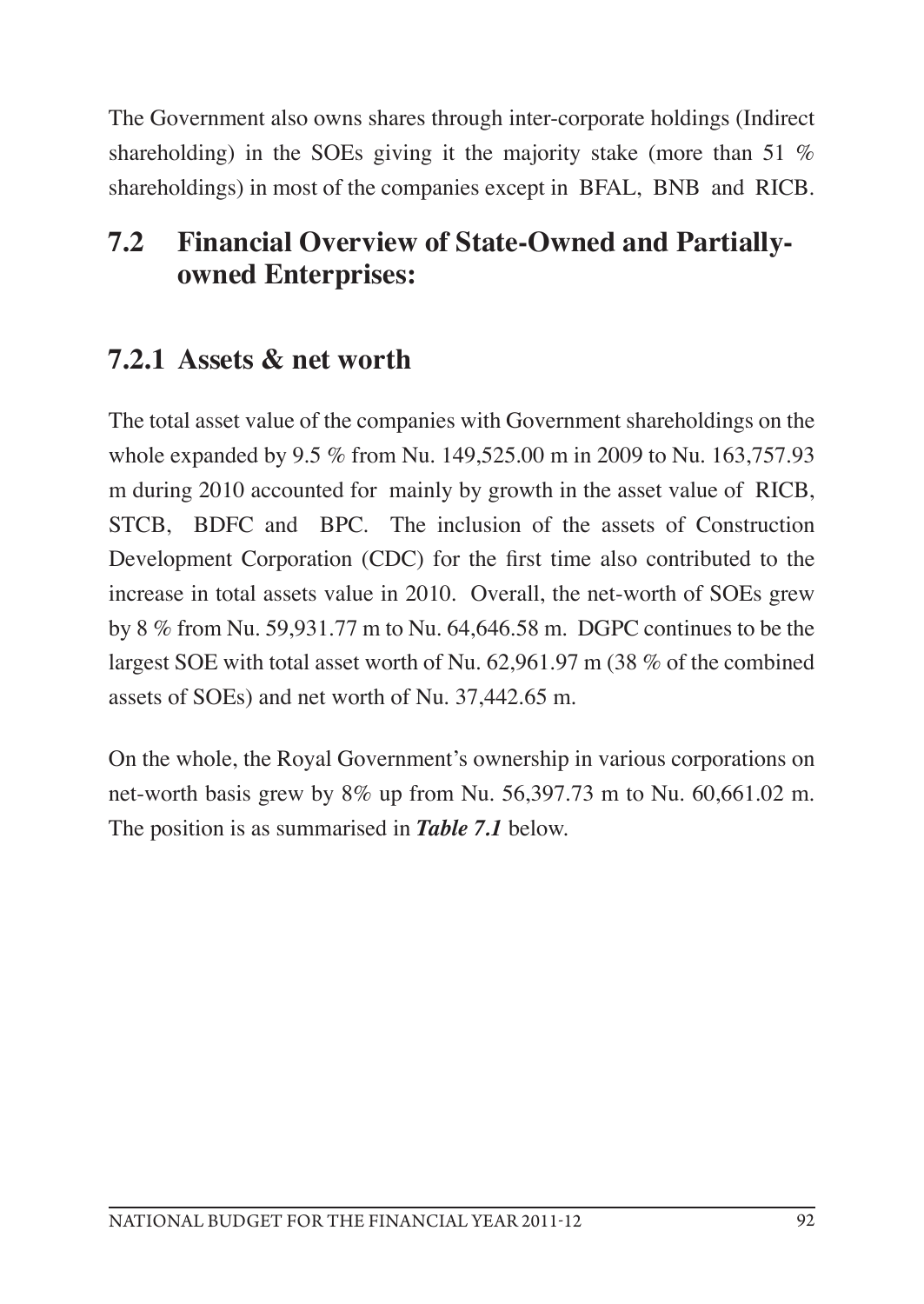| D                                          |
|--------------------------------------------|
| i                                          |
|                                            |
| $\tilde{ }$                                |
| į                                          |
| ֧֧֧֧ׅ֧֪֚֓֜֓<br>$\frac{1}{2}$<br>$\zeta$    |
|                                            |
| $\mathbf{I}$                               |
|                                            |
| <b>イサードド ひくりきょく くちょうこくしゃく</b><br>í         |
|                                            |
| Ì                                          |
|                                            |
| i                                          |
| 医心血管 医血管下腺<br>$h \sim 71 \cdot E_{\rm in}$ |
|                                            |
| $\ddot{\phantom{0}}$                       |
|                                            |
| $\frac{1}{2}$                              |

| Corporations      | Govt.     |            | Assets     |          |          | Reserves |                   |            | Net Worth |            |
|-------------------|-----------|------------|------------|----------|----------|----------|-------------------|------------|-----------|------------|
|                   | Holdng    | 2009       | 2010       | % Change | 2009     | 2010     | Change<br>ok<br>K | 2009       | 2010      | $%$ Change |
| <b>AWP</b>        | $100\%$   | 454.36     | 511.41     | 13%      | 233.71   | 266.94   | 14%               | 258.71     | 291.94    | 13%        |
| BAI               | $100\%$   | 75.33      | 75.07      |          | 37.03    | 36.09    | $-3%$             | 66.09      | 65.15     | $-15%$     |
| <b>BBSC</b>       | $100\%$   | 505.75     | 537.71     | 6%       | 366.76   | 397.12   | $8\%$             | 467.77     | 498.09    | 6%         |
| <b>B.</b> Postal  | $100\%$   | 204.29     | 194.03     | $-5%$    | 85.17    | 91.27    | 7%                | 108.77     | 114.86    | 6%         |
| CDC               | $100\%$   |            | 525.81     |          |          | 429.76   |                   |            | 429.76    |            |
| FCB               | $100\%$   | 320.49     | 357.01     | 11%      | 249.93   | 219.29   | $-12%$            | 264.93     | 289.14    | 9%         |
| <b>WCC</b>        | $100\%$   | 104.83     | 111.56     | 6%       |          |          |                   | 97.37      | 98.82     | 1%         |
| <b>B.</b> Telecom | $100\%$   | 3,310.18   | 3,467.27   | 6%       | 1,422.68 | 1,632.68 | 15%               | 2,276.77   | 2,486.77  | $9\%$      |
| BPC               | $100\%$   | 13,844.51  | 18,180.94  | 31%      | 2,343.67 | 4,435.68 | 89%               | 9,602.44   | 11,751.35 | 22%        |
| <b>FHO</b>        | $100\%$   | 47,995.083 | 50,971.275 | 6%       | 163.654  | 985.99   | 502%              | 44,431.903 | 45,254.24 | 2%         |
| Druk Air          | $100\%$   | 4,450.27   | 4,581.81   | 3%       |          |          |                   | 1,947.16   | 2,072.45  | 6%         |
| DGPC              | $100\%$   | 64,524.20  | 62,961.97  | $-2%$    | 6,294.73 | 6,934.36 | 10%               | 36,803.02  | 37,442.65 | 2%         |
| NRDC              | $100\%$   | 567.85     | 627.08     | 10%      | 415.07   | 465.18   | 12%               | 445.07     | 495.18    | 11%        |
| <b>BDFC</b>       | 93.50%    | 2,964.75   | 4,242.53   | 43%      | 889.43   | 1,094.48 | 23%               | 1,089.43   | 1,294.48  | 19%        |
| <b>BoB</b>        | $80\%$    | 26248.41   | 30185.77   | 15%      | 1643.42  | 1,879.99 | 14%               | 2,043.42   | 2,279.99  | 12%        |
| Kuensel           | $51\%$    | 180.09     | 221.93     | 23%      | 101.20   | 100.82   |                   | 151.20     | 150.82    |            |
| <b>STCB</b>       | 51%       | 385.29     | 578.68     | 50%      | 82.55    | 141.04   | 71%               | 122.55     | 201.04    | 64%        |
| <b>BBPL</b>       | 47.74%    | 281.87     | 302.87     | 7%       | 79.47    | 96.27    | 21%               | 219.47     | 236.27    | $8\%$      |
| PCA               | 44.74%    | 1,756.19   | 1,827.23   | 4%       | 759.74   | 798.48   | 5%                | 1,099.74   | 1,138.48  | 4%         |
| <b>RICB</b>       | 39.25%    | 3,800.04   | 6,024.02   | 59%      | 559.83   | 734.42   | 31%               | 799.83     | 974.42    | 22%        |
| <b>BFAL</b>       | 25.73%    | 1,440.48   | 1,605.32   | 11%      | 464.42   | 581.85   | 25%               | 614.42     | 731.85    | 19%        |
| BNB               | $13.61\%$ | 24,106.47  | 26,637.92  | 11%      | 1,098.08 | 1,247.58 | 14%               | 1,453.60   | 1,603.10  | $10\%$     |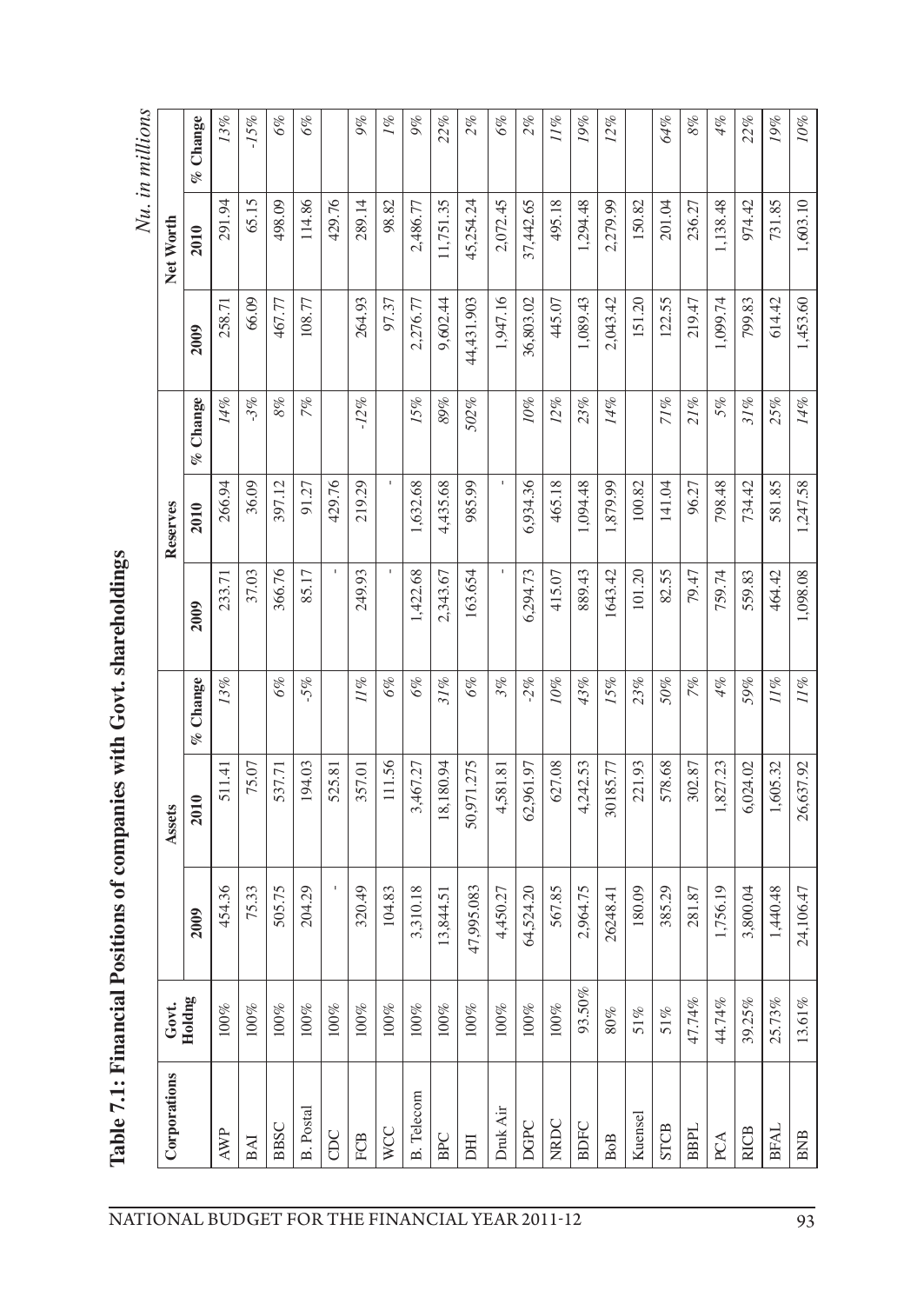### **7.2.2 Earnings & Profitability**

During the year, the combined turnover of companies with Government shareholding increased by 22 % from Nu. 28,811.93 m to Nu. 35,129.45 m and profit before tax increased by 24% from Nu. 12,900.44 m in 2009 to Nu. 15,966.23 m. Overall, companies with majority Government shareholdings achieved a 12 % returns on equity

BFAL, STCB, NRDC, AWP, Bhutan Telecom and Kuensel achieved strong growth in income and profit before tax. Due to rise in prices of its products, BFAL achieved a sharp increase (165 %) in pre-tax profit and posted a 51 % return on equity. Similarly, STCB also achieved strong growth in profitability posting 108 % increase in pre-tax profit over the previous year and 44 % return on equity. The AWP achieved a 28 % rate of return (RoE) with 72 % growth in pre-tax profit followed by PCA with 33 % RoE in 2010.

Meanwhile, despite the increase in turnover, DGPC, WCC, Druk Air, BNB and Bhutan Postal Corporation experienced a decline in profitability during the year. Pre-tax profit of DGPC declined by about 1 % from Nu. 6,556.004 m to Nu. 6,486.74 m, largely on account of increased operating cost of THP coupled with reduction in the domestic generation tariff (from Nu. 0.30 per KWh to Nu. 0.13 per KWh) for the royalty energy supplied to BPC. WCC, despite growth in turnover, saw a sharp reduction (86 %) in its pre-tax profit from Nu. 3.329 m to Nu. 0.47 m, caused by higher increase in operating cost. In the case of BNB, while its total income grew by 23  $\%$ , total expenditure increased disproportionately by Nu. 309.46 m (34 %) caused by sharp increase in provisions for doubtful debts and interest expenses.

BBS, due to the social nature of its operations, reported a net loss of Nu. 43,000 during the year.

Their performance for the year 2010 is as indicated in *Table 7.2* below.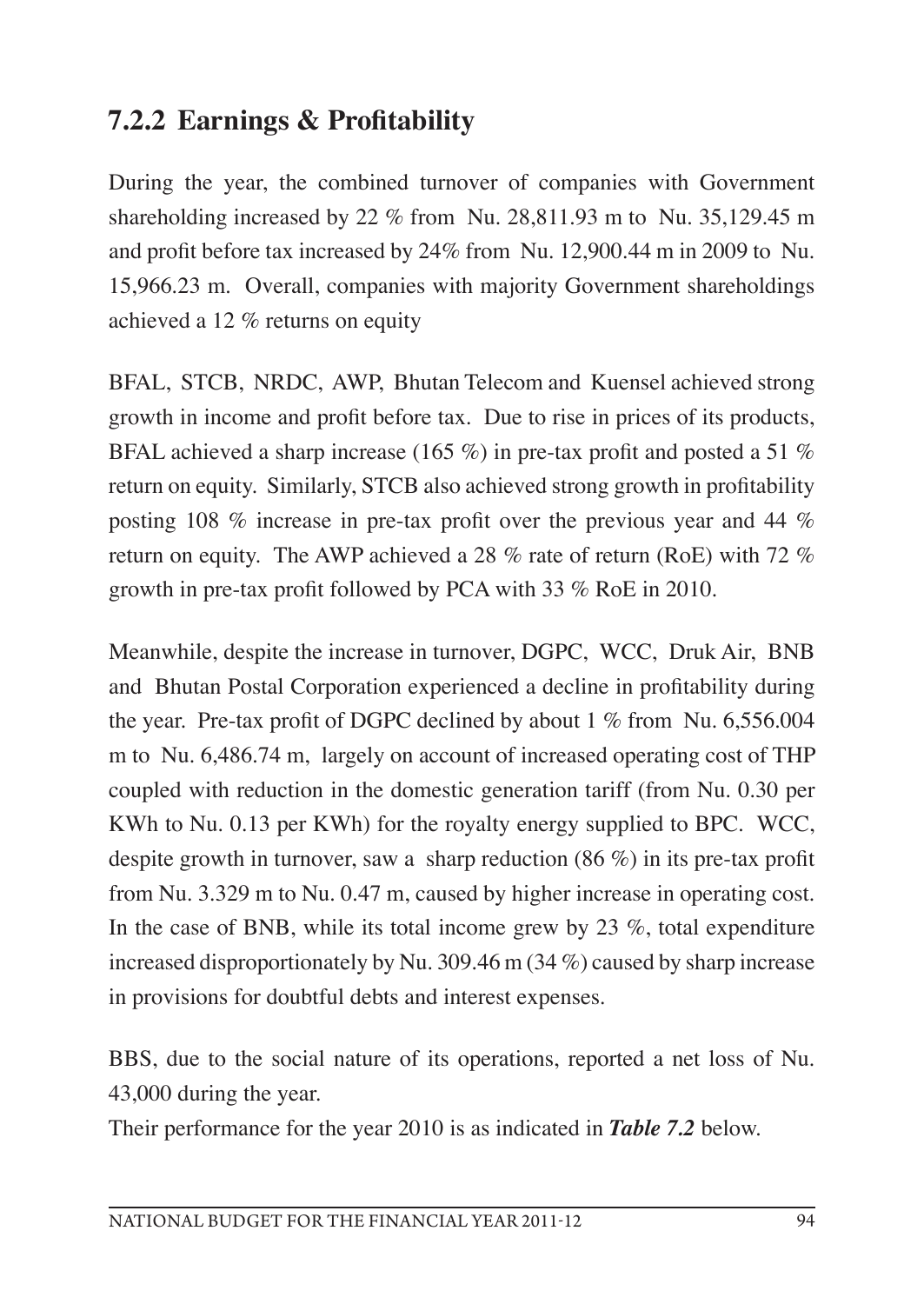| ١<br>ĭ                       |
|------------------------------|
| č<br>į                       |
| <b>Deal of a Second</b><br>j |
| ĺ                            |
| r<br>t                       |
|                              |
|                              |
| $\tilde{a}$<br>į             |

| Corporation | millions)<br><i>remue</i><br><b>Gross Rev</b><br>$\ddot{=}$ | $\check{\alpha}$ | Change | Profit/Loss Before Tax<br>(Nu in millions) |          | Change   | Return on Equity |        | Capital Employed<br>Rate of Return on |       |
|-------------|-------------------------------------------------------------|------------------|--------|--------------------------------------------|----------|----------|------------------|--------|---------------------------------------|-------|
|             | 2010                                                        | 2009             | of     | 2010                                       | 2009     | olo      | 2010             | 2009   | 2010                                  | 2009  |
|             | 475.7                                                       | 327.286          | 45%    | 130.79                                     | 76.059   | 72%      | 28%              | 20%    | 16%                                   | 12%   |
|             | 80.33                                                       | 70.107           | 15%    | 8.20                                       | 7.124    | 15%      | 9%               | 7%     | 8%                                    | 6%    |
|             | 351<br>349.                                                 | 372.495          | $-6\%$ | 48.00                                      | 47.458   | $1\%$    | $14\%$           | 15%    | $11\%$                                | 12%   |
|             | 329<br>382.                                                 | 313.79           | 22%    | 103.55                                     | 59.241   | 75%      | 15%              | 9%     | $12\%$                                | 7%    |
|             | 759<br>56.                                                  | 48.311           | 17%    | 0.47                                       | 3.329    | $-86%$   | 0.29%            | 2%     | 0.25%                                 | 2%    |
|             | 464<br>11,811                                               | 10,889.85        | $8\%$  | 6,486.74                                   | 6,556.00 | $-1\%$   | $12\%$           | 12%    | 7%                                    | 7%    |
|             | 297<br>1.975.                                               | 1,702.68         | 16%    | 375.75                                     | 141.579  | 165%     | 33%              | 15%    | 15%                                   | $6\%$ |
|             | 957<br>1,984.                                               | 1,740.05         | $14\%$ | 548.49                                     | 533.86   | 3%       | 33%              | 34%    | 21%                                   | 21%   |
|             | 635<br>416.                                                 | 361.392          | 15%    | 177.84                                     | 150.051  | 19%      | $14\%$           | $14\%$ | 4%                                    | 5%    |
|             | 154<br>1,584.                                               | 1.291.12         | 23%    | 361.08                                     | 377.502  | 4%       | 16%              | 18%    | $1\%$                                 | $1\%$ |
|             | 308<br>1,467.                                               | 1,400.59         | 5%     | 735.99                                     | 679.141  | $8\%$    | 22%              | 23%    | 2%                                    | 2%    |
|             | 228<br>332.                                                 | 290.125          | 15%    | 300.19                                     | 261.272  | 15%      | 22%              | 23%    | $3\%$                                 | 5%    |
|             | 493<br>1,563.                                               | 1,314.31         | 19%    | 534.65                                     | 323.112  | 65%      | $14\%$           | 9%     | $10\%$                                | $6\%$ |
|             | .361<br>1,704.                                              | 1,531.75         | $11\%$ | 185.68                                     | 231.697  | $-20%$   | $6\%$            | $8\%$  | 3%                                    | 4%    |
|             | .861<br>99.                                                 | 90.045           | $11\%$ | 8.76                                       | 8.85     | $-1\%$   | 5%               | 5%     | 3%                                    | 3%    |
|             | 437<br>274.                                                 |                  |        | 5.46                                       |          |          | $1\%$            |        | $1\%$                                 |       |
|             | 216.044                                                     | 188.869          | 14%    | $-0.04$                                    | 107.368  | $-100\%$ | $-0.01\%$        | 23%    | $0\%$                                 | 21%   |
|             | 292<br>149.                                                 | 116.397          | 28%    | 22.68                                      | 14.284   | 59%      | $11\%$           | 7%     | 7%                                    | $6\%$ |
|             | 3,366.153                                                   | 2,899.49         | 16%    | 1,353.20                                   | 986.452  | 37%      | $8\%$            | $8\%$  | 5%                                    | 5%    |
|             | 4468.69                                                     | 2,287.68         | 95%    | 4,423.41                                   | 2,243.23 | 97%      | 7%               | 4%     | $6\%$                                 | $3\%$ |
|             | 516<br>647.                                                 | 545.781          | 19%    | 45.10                                      | 39.789   | 13%      | $11\%$           | $10\%$ | 9%                                    | $8\%$ |
|             | 1,723.092                                                   | 1,029.81         | 67%    | 110.25                                     | 53.04    | $108\%$  | 44%              | 25%    | 15%                                   | $8\%$ |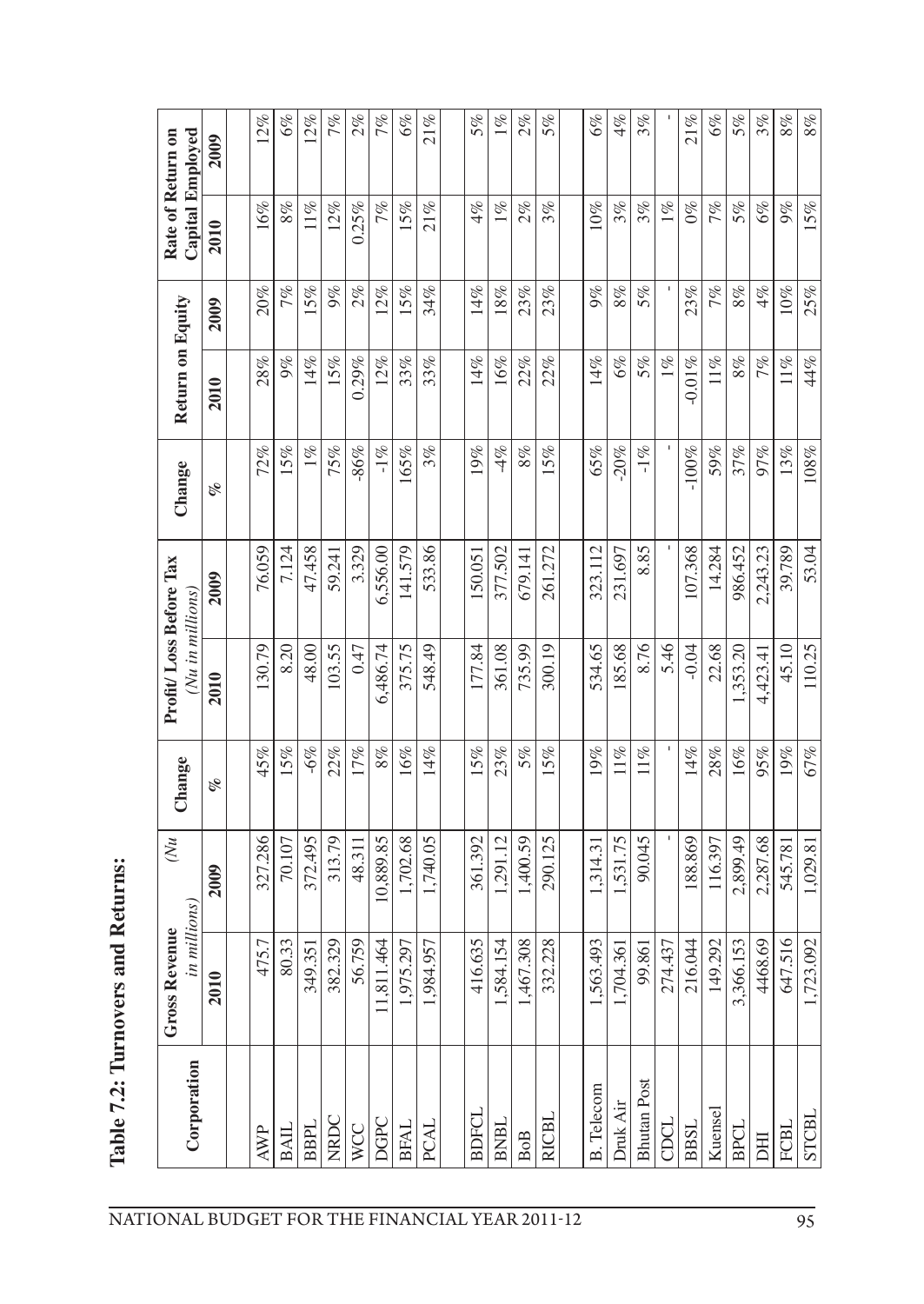### **7.2.3 Government's Revenue from its Equity in Companies**

The Government earned a total revenue of Nu. 7,806 m in the form of dividends on its equity holdings in the companies and CIT. This amounted to approximately 50 % of the total domestic revenue of the Government. This was Nu. 285.97 m or 3.8 % more than the amount in 2009.

The largest earnings continued to be from the hydro-power sector. During the year, the revenue earned from DGPC alone was Nu. 5,847.114 m. The bulk of it was from the Tala plant amounting to Nu. 3,136.165 m.

# **7.2.4 Subsidy and Grants**

The Government provided Nu. 321.33 m as subsidy and grants to SOEs. Druk Air continued to be the highest recipient of the grants with Nu. 132.678 m as interest subsidy on its bonds. BBS received Nu. 115.34 m as operating grants, and BDFC was given income tax holiday during the year.

# **7.2.5 Government Guarantees for SOE Borrowings**

The Government provided sovereign guarantees to SOEs for borrowings from the financial institutions and agencies abroad. As of 31 December 2010, the total Government exposure on account of sovereign guarantees to SOEs stood at Nu. 2,911.22 m as shown in *Table 7.3***.** The major portion of the guarantees pertained to the issue of Druk Air Bond amounting to Nu. 1,769.04 m, which was used for the purchase of new planes. The others were for Nu. 900 m for loans availed by the BDFC from the NPPF and BoB for credit expansion, rural credit and to meet the working capital requirement of the corporation.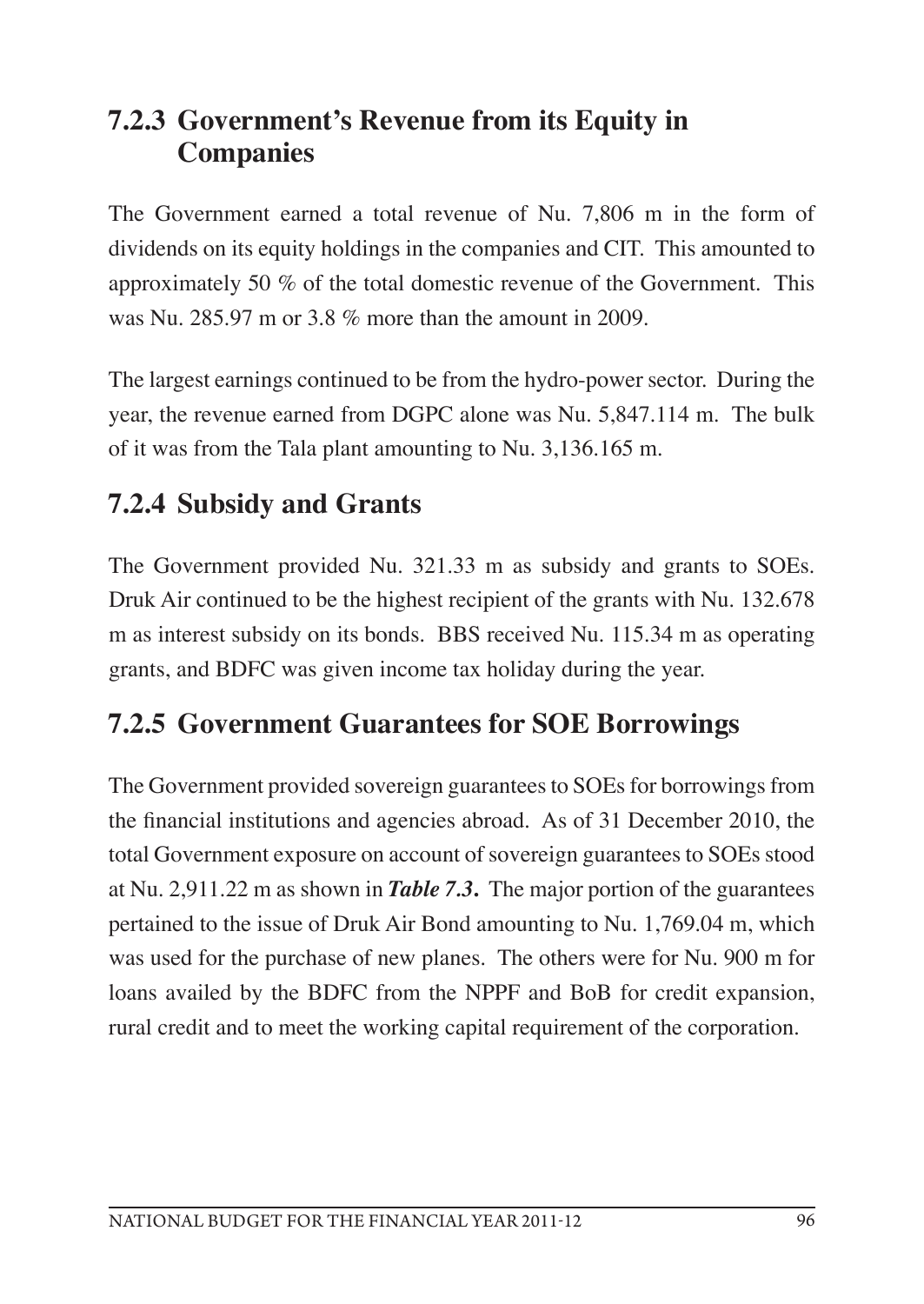**Table 7.3: Sovereign Guarantees issued** 

*Amount in millions*

| <b>Beneficiary</b> | <b>Purpose of</b><br><b>Issue</b> |                          |                 |                                  |                 |
|--------------------|-----------------------------------|--------------------------|-----------------|----------------------------------|-----------------|
|                    |                                   | <b>Guaranteed Amount</b> |                 | <b>Balance as of 31 Dec 2010</b> |                 |
|                    |                                   | <b>FOREX</b>             | <b>Ngultrum</b> | <b>FOREX</b>                     | <b>Ngultrum</b> |
|                    |                                   |                          |                 |                                  |                 |
| <b>BFAL</b>        | Import of                         | NOK 59.500               | 424.235         | NOK 30.378                       | 233.914         |
|                    | Furnace                           |                          |                 |                                  |                 |
| <b>BDFCL</b>       | Credit                            |                          | 900.00          |                                  | 900.00          |
|                    | Expansion                         |                          |                 |                                  |                 |
| Druk Air           | Druk Air                          |                          |                 |                                  |                 |
| Corporation        | <b>Bond</b>                       |                          | 1.769.04        |                                  | 1,769.04        |
| <b>Dharma</b>      | Working                           |                          |                 |                                  |                 |
| <b>Industries</b>  | Capital                           |                          | 15.00           |                                  | 8.27            |
| <b>Total</b>       |                                   | NOK 59.500               | 3.108.275       | NOK 30.378                       | 2,911.22        |

# **7.2.6 Report on Financial Irregularities in the SOEs**

As per Section 94 of the Public Finance Act 2007, the MoF is required to report on the financial irregularities in the SOEs. The Annual Audit Report 2010 of the Royal Audit Authority has included specific cases of financial irregularities in BAIL, BBPL, WCC, BT, STCB, BPC, NRDC, PCA, Tala Hydro-power plant, FCB, BoB, BDFCL, and RICB. Since the details are already covered in the Royal Audit Report 2010, it is not included here.

# **7.3 Druk Holding & Investments**

# **7.3.1 Assets and Equity**

Asset value of DHI grew by 6.20 % from Nu. 47,995.08 m to Nu. 50,971.27 m in 2009. This was due to the change in the accounting policy for dividend income from cash to accrual. Consequently, net worth expanded marginally by 1.85 % from Nu. 44,431.90 million to Nu. 45,254.24 m. Reserves and surpluses of the company have reached Nu. 985.989 m up from Nu. 163.65 m. The company's overall position is shown in *Table 7.4* below.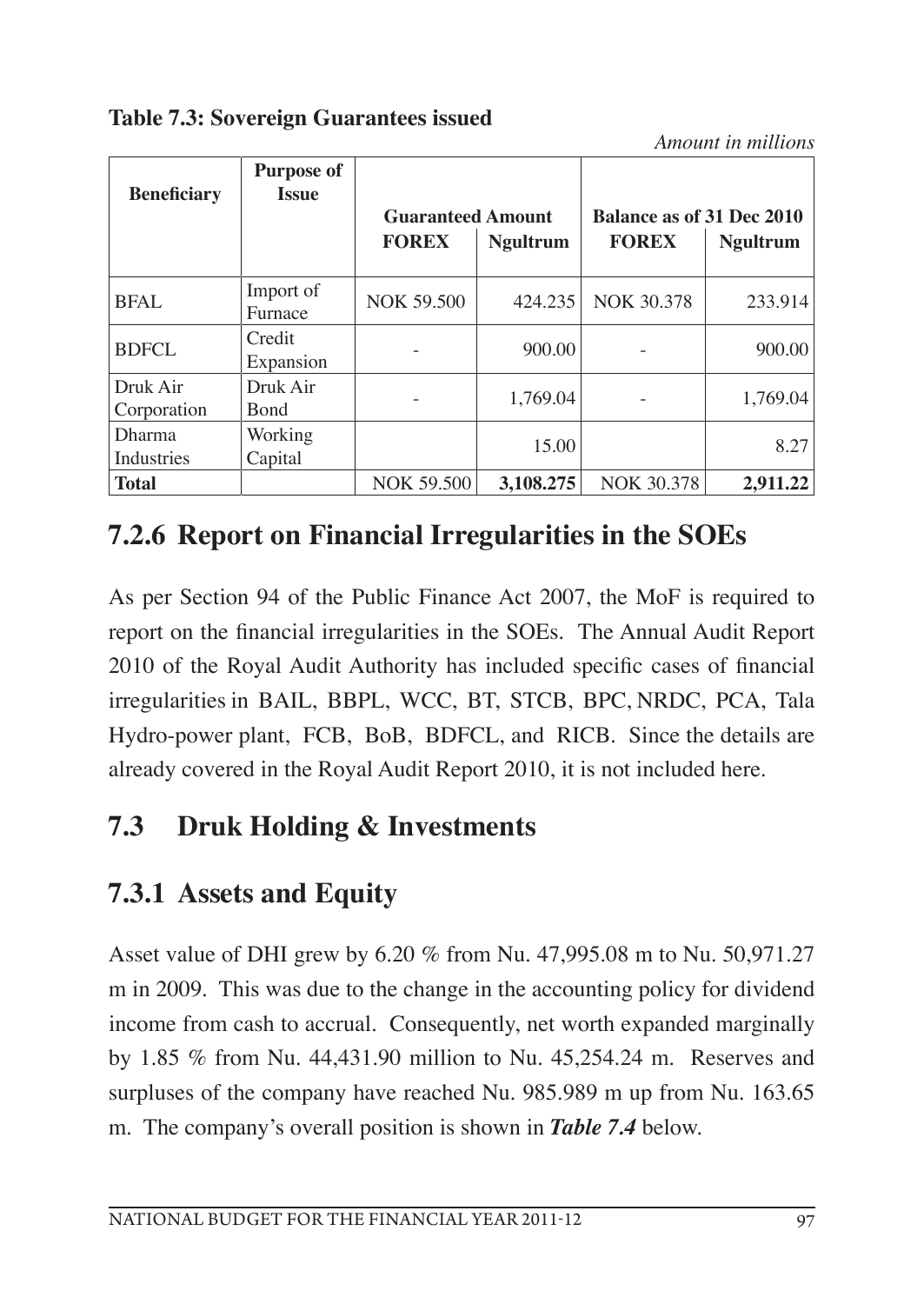|                                  |           |           | 1 <i>vu viv niveve</i> 0 1 vo |
|----------------------------------|-----------|-----------|-------------------------------|
| <b>Particulars</b>               | 2010      | 2009      | Change $\%$                   |
| Share Capital                    | 44,268.25 | 44,268.25 |                               |
| Reserve and Surplus              | 985.989   | 163.654   | 499.26 %                      |
| Debt                             |           | 160       |                               |
| <b>Total Assets (Book Value)</b> | 50,971.27 | 47,995.08 | 6.20 $%$                      |
| Net Worth                        | 45,254.24 | 44,431.90 | 1.83 %                        |
| Govt. Shareholding               | 100%      | 100%      |                               |
| <b>Gross Turnover</b>            | 4,468.69  | 2,287.69  | 95.34 %                       |
| Expenditure                      | 45.276    | 44.453    | $5.72\%$                      |
| Profit Before Tax                | 4,423.42  | 2,243.23  | 97.11 %                       |
| Corporate Income Tax             | 1,327.04  | 672.979   | 97.11 %                       |
| Profit After Tax                 | 3.096.38  | 1,570.25  | 97.11%                        |
| Dividend                         | 2,989.37  | 1,451.59  | $106\%$                       |
| Return on Equity (after tax)     | 7%        | $4\%$     |                               |

**Table 7.4 Financial overview of DHI:**

*Nu in millions*

Gross turnover during 2010 increased by more than 95% from Nu. 2,287.68 m to Nu. 4,468.69 m, largely because of the consolidation of dividend transfer of Nu. 2,067.703 m from THP during the year. As a result, pre-tax profit of the company increased from Nu. 2,243.23 m to Nu. 4,423.42 m. This substantial increase in profit has contributed to improvement in Return on Equity from 4 % in 2009 to more than 7 %. However, this is still comparatively low given the high equity base.

DHI's income constitutes mainly of dividends received from the shares and interest income from deposits. DGPC contributed approximately 75 % of the total revenue of DHI amounting to Nu. 3,848.97 m.

The operating cost of DHI increased by 1.85 % from Nu. 44.453 m to Nu. 45.276 m resulting due to increase in cost of employee remuneration and benefits.

The DHI remitted a sum of Nu. 2,989.368 m to the Government in 2010 as compared to Nu. 2,138.00 m in 2009. The increase of 39.8% was mainly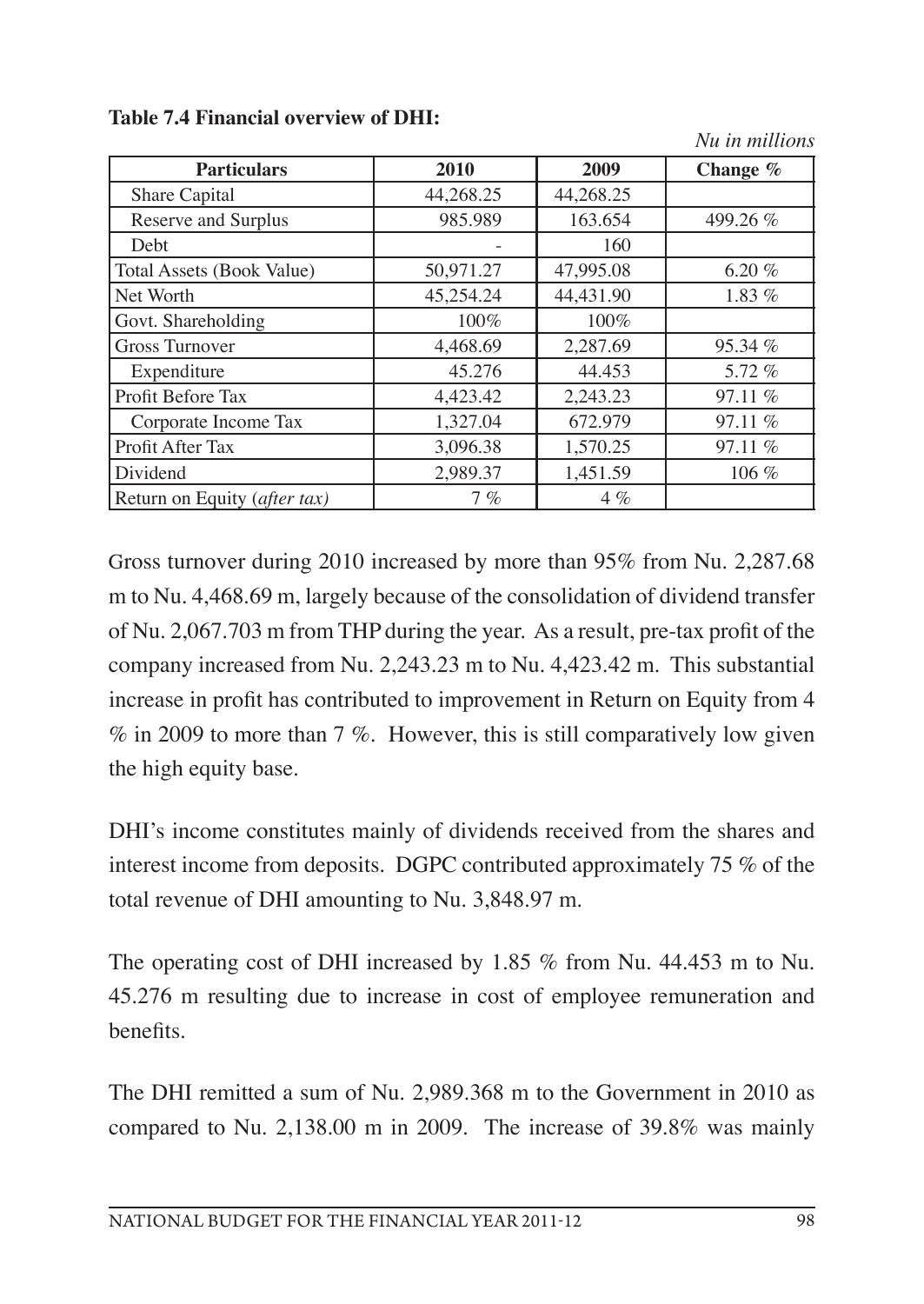on account of the consolidation of remittances from THP. The DHI also contributed Nu. 1,327.03 m in the form of CIT.

# **7.3.2 Investments**

The investments of DHI and its owned companies include Thimphu Tech Park (26%), Dagachhu Hydropower Project (59%), Dungsam Polymers (100%), Education City Project and Amochhu Land Reclamation Project.

DHI Infra Limited, a wholly-owned subsidiary of DHI was created to act as a developing and implementing arm for DHI infrastructure projects. Presently, DHI Infra is involved in thepromotion and implementation of Education City Project, Amochhu Land Reclamation Project and Special Economic Zones.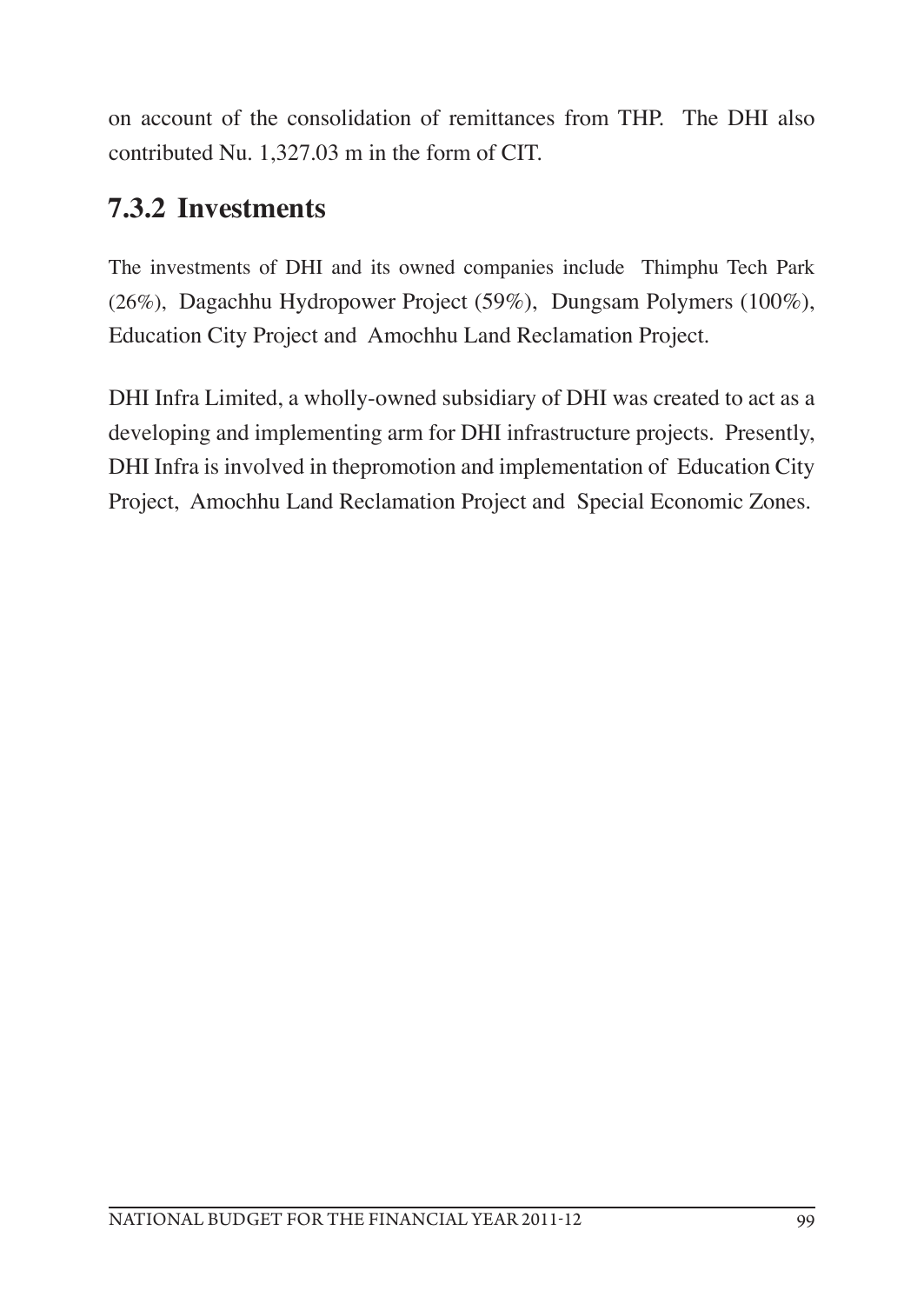# **CHAPTER VIII: REPORT ON THE NATIONAL PENSION AND PROVIDENT FUND AND THE ROYAL MONETARY AUTHORITY**

#### **8.1 National Pension and Provident Fund**

In the financial year 2009-10, the National Pension and Provident Fund registered a growth of 18.6 % in its assets from Nu. 7,565.93 m to Nu. 8,973.220 m as compared to the previous year. On average, it grew by 16 % over the past 5 consecutive years through investments and increase in the contribution rates.

The total income increased to Nu. 587.73 m or by 14.6 % from the previous year. This was due to increase in income from investments, dividends, rental income and interest earned from members' education and housing loans.

The overall rate of return was 6.7 % per annum against the projected rate of 6.2 %. The Fund provided rate of return at an average of 6.25 % for the FY 2009-10.

During the FY2009-10, the Fund invested a sum of Nu. 100 m in the Dagachhu Hydro-power project at an interest rate of 10% per annum. Nu. 184.86 m was also disbursed from the total of Nu. 500 m towards its equity investment in the same project. Also, Nu. 468.12 m was invested in RICB Bond at 6.7 % per annum for a 5-year period. Loan, amounting to Nu. 1,000.00 m, was also disbursed to Dungsum Cement Project at an interest rate of 10% per annum.

To maintain the safety of the Fund, apart from investment in housing and education loans to its members, the Fund is mandated to invest only in Government-owned institutions and projects, joint-sector corporations and public limited companies. The implementation of the large hydro-power projects is expected to open greater avenues for the Fund's investment.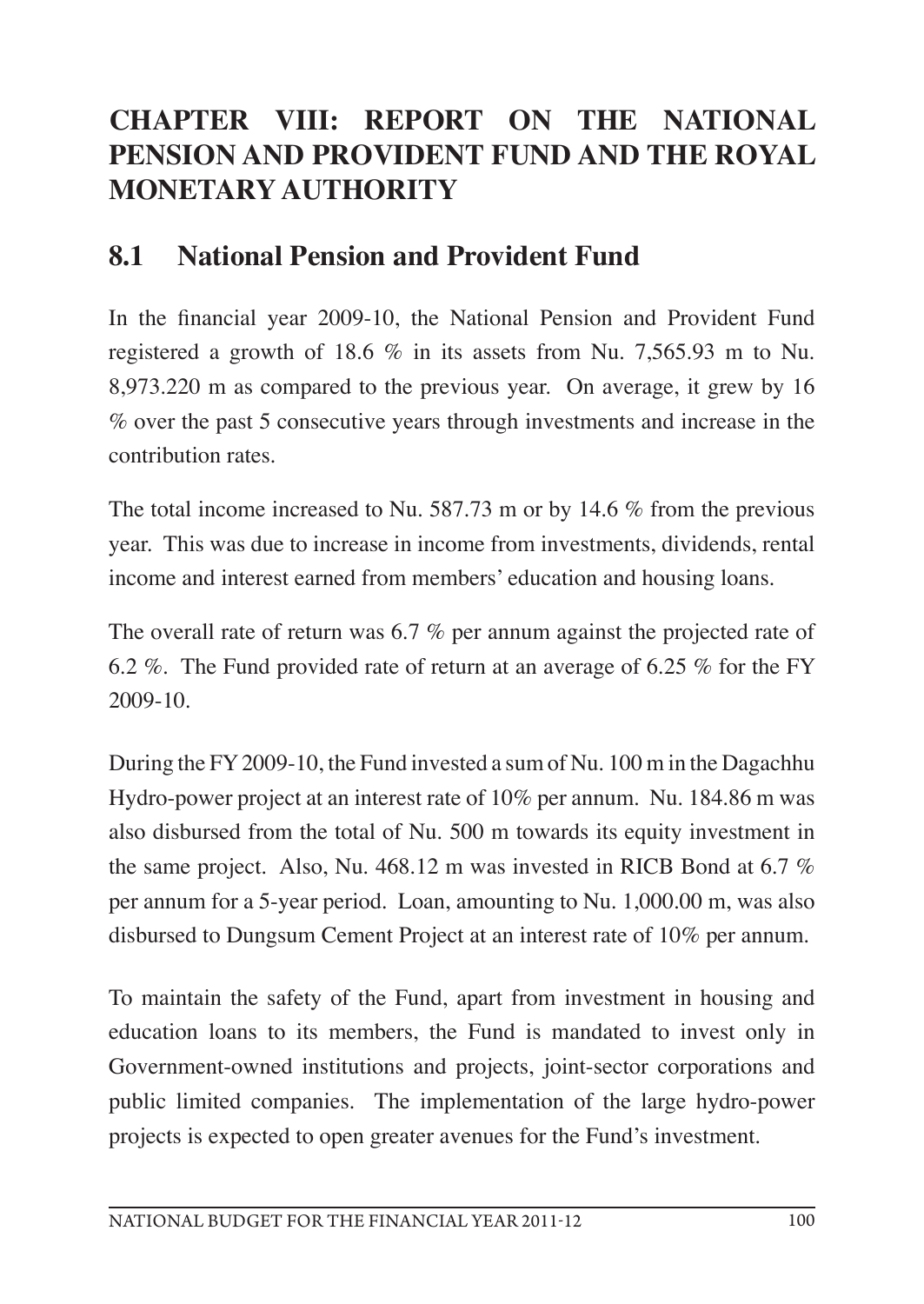The number of members increased by 2,937 or 7.44% from 39,456 to 42,393 during the year. The civil and public corporations pension pay-out expenditure during the year amounted to Nu. 40.33 m. The number of beneficiaries increased from 782 to 995 during the year. Similarly, the number of Armed Forces Pension beneficiaries increased by 15.3 % and the total pension payout was Nu. 35.24 m.

As regards the system, currently the monthly contribution rate of pension and provident fund is 11 % for the civil and corporate members and 12 % for the Armed Forces members, with equivalent contribution from the employer. Accordingly, members with contributory service of more than thirty years receive pension benefit @ 40% of the final basic salary. For those with thirty years or less contributory service, the pension benefit is calculated in proportion to the number of years of contributory service. Contributions made after thirty years is credited to the Provident Fund account of the member. The maximum pension payable is 40% of the maximum stage of Ex-1 civil servant's pay scale. Further, the pension payment is indexed to the annual consumer price change subject to a maximum of 5%. The employees also have the option to avail lumpsum benefits with less than twenty years' of contributory service. At the existing rate of contributions and pay out, the pension system is projected to be sustainable for at least the next thirty years. The rules and regulations are revised by the Board of the NPPF from time to time to maintain the sustainability of the pension system.

# **8.2 Royal Monetary Authority (RMA)**

The RMA's operating income for the financial year 2009-10 suffered a marked decline to Nu. 642.899 m from Nu. 890.192 m in the previous year. Similarly, its operating surplus decreased from Nu. 505.460 m to Nu. 226.127 m. This was due to the sharp decline (27%) in its interest income (which constitutes over 98 % of its income) as a result of the global economic slowdown. The average interest rate on investment fell to 1.73% from the 2.51% in FY 2008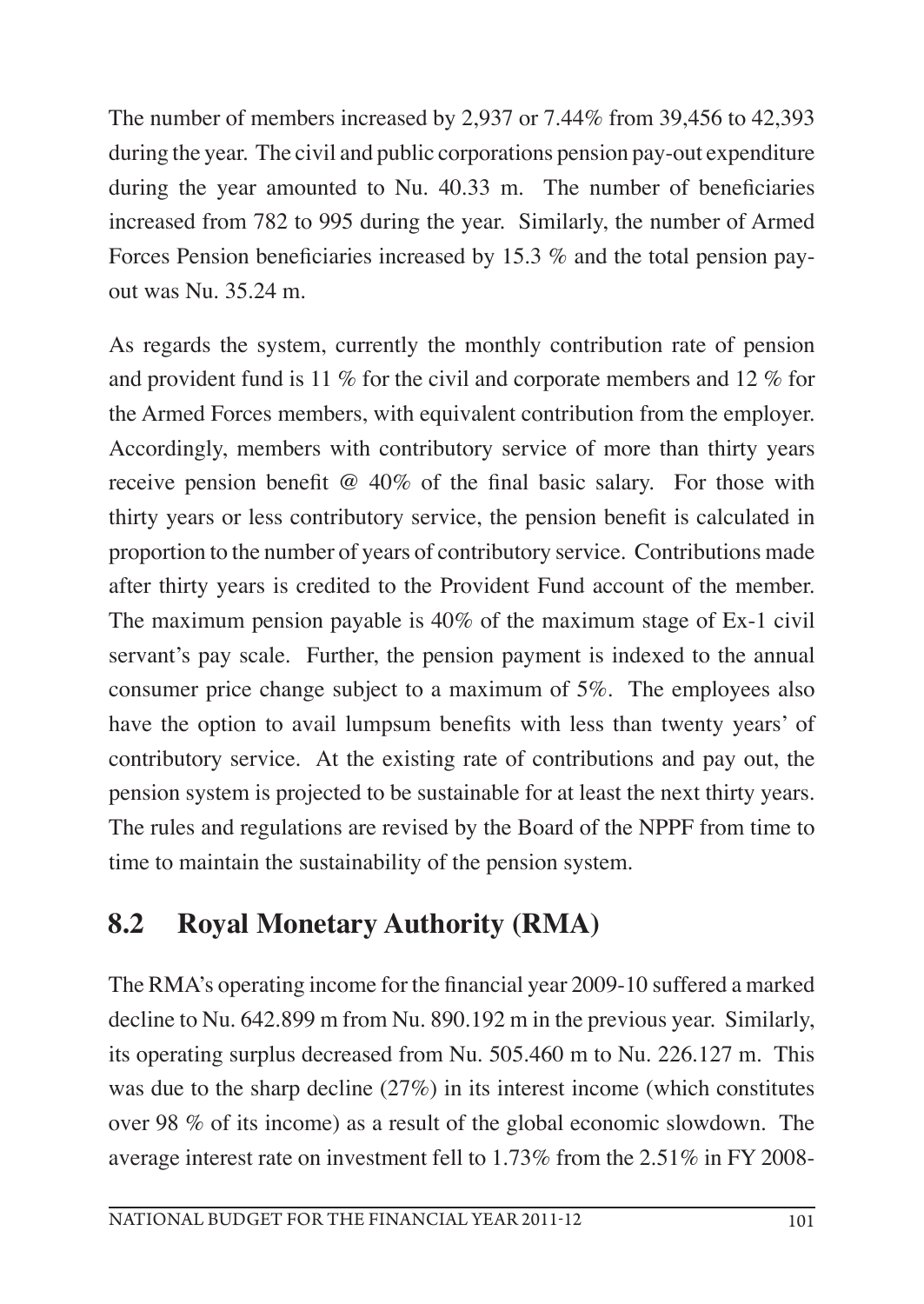09. At the same time, the value of the Ngultrum also appreciated against major foreign currencies.

With the passage of the new RMA Act last November, a new Board has been constituted. The Governor and the two Deputy Governors have also been appointed. The RMA is taking necessary action to maintain a sound and stable financial sector in the country. It has also issued the first Monetary Policy Statement (for 2011) as required under the Act. The enactment of the Financial Services bill during the current session of the Parliament would further strengthen the Authority.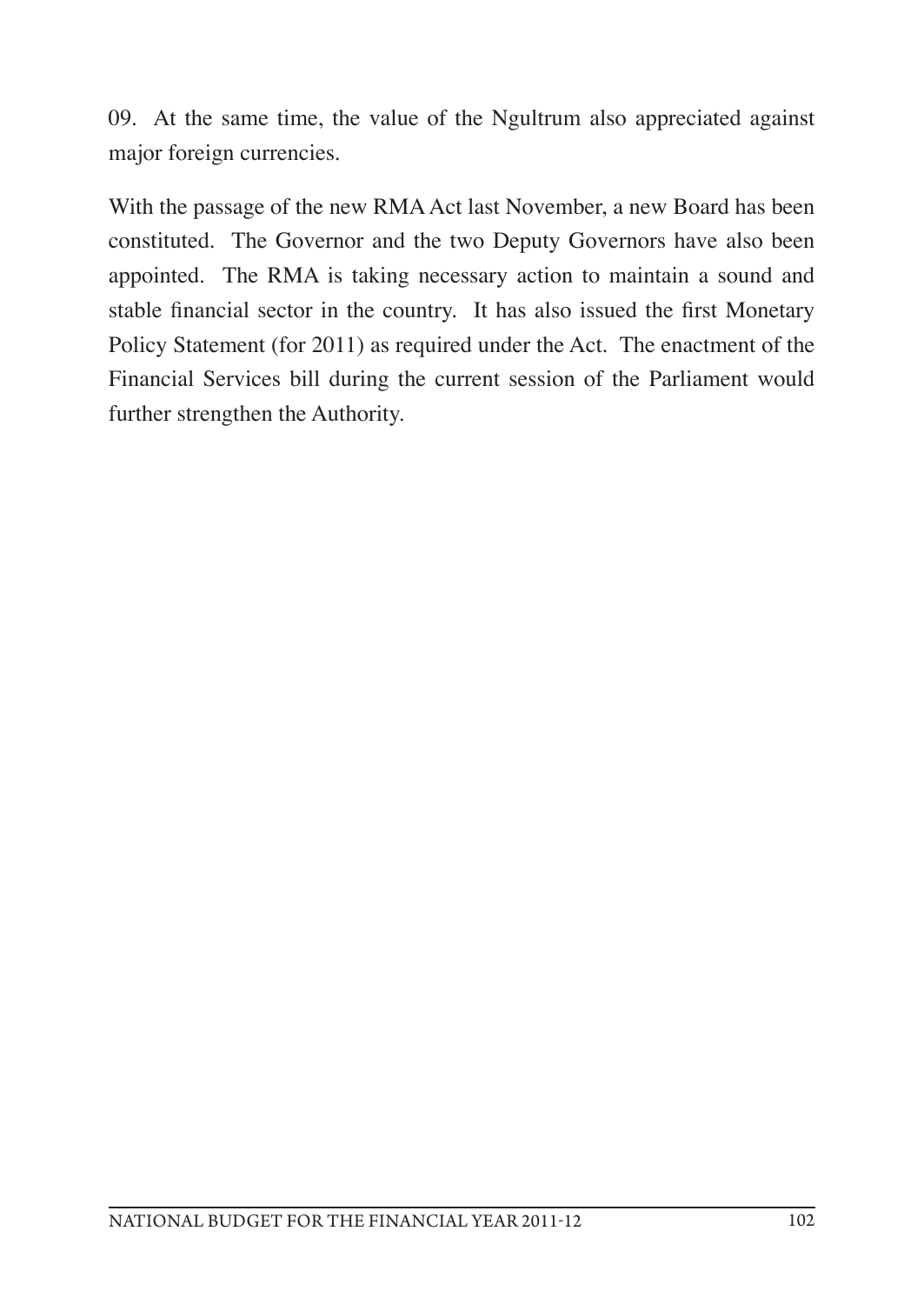# **CHAPTER IX: DEVELOPMENTS IN THE FINANCIAL SECTOR**

# **9.1 Financial Institutions**

The Bhutanese financial sector is well capitalised as reported last year. With their overall capital adequacy ratio of 17.09 % and core capital ratio at 15.02 %, the financial institutions are strengthened to withstand shocks of unexpected claims. The capital fund increased by 34 % from the previous year mainly on account of increase in core capital because of the paid-up capital of new banks. The quality of their loan portfolio has improved with the overall NPL ratio decreasing to 6.95 % as on December 2010 compared to 8.49 % in the previous year.

The entry of new financial institutions has spurred much needed competition in the Bhutanese financial system. However, with more players in the market, there are also risks associated with reckless lending fuelling the growth in credit. In this regard, the RMA remains vigilant over the financial institutions' management practices and financial disclosure to safeguard and maintain desirable asset quality and financial sector stability.

# **9.2 Rural Credit**

Rural credit is a very important part of our efforts to accelerate development in the rural areas. The BDFC is the agency mandated to deliver rural credit and other related services. However, funds have been the major constraint for the corporation in further expanding its services. In order to overcome this, the corporation has received a Specialized Banking license in 2010 from the RMA so that it can mobilize funds through savings accounts. BDFC is now allowed to undertake and implement domestic banking operations. While BDFC was earlier allowed to undertake limited Group and Individual Rural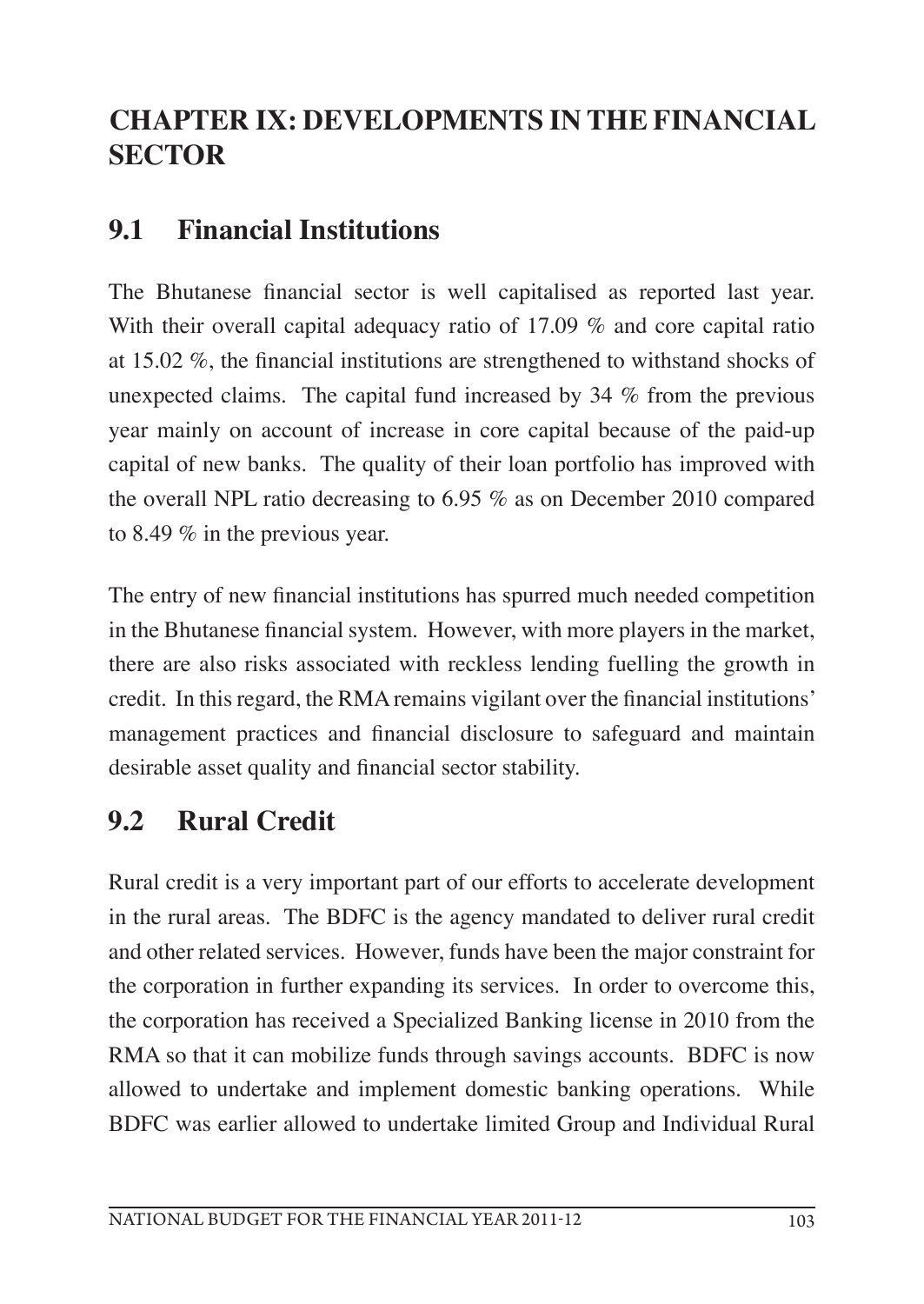savings, the issuance of the banking license has allowed it to go country-wide. Consequently, the savings and deposit amount, mainly at the branch offices, increased from Nu. 266 m in the previous year to Nu. 496 m in December 2010.

To improve its efficiency and also to enable it to provide other services, 25 of the twenty eight(28) branches are currently connected on-line, and transactions are carried out on a real time basis. The technology will also enable BDFC to start internet and SMS banking hopefully within this year. Further, as reported last year, to expedite transactions through the mobile banking and to enhance efficiency and productivity, Portable Digital Appliances (PDA) are being piloted in the branches in the Western region. Based on the success, it will be replicated in other regions in a phased manner.

In an effort to expand the services, BDFC launched a Vegetable Vendor's Group loan scheme at the Centennial Farmers Market in Thimphu. Currently, a total of 140 vegetable vendors are benefitted. Further, a Micro Enterprise Group Loan scheme was introduced during the year, which benefited 1,090 micro-enterprises.

To encourage farmers without collateral, group loans and also loans for cooperatives are promoted. To extend the outreach and take the services closer to the rural areas, branches in Dorokha, Lhamoidzingkha, Jomotsangkha and Gelegphug were established during the year. Further, feasibility studies are being undertaken to establish branches in Samdub Chheoling, Weringla, Sibsu, Yadi and Rangjung.

The Government has also decided to provide comprehensive financial services especially in the rural areas. Towards this, a Financial Inclusion Policy is being drafted. The policy will cover services such as savings, money transfers, payment and settlement system and insurances for the benefit of rural population.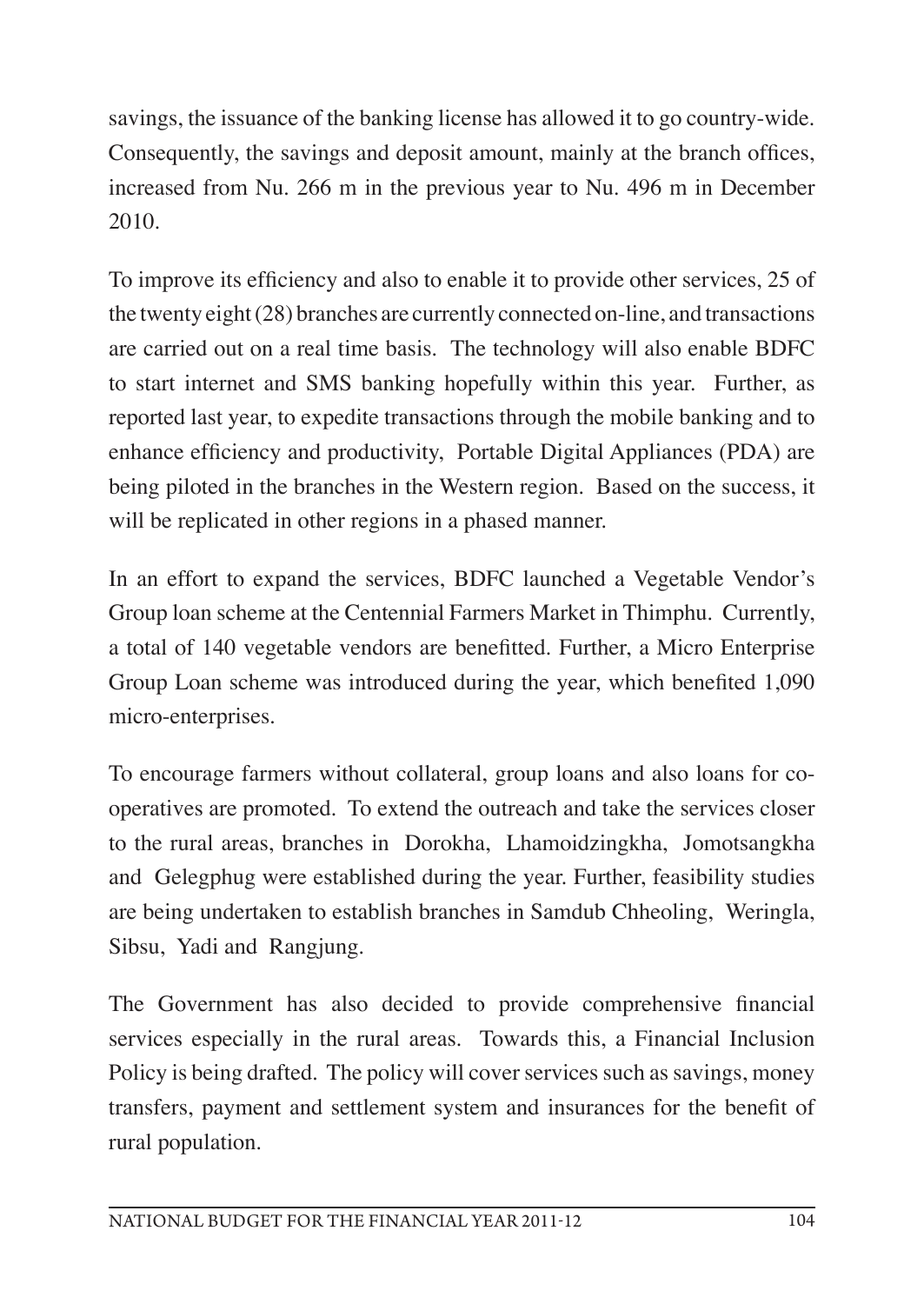# **CHAPTER X: REPORT ON TRUST FUNDS**

# **10.1 Trust Funds**

Trust funds are established to carry out specific activities towards the socioeconomic development from the income generated from investment. At present, there are four trust funds, the status of which, are as follows:

# **10.1.1 Bhutan Trust Fund for Environmental Conservation (BTFEC)**

Since establishment in 1991 with an initial balance of US \$ 21.673 m, the current balance is US \$ 40.945 m as of February 2011. In FY 2009-10, there was an interest earning of US \$ 0.626 m from investments. During the year, the fund supported expenditures for environmental conservation such as the establishment of Ugyen Wangchuck Institute, Tongsa Penlop Conservation Fellowship program and other national environmental activities, for which Nu. 34.380 m, equivalent to US \$ 0.764 m, was spent.

# **10.1.2 Bhutan Health Trust Fund (BHTF)**

The Fund has grown to US \$ 25.700 m as of February 2011. It has earned thus far a total of US \$ 1.400 m by way of interest on deposits and equity investments. A sum of US \$ 220,000 is being used annually through the national budget mechanism system for purchase of drugs and vaccines. Ever since the fund became operational in the FY 2003-04, a sum of more than Nu. 5.552 m has been used for the purchase of essential drugs and vaccines.

# **10.1.3 Cultural Trust Fund (CTF)**

The current fund balance is Nu. 45.858 m. In the past two reporting periods, there has been an average growth of 5.0 %, primarily due to the interest earnings from fixed deposits. The fund, established in 1999 with the initial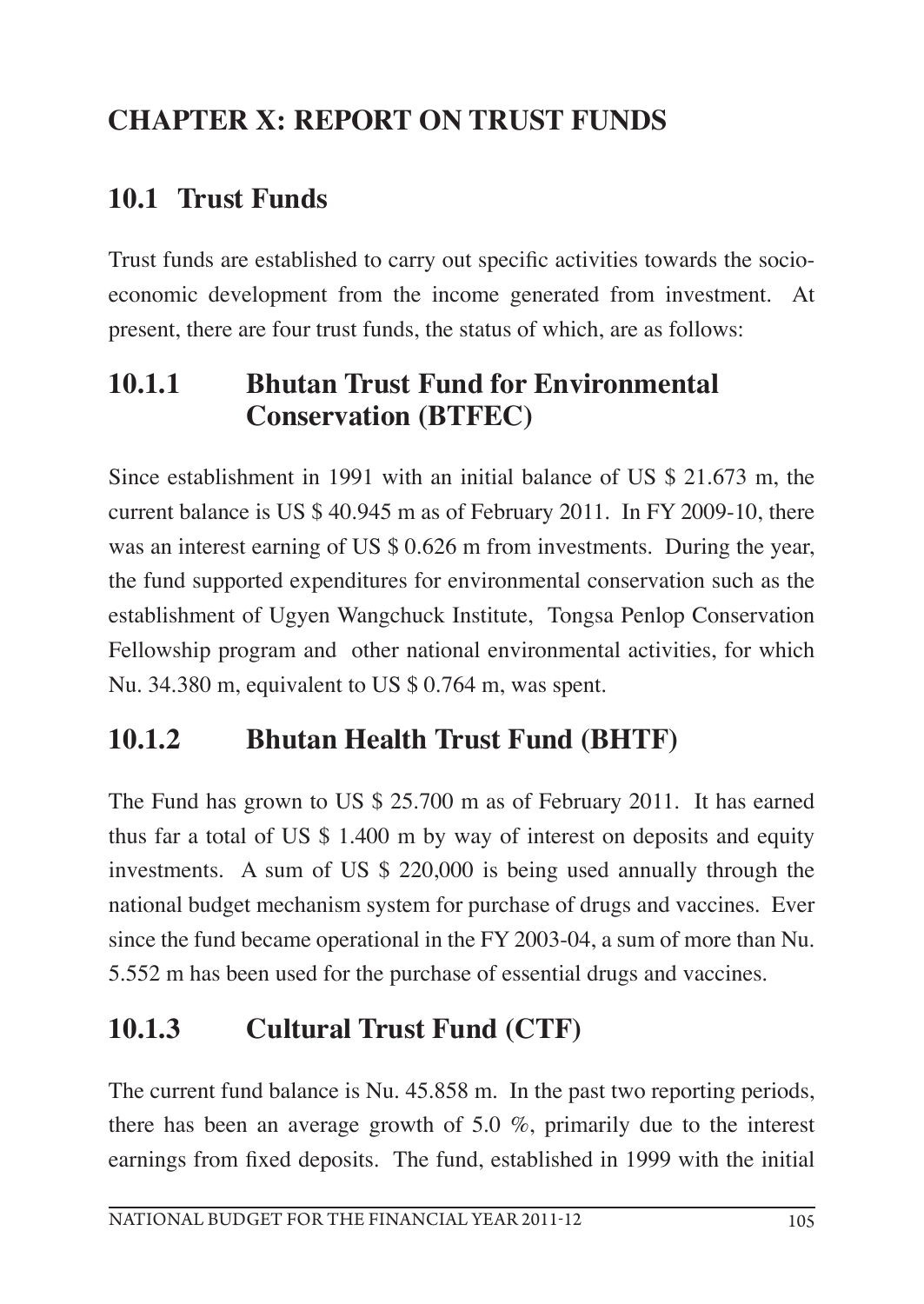fund of Nu. 31.267 m, will be operational only when total size attains the equivalent of US \$ 5 million.

# **10.1.4 Universal Service Fund for ICT**

During the year, Nu. 85.867 m was spent on Rural Communication Programme Phase-II for the expansion of rural connectivity. The balance decreased to Nu. 119.835 m from Nu. 177.395 m as the revenue of Nu. 28.307 m was lower than the expenditure of Nu. 85.867 m.

The summary is as given in *Table 10.1* below.

|                          |                     |                    |             | Amount in millions  |  |  |  |
|--------------------------|---------------------|--------------------|-------------|---------------------|--|--|--|
| <b>Trust Fund</b>        | <b>Initial Fund</b> | As of Feb. 2011    |             |                     |  |  |  |
|                          | (Year)              | Revenue            | Expenditure | <b>Fund Balance</b> |  |  |  |
| <b>Bhutan Trust Fund</b> | US \$ 21.673 (1991) | <b>US \$ 0.626</b> | US \$ 0.764 | <b>US\$ 40.945</b>  |  |  |  |
| for Environment          |                     |                    |             |                     |  |  |  |
| Conservation             |                     |                    |             |                     |  |  |  |
| Health Trust Fund        | <b>US \$1.000</b>   | <b>US \$1.400</b>  | US \$ 0.022 | US\$ 25.700         |  |  |  |
|                          | (1998)              |                    |             |                     |  |  |  |
| Cultural Trust Fund      | Nu. 31.267          | Nu. 2.184          |             | Nu. 45.858          |  |  |  |
|                          | (1999)              |                    |             |                     |  |  |  |
| Universal Trust          | Nu. 194.240 (2007)  | Nu. 28.307         | Nu. 85.867  | Nu. 119.835         |  |  |  |
| Fund for ICT             |                     |                    |             |                     |  |  |  |

## **Table 10.1: Fund position of the Trust Funds**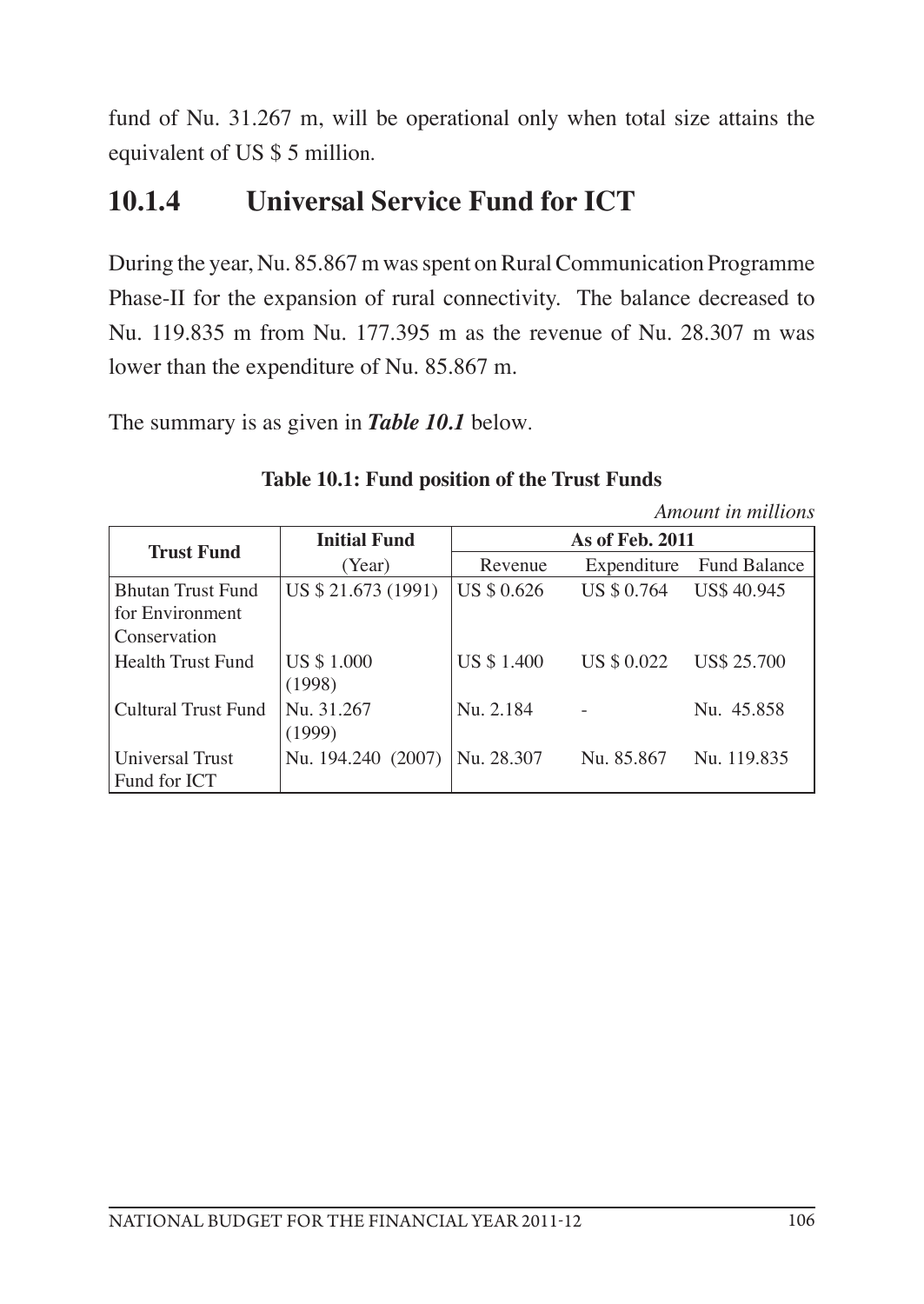# **CHAPTER XI- CONCLUSION**

In concluding, I would like to submit that despite the challenges of maintaining the overall fiscal balance at a sustainable level, budget proposals were accommodated as far as possible in full, especially those from the Dzongkhags and Gewogs. The increase in the budget size is due to the inclusion of numerous activities, with the aim to complete all the planned activities within the  $10<sup>th</sup>$  Plan period.

The FY 2011-12 budget projects the deficit of over 6 % given the criticality of the year to meet the target of completing the priority activities by the end of 2012. It is felt that the projected deficit would be within manageable limits given our past experience.

The successful implementation of the budget will depend largely upon the flow of funds from external sources since a large part of the capital expenditure is based on expected external financing. Given our exemplary relations with our development partners, I am confident that aid flows will be as projected. We have always had a reputation of having good policies and of managing our development well. In the *Country Policy and Institutional Assessment* (CPIA) rating done by the World Bank, we were among the top performers within the IDA countries in 2009. I am happy to inform the Honourable Members that we have again performed very well, and in the South Asia region, we have once again received the highest score.

I would like to thank the Honourable Prime Minister and my colleagues in the Lhengye Zhungtshog for all the guidance received in preparing this budget. I wish to thank the Parliament also for the kind support rendered in the past three years' budget and I remain optimistic that this penultimate FY's budget would also receive the same blessing.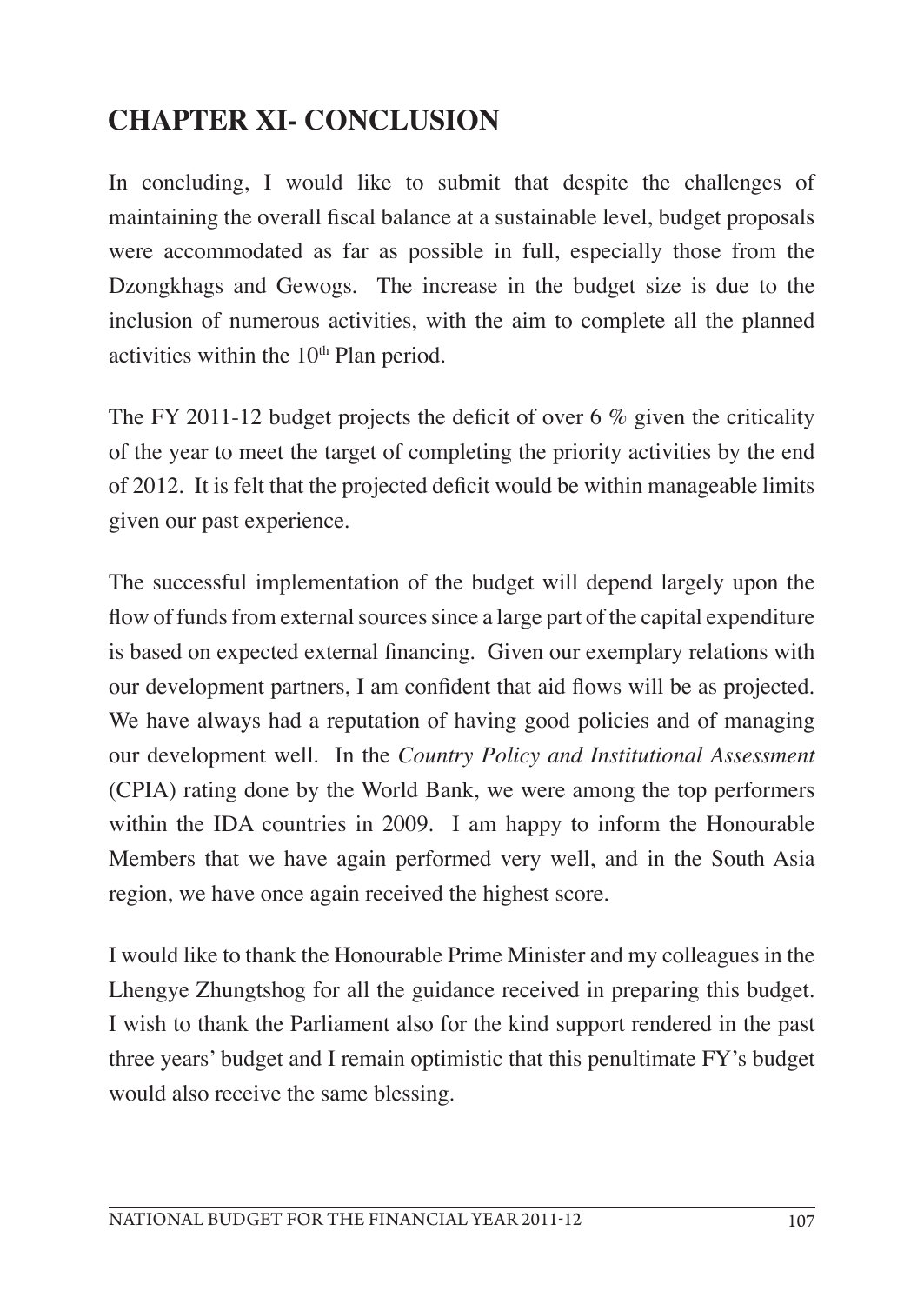With the blessings of our guardian deities, the farsighted leadership of our King and support from the people, I pray that Bhutan will continue to enjoy peace, prosperity and happiness for all times to come. The happy occasion of the Royal Wedding of His Majesty the Druk Gyalpo, a few months into the financial year, will bring greater smiles on the faces of the Bhutanese people, and motivate them to work even harder to achieve the cherished goals enshrined in our development plans and programmes.

Honourable Speaker,

On this auspicious note, I commend to the House the **Appropriation for FY 2011-12** bill and the **Tax Revision 2011 bill**.

**Thank you.**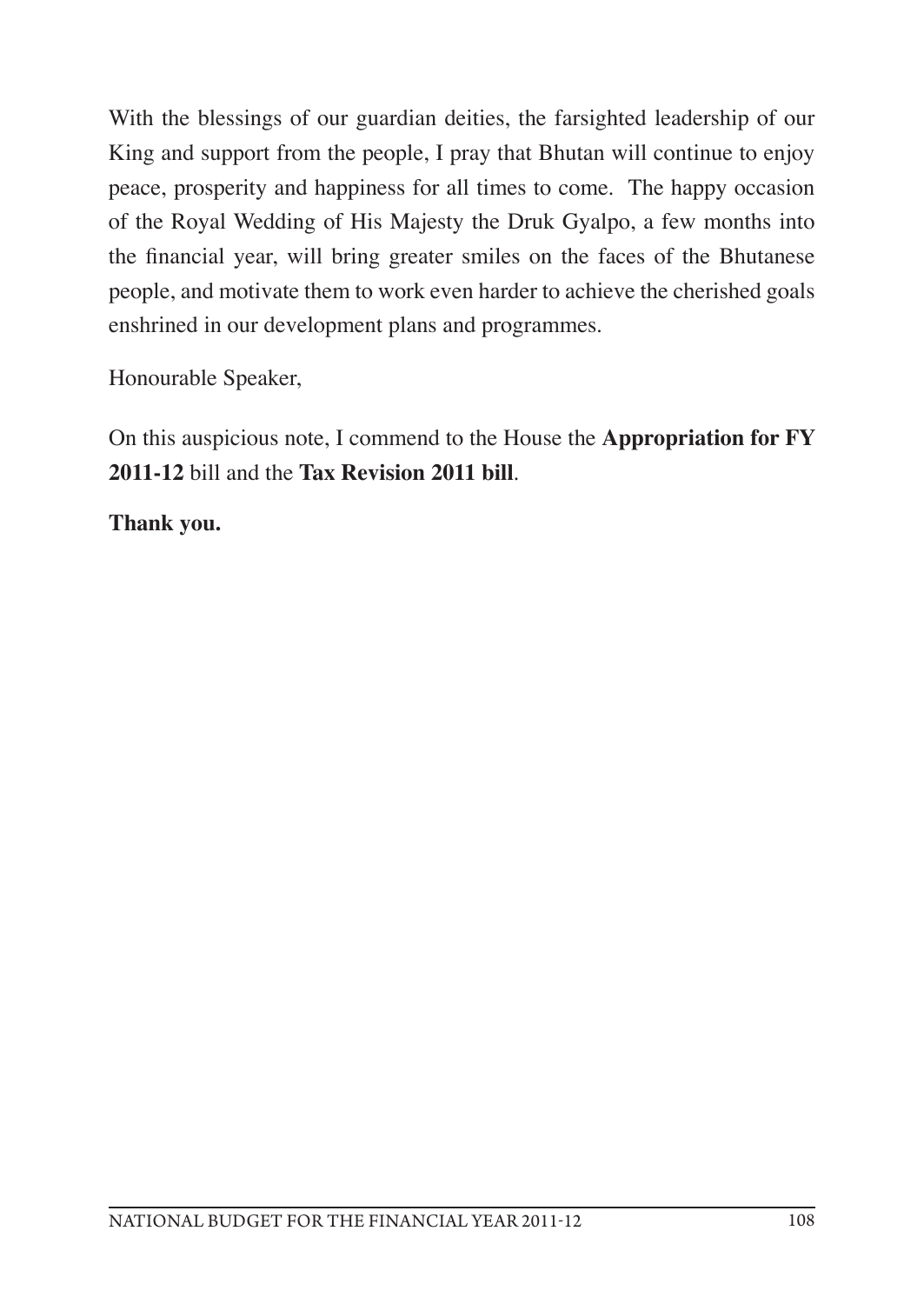# **ANNEXURES**

#### **ANNEXURE - I**

#### **Budget Statement for the Legislature, the Judiciary & the Constitutional Bodies for the FY 2011-12**

#### **Nu. in millions**

| <b>NATION ASSEMBLY</b>                                               |                 |         |              |                    |         |              |                |  |
|----------------------------------------------------------------------|-----------------|---------|--------------|--------------------|---------|--------------|----------------|--|
| Activities/sub-                                                      | <b>Proposed</b> |         |              | <b>Recommended</b> |         |              |                |  |
| activity                                                             | <b>Current</b>  | Capital | <b>Total</b> | <b>Current</b>     | Capital | <b>Total</b> | <b>Remarks</b> |  |
| Estblshmnt Costs,<br>Secretariat                                     | 18.649          | 4.290   | 22.939       | 18.131             | 0.350   | 18.481       |                |  |
| <b>Estblshmnt Costs</b><br>for Parlmntry<br>Services                 | 57.716          | 11.875  | 69.591       | 54.166             | 7.075   | 61.241       |                |  |
| Travel Outside for<br>Parlmntrns                                     | 5.966           |         | 5.966        | 4.685              |         | 4.685        |                |  |
| Zhungkha<br>Promotion                                                |                 | 0.395   | 0.395        |                    | 0.150   | 0.150        |                |  |
| Maintnne of<br>security system in<br>Parliament house                | 0.395           | 1.750   | 2.145        | 0.225              | 0.150   | 0.375        |                |  |
| Maintnne of<br>fire alarm &<br>hydrant system in<br>Parliament house | 0.200           |         | 0.200        | 0.200              |         | 0.200        |                |  |
| In-house printing<br>of Acts                                         | 1.920           | 1.300   | 3.220        | 1.870              | 0.700   | 2.570        |                |  |
| Parlmntry exchange<br>programmes                                     | 1.200           |         | 1.200        | 0.850              |         | 0.850        |                |  |
| Conslttv meetings<br>with local<br>governance                        | 3.579           |         | 3.579        | 3.579              |         | 3.579        |                |  |
| PAC Secretariat<br>costs                                             | 2.858           |         | 2.858        | 1.391              |         | 1.391        |                |  |
| <b>Broadband</b><br>connections for<br>Parlmntrns                    | 0.432           |         | 0.432        | 0.432              |         | 0.432        |                |  |
| National Assembly<br>Session costs                                   | 4.693           |         | 4.693        | 3.955              |         | 3.955        |                |  |
| Committee<br>Meetings                                                | 2.911           |         | 2.911        | 1.835              |         | 1.835        |                |  |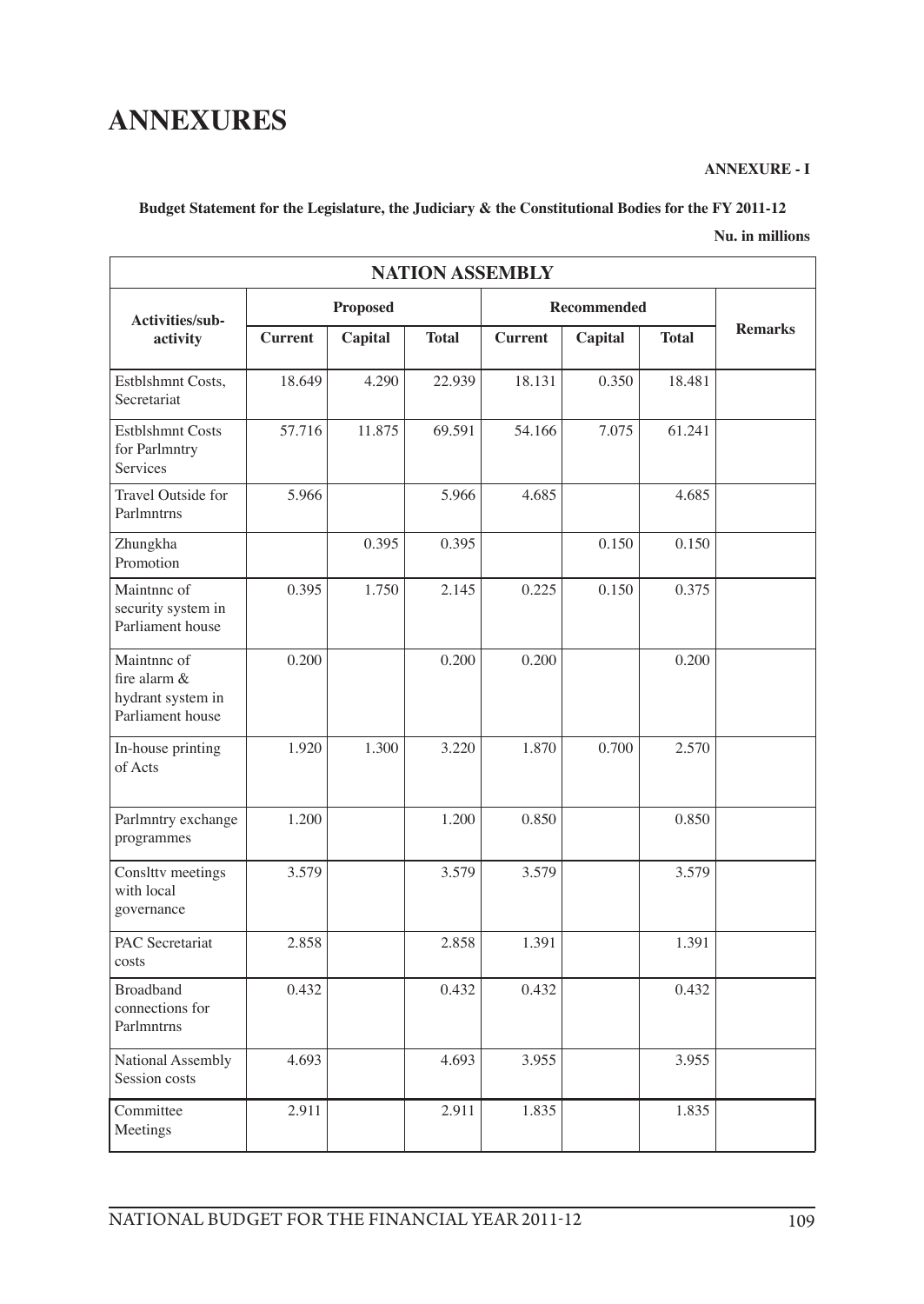### **Budget Statement for the Legislature, the Judiciary & the Constitutional Bodies for the FY 2011-12**

| Nu. in millions |
|-----------------|
|-----------------|

| Activities/sub-                 |                | <b>Proposed</b> |              |                | <b>Recommended</b> |              |                |  |
|---------------------------------|----------------|-----------------|--------------|----------------|--------------------|--------------|----------------|--|
| activity                        | <b>Current</b> | Capital         | <b>Total</b> | <b>Current</b> | Capital            | <b>Total</b> | <b>Remarks</b> |  |
| Reserve for new<br>appointments | 0.000          |                 | 0.000        | 0.547          |                    | 0.547        |                |  |
| Sub - Total                     | 100.519        | 19.610          | 120.129      | 91.866         | 8.425              | 100.291      |                |  |

### **NATIONAL COUNCIL**

| Activities/sub-                                             |                | <b>Proposed</b> |              | <b>Recommended</b> |         |              |                |
|-------------------------------------------------------------|----------------|-----------------|--------------|--------------------|---------|--------------|----------------|
| activity                                                    | <b>Current</b> | Capital         | <b>Total</b> | <b>Current</b>     | Capital | <b>Total</b> | <b>Remarks</b> |
| Estblshmnt Costs,<br>Secretariat                            | 14.335         | 2.302           | 16.637       | 12.868             | 2.252   | 15.120       |                |
| <b>Institul Capacity</b><br><b>Building</b>                 | 0.995          | 1.686           | 2.681        | 0.995              | 1.686   | 2.681        | <b>UNDP</b>    |
| <b>Estblshmnt Costs</b><br>for Parlmntry<br><b>Services</b> | 39.434         | 1.105           | 40.539       | 39.017             | 1.085   | 40.102       |                |
| Travel Outside for<br>Parlmntrns                            | 5.378          |                 |              | 3.253              |         | 3.253        |                |
| Printing of Acts,<br>resolutions etc                        |                |                 |              | 2.000              |         |              |                |
| Membership fees to<br><b>ACCA</b>                           |                |                 |              | 0.020              |         |              |                |
| Committee<br>meetings                                       | 0.55           |                 |              | 0.300              |         | 0.400        |                |
| Imprymnt of<br>heating & cooling<br>system                  |                |                 |              |                    |         | 0.000        |                |
| Reserve for new<br>appointments                             |                |                 |              | 0.282              |         |              |                |
| Sub - Total                                                 | 60.692         | 5.093           | 59.857       | 58.735             | 5.023   | 63.758       |                |

#### **ANTI CORRUPTION COMMISSION**

| Activities/sub-<br>activity | <b>Proposed</b> |         |              | Recommended    | <b>Remarks</b> |              |                                                                    |
|-----------------------------|-----------------|---------|--------------|----------------|----------------|--------------|--------------------------------------------------------------------|
|                             | <b>Current</b>  | Capital | <b>Total</b> | <b>Current</b> | Capital        | <b>Total</b> |                                                                    |
| Estblshmnt cost             | 25.266          | 0.600   | 25.866       | 25.996         | 0.600          |              | $26.596$ Capital is<br>furniture,<br>office equip.<br>$&$ computer |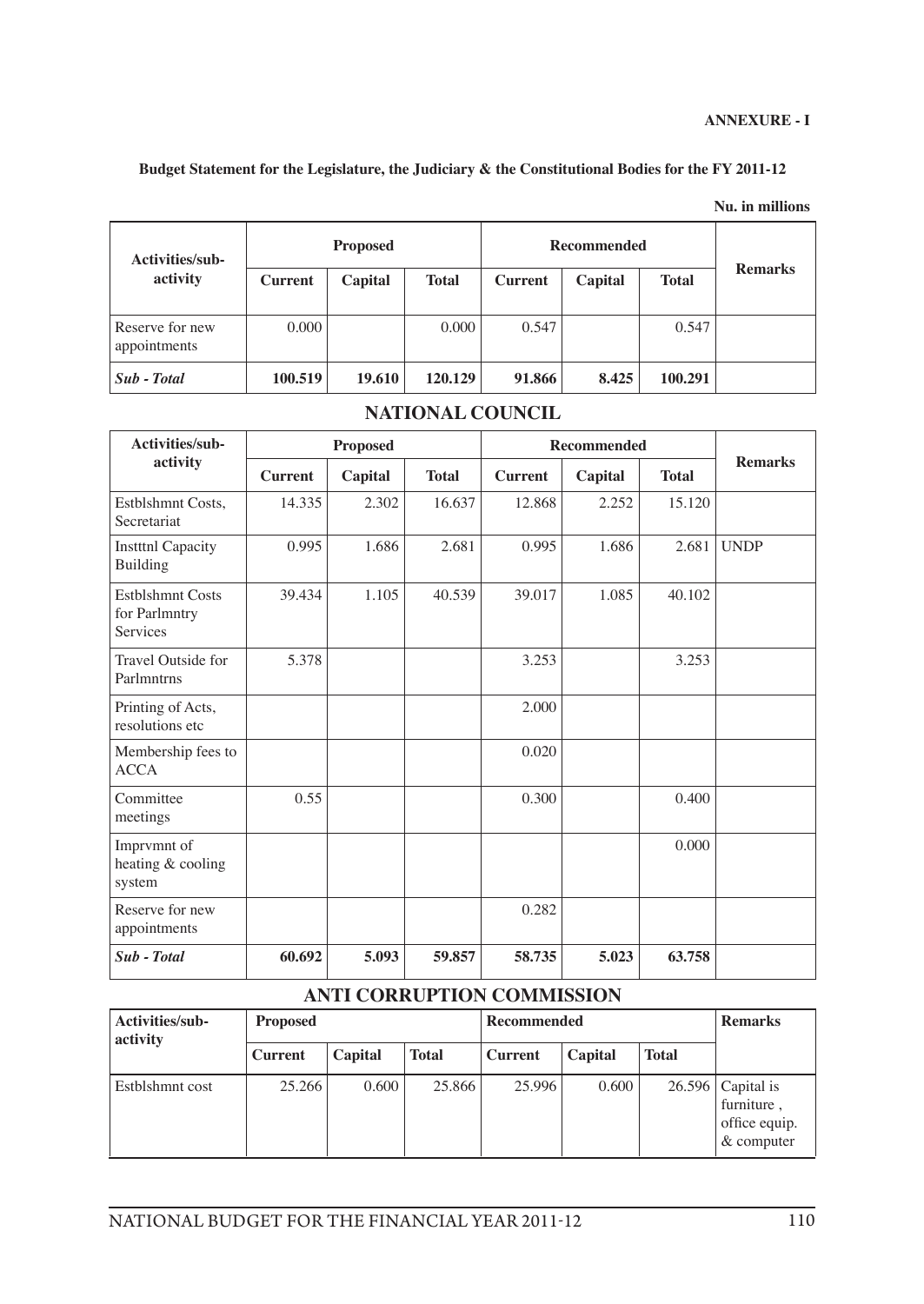#### **Budget Statement for the Legislature, the Judiciary & the Constitutional Bodies for the FY 2011-12**

| Activities/sub-                 |                | <b>Recommended</b><br><b>Proposed</b> |              |                |         |              |                                                 |
|---------------------------------|----------------|---------------------------------------|--------------|----------------|---------|--------------|-------------------------------------------------|
| activity                        | <b>Current</b> | Capital                               | <b>Total</b> | <b>Current</b> | Capital | <b>Total</b> | <b>Remarks</b>                                  |
| <b>Institul Devlpmnt</b>        | 4.979          | 15.390                                | 20.369       | 4.979          | 15.390  | 20.369       | SDC. Good<br>Governance<br>Support<br>Programme |
| Constreth of Office<br>Building | 0.000          | 9.750                                 | 9.750        | 0.000          | 24.750  | 24.750       | GoI                                             |
| Sub - Total                     | 30.245         | 25,740                                | 55.985       | 30.975         | 40.740  | 71.715       |                                                 |

#### **Nu. in millions**

### **ELECTION COMMISSION**

| Activities/sub-                                                                              | <b>Proposed</b> |         |              | <b>Recommended</b> | <b>Remarks</b> |              |                                                                   |
|----------------------------------------------------------------------------------------------|-----------------|---------|--------------|--------------------|----------------|--------------|-------------------------------------------------------------------|
| activity                                                                                     | <b>Current</b>  | Capital | <b>Total</b> | <b>Current</b>     | Capital        | <b>Total</b> |                                                                   |
| Estblshmnt cost                                                                              | 29.026          | 2.140   | 31.166       | 29.536             | 0.640          | 30.176       | Capital<br>budget is<br>furniture,<br>office equip.<br>& computer |
| Printing of Rules<br>and Regulations                                                         | 0.805           |         | 0.805        | 0.805              |                | 0.805        |                                                                   |
| Research and<br>Publications                                                                 | 0.533           | 0.500   | 1.033        | 0.533              | 0.500          | 1.033        |                                                                   |
| <b>Election Officers</b><br>meeting                                                          | 0.800           |         | 0.800        | 0.800              |                | 0.800        |                                                                   |
| <b>BRIDGE</b> (Building<br>Resources in<br>Democracy,<br>Governance &<br>Elections) Training |                 | 3.500   | 3.500        |                    |                | 0.000        |                                                                   |
| Civic Education<br>Awareness &<br><b>BRIDGE</b>                                              |                 | 4.120   | 4.120        |                    | 4.120          | 4.120        |                                                                   |
| Constretn of Office<br>Building                                                              |                 | 20.000  | 20.000       |                    | 20.000         | 20.000       | GoI                                                               |
| Dzongkha<br>Devlpmnt Services                                                                |                 | 2.430   |              |                    | 0.500          | 0.500        |                                                                   |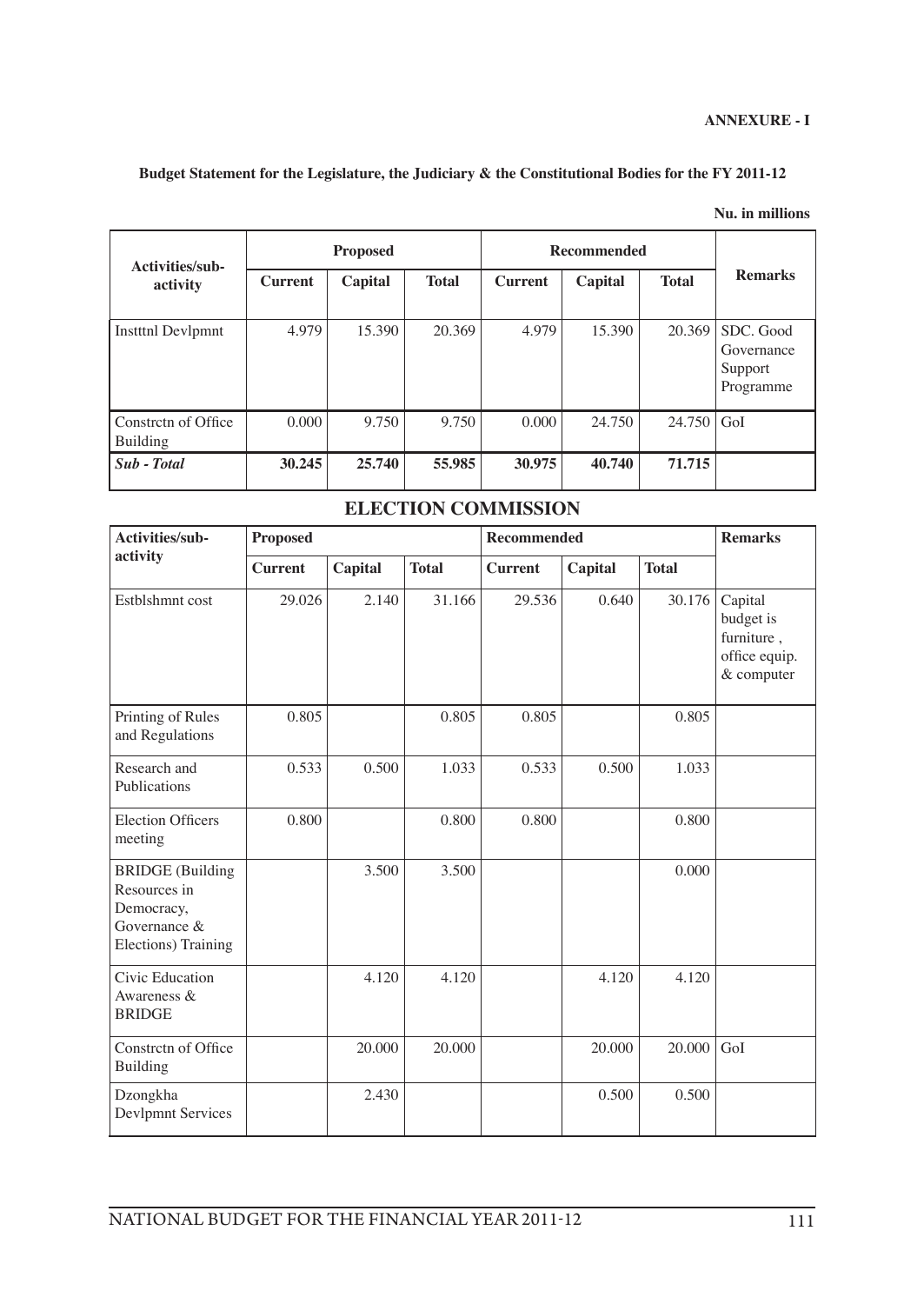| Activities/sub-<br>activity                      | <b>Proposed</b> |         |              | Recommended    | <b>Remarks</b> |              |                                                                                 |
|--------------------------------------------------|-----------------|---------|--------------|----------------|----------------|--------------|---------------------------------------------------------------------------------|
|                                                  | <b>Current</b>  | Capital | <b>Total</b> | <b>Current</b> | Capital        | <b>Total</b> |                                                                                 |
| Voter, Civic<br><b>Education</b> and<br>Training |                 | 20.000  |              |                |                | 0.000        |                                                                                 |
| Const. of EC's<br>offices in 4<br>Dzongkhags     |                 | 3.000   | 3.000        |                |                | 0.000        |                                                                                 |
| Local Governance<br>Elections                    | 60.000          | 0.000   | 60.000       | 42.000         | 12.000         | 54.000       | Kept under<br>General<br>Reserve                                                |
| <b>Election Services</b>                         | 12.445          |         |              | 9.460          | 7.000          | 16.460       | Bye election,<br>election<br>campaign<br>fund, printing<br>of electoral<br>roll |
| <b>Bye Election</b><br>Services                  |                 |         |              | 12.450         | 0.000          | 12.450       | Kept under<br>General<br>Reserve                                                |
| Dzongkhag Election<br>Services                   | 24.349          | 10.520  |              |                | 3.000          | 3.000        | Capital is for<br>computers                                                     |
| Sub - Total                                      | 127.958         | 66.210  | 124.424      | 95.584         | 47.760         | 143.344      |                                                                                 |

#### **Budget Statement for the Legislature, the Judiciary & the Constitutional Bodies for the FY 2011-12**

#### **Nu. in millions**

### **ROYALAUDIT AUTHORITY**

| Activities/sub-<br>activity                                         | <b>Proposed</b> |         |              | <b>Recommended</b> | <b>Remarks</b> |              |                                                                                      |
|---------------------------------------------------------------------|-----------------|---------|--------------|--------------------|----------------|--------------|--------------------------------------------------------------------------------------|
|                                                                     | <b>Current</b>  | Capital | <b>Total</b> | <b>Current</b>     | Capital        | <b>Total</b> |                                                                                      |
| Estblshmnt Costs<br>: Bumthang,<br>Tsirang, S/<br>Jongkhar & P'ling | 101.293         | 10.964  | 112.257      | 103.332            | 3.164          | 106.496      | Capital is<br>furniture,<br>office equip.<br>$&$ computer<br>for Regional<br>Offices |
| Printing of Annual<br>Reports                                       | 0.420           |         | 0.420        | 0.420              |                | 0.420        |                                                                                      |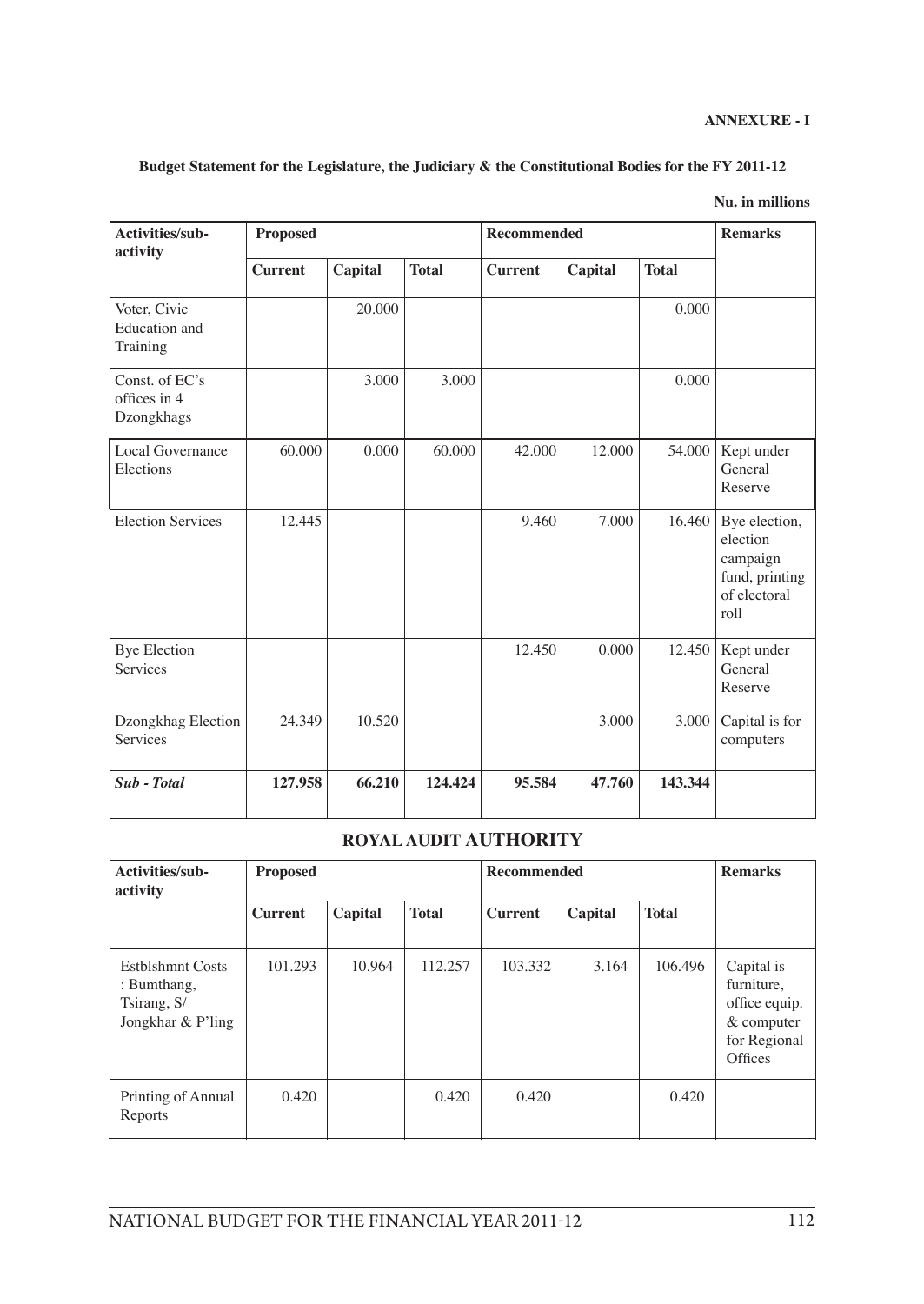**Nu. in millions**

| Activities/sub-<br>activity                       | <b>Proposed</b> |         |              | Recommended    |         |              | <b>Remarks</b> |
|---------------------------------------------------|-----------------|---------|--------------|----------------|---------|--------------|----------------|
|                                                   | <b>Current</b>  | Capital | <b>Total</b> | <b>Current</b> | Capital | <b>Total</b> |                |
| Production of<br>annual reports of<br>all sectors |                 |         |              | 0.800          |         | 0.800        |                |
| Zhungkha<br>Devlpmnt                              |                 | 0.300   | 0.300        |                | 0.300   | 0.300        |                |
| Constrete of<br>Trainng. Centre,<br>Tsirang       |                 | 30.830  | 30.830       |                | 30.830  | 30.830       | GoI            |
| Sub - Total                                       | 101.713         | 42.094  | 143.807      | 104.552        | 34.294  | 138.846      |                |

| Activities/sub-                                               | <b>Proposed</b> |         |              | <b>Recommended</b> | <b>Remarks</b> |              |                                       |
|---------------------------------------------------------------|-----------------|---------|--------------|--------------------|----------------|--------------|---------------------------------------|
| activity                                                      | <b>Current</b>  | Capital | <b>Total</b> | <b>Current</b>     | Capital        | <b>Total</b> |                                       |
| <b>Estblshmnt Costs</b>                                       | 26.226          | 1.300   | 27.526       | 25.734             |                | 25.734       | Capital<br>budget is for<br>furniture |
| Civil Service<br>Commission<br>Meetings                       | 0.420           |         | 0.420        | 0.320              |                | 0.320        |                                       |
| Civil Service<br>Common Exams                                 | 3.058           | 2.000   | 5.058        | 2.807              | 1.500          | 4.307        |                                       |
| HRD and training<br>services                                  | 0.548           |         | 0.548        | 0.498              |                | 0.498        |                                       |
| Draft<br>Administrative &<br>Translate revised<br><b>BCSR</b> | 0.399           | 0.200   | 0.599        | 0.399              | 0.200          | 0.599        |                                       |
| Imprvmnt of web<br>based system                               | 1.363           | 4.770   | 6.133        | 1.363              | 3.850          | 5.213        |                                       |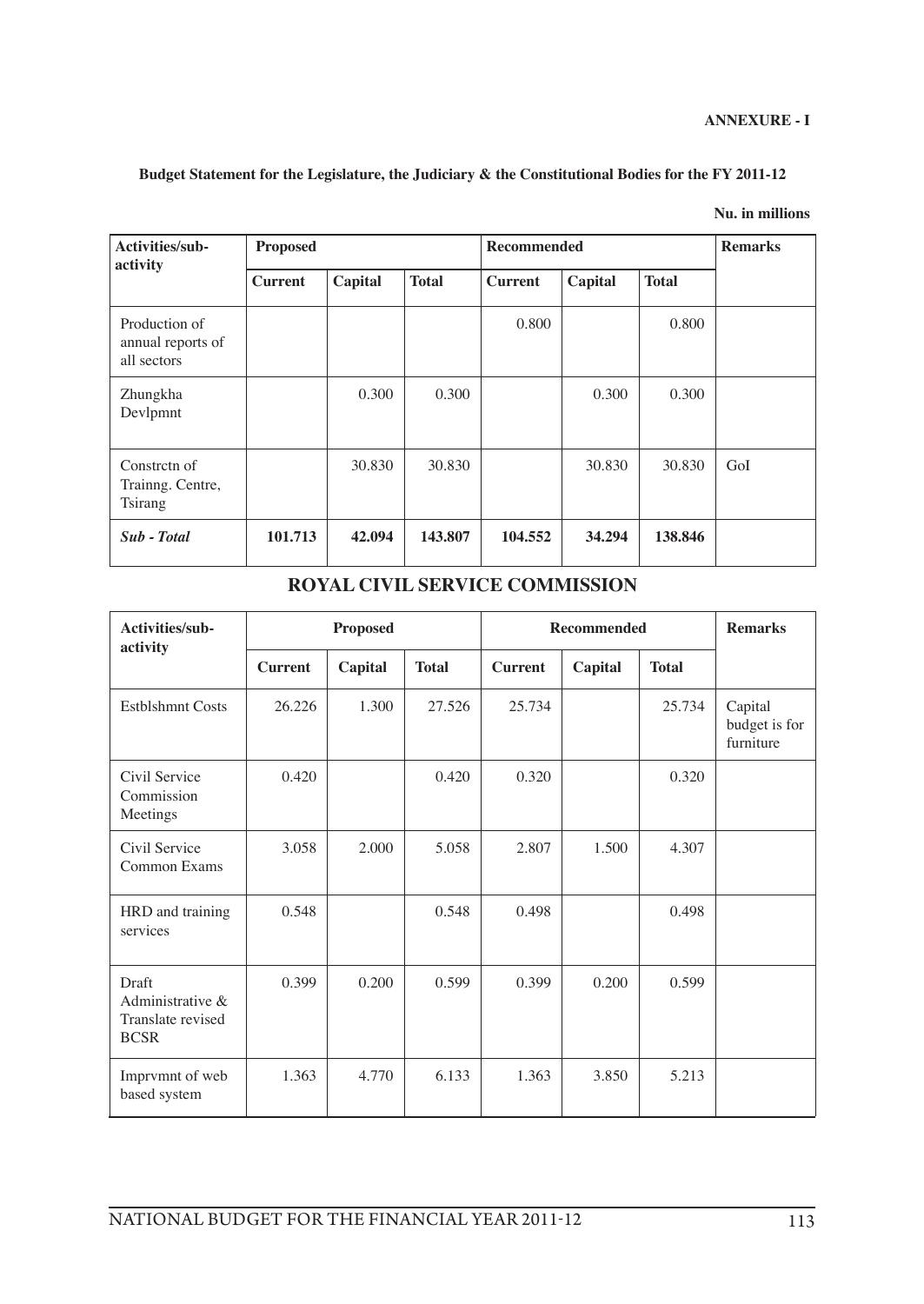|  |  | Nu. in millions |
|--|--|-----------------|
|--|--|-----------------|

| <b>Proposed</b> |                 |              |                | <b>Remarks</b>   |                    |             |
|-----------------|-----------------|--------------|----------------|------------------|--------------------|-------------|
| <b>Current</b>  | Capital         | <b>Total</b> | <b>Current</b> | Capital          | <b>Total</b>       |             |
|                 | 0.700           | 0.700        | 0.500          |                  | 0.500              |             |
|                 | 0.800           | 0.800        |                | 0.600            | 0.600              |             |
|                 | 20.000          | 20.000       |                | 0.000            | 0.000              |             |
|                 | 10.000          | 10.000       |                | 6,000            | 6.000              |             |
|                 | 60.000          | 60.000       |                | 60.000           | 60.000             | <b>SDS</b>  |
|                 | 25.000          | 25,000       |                | 25.000           | 25.000             | GoI         |
|                 | 10.000          | 10.000       |                | 10.000           | 10.000             | GoI         |
|                 | 0.150           | 0.150        |                | 0.100            | 0.100              |             |
|                 |                 |              | 0.783          |                  | 0.783              |             |
| 32.014          | 134.920         | 166.934      | 32.404         | 107.250          | 139.654            |             |
|                 |                 |              |                |                  |                    |             |
|                 | <b>Proposed</b> |              |                | <b>Remarks</b>   |                    |             |
|                 |                 |              |                | <b>JUDICIARY</b> | <b>Recommended</b> | Recommended |

| Activities/sub-<br>activity           | <b>Proposed</b> |         |              | <b>Recommended</b> | <b>Remarks</b> |              |  |
|---------------------------------------|-----------------|---------|--------------|--------------------|----------------|--------------|--|
|                                       | <b>Current</b>  | Capital | <b>Total</b> | <b>Current</b>     | Capital        | <b>Total</b> |  |
| Supreme Court<br>Estblshmnt costs     | 27.473          | 0.900   | 28.373       | 30.339             | 0.091          | 30.430       |  |
| <b>High Court</b><br>Estblshmnt costs | 21.125          | 0.950   | 22,075       | 15.915             | 0.046          | 15.961       |  |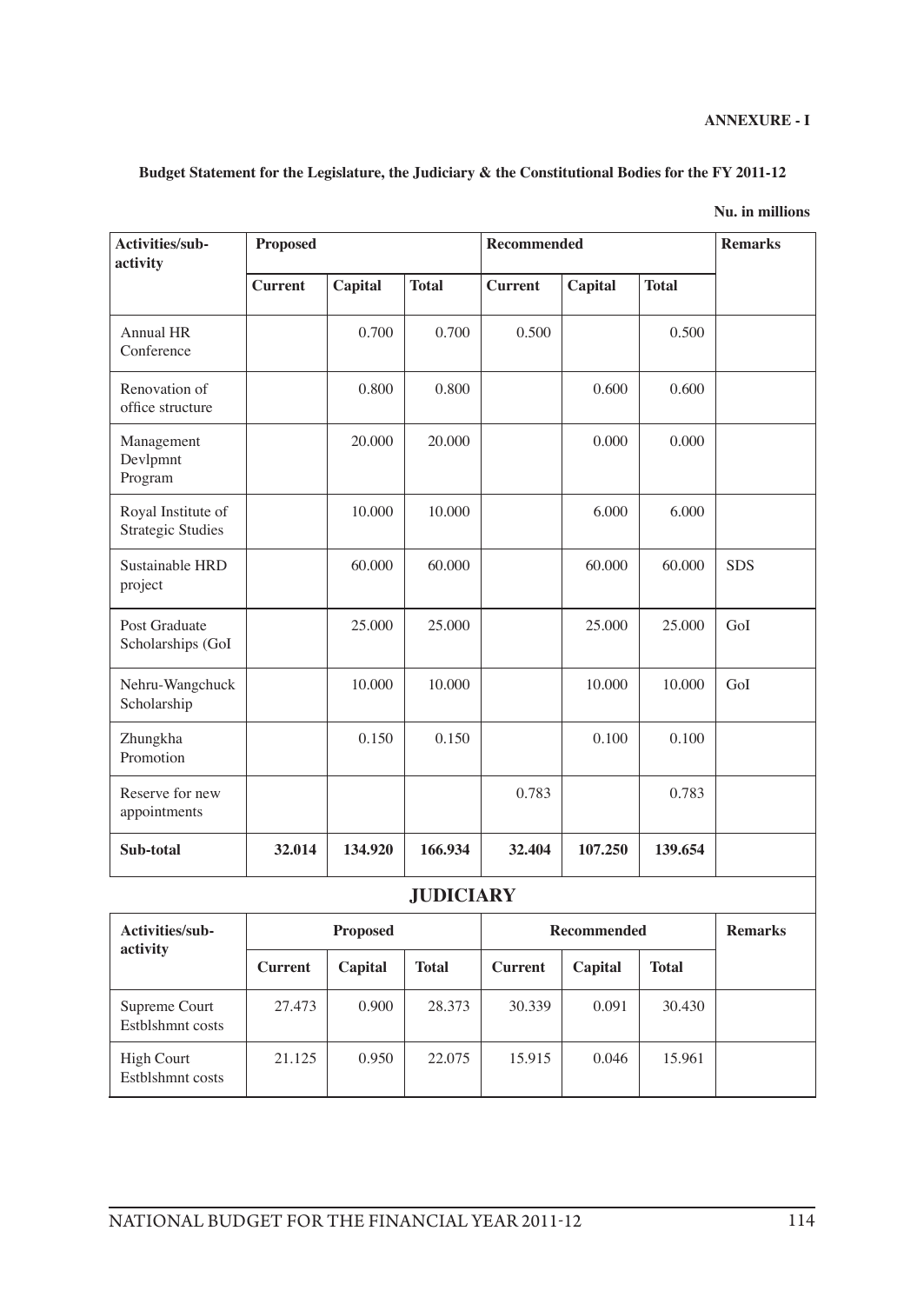### **Budget Statement for the Legislature, the Judiciary & the Constitutional Bodies for the FY 2011-12**

#### **Nu. in millions**

| Activities/sub-<br>activity                                             | <b>Proposed</b> |         |              | Recommended    | <b>Remarks</b> |              |            |
|-------------------------------------------------------------------------|-----------------|---------|--------------|----------------|----------------|--------------|------------|
|                                                                         | <b>Current</b>  | Capital | <b>Total</b> | <b>Current</b> | Capital        | <b>Total</b> |            |
| 20 Dzongkhag<br>Court Estblshmnt<br>costs                               | 117.252         | 15.496  | 132.748      | 96.370         | 0.496          | 96.866       |            |
| 15 Dungkhag<br>Courts Estblshmnt<br>costs                               | 43.538          | 3.639   | 47.177       | 34.265         | 0.040          | 34.305       |            |
| <b>Bhutan National</b><br>Legal institute                               | 4.568           | 9.552   | 14.120       | 3.255          | 1.300          | 4.555        |            |
| Royal Institute<br>of Law Project<br>(Taba)                             | 1.435           | 1.832   | 3.267        | 1.335          | 0.700          | 2.035        |            |
| <b>Judicial Services</b><br>Council Meeting                             | 0.225           |         | 0.225        | 0.151          |                | 0.151        |            |
| Dzongkhag<br>Devlpmnt                                                   |                 | 0.300   | 0.300        |                | 0.300          | 0.300        |            |
| National Judicial<br>Commission<br>Meetings                             | 0.200           |         | 0.200        | 0.200          |                | 0.200        |            |
| Legal Aid to<br>indigent accused                                        | 0.200           |         | 0.200        | 0.200          |                | 0.200        |            |
| <b>SAARC</b> Law<br>Conference                                          | 10.000          |         | 10.000       | 5.000          |                | 5.000        |            |
| <b>ADR Roll Out</b><br>Plan to be taken<br>to the Piloted<br>Dzongkhags |                 | 1.000   | 1.000        |                | 1.000          | 1.000        | <b>SDC</b> |
| Air conditioner,<br>Gelegphu<br>Dungkhag                                |                 | 0.100   | 0.100        |                |                |              |            |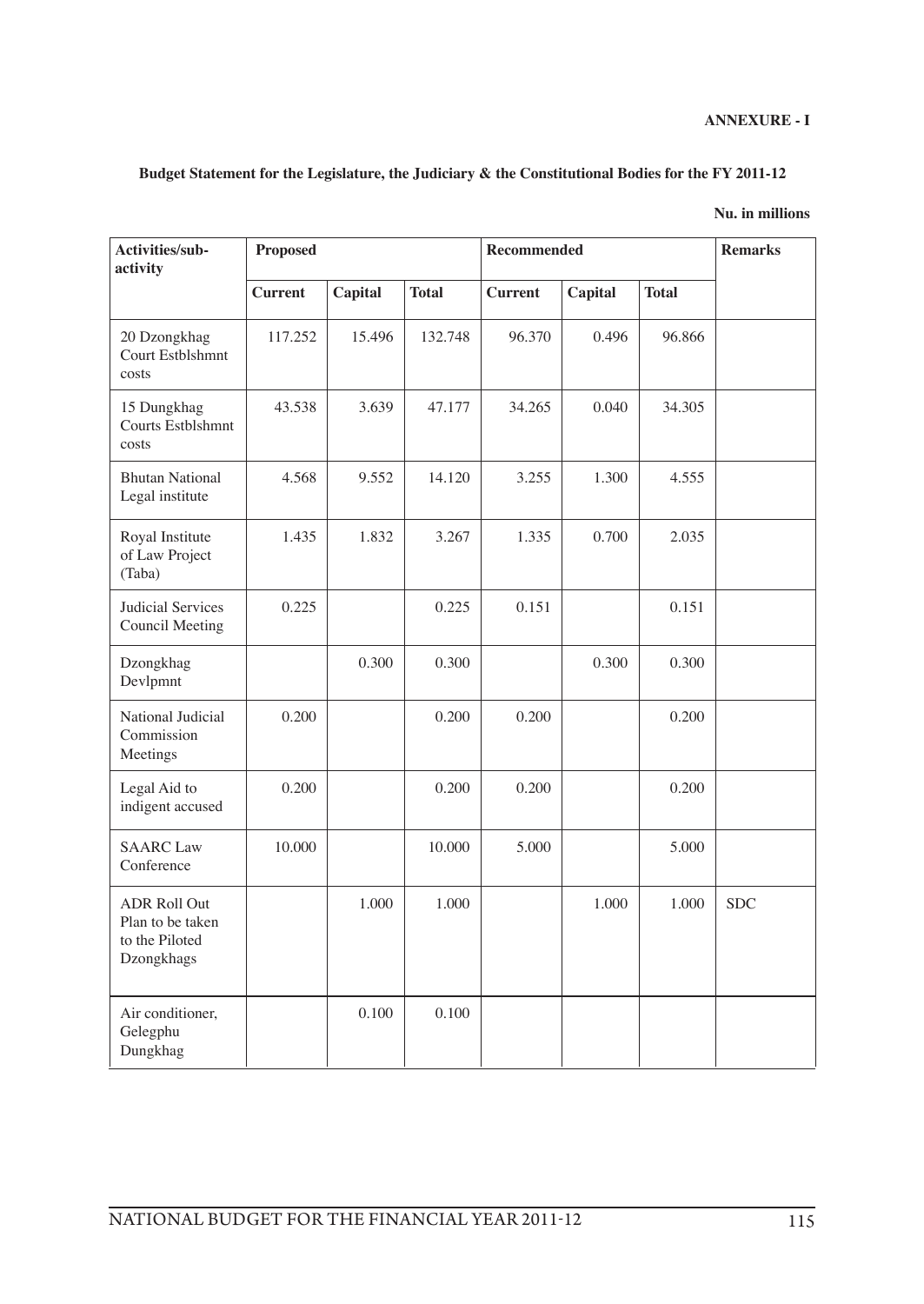| Activities/sub-<br>activity                                                          | Proposed       |         |              | Recommended    | <b>Remarks</b> |              |             |
|--------------------------------------------------------------------------------------|----------------|---------|--------------|----------------|----------------|--------------|-------------|
|                                                                                      | <b>Current</b> | Capital | <b>Total</b> | <b>Current</b> | Capital        | <b>Total</b> |             |
| Black-toping of<br>approach road<br>to Dungkhag<br>Court, Nganglam<br>Dungkhag       |                | 1.200   | 1.200        |                |                |              |             |
| Black-topping of<br>approach road to<br>Dungkhag office,<br>Jomotsangkha<br>Dungkhag |                | 1.500   | 1.500        |                | 1.500          | 1.500        |             |
| Capacity<br>Devlpmnt for<br>Democratic<br>Governance and<br>Rule of Law              | 0.391          | 1.880   | 2.271        | 0.391          | 1.880          | 2.271        | <b>UNDP</b> |
| Constretn of<br>Retaining Wall &<br>Drainage behind<br>the office Building           |                | 1.583   | 1.583        |                | 0.400          | 0.400        |             |
| Constretn of<br>approach road to<br>Dzongkhag Court,<br>Bumthang                     |                | 1.158   | 1.158        |                |                |              |             |
| Constretn of<br><b>Bumthang District</b><br>Court (Spillover)                        |                | 20.000  | 20.000       |                | 20.000         | 20.000       | <b>SDC</b>  |
| Constretn of<br>Dagana District<br>Court                                             |                | 20.209  | 20.209       |                |                |              |             |
| Constretn of<br>Garage, S/<br>Jongkhar                                               |                | 0.150   | 0.150        |                |                |              |             |
| Constretn of<br><b>Lhuntse District</b><br>Court                                     |                | 19.934  | 19.934       |                | 12.000         | 12.000       |             |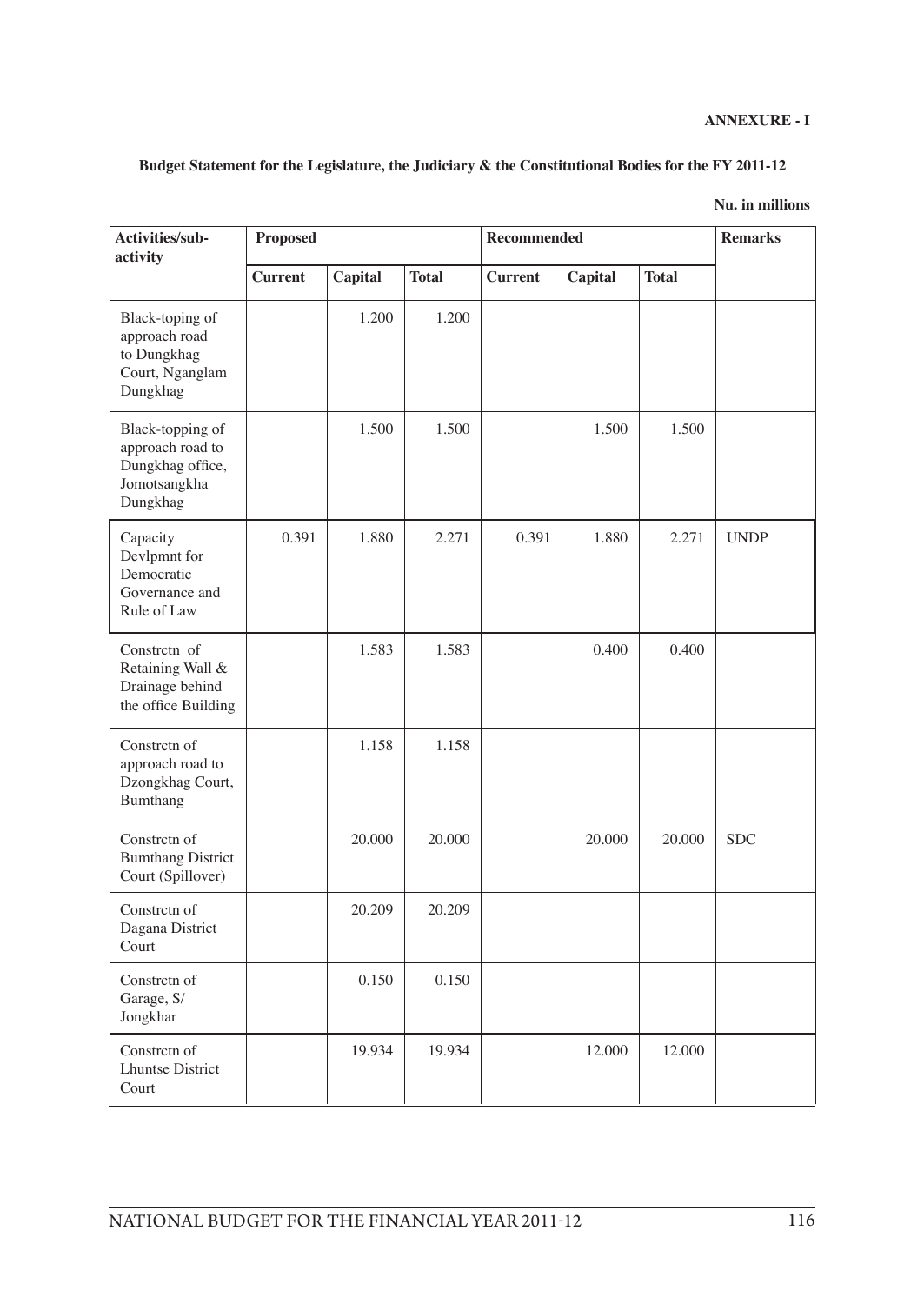| Activities/sub-<br>activity                                                 | <b>Proposed</b> |         |              | Recommended    | <b>Remarks</b> |              |               |
|-----------------------------------------------------------------------------|-----------------|---------|--------------|----------------|----------------|--------------|---------------|
|                                                                             | <b>Current</b>  | Capital | <b>Total</b> | <b>Current</b> | Capital        | <b>Total</b> |               |
| Constretn of P/<br><b>Gatshel District</b><br>Court                         |                 | 15.000  | 15.000       |                | 15.000         | 15.000       | <b>DANIDA</b> |
| Constretn of<br><b>Registry Section</b><br>for Thimphu<br>Dzongkhag Court   |                 | 0.450   | 0.450        |                | 0.450          | 0.450        |               |
| Constretn of<br>Road to New<br>Dzongkhag Court,<br>Punakha                  |                 | 0.750   | 0.750        |                |                |              |               |
| Constretn of Store<br>& attached toilet<br>at Dungkhag<br>Court (Spillover) |                 |         | 0.000        |                | 0.200          | 0.200        |               |
| Constretn of<br>Supreme Court<br>building                                   |                 | 91.237  | 91.237       |                | 91.137         | 91.137       | GoI           |
| Constretn<br>of Thimphu<br>Dzongkhag Court                                  |                 | 15.000  | 15.000       |                |                |              |               |
| Constretn of<br>Thimshing &<br>Sibsu Dungkhag<br>Courts (Spillover)         |                 | 12.000  | 12.000       |                | 12.000         | 12.000       | GoI           |
| Constretn of<br>Tongsa District<br>Court (Spillover)                        |                 | 22.000  | 22.000       |                | 22.000         | 22.000       | <b>ADC</b>    |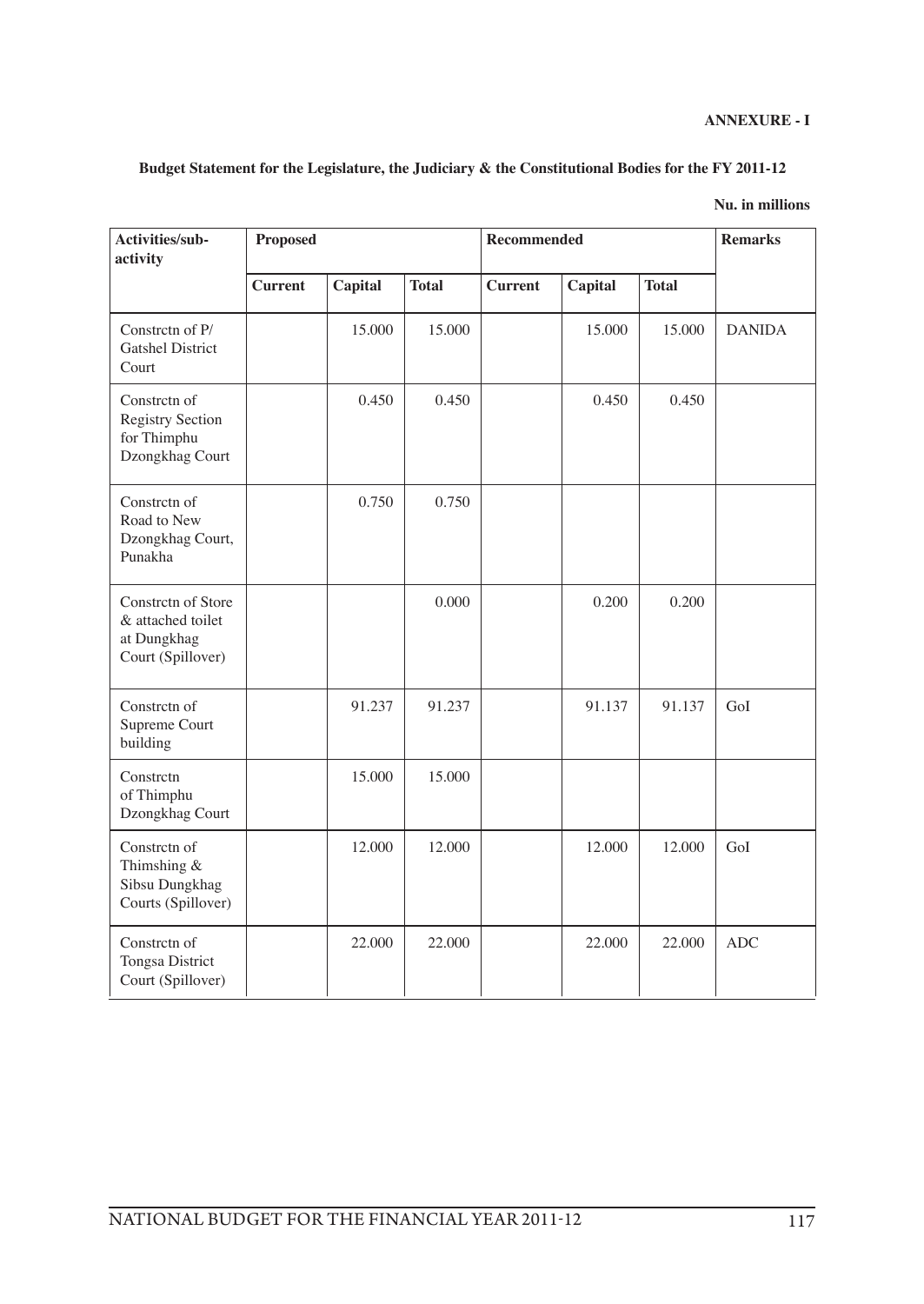| Activities/sub-<br>activity                                                     | Proposed       |         |              | Recommended    | <b>Remarks</b> |              |  |
|---------------------------------------------------------------------------------|----------------|---------|--------------|----------------|----------------|--------------|--|
|                                                                                 | <b>Current</b> | Capital | <b>Total</b> | <b>Current</b> | Capital        | <b>Total</b> |  |
| Dangpon<br>residence<br>constretn,<br>Lhamoidzingkha<br>Dungkhag                |                | 4.589   | 4.589        |                |                |              |  |
| Dangpon<br>residence<br>constretn, Sibsu                                        |                | 4.589   | 4.589        |                |                |              |  |
| Dangpon<br>residence<br>constretn,<br>Thimshing<br>Dungkhag                     |                | 5.387   | 5.387        |                | 5.387          | 5.387        |  |
| Dangpon's<br>resdnc constrctn,<br>Dorokha                                       |                | 5.587   | 5.587        |                | 5.587          | 5.587        |  |
| Dangpon's resdnc<br>Renvtn, Gelegphu<br>Dungkha                                 |                | 0.333   | 0.333        |                | 0.333          | 0.333        |  |
| Dangpon's<br>residence<br>constretn,<br>Panbang<br>Dungkhag                     |                | 4.589   | 4.589        |                | 4.589          | 4.589        |  |
| Dangpon's<br>residence<br>constrctn,<br>Jomotsangkha<br>Dungkhag<br>(Spillover) |                | 2.100   | 2.100        |                | 2.100          | 2.100        |  |
| Dangpon's<br>residence<br>constretn,<br>Nganglam<br>Dungkhag<br>(Spillover)     |                | 2.100   | 2.100        |                | 2.100          | 2.100        |  |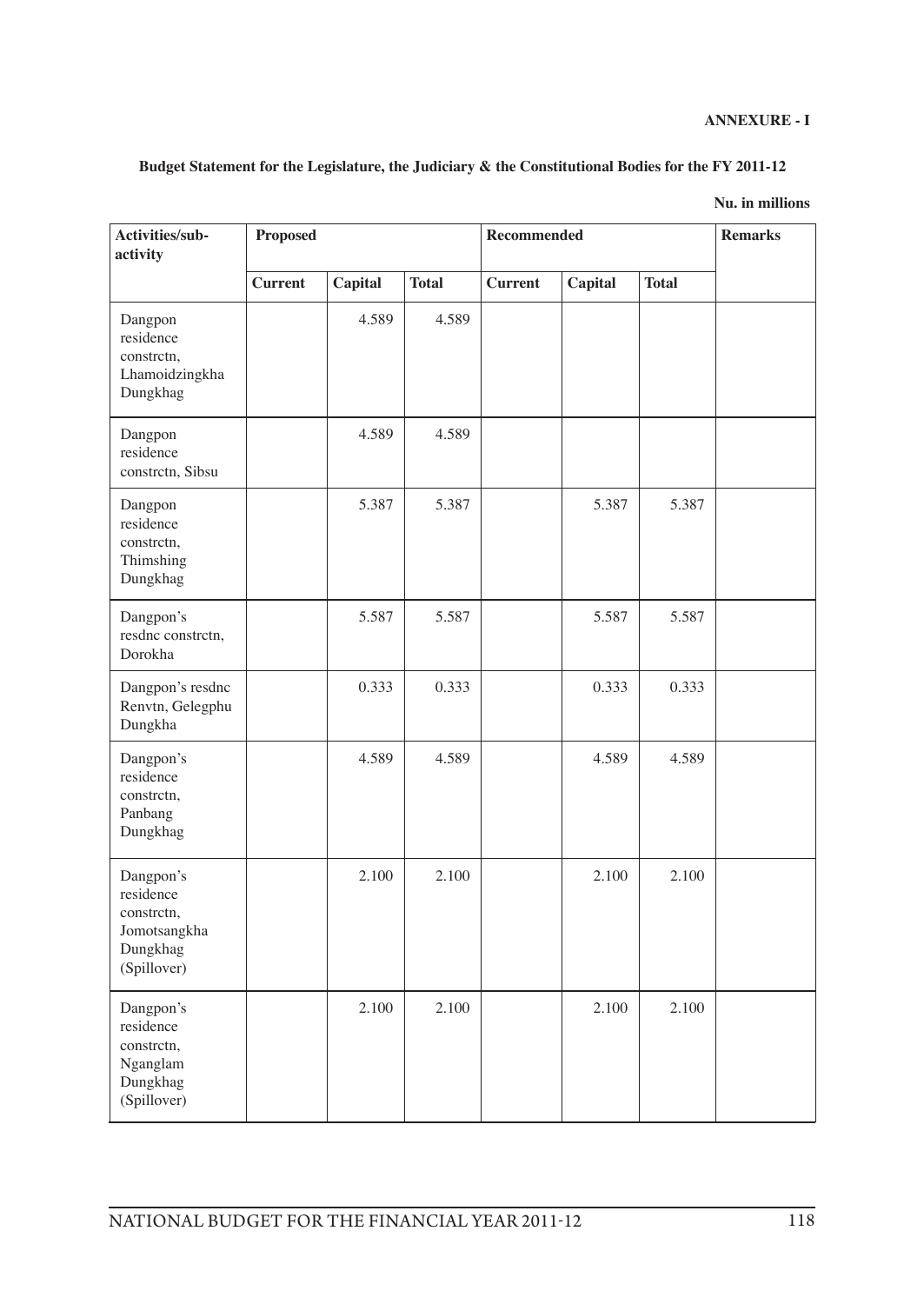| Activities/sub-<br>activity                                                           | <b>Proposed</b> |         |              | Recommended    | <b>Remarks</b> |              |  |
|---------------------------------------------------------------------------------------|-----------------|---------|--------------|----------------|----------------|--------------|--|
|                                                                                       | <b>Current</b>  | Capital | <b>Total</b> | <b>Current</b> | Capital        | <b>Total</b> |  |
| Dangpon's<br>residence<br>constrctn, Samdub<br>Chheholing<br>Dungkhag<br>(Spillover)  |                 | 2.100   | 2.100        |                | 2.100          | 2.100        |  |
| Dangpon's<br>residence<br>constretn,<br>Tashigang<br>(Spillover)                      |                 | 3.900   | 3.900        |                | 3.900          | 3.900        |  |
| Dangpon's<br>residence Renvtn,<br>Pema Gatshel                                        |                 | 0.300   | 0.300        |                | 0.300          | 0.300        |  |
| Dangpon's<br>residence Renvtn,<br>Sarpang                                             |                 | 0.300   | 0.300        |                | 0.300          | 0.300        |  |
| Dangpon's<br>residence Renvtn,<br>Tsirang                                             |                 | 0.300   | 0.300        |                | 0.300          | 0.300        |  |
| Fencing around<br>Dangpon's<br>residence, P/ling<br>Dungkhag                          |                 | 0.200   | 0.200        |                |                |              |  |
| Instlltn of Gyeltshen<br>with Jamthog<br>on top of the<br>office, Wamrong<br>Dungkhag |                 | 0.100   | 0.100        |                |                |              |  |
| Legal Aid to<br>indigent accused                                                      | 0.050           |         | 0.050        | 0.050          |                | 0.050        |  |
| Meetings &<br>Workshops<br>with District/<br>Dungkhag Courts &<br>Stakeholders        | 0.600           |         | 0.600        | 0.183          |                | 0.183        |  |